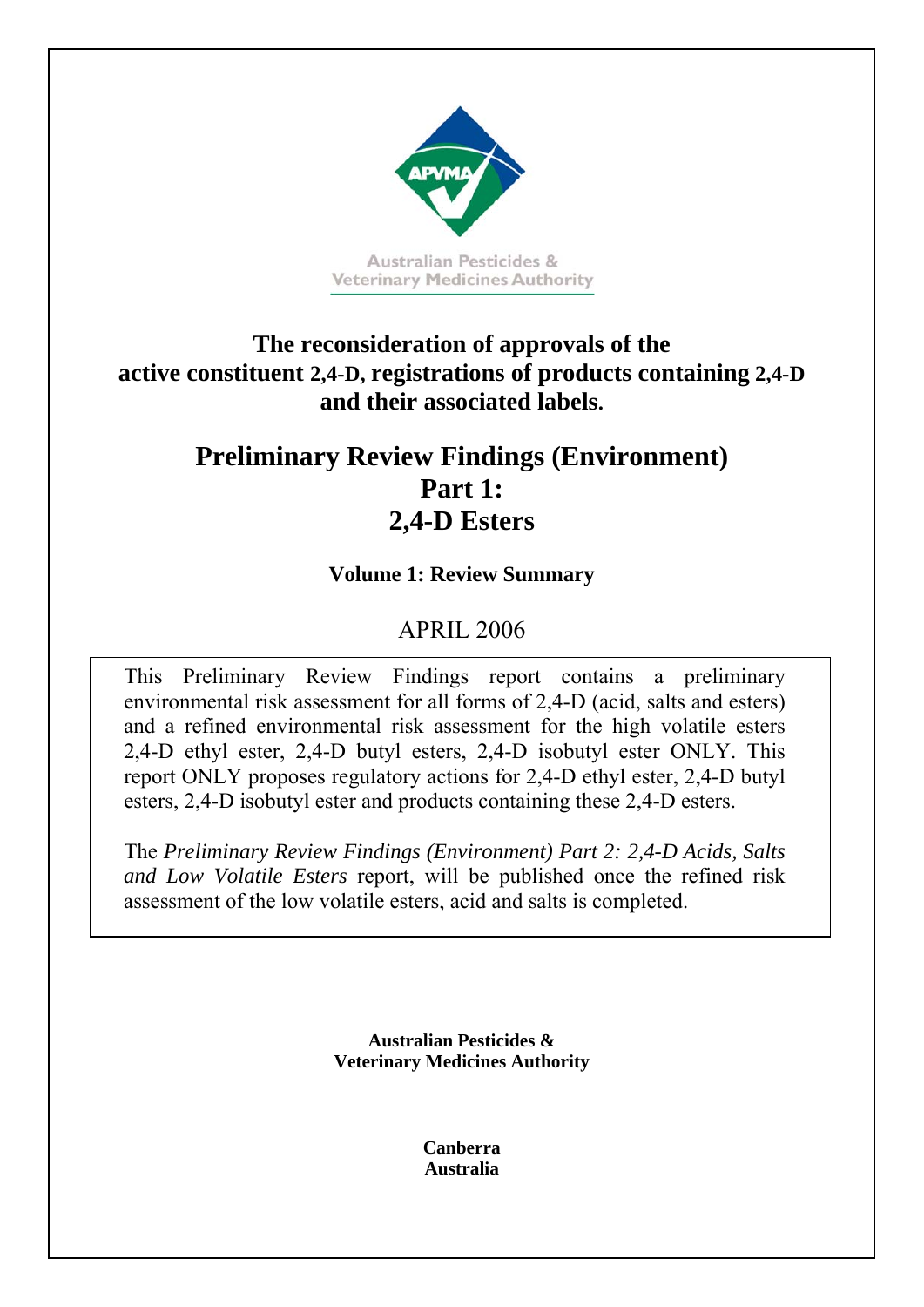© Australian Pesticides & Veterinary Medicines Authority 2006

This work is copyright. Apart from any use permitted under the *Copyright Act 1968*, no part may be reproduced without permission from the Australian Pesticides & Veterinary Medicines Authority.

This preliminary review findings (environment) Part1: 2,4-D esters, report for products containing 2,4-D is published by the Australian Pesticides & Veterinary Medicines Authority. For further information about this review or the Review Program, contact:

Manager Chemical Review Team Australian Pesticides & Veterinary Medicines Authority PO Box E 240 KINGSTON ACT 2604 Australia

Telephone: 61 2 6272 3213 Facsimile: 61 2 6272 3218 Email: chemrev@apvma.gov.au APVMA web site: http://www.apvma.gov.au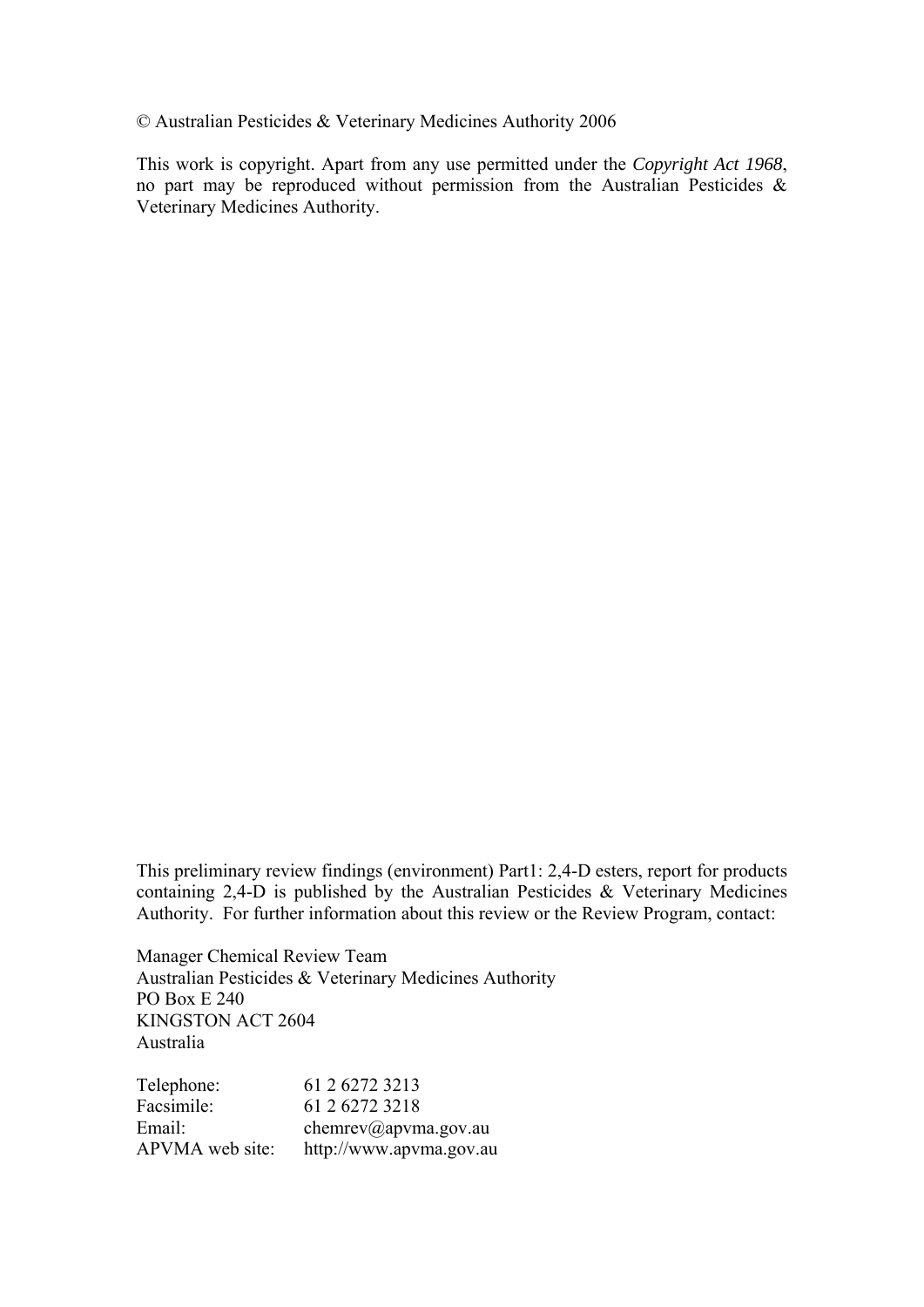#### **FOREWORD**

The Australian Pesticides & Veterinary Medicines Authority (APVMA) is an independent statutory authority with responsibility for the regulation of agricultural and veterinary chemicals in Australia. Its statutory powers are provided in the Agvet Codes scheduled to the *Agricultural and Veterinary Chemicals Code Act 1994*.

The APVMA can reconsider the approval of an active constituent, the registration of a chemical product or the approval of a label for a container for a chemical product at any time. This is outlined in Part 2, Division 4 of the Agvet Codes.

The basis for the current reconsideration is whether the APVMA is satisfied that continued use of the active constituent 2,4-D and products containing 2,4-D in accordance with the instructions for their use:

- would not be an undue hazard to the safety of people exposed to it during its handling; and
- would not be likely to have an effect that is harmful to human beings; and
- would not be likely to have an unintended effect that is harmful to animals, plants or things or to the environment.

The APVMA also considered whether product labels carry adequate instructions and warning statements.

A reconsideration may be initiated when new research or evidence has raised concerns about the use or safety of a particular chemical, a product or its label.

The reconsideration process includes a call for information from a variety of sources, a review of that information and, following public consultation, a decision about the future use of the chemical or product.

In undertaking reconsiderations (hereafter referred to as reviews), the APVMA works in close cooperation with advisory agencies including the Office of Chemical Safety, the Department of the Environment and Heritage, and state departments of agriculture as well as other expert advisers as appropriate.

The APVMA has a policy of encouraging openness and transparency in its activities and community involvement in decision-making. The publication of review reports is a part of that process.

The APVMA also makes these reports available to the regulatory agencies of other countries as part of bilateral agreements. The APVMA recommends that countries receiving these reports not utilise them for registration purposes unless they are also provided with the raw data from the relevant applicant.

This document sets out the preliminary review findings and proposed recommendations relating to 2,4-D esters only. A subsequent document (Preliminary Review Findings (Environment) Part 2: 2,4-D Acids, Salts and Low Volatile Esters will be published in due course, following refinement of the risk assessment. The preliminary review findings and proposed recommendations are based on information collected from a variety of sources. The information and technical data required by the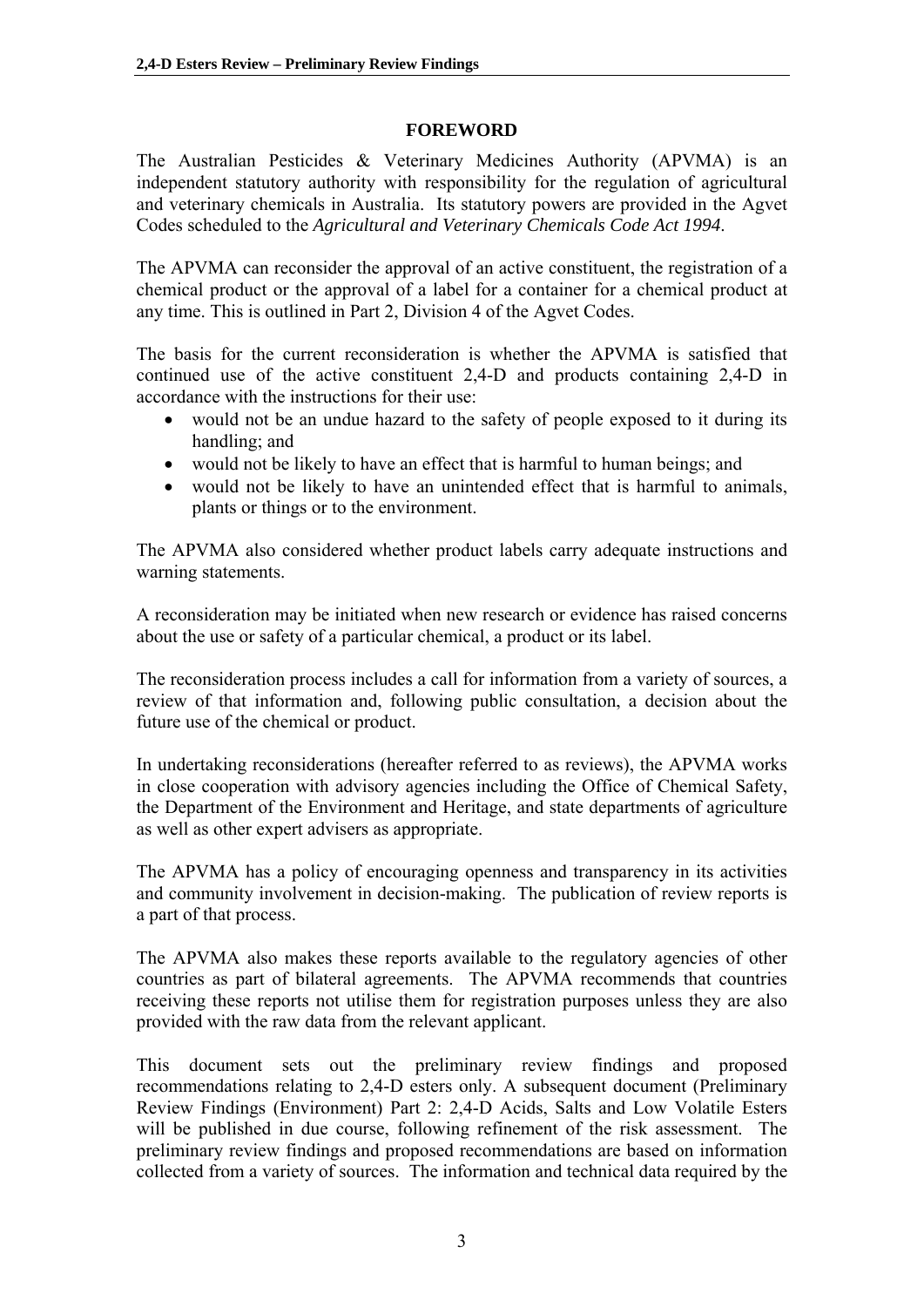APVMA to review the safety of both new and existing chemical products must be derived according to accepted scientific principles, as must the methods of assessment undertaken.

The review summary (Volume 1) and the technical reports (Volume 2) for all registrations and approvals relating to 2,4-D esters are available from the APVMA web site: <http://www.apvma.gov.au/chemrev/chemrev.html>.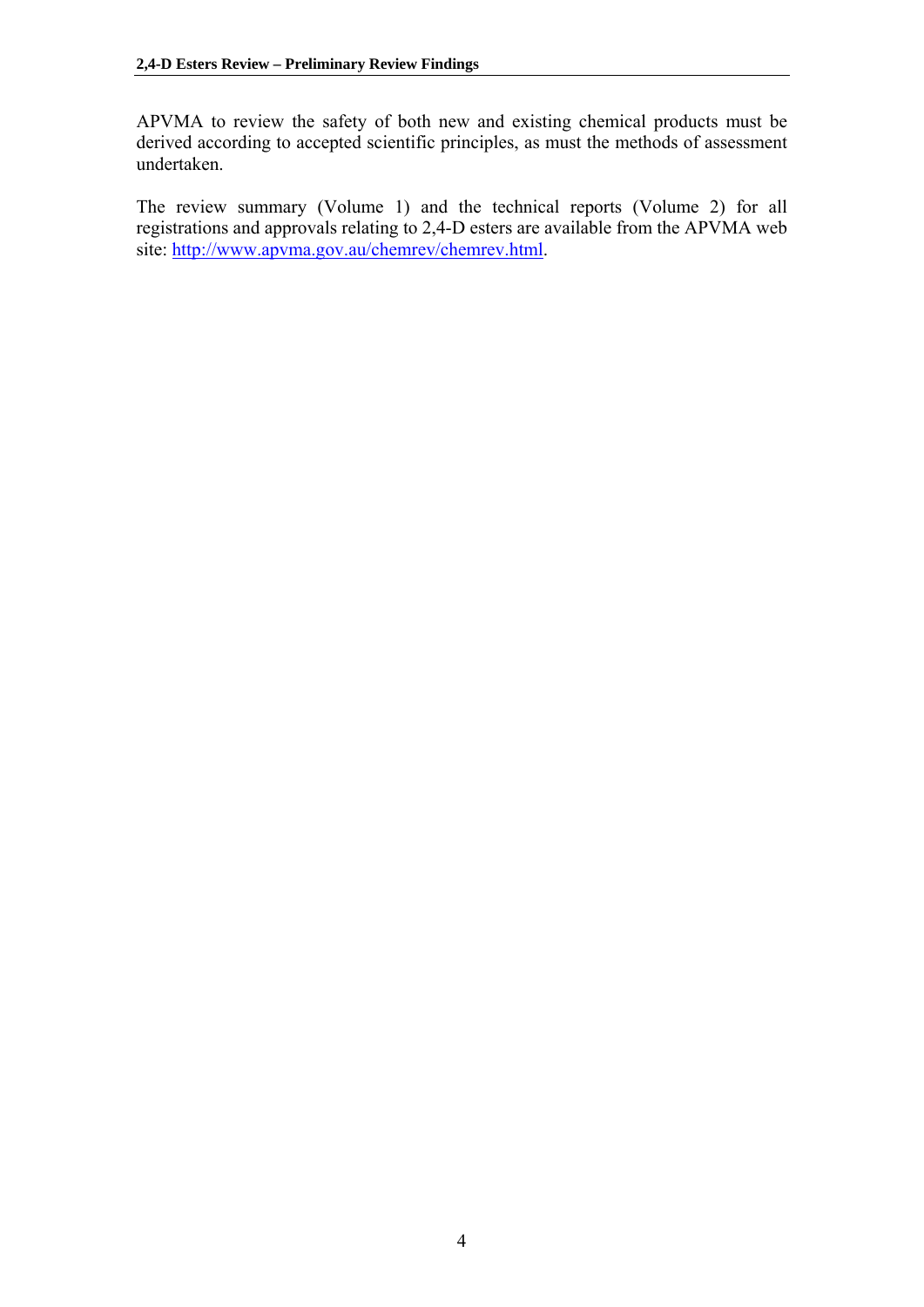### **COMMENT FROM THE PUBLIC IS INVITED**

This Preliminary Review Findings report:

- outlines the APVMA review process
- informs interested parties how to respond to the review
- summarises the technical assessment from the Department of Environment and Heritage
- outlines the proposed regulatory action to be taken in relation to the continued approvals of 2,4-D ester active constituents, and products containing 2,4-D esters.

The APVMA invites persons and organisations to submit their comments and suggestions on this Preliminary Review Findings (Environment) Part 1: 2,4-D esters, report directly to the APVMA. Your comments will assist the APVMA in preparing the Review Findings report, which is the second report in the three-stage review reporting process. The final report is the Final Review Report and Regulatory Decision.

### **PREPARING YOUR COMMENTS FOR SUBMISSION**

You may agree or disagree with, or comment on as many elements of the preliminary review findings as you wish.

When making your comments:

- clearly identify the issue and clearly state your point of view
- give reasons for your comments, supporting them, if possible, with relevant information and indicate the source of the information you have used
- suggest to the APVMA any alternative solution you may have for the issue.

Please try to structure your comments in point form, referring each point to the relevant section in preliminary review findings. This will help the APVMA assemble and analyse all of the comments it receives.

Finally please tell us whether the APVMA can quote your comments in part or in full.

### **THE CLOSING DATE FOR SUBMISSIONS IS 31 MAY 2006**

Your comments should be mailed to: Evaluator, 2,4-D Review APVMA PO Box E240 KINGSTON ACT 2604 or faxed to: (02) 6272 3218 or emailed to: chemrev@apvma.gov.au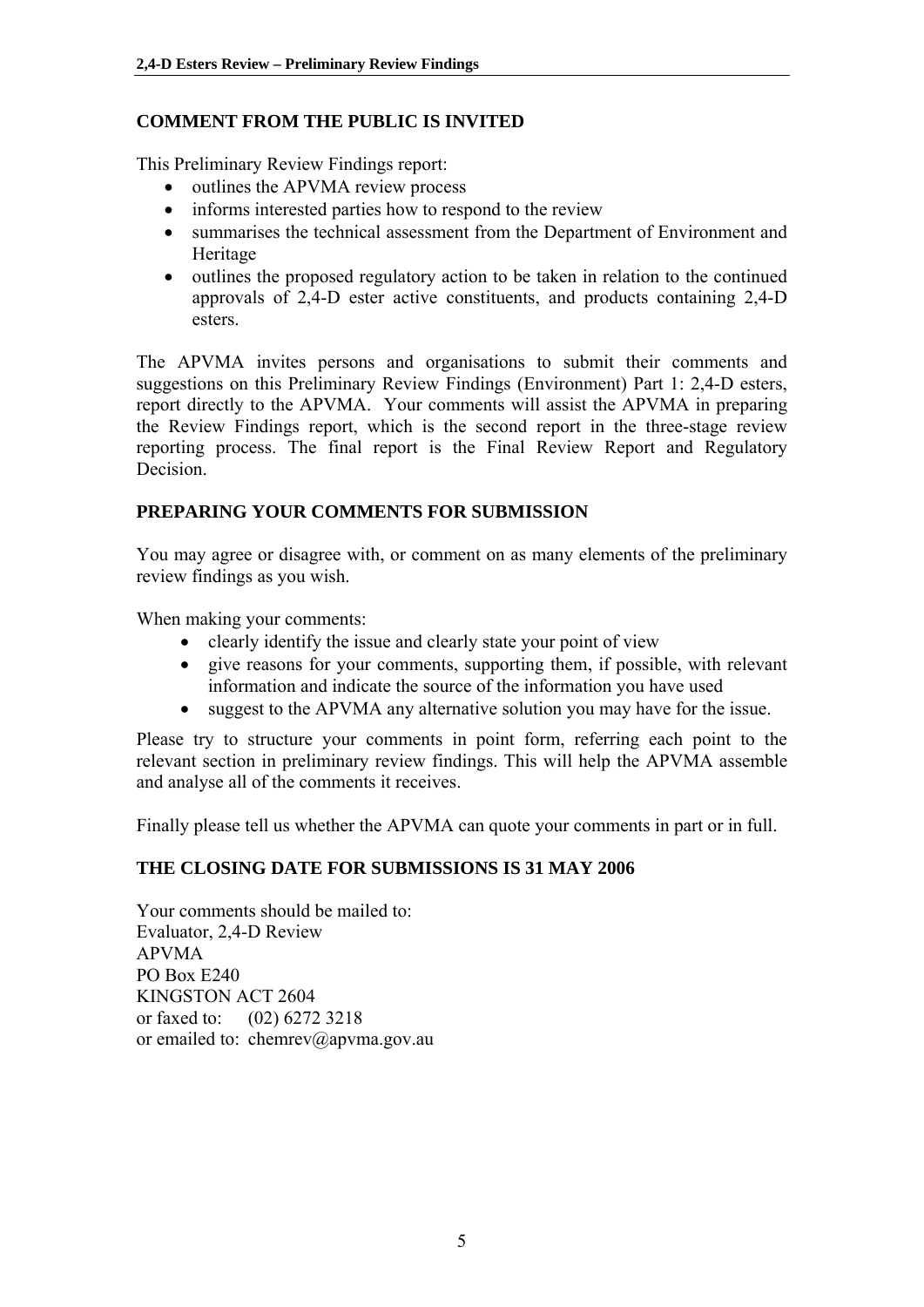### **ACRONYMS AND ABBREVIATIONS**

<span id="page-5-0"></span>

| ae                     | Acid equivalent                                                            |
|------------------------|----------------------------------------------------------------------------|
| <b>AR</b>              | <b>Applied Radioactivity</b>                                               |
| <b>BCF</b>             | <b>Bioconcentration Factor</b>                                             |
| <b>CEC</b>             | <b>Cation Exchange Capacity</b>                                            |
| DEH                    | Department of the Environment and Heritage                                 |
| dw                     | Dry weight                                                                 |
| Koc                    | Organic carbon adsorption coefficient                                      |
| Kow                    | Octanol-Water partition coefficient                                        |
| LCx/ECx                | The concentration of a substance that will be lethal (L) or induce an      |
|                        | effect $(E)$ to $x\%$ of the test population                               |
| <b>LD</b> <sub>x</sub> | The dose of a substance that will be lethal to $x\%$ of the test           |
|                        | population                                                                 |
| Log                    | Logarithm to the base 10.                                                  |
| <b>MATC</b>            | Maximum Acceptable Toxicant Concentration                                  |
| <b>NOEC</b>            | No Observed Effect Concentration                                           |
| <b>NOEL</b>            | No Observed Effect Level                                                   |
| OM                     | Organic Matter                                                             |
| Pa                     | Pascals                                                                    |
| <b>PEC</b>             | <b>Predicted Environmental Concentration</b>                               |
| pH                     | Potential hydrogen – <i>logarithm</i> (to the base 10) of the hydrogen ion |
|                        | concentration $(H+)$                                                       |
| ppb                    | Parts per billion                                                          |
| ppm                    | Parts per million                                                          |
| Q                      | Quotient value                                                             |
| <b>WHC</b>             | <b>Water Holding Capacity</b>                                              |
|                        |                                                                            |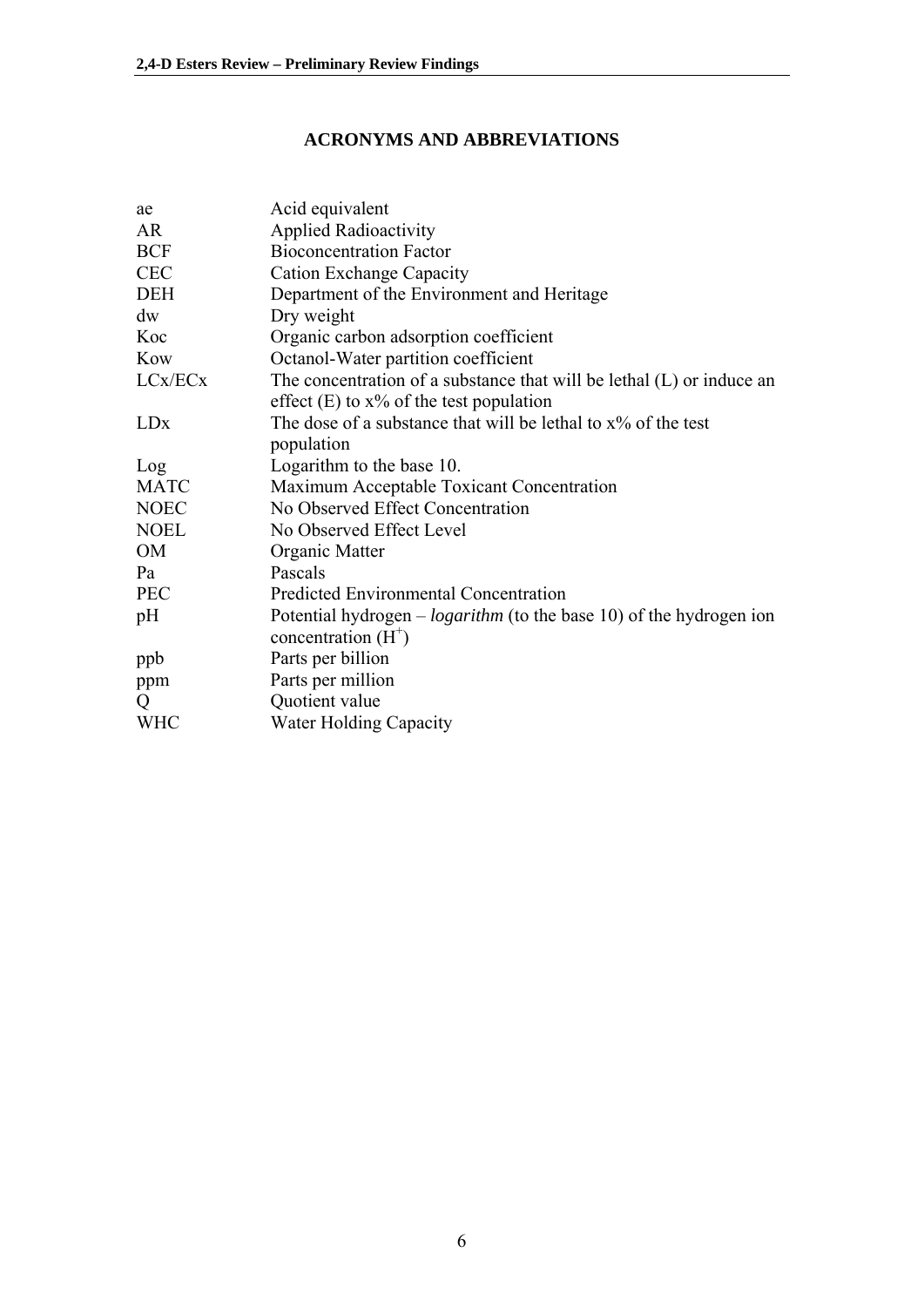### **TABLE OF CONTENTS**

<span id="page-6-0"></span>

|                    | Proposed review recommendations resulting from the environmental       |  |
|--------------------|------------------------------------------------------------------------|--|
|                    |                                                                        |  |
|                    |                                                                        |  |
|                    | Proposed registration cancellation as an outcome of review findings 16 |  |
| $\boldsymbol{I}$ . |                                                                        |  |
|                    | 1.1                                                                    |  |
|                    | 111                                                                    |  |
|                    | 1 1 2                                                                  |  |
|                    | 1.1.2.1                                                                |  |
|                    | 1.1.3<br>1.1.4                                                         |  |
|                    | 1.2                                                                    |  |
|                    | 1.3                                                                    |  |
|                    | 1.4                                                                    |  |
|                    |                                                                        |  |
|                    | 1.5                                                                    |  |
| 2.                 |                                                                        |  |
|                    | 2.1                                                                    |  |
| 3.                 |                                                                        |  |
| 4.                 |                                                                        |  |
|                    | 4.1                                                                    |  |
|                    | 4.2                                                                    |  |
|                    | 4.3                                                                    |  |
|                    | 4.3.1                                                                  |  |
|                    | 4.3.2                                                                  |  |
|                    | 4.3.2.1                                                                |  |
|                    | 4.3.2.2<br>4.3.2.3                                                     |  |
|                    |                                                                        |  |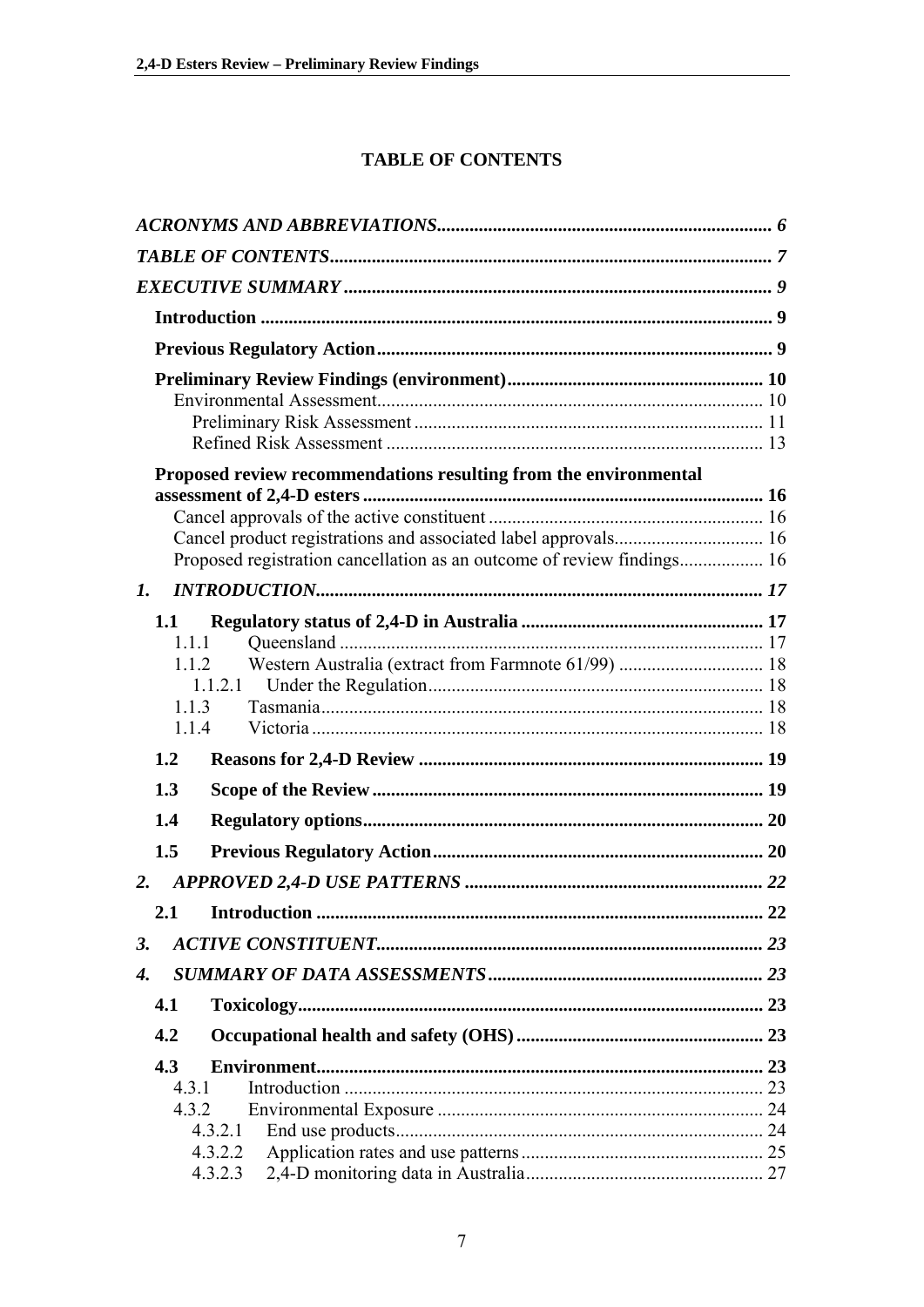|    | 4.3.3                |                                                                        |  |
|----|----------------------|------------------------------------------------------------------------|--|
|    | 4.3.3.1              |                                                                        |  |
|    | 4.3.3.2              |                                                                        |  |
|    | 4.3.3.3              |                                                                        |  |
|    | 4.3.4                |                                                                        |  |
|    | 4.3.4.1              |                                                                        |  |
|    | 4.3.4.2              |                                                                        |  |
|    | 4.3.4.3              |                                                                        |  |
|    |                      |                                                                        |  |
|    | 4.3.5.1              |                                                                        |  |
|    |                      |                                                                        |  |
|    | 4.3.6                |                                                                        |  |
|    | 4.3.6.1              |                                                                        |  |
|    | 4.3.6.2              |                                                                        |  |
|    | 4.3.6.3              |                                                                        |  |
|    | 4.3.7                |                                                                        |  |
|    | 4.3.7.1              | Preliminary Environmental Risk Assessment -2,4-D (all forms) 63        |  |
|    | 4.3.7.2              | Refined Environmental Risk Assessment $-2,4-D$ (volatile esters) 63    |  |
|    | 4.3.8                |                                                                        |  |
| 5. |                      |                                                                        |  |
|    | 5.1                  |                                                                        |  |
|    | 5.2                  |                                                                        |  |
|    | 5.3                  |                                                                        |  |
|    |                      |                                                                        |  |
|    |                      |                                                                        |  |
|    | 5.4                  |                                                                        |  |
|    | 5.5                  |                                                                        |  |
| 6  |                      |                                                                        |  |
|    | 6.1                  |                                                                        |  |
|    | 6.2                  | Cancel product registrations and associated label approvals  66        |  |
|    |                      |                                                                        |  |
|    | 6.3                  | Proposed registration cancellation as an outcome of review findings 66 |  |
|    |                      |                                                                        |  |
|    |                      | ATTACHMENT A. ACTIVE CONSTITUENT AND PRODUCTS INCLUDED IN              |  |
|    | <b>THE REVIEW</b>    | 84                                                                     |  |
|    | Table 1:             |                                                                        |  |
|    | Table 2:<br>Table 3: | Products registered after the commencement of the review 85            |  |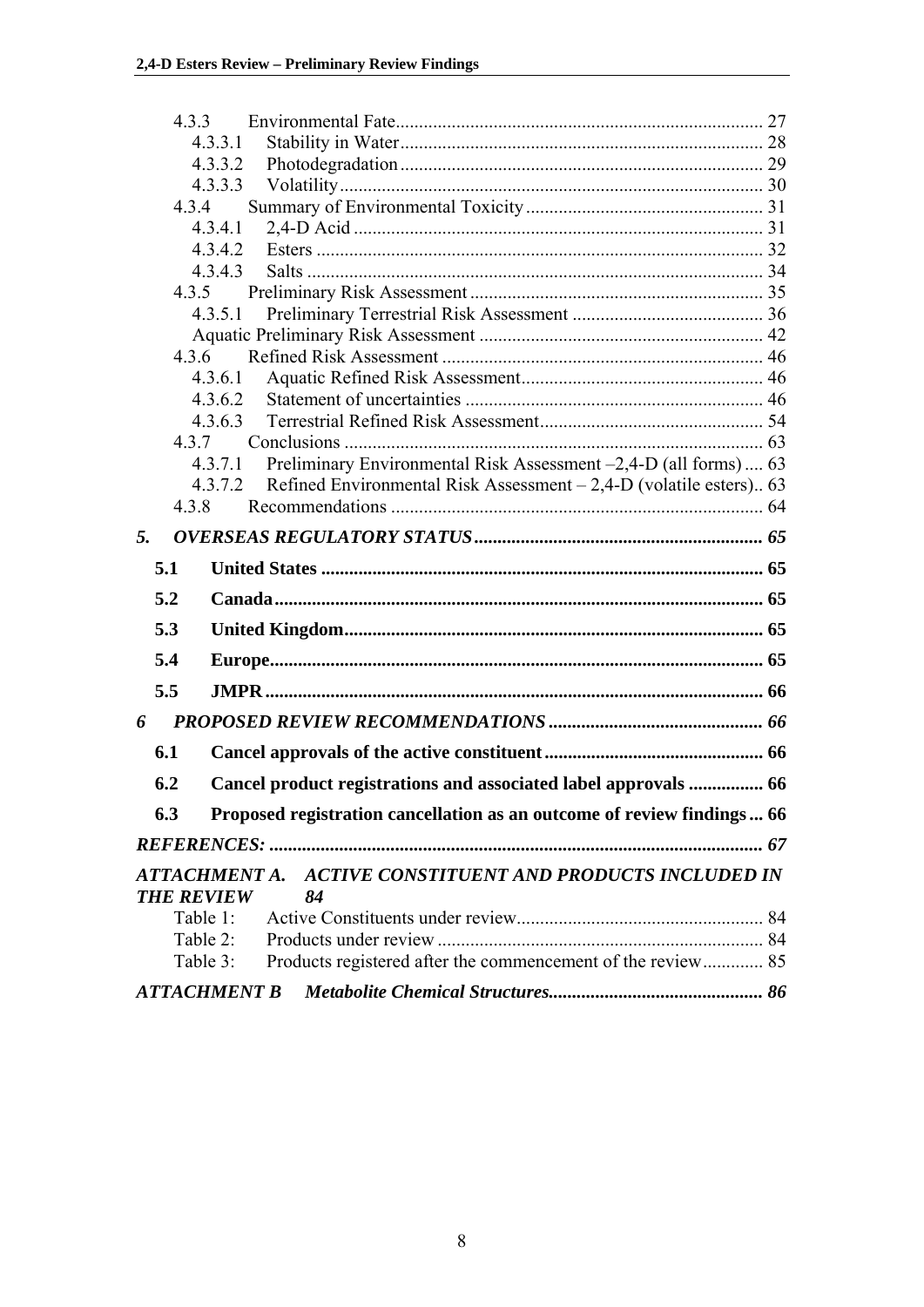### **EXECUTIVE SUMMARY**

#### <span id="page-8-0"></span>**INTRODUCTION**

This Preliminary Review Findings (Environment) Part 1, Esters report ONLY considers 2,4-D ethylhexyl, ethyl and butyl esters and products containing these 2,4-D esters. The Preliminary Review Findings (Environment) Part 2: 2,4-D Acids, Salts and Low Volatile Esters, will be published once the refined risk assessment for these chemical forms is completed.

Products containing 2,4-D (a phenoxy herbicide) are used for control of broadleaf and grass weeds in an extensive range of crops and non-cropping situations. Aerial, handheld and ground methods of application are used. Major agricultural uses of 2,4-D include pasture, stubble and fallow maintenance, cereal crops (including wheat, oats, barley, rye, triticale), grain crops (including sorghum, millet, maize) and oilseed crops (safflower, canola, rape). Other agricultural uses include cotton, citrus crops (particularly to inhibit post harvest abscission of buttons), sugar cane, sweetcorn, peanuts and control of banana suckers. 2,4-D is also used extensively for weed control in non-cropping situations, including commercial and industrial areas, turf and aquatic areas.

The active constituent 2,4-D, all products containing 2,4-D and their associated labels were placed under review because of concerns over toxicological, occupational health and safety and environmental issues (including impacts on waterways, non-target animals and plants).

### **PREVIOUS REGULATORY ACTION**

To address concerns associated with spray drift pending the completion of this review, the APVMA required additional instructions to be included on all 2,4-D labels by 30 November 2005. Other risk mitigation measures may be required when the review is finalised.

In consultation with State and Territory authorities, the APVMA developed additional instructions to strengthen the current label warnings in relation to minimising chemical spray drift. All registrants were required to update their labels so that all products in the market bear the additional instructions by 30 November 2005, as outlined below.

- This is a PHENOXY HERBICIDE that can cause severe damage to susceptible crops such as cotton, grapes, tomatoes, oilseed crops and ornamentals.
- DO NOT use unless wind speed is more than 3 kilometres per hour and less than 15 kilometres per hour as measured at the application site.
- DO NOT apply with smaller than coarse to very coarse spray droplets according to the ASAE S572 definition for standard nozzles.

These changes are not the final outcome of the review of 2,4-D in relation to spray drift management. Further changes to approvals and registrations may be required once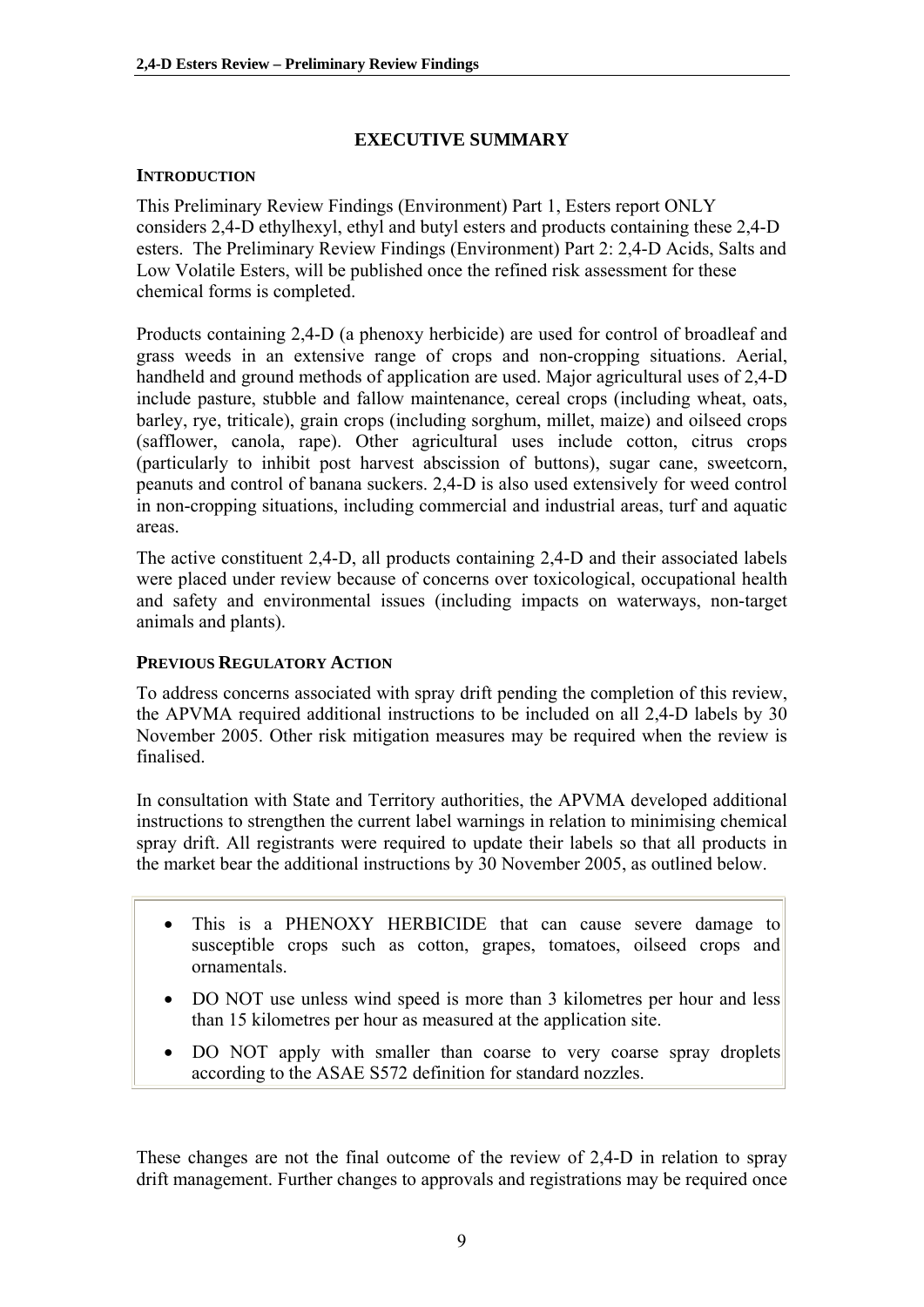<span id="page-9-0"></span>the full toxicological, occupational health and safety, and environmental risks have been assessed.

### **PRELIMINARY REVIEW FINDINGS (ENVIRONMENT)**

This Preliminary Review Report (Environment) Part 1: Esters, is being published ahead of the completion of the toxicological, occupational health and safety evaluations and the refined environmental risk assessment for low volatile ester, acid and salt forms of 2,4-D, in order to address particular environmental concerns relating to the environment for high volatile (short chain) ester forms of 2,4-D.

The APVMA is aware of concerns regarding potential harmful effects of 2,4-D on aquatic organisms and non-target vegetation. Of particular concern is spray drift, volatilisation and movement of the chemical following application, particularly when environmental temperatures are high.

Post-application vapour movement can occur with 2,4-D ester formulations, while spray drift can occur with all 2,4-D formulations.

The criterion that is examined in this report is whether or not the APVMA can be satisfied that the continued use of the 2,4-D esters would not be likely have an unintended effect that is harmful to animals, plants or things or to the environment.

#### **Environmental Assessment**

The Department of the Environment and Heritage (DEH) has undertaken an assessment of the available data provided to the APVMA for the review of 2,4-D and products containing 2,4-D. These data were primarily generated as part of the 2,4-D reregistration process required by the US EPA, by the Industry Task Force II on 2,4-D Research Data.

2,4-D comes in multiple chemical forms and is marketed in numerous end use products, primarily as a sole active ingredient but also in conjunction with other active ingredients. The compound is formulated primarily as an amine salt in an aqueous solution or as an ester in an emulsifiable concentrate. Chemical forms of 2,4-D assessed in this assessment are grouped into the following three categories:

- $\bullet$  2.4-D Acid
- $\bullet$  2.4-D Esters
- $\bullet$  2,4-D Salts

A tiered approach was taken for the assessment of the available data. A preliminary risk assessment conducted under a 'worst-case' exposure scenario was for all forms of 2,4-D and is presented in this report. Following the preliminary assessment a refined assessment of identified risks was undertaken. Only the refined risk assessment for ester formulations is presented in this report. The refined risk assessment for 2,4-D esters was undertaken for non-target terrestrial vegetation and for its aquatic risk to fish and aquatic invertebrates. Further refinement of the risk assessment for all low volatile ester, acid and salt forms of 2,4-D is currently being conducted.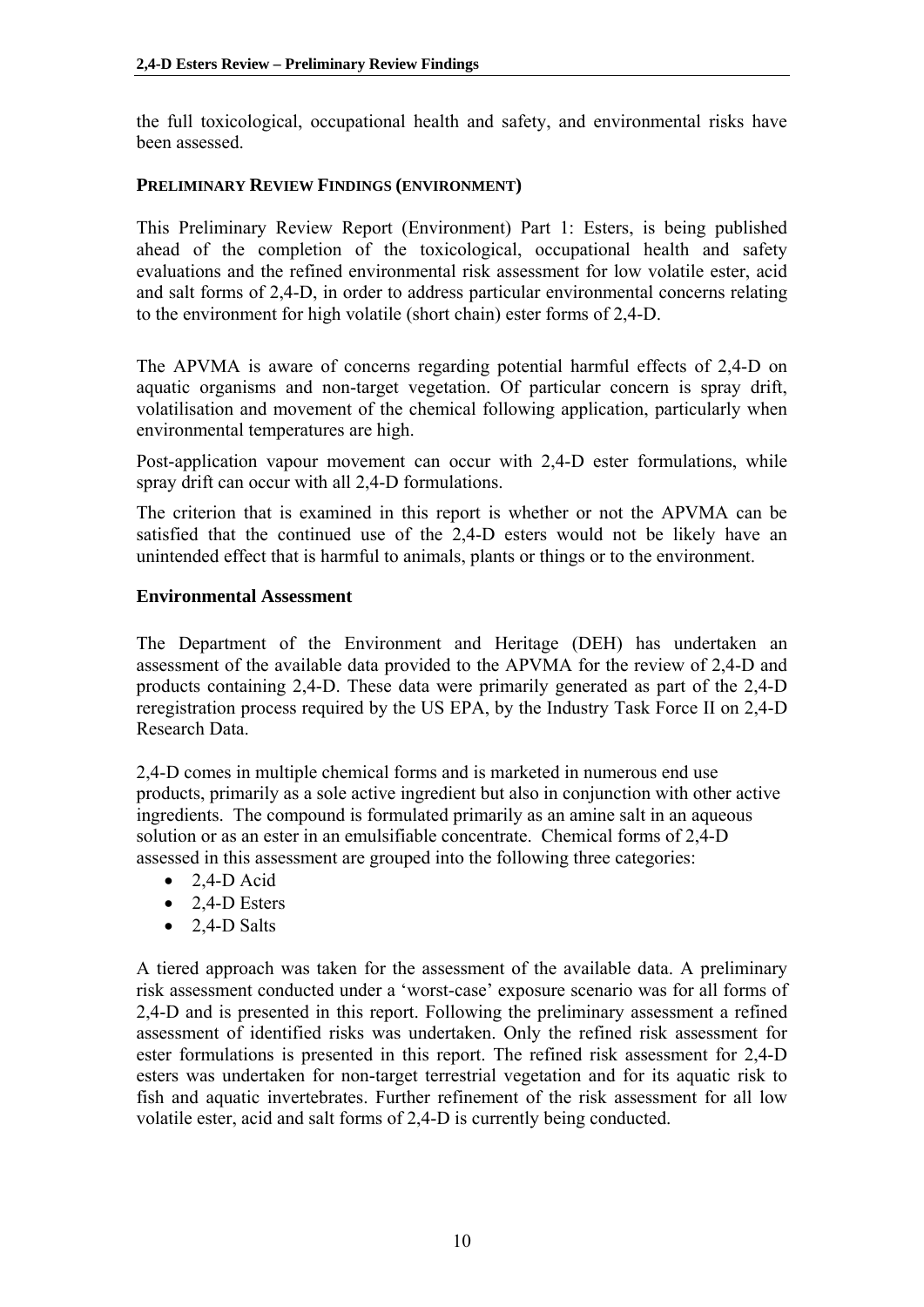<span id="page-10-0"></span>The following overview table provides a summary of the environmental toxicity of 2,4-D acid, salts and esters. The environmental fate of all forms of 2,4-D has been reported as generally not persistent.

| <b>Toxicity</b>          | <b>Acid</b>      | <b>Salts</b>     | <b>Esters</b>    |
|--------------------------|------------------|------------------|------------------|
| <b>AVIAN</b>             | practically non- | practically non- | practically non- |
| - acute                  | toxic            | toxic            | toxic            |
| - short term             | practically non- | practically non- | practically non- |
|                          | toxic            | toxic            | toxic            |
| - reproduction           | no effect at     | no data          | no data          |
|                          | 100ppm for       |                  |                  |
|                          | bobwhite quail   |                  |                  |
| <b>AQUATIC-</b>          | practically non- | practically non- | highly toxic     |
| - fish                   | toxic            | toxic            |                  |
| - invertebrates          | slightly toxic   | slightly toxic   | moderately toxic |
| - amphibians             | practically non- | low toxicity     | Undetermined     |
|                          | toxic (frog      |                  | (data gaps)      |
|                          | tadpoles)        |                  |                  |
| algae/aquatic plants     | highly toxic     | highly toxic     | highly toxic     |
|                          | (duckweed)       | (duckweed)       | (duckweed)       |
| TERRESTRIAL-             | slightly toxic   | slightly toxic   | moderately toxic |
| invertebrates/arthropods |                  |                  |                  |
| - non-target vegetation  | highly toxic     | highly toxic     | highly toxic     |

### *Preliminary Risk Assessment*

The preliminary risk assessment for all forms of 2,4-D undertaken by the DEH is summarised below:

### *Terrestrial risk assessment*

### *Avian toxicity*

Birds did not appear to be sensitive to 2,4-D through either oral or dietary exposure. Considering the latter route, no definitive LC50 was determined at highest concentrations tested in any test reviewed by DEH or cited in the US EPA Reregistration Eligibility Document (RED) document, 2005. DEH found that the risk to birds through chronic exposure is acceptable.

### *Bees and other terrestrial invertebrates*

No standard oral or contact toxicity tests were provided for the free acid form of 2,4-D. Standard oral and contact toxicity tests were performed on the 2-Ethylhexyl ester and Dimethylamine salt forms of 2,4-D with all results showing that 2,4-D is likely to not be toxic to bees. The risk of off-target adverse effects to non-target terrestrial arthropods is considered acceptable for salt formulations at up to  $1000 \text{ g}$  $1000 \text{ g}$  ae<sup>1</sup>/ha. DEH considers there are insufficient data at higher rates or for ester formulations to be able to quantify risks to non-target terrestrial arthropods.

<span id="page-10-1"></span> $\overline{a}$  $<sup>1</sup>$  'ae' is the acid equivalent of 2,4-D</sup>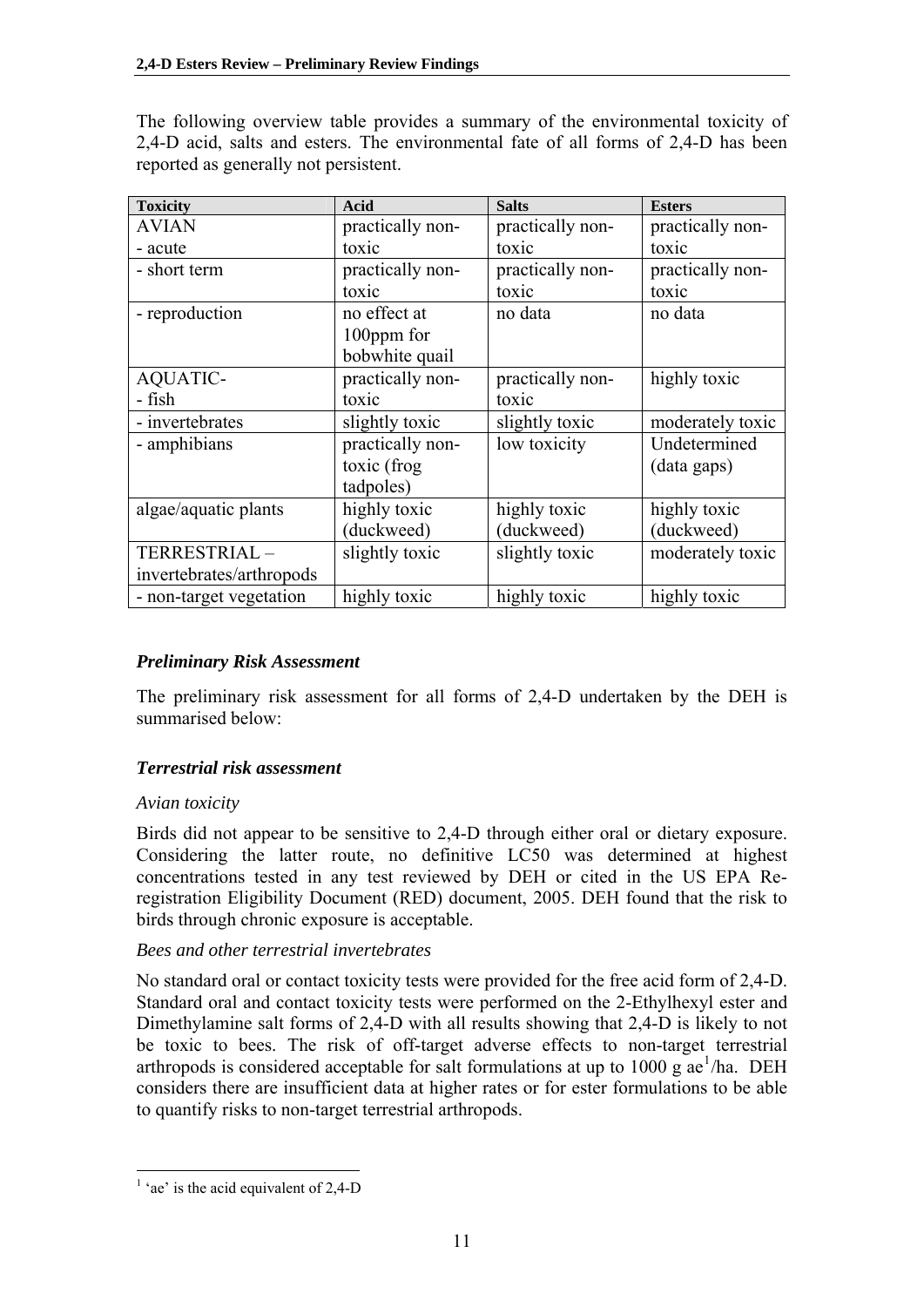### *Soil-dwelling invertebrates*

Earthworms were insensitive to 2,4-D exposure either as the free acid or in its dimethylamine salt form, with LD50s in excess of 300 mg ae/kg dw soil. The lack of persistence of 2,4-D in soils indicates accumulation will not be an issue. There are no data for toxicity of ester forms of 2,4-D to earthworms. However, studies assessed by DEH indicate that in soils, 2,4-D ethylhexyl ester will hydrolyse rapidly. There are insufficient data to rule out short-term effects, but a chronic risk is not expected.

#### *Soil micro-organisms*

No data have been provided for 2,4-D acid or any of its ester forms. Two studies, one addressing soil respiration and the other addressing soil nitrification, were provided for a 2,4-D salt formulation. The studies demonstrated that 2,4-D should have no significant impact on soil respiration or ammonification and nitrification of soil when applied at a rate up to 13.3 mg ae/kg soil. Taking this into account along with the lack of persistence of 2,4-D in soil suggest that the risk to soil microorganisms is likely to be low, although a short-term risk from 2,4-D esters cannot be ruled out.

#### *Non-Target terrestrial plants*

Seedling emergence test data were received for 2,4-D acid, 2,4-D ethylhexyl ester, 2,4-D butoxyethyl ester and 2,4-D dimethylamine salt. Vegetative vigour test data were received for 2,4-D acid, 2,4-D ethylhexyl ester and 2,4-D butoxyethyl ester. In addition, the US EPA reports data for 2,4-D IPE and 2,4-D diethanolamine. No data are available for the ethyl ester and butyl ester forms.

2,4-D is a plant growth regulator which is absorbed through the roots and foliage within 4-6 hours and distributed throughout the plant via the xylem and phloem. Once in the plant it selectively eliminates broadleaf plants by mimicking the effect of plant growth regulating hormones. This action stimulates growth, which leads to an abnormal growth pattern and death in some plants. Therefore, if even a portion of the surface area of a non-target plant comes into contact with 2,4-D there is a possibility that the plant may be severely damaged or die as a result. Even if the plant only exhibits minor damage, the damage may be sufficient to prevent the plant from reproducing or competing successfully with other plants for resources, including water. The use of 2,4-D could apply selective pressure against non-target vegetation resulting in changes in species composition.

The preliminary risk assessment found an unacceptable risk to non-target terrestrial plants. Risk to non-target terrestrial plants will be considered in more detail in the refined risk assessment.

#### *Aquatic risk assessment*

#### *Fish (non-aquatic use patterns)*

Worst-case exposure assumptions included application to a standard pond of 1 ha surface area and an average depth of 15 cm, with modelling based on direct overspray. The fish risk assessment for the acid and salt formulations was found to be acceptable. The preliminary risk assessment found ester formulations currently registered for broadcast applications unacceptable due to acute risk to fish. Therefore the refined risk assessment focused on ester forms of 2,4-D.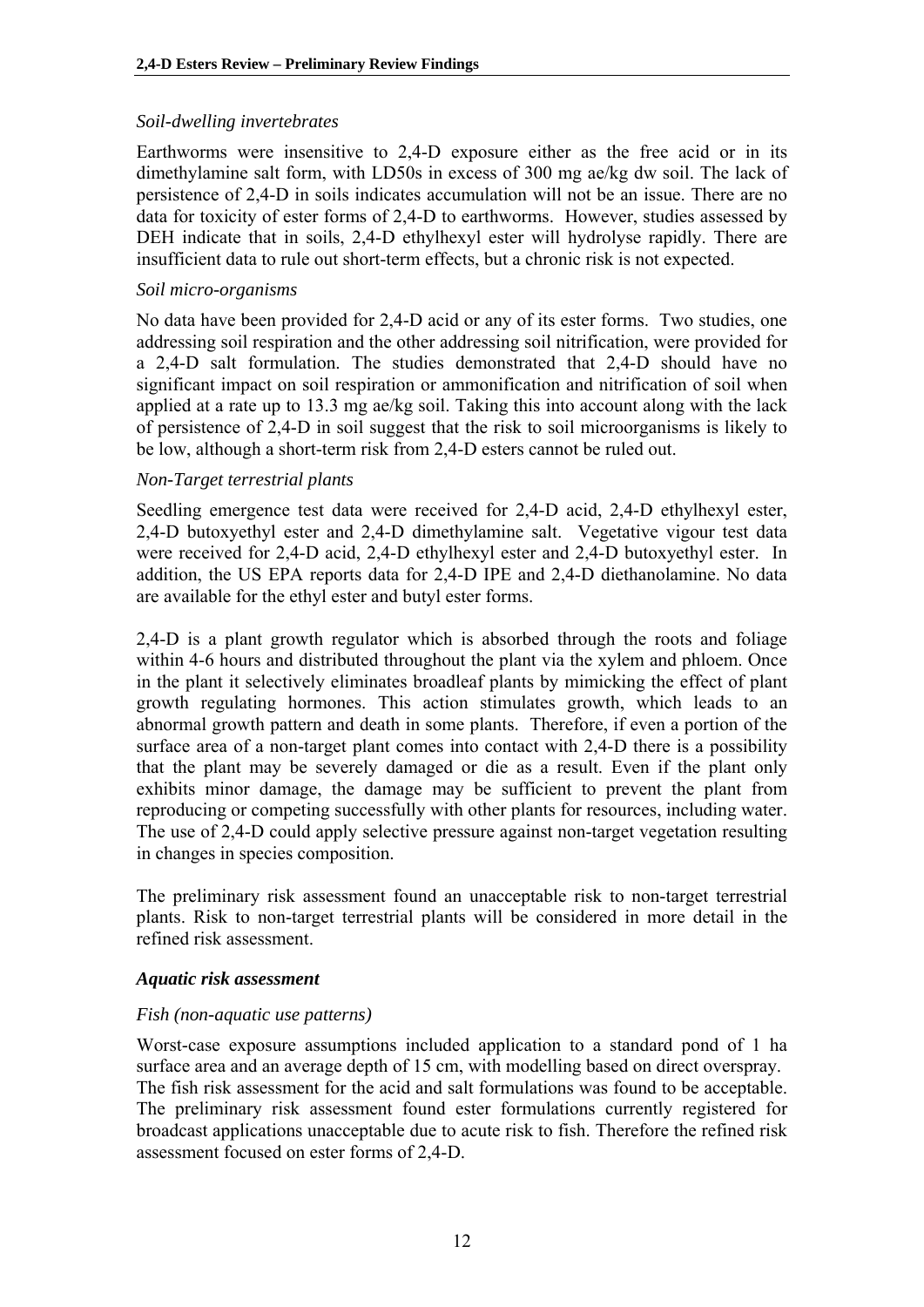#### <span id="page-12-0"></span>*Invertebrates (non-aquatic use patterns)*

Worst-case exposure assumptions included application to a standard pond of 1 ha surface area and an average depth of 15 cm, with modelling Based on direct overspray. The invertebrate risk assessment for the acid and salt formulations was found to be acceptable. The preliminary risk assessment found ester formulations currently registered for broadcast applications unacceptable due to acute risk to aquatic invertebrates Therefore the refined risk assessment focused on ester forms of 2,4-D.

#### *Algae and aquatic plants*

Worst-case exposure assumptions included application to a standard pond of 1 ha surface area and an average depth of 15 cm, with modelling based on direct overspray. Given the similarities in worst-case results for the 2,4-D acid, esters and salts, a single EC50 of 0.3 mg/L was used for the preliminary risk assessment. All forms of 2,4-D were considered in the preliminary risk assessment and found to be unacceptable. All forms of 2,4-D were considered further in the refined risk assessment.

### *Refined Risk Assessment*

Based on results from the preliminary risk assessment, the refined assessment for ester formulations focussed on:

- *Terrestrial risk assessment*. For non-target terrestrial plants, a single value has been chosen to be protective of 95% of species based on analysis of the full terrestrial plant data set including acid, salt and ester formulations.
- *Aquatic risk assessment.* The risk to fish and aquatic invertebrates from exposure to the ester formulations was estimated
- *Aquatic risk assessment (aquatic uses of 2,4-D.)* The risk to algae/aquatic plants from exposure to 2,4-D esters were estimated.

The refined aquatic risk assessment was conducted first as there are worst-case spray drift calculations performed in this section that need to be used and refined further in the terrestrial assessment.

### *Refined aquatic risk assessment*

The refined aquatic risk assessment considered exposure to fish and aquatic invertebrates, as well as aquatic plants. For the acute assessment, the most sensitive endpoints used were:

Esters – most sensitive toxicity endpoint for fish =  $0.23$  mg ae/L

Esters – most sensitive toxicity endpoint aquatic for invertebrates  $= 1.04$  mg ae/L

All forms – most sensitive toxicity endpoint for algae/aquatic plants  $= 0.3$  mg ae/L

#### *Broadcast use patterns*

The predicted environmental concentrations (PEC) were based on the maximum application rates derived from currently approved labels, with exposure considered from spray drift. To predict spray drift, the AgDrift model was used for aerial application, and drift data from Rautmann *et al* (2001) was used for ground based applications.

The refined risk assessment concluded that in order to mitigate the potential risk to algae/aquatic plants from exposure resulting from spray drift of 2,4-D ester formulations applied aerially, products should be applied with a median droplet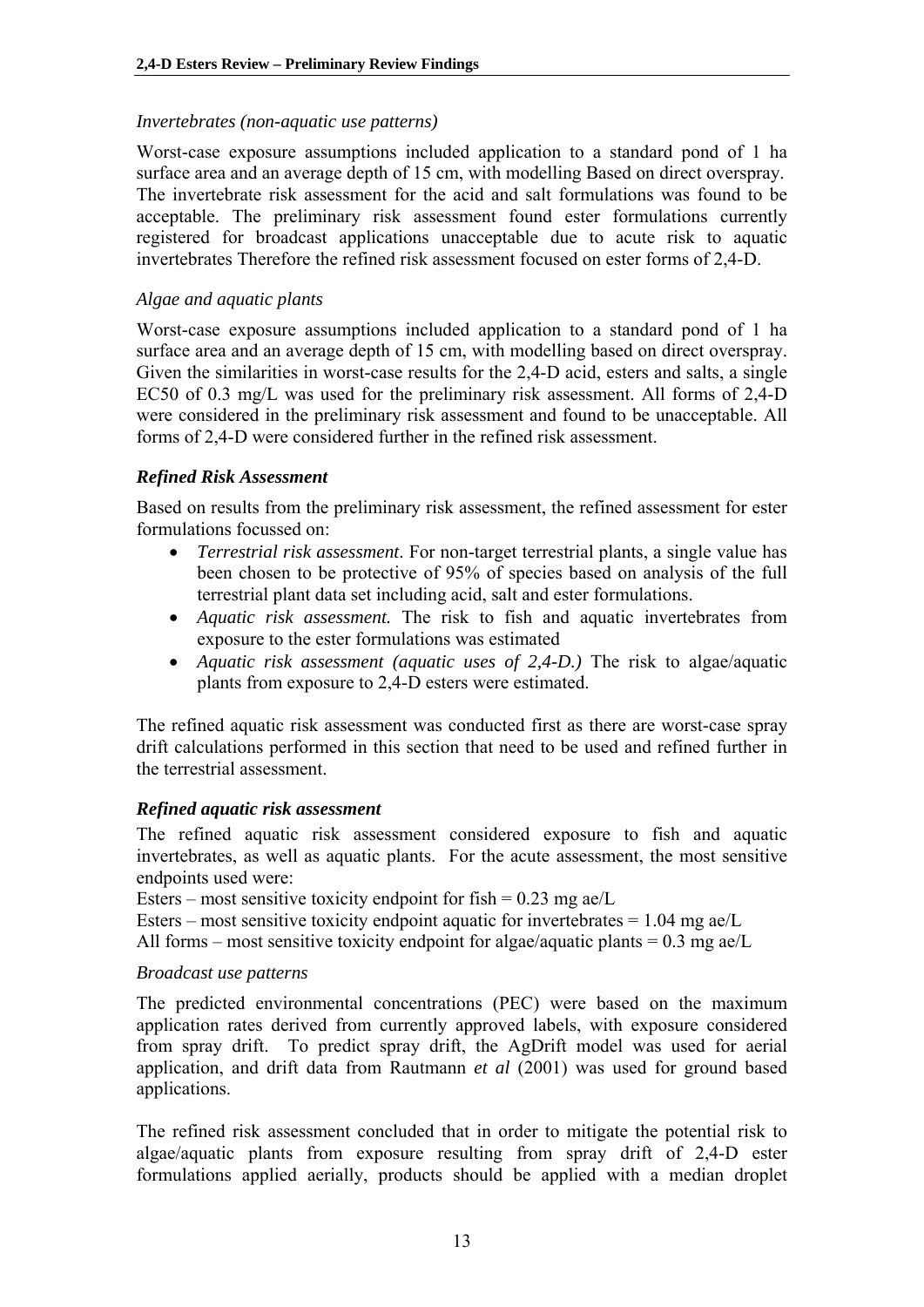diameter of 400 μm or more, corresponding to a ASAE S572 coarse droplet size, and a buffer zone of 100 m between field edges and downwind water bodies should be maintained. This was considered to be protective of amphibians and sediment-dwelling organisms, as well as those exposed only through the water column.

The risk to aquatic organisms from 2,4-D ester resulting from drift from ground-based application equipment was considered to be acceptable without a need for a buffer zone.

#### *Non-broadcast use patterns*

Non-broadcast uses for 2,4-D include spot spraying in all situations, bananas (stem injection), citrus (dipping, one product only), timber regrowth control (eg cut stump application, one product only) and home lawns.

Application in these situations is unlikely to involve significant exposure to aquatic areas. Some drift exposure may occur but this is unlikely to be at levels resulting in adverse impacts to nearby aquatic areas.

### *Risk from run-off*

Risks from run-off was considered for 2,4-D acid only due to the rapid conversion of 2,4-D esters to the acid in moist soils. Modelling predictions supported by field measurements following storm events indicated that risk to aquatic organisms through run-off is acceptable. In addition applications of 2,4-D in non-broadcast situations is unlikely to involve significant exposure to aquatic areas through run-off.

### *Aquatic uses of 2,4-D*

The refined risk assessment considered direct application of 2,4-D ester formulations in aquatic situations and concluded 2,4-D esters pose an unacceptable risk to fish and aquatic organisms.

2,4-D esters will pose an unacceptable risk to algae and aquatic plants. However these risks may be mitigated if mechanical removal of aquatic weeds was undertaken prior to application of 2,4-D, thus reducing the amount of 2,4-D needing to be being applied in aquatic situations.

### *Refined terrestrial risk assessment*

The refined risk assessment for the terrestrial environment focussed on the risk to nontarget terrestrial plants. A significant database of effects to field crops through seedling emergence and vegetative vigour studies were available, and statistical analysis of these data determined that a representative NOEL of 0.73 g ae/ha should be sufficently protective for 95% of species. This value was used in the risk assessment. Risk to non-target terrestrial vegetation was considered for exposures through several routes including volatilisation, spray drift and run-off for three use pattern types, broadcast, aquatic and non-broadcast. Broadcast use patterns were also assessed for ground and aerial application routes.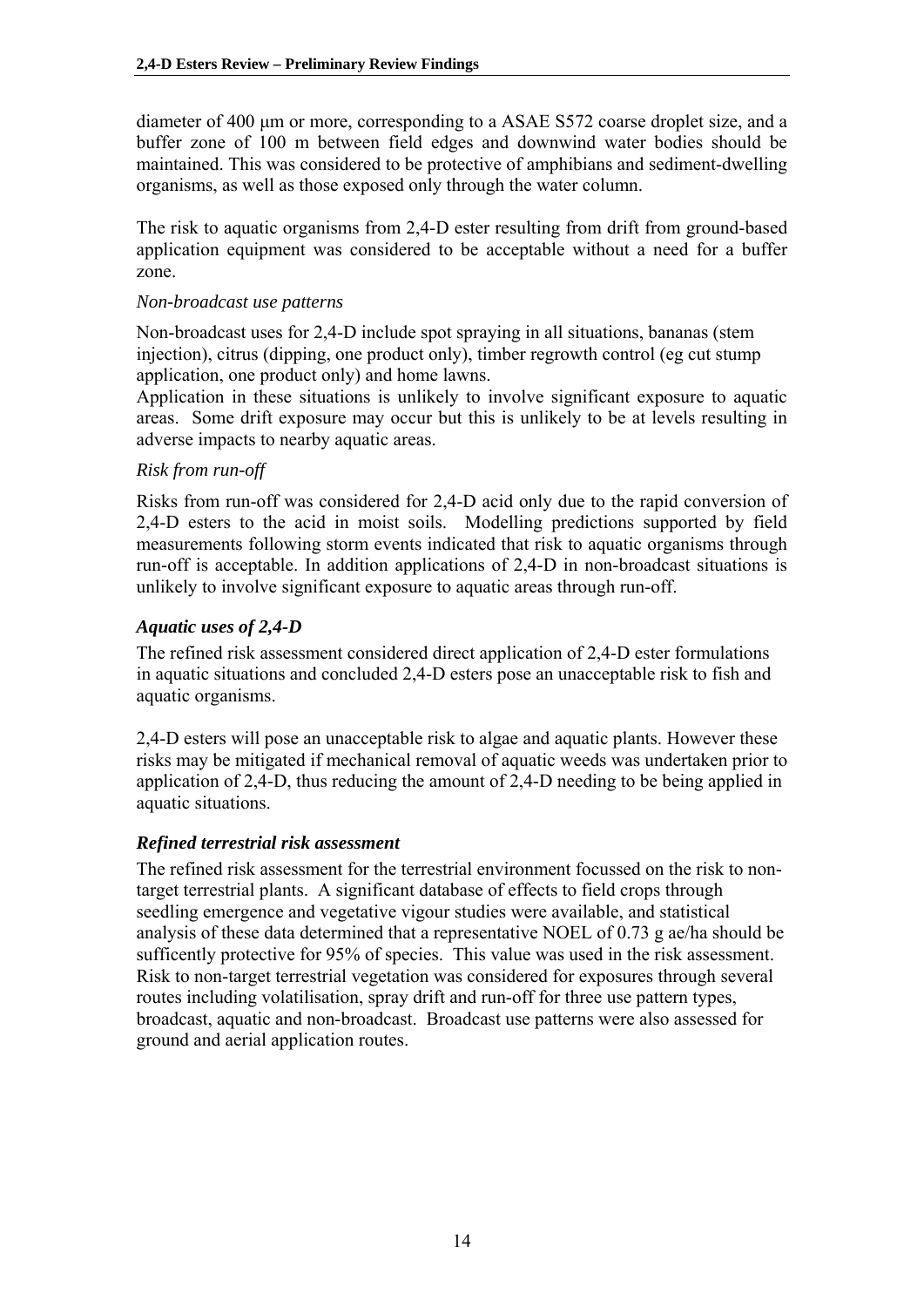### *Runoff*

Risks from run-off was only considered for 2,4-D acid due to the rapid conversion of 2,4-D esters to the acid in moist soils. Risks from run-off were difficult to model in any meaningful way given the range of possible application rates, use patterns and potentially different site characteristics. However, it was demonstrated that a potential risk to non-target plants from this exposure route could exist under certain conditions. For example, sites with larger slopes, less sandy soils or soils with lower organic carbon contents will have more run-off than flatter, sandier and higher organic carbon soils. Some of these may result in sufficient run-off to cause adverse effects in stands of non-target vegetation.

### *Volatilisation*

Off-target movement from areas to 2,4-D application to non-target crops was a major issue raised in submissions received by the APVMA. While there was little in the way of information received for off-target damage to native vegetation, it is unlikely that such damage has ever actually been monitored. With obvious non-target crop damage, damage to exposed native vegetation may also be expected.

Based on direct measurements from Guth *et al* (2004), no noticeable volatility can be expected from compounds with a vapour pressure below  $10^{-3}$  Pa from soil and below  $10^{-4}$  Pa from crops. The vapour pressures for the long chain ester (ethylhexyl ester), and the short chain esters (ethyl ester and butyl ester) are  $4.8 \times 10^{-4}$ ,  $1.47 \times 10^{-1}$  and  $5.29x10<sup>-2</sup>$  to  $8.2x10<sup>-3</sup>$  Pa respectively. This suggests that long chain esters may not volatilise from soil surfaces but may to some extent from crops, while the short chain esters are expected to volatilise from both soil and crop surfaces. Further, the calculated Henry's Law Constants indicate that the three esters may be moderately volatile to volatile from water bodies.

Based on calculations undertaken by DEH a much greater risk is posed to non-target vegetation from the shorter chain esters. Of further concern is their persistence with modelling suggesting the atmospheric half-life in air of 2,4-D ethyl ester is in the order of 2 days, classing it as persistent and meeting this criterion for classification as capable of long range transport in air. The atmospheric half-life in air for 2,4-D butyl ester is around 1.7 days. Both these chemicals may therefore be anticipated to travel long distances in the environment through air.

The issue of persistence in the atmosphere, high volatility and potential to travel long distances in the environment, along with their toxicity to non-target vegetation makes it very difficult to mitigate the risk for the short chain high volatile esters. DEH has recommended the discontinuation of use of 2,4-D ethyl ester, 2,4-D butyl ester and isobutyl ester (both the active constituents and formulated products).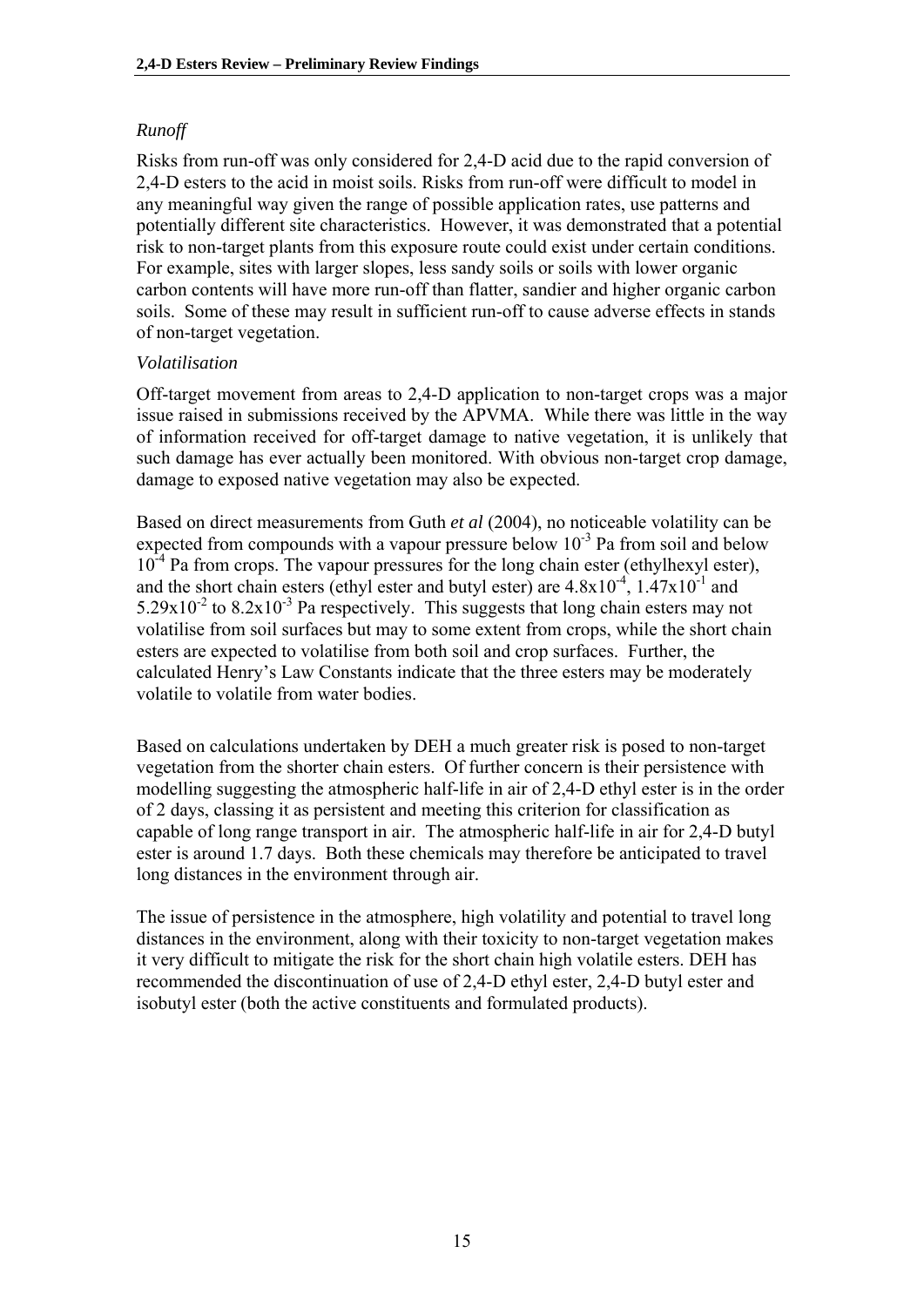#### <span id="page-15-0"></span>**PROPOSED REVIEW RECOMMENDATIONS RESULTING FROM THE ENVIRONMENTAL ASSESSMENT OF 2,4-D ESTERS**

After consideration of all data for the environmental fate and eco-toxicology assessment for the active constituents 2,4-D ethyl ester, 2,4-D butyl ester and isobutyl ester, forms), the APVMA proposes to find that it is NOT satisfied that continued use or any other dealing with these active constituents or products containing these active constituents in accordance with the instructions for their use, would not be likely to have an unintended effect that is harmful to animals, plants or things or the environment.

This finding is based on the propensity of the high volatile (short chain) esters to volatilise and persist in the environment (atmosphere) thereby causing off-target damage. The APVMA proposes the following regulatory actions for 2,4-D high volatile(short chain) esters:

#### **Cancel approvals of the active constituent**

All active constituent approvals for the active constituents (2,4-D ethyl ester, 2,4-D butyl ester and 2,4-D isobutyl ester), as listed in (Attachment A, Table 1) be **cancelled.**

#### **Cancel product registrations and associated label approvals**

As all the active constituent approvals for 2,4-D ethyl ester, 2,4-D butyl ester or 2,4-D isobutyl ester are to be cancelled the Agvet Code requires that all product registrations containing those active constituents and all associated labels, as listed in (Attachment A, Table 2) must also be **cancelled.** 

#### **Proposed registration cancellation as an outcome of review findings**

As a consequence of the proposed findings of this review, the APVMA proposes to find that products (containing 2,4-D ethyl ester, 2,4-D butyl ester or 2,4-D isobutyl ester) and associated labels registered subsequent to the review commencement are therefore subject to the outcomes of the review, as listed in (Attachment A, Table 3) also be **cancelled.**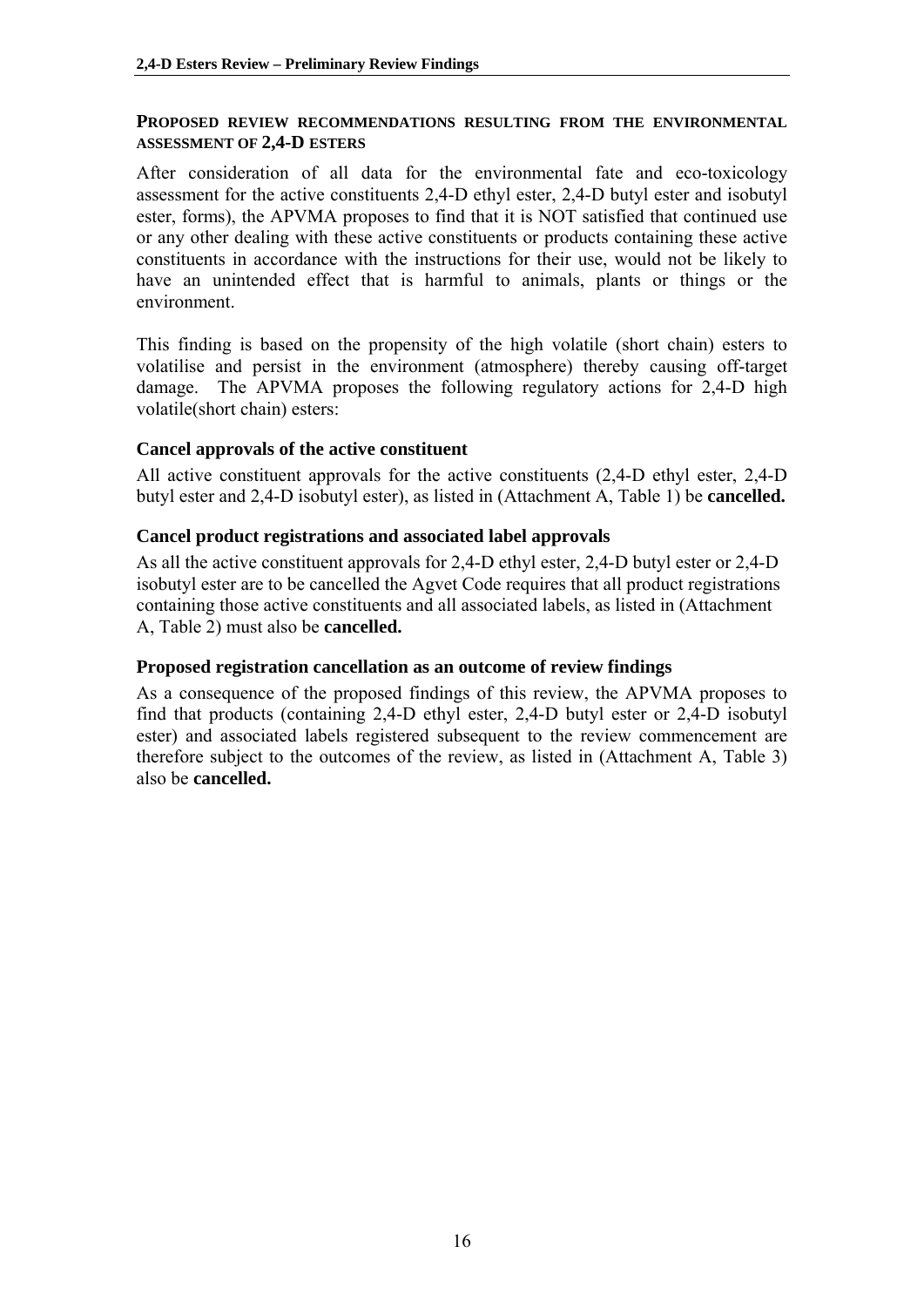### <span id="page-16-0"></span>**1. INTRODUCTION**

The APVMA is reviewing the approval of the active constituent, registered products containing 2,4-D and the associated label approvals for products containing 2,4-D. This Preliminary Review Findings (Environment) Part 1: 2,4-D Esters report ONLY considers 2,4-D ethylhexyl, ethyl and butyl esters and products containing these 2,4-D esters. The Preliminary Review Findings (Environment) Part 2: 2,4-D Acids, Salts and Low Volatile Esters report, will be published once the refined risk assessment is completed.

This document summarises the environmental data evaluated for all forms of 2,4-D, the preliminary risk assessment for all forms of 2,4-D, the refined risk assessment for 2,4-D esters ONLY, and the proposed recommendations from the review of the environmental data for the high volatile short chain esters (ethyl ester, butyl ester and isobutyl ester) only.

The assessment of the available information necessary to complete the toxicological, occupational health and safety evaluations is expected to be completed by the end of 2006. Further changes to approvals and registrations may also be required once the full toxicological, occupational health and safety, and environmental risks have been assessed.

### **1.1 REGULATORY STATUS OF 2,4-D IN AUSTRALIA**

As at March 2006, there were 36 active constituent approvals for 2,4-D, 136 registered products containing the active constituent 2,4-D. Of these there are 12 (short-chain) high volatile ester active constituents and 39 registered products containing high volatile esters. 2,4-D can be formulated in salt (dimethylamine, sodium, diethanolamine, triisopropylamine, triethanolamine and isopropylamine), ester (ethyl, butyl, isobutyl, and ethyhexyl) and acid forms. Formulation types include aqueous concentrates, dry flowables, emulsifiable concentrates, granular formulations, liquid concentrates, liquids, suspension concentrates, soluble concentrates, soluble powders and wettable powders.

In addition to registration of products, some states including Victoria, Western Australia, Tasmania and Queensland currently have mechanisms whereby the use of specific chemicals (including 2,4-D) are restricted. These restrictions are in place to address the risk of adverse off-target crop or environmental effects.

### **1.1.1 Queensland**

The following herbicides are restricted in their respective hazardous areas and a distribution permit is required to carry out ground distribution of these herbicides.

*Hazardous Area No. 1*.The restricted herbicides in Hazardous Area No. 1 requiring a distribution permit if applied other than by an authorised technique are any herbicides containing picloram or an ester formulation of 2,4-D and MCPA.

The restricted herbicides in Hazardous Area No. 2 requiring a distribution permit if applied other than by an authorised technique 2 are any herbicides containing an ester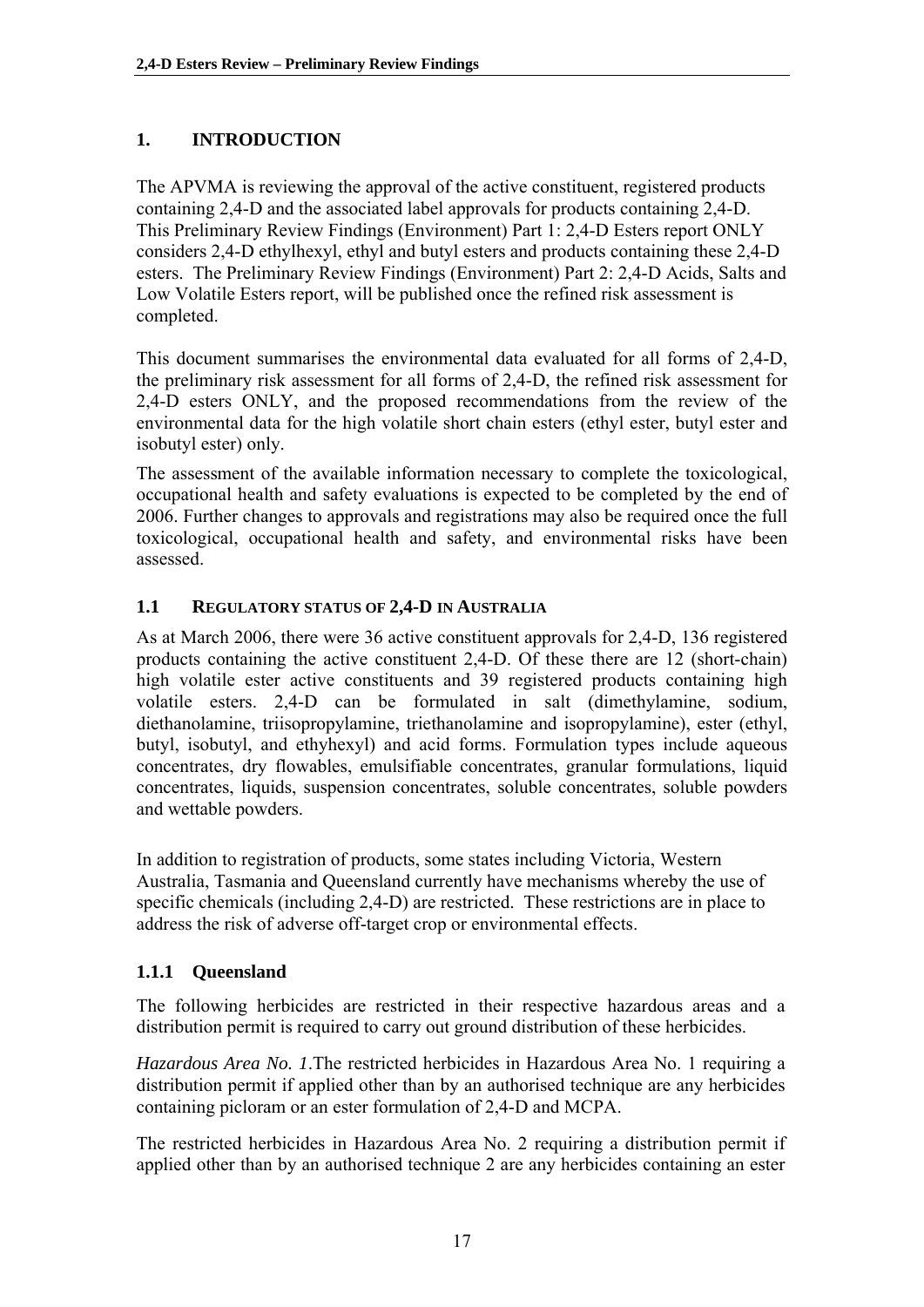<span id="page-17-0"></span>formulation of picloram. Please note that any ester formulation of 2,4-D is totally banned from use in hazardous area No.2.

*Hazardous Area No.3*. The restricted herbicides in Hazardous Area No. 3 requiring a distribution permit if applied other than by an authorised technique2 are any herbicides containing an ester formulation of 2,4-D.

### **1.1.2 Western Australia** (extract from Farmnote 61/99)

Restrictions on use of the hormone herbicides 2,4-D Under the 'Agriculture and Related Resources Protection (Spraying Restrictions) Regulations 1979' the use of 2,4-D herbicides is controlled within 10km radius of commercial vineyards and tomato gardens (see "Under the Regulations" below). The use of 2,4-D near other sensitive crops are not controlled by the Regulations, but landholders and spray contractors should exercise a 'duty of care' when spraying.

### *1.1.2.1 Under the Regulation*

Within a 5km radius of commercial vineyards or tomato gardens only amine and sodium and potassium salt formulations are approved for spraying under permit.

Between 5 and 10 km radius of these crops both amine, sodium salt and low volatile ester formulations can be used without permit.

Outside of a 10km radius all formulations, that is amine, sodium salts, low volatile and volatile ester formulations can be used without permit.

**Note:** Landholders and spray contractors in the Geraldton, Swan Valley and Ord Irrigation Districts need to consult the Regulations for more precise information on restricted spraying areas. They vary in these districts from the above.

### **1.1.3 Tasmania**

2,4-D products may not be used from Spring to Autumn between 15 September and 15 April unless a 2,4-D Permit is issued to allow its use.

### **1.1.4 Victoria**

Certain areas in Victoria have been declared Agricultural Chemical Control Areas (ACCAs). These areas have restrictions on the types and methods of application of certain herbicides and are designed to protect herbicide sensitive and high value crops from potential herbicide damage.

| <b>ACCA</b>         | <b>Start Date</b> | Finish Date                   |
|---------------------|-------------------|-------------------------------|
| Melbourne           | All year          |                               |
| Lindenow            | All year          |                               |
| Orbost              | All year          |                               |
| Boisdale            | All year          |                               |
| Mallee & Mid Murray | 1st August        | 30th April the following year |

The dates the restrictions apply are as follows: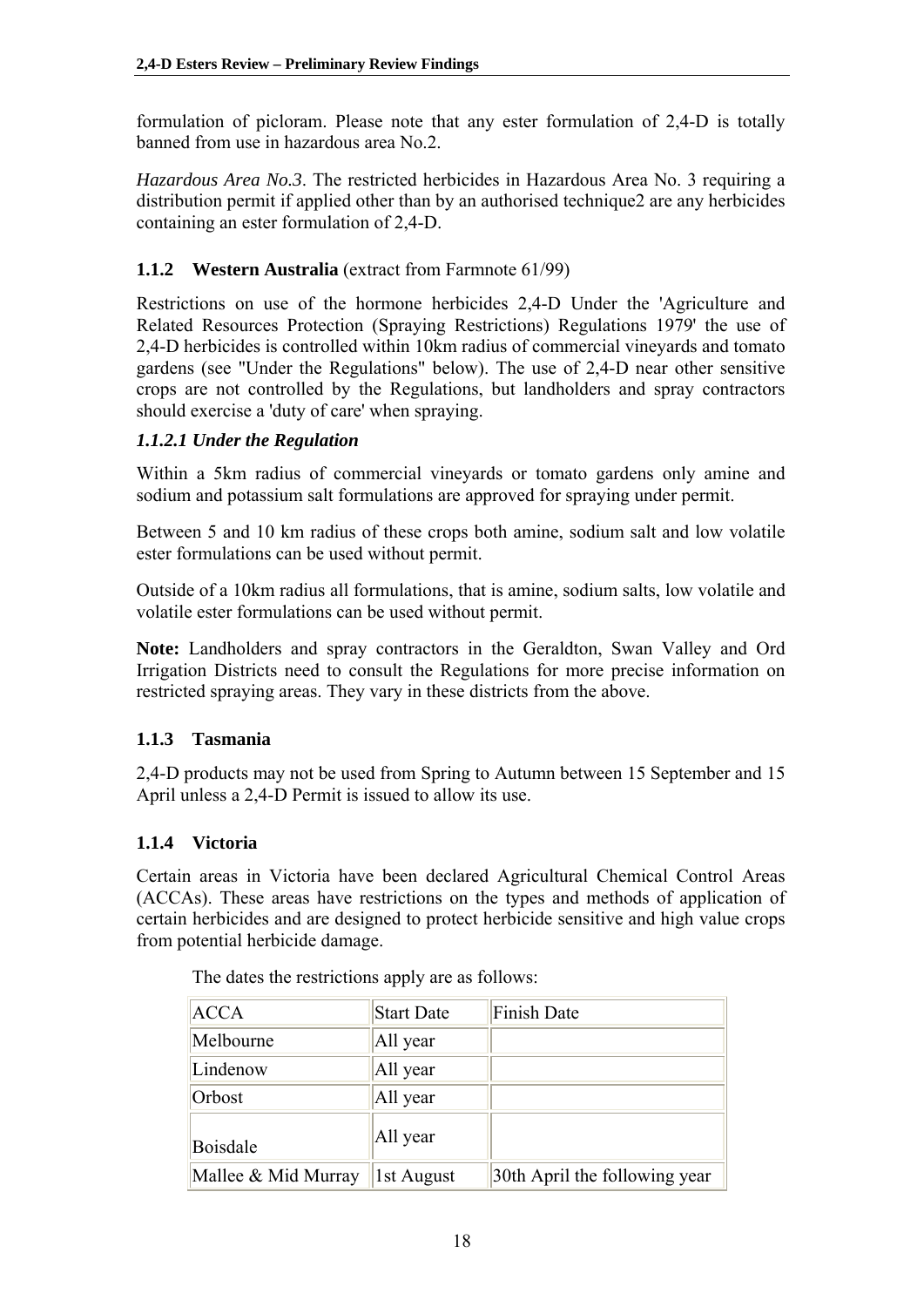<span id="page-18-0"></span>

| Goulburn Valley | 1st September | 30th April the following year |
|-----------------|---------------|-------------------------------|
| North Eastern   | 1st September | 30th April the following year |
| Rutherglen      | 1st September | 30th April the following year |

During this time:

Application of ester formulations of 2,4-D by all methods is prohibited. Aerial spraying or mister application of any amine formulation is prohibited unless a permit has been granted.

### **1.2 REASONS FOR 2,4-D REVIEW**

The active constituent 2,4-D, all products containing 2,4-D and their associated labels were placed under review because of toxicological, occupational health and safety and environmental concerns.

2,4-D (2,4,-dichlorophenoxyacetic acid) is a phenoxy compound used as a postemergence herbicide. In October 1994 the APVMA (then the NRA) invited the public to nominate active constituents, chemical products or labels for consideration for review. Of the 600 chemical nominations, 80 were prioritised for review, one of which was 2,4-D. 2,4-D was nominated for review by community groups, individual citizens and government agencies. Government agencies nominated 2,4-D on the basis of concerns about a potential risk for chronic toxicity, claims of human birth defects, its potential to be a possible carcinogen, gaps in available data, and international regulatory activity.

### **1.3 SCOPE OF THE REVIEW**

The scope of the review covered the following risk areas associated with active constituent approvals, product registrations and associated label approvals including:

- Toxicology
	- o potential for carcinogenicity in humans which might pose an undue hazard to human health; and
	- o potential for toxicological exposure to humans via the oral, inhalation and dermal routes.
- Occupational health and safety
	- o possible risks to workers health associated with short and intermediate term occupational exposure; and
	- o potential for hazards to worker safety
- Residues
	- o if the Office of Chemical Safety (OCS) sets or modifies an Acute Reference Dose (ARfD) and/or Acceptable Daily Intake (ADI) for 2,4-D, then a dietary exposure assessment might be required.
- Environmental
	- o potential for contamination of waterways; and
	- o potential hazard to non-target animals and plants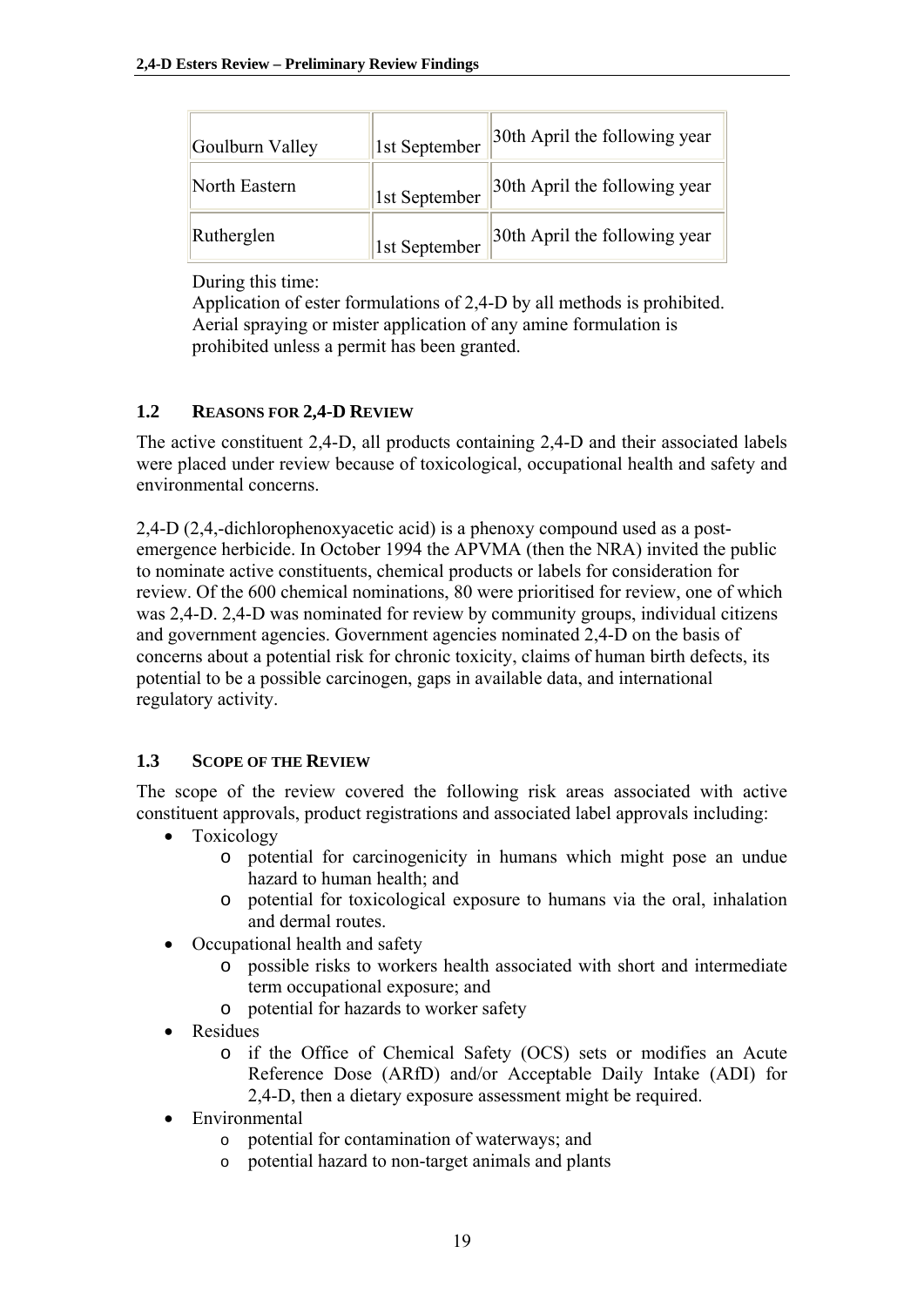<span id="page-19-0"></span>The basis for a reconsideration of the registration and approvals for a chemical in Australia is whether the APVMA can be satisfied that the requirements prescribed by the Agvet Codes for continued registration and approval are being met. These requirements are that the use of 2,4-D products in accordance with there instructions for its use:

- would not be an undue hazard to the safety of people exposed to it during its handling; and
- would not be likely to have an effect that is harmful to human beings; and
- would not be likely to have an unintended effect that is harmful to animals, plants or things or to the environment.

The APVMA also considered whether product labels carry adequate instructions and warning statements. Such instructions include:

- the circumstances in which the product should be used
- how the product should be used
- times when the product should be used
- frequency of the use of the product
- the withholding period after the use of the product
- disposal of the product and its container
- safe handling of the product.

On the basis of these concerns, it was appropriate that the active constituent approvals, product registrations and label approvals for 2,4-D be subject to reconsideration under Part 2, Division 4 of the Agvet Codes.

### **1.4 REGULATORY OPTIONS**

There can be three possible outcomes to the reconsideration of the active constituent 2,4-D, registration of products containing 2,4-D and all associated label approvals. Based on the information reviewed the APVMA may be:

- satisfied that the products and their labels continue to meet the prescribed requirements for registration and approval and therefore affirms the registrations and approvals
- satisfied that the conditions to which the registration or approval is currently subject can be varied in such a way that the requirements for continued registration and approval will be complied with and therefore varies the conditions of registration or approval
- not satisfied that the requirements for continued registration and approval continue to be met and suspends or cancels the registration and/or approval.

### **1.5 PREVIOUS REGULATORY ACTION**

To address concerns associated with spray drift pending the completion of the review, the APVMA required additional instructions to be included on all 2,4-D labels by 30 November 2005. Other risk mitigation measures may be required when the review is finalised.

In consultation with State and Territory authorities, the APVMA developed additional instructions to strengthen the current label warnings in relation to minimising chemical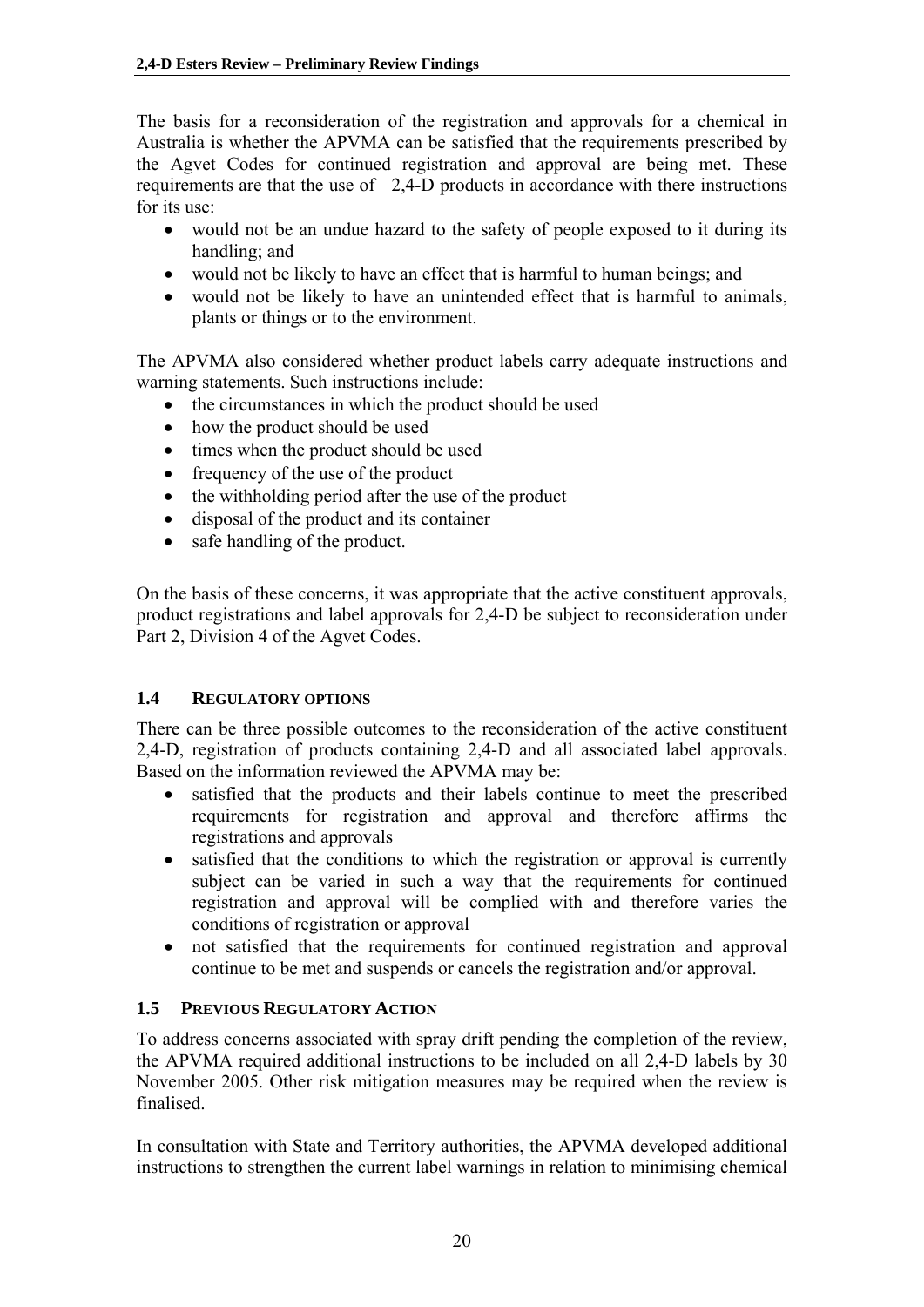spray drift. All registrants have been required to update their labels and all products in the market must contain the additional instructions by 30 November 2005, as outlined below.

- This is a PHENOXY HERBICIDE that can cause severe damage to susceptible crops such as cotton, grapes, tomatoes, oilseed crops and ornamentals.
- DO NOT use unless wind speed is more than 3 kilometres per hour and less than 15 kilometres per hour as measured at the application site.
- DO NOT apply with smaller than coarse to very coarse spray droplets according to the ASAE S572 definition for standard nozzles.

These changes in relation to spray drift management are not the final outcome of the review of 2,4-D. Further changes to approvals and registrations are likely to be required once the full toxicological, occupational health and safety, and environmental risks have been assessed.

The assessment of the available information necessary to complete the toxicological, occupational health and safety evaluations is expected to be completed by the end of 2006.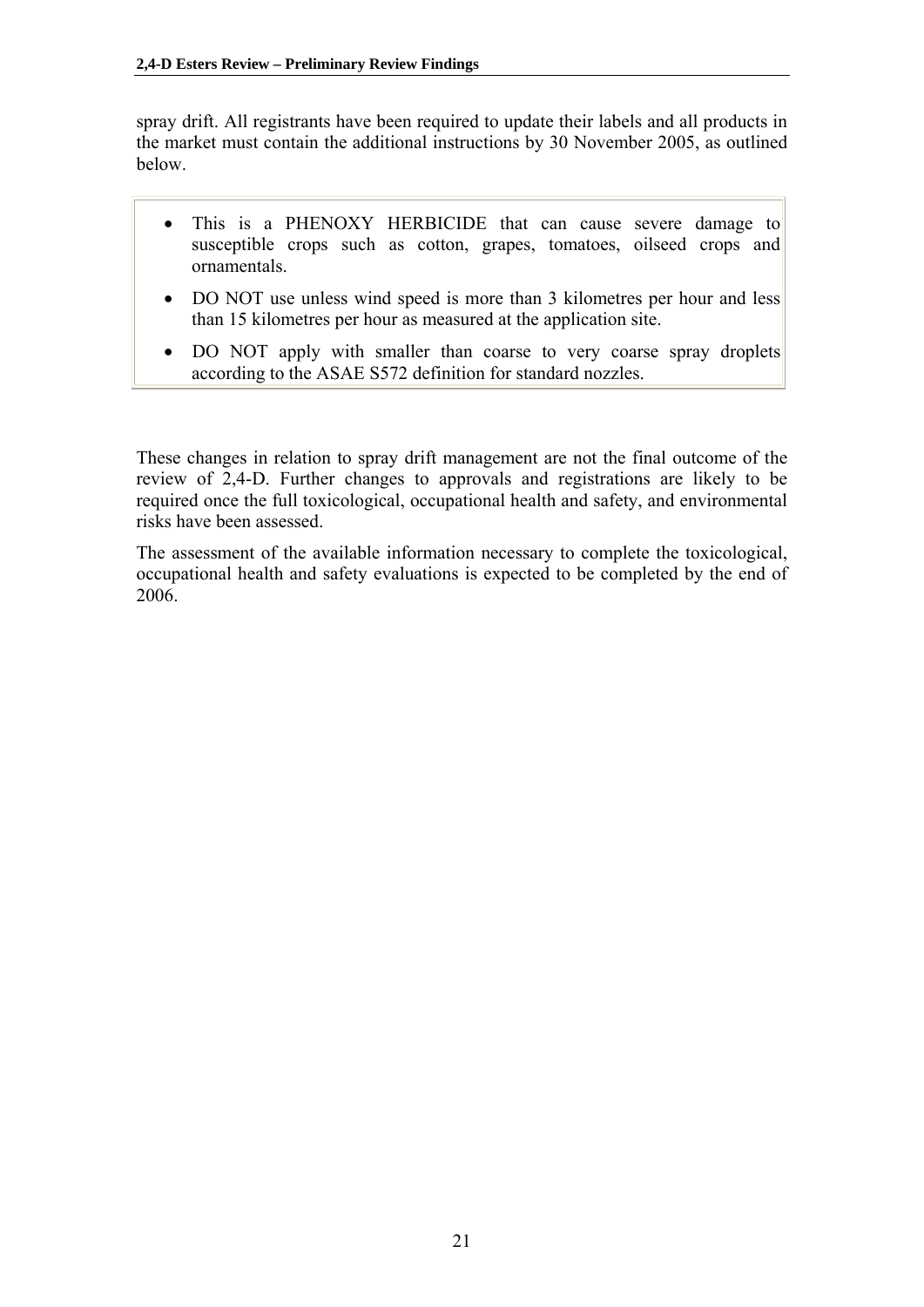### <span id="page-21-0"></span>**2. APPROVED 2,4-D USE PATTERNS**

### **2.1 INTRODUCTION**

Products containing 2,4-D are used for post-emergent control of broadleaf and grass weeds in an extensive range of crops and non-cropping situations. Aerial, handheld and ground methods of application are used.

Major agricultural uses of 2,4-D include pasture, stubble and fallow maintenance, cereal crops (including wheat, oats, barley, rye, triticale), grain crops (including sorghum, millet, maize) and oilseed crops (safflower, canola).

Other agricultural uses include cotton, citrus crops (particularly to inhibit post harvest abscission of buttons), sugar cane, sweetcorn, peanuts and control of banana suckers. 2,4-D is also used extensively for weed control in non-cropping situations, including commercial and industrial areas, turf, forestry and aquatic areas.

| Situation                                                                                    | Representative crops                                                                                                                                     |  |
|----------------------------------------------------------------------------------------------|----------------------------------------------------------------------------------------------------------------------------------------------------------|--|
| Winter cereals                                                                               | Wheat, barley, cereal rye, triticale, (oats included on amine labels only)                                                                               |  |
| Fallow, stubble spray prior to direct<br>drilling or sowing                                  | Winter cereals, maize, sweetcorn, potatoes, (canola on some 2,4-D ester<br>labels only)                                                                  |  |
| Summer cereals                                                                               | Maize, sweetcorn, sorghum, millet                                                                                                                        |  |
| Sugar cane                                                                                   |                                                                                                                                                          |  |
| Peanuts                                                                                      |                                                                                                                                                          |  |
| Harvest aid or salvage spray                                                                 | Winter cereals, maize, sorghum                                                                                                                           |  |
| Pastures and non-agricultural                                                                | Amine labels                                                                                                                                             |  |
| Improved pasture containing legumes                                                          | Ester labels                                                                                                                                             |  |
| Pastures, rights of way and industrial                                                       |                                                                                                                                                          |  |
| Pastures, conservation tillage – direct<br>drilling, surface sowing or fallow<br>maintenance |                                                                                                                                                          |  |
| Pastures, spray graze techniques                                                             | Amine labels.                                                                                                                                            |  |
| Lawns/turf                                                                                   | Includes domestic, golf fairways, commercial etc.                                                                                                        |  |
| Forage crops                                                                                 | Common or Carribean Stylo forage or seed crops                                                                                                           |  |
| Rice                                                                                         | Some ester labels only                                                                                                                                   |  |
| Preparatory spray <sup>6</sup>                                                               | Isoproylamine salt labels only                                                                                                                           |  |
| <b>Bananas</b>                                                                               | Injection or spot spray                                                                                                                                  |  |
| Potatoes                                                                                     | Two ester labels only.                                                                                                                                   |  |
| Pears                                                                                        | One label only. Uses 2.3 g ae in 450 L water and applied as spray to<br>individual trees with thorough coverage. No indication of a per hectare<br>rate. |  |
| Citrus                                                                                       | One label only. 0.1-0.2 ppm ae for tree spraying; 5 ppm ae for dipping.                                                                                  |  |
| Timber regrowth control                                                                      | One label only. Stem injection or cut stump.                                                                                                             |  |
| Spot spraying                                                                                | All weeds – weed table provided with labels.                                                                                                             |  |
| Aquatic                                                                                      | Control of water hyacinth                                                                                                                                |  |

**Table 1. Uses of 2,4-D Products in Australia**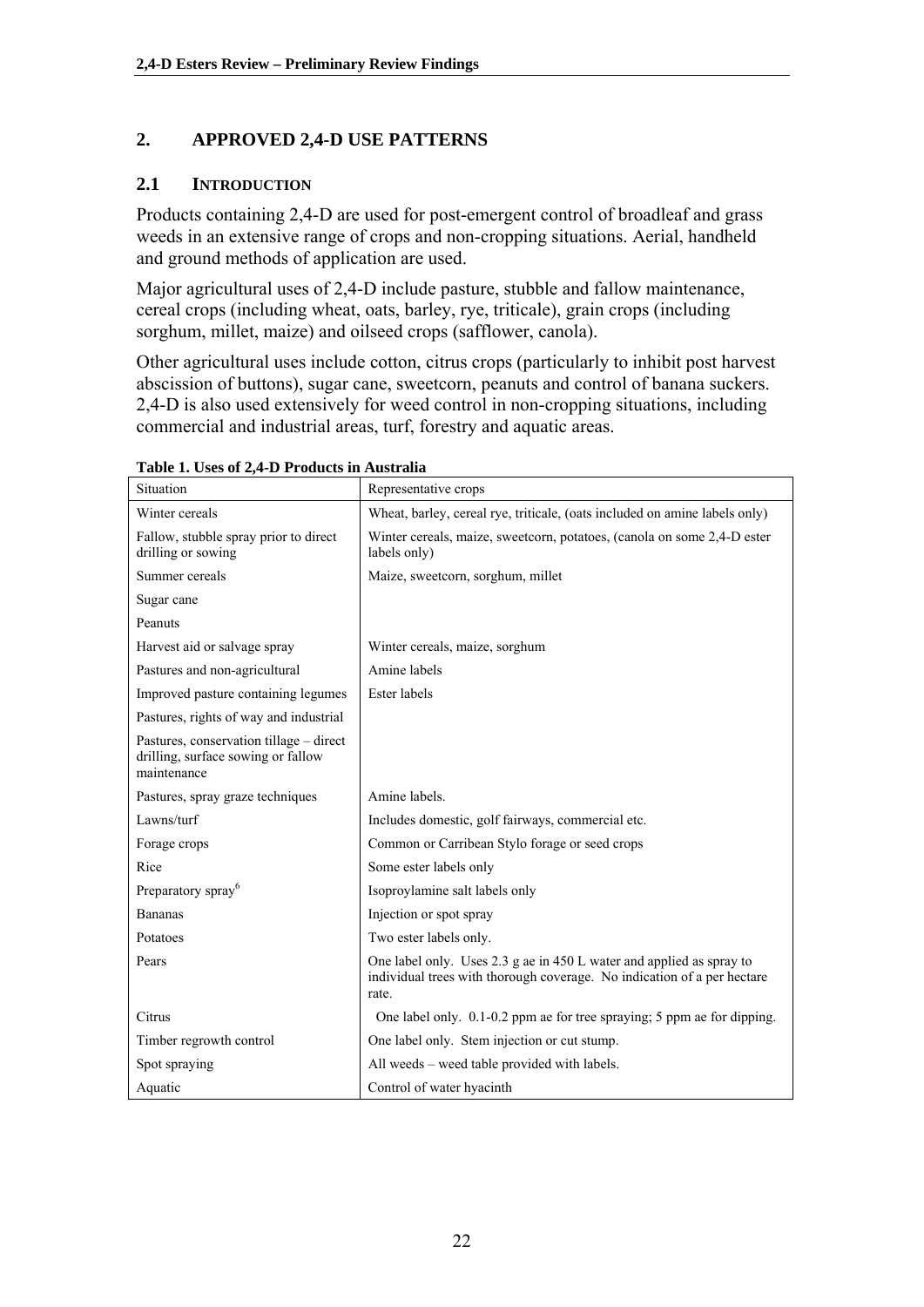### <span id="page-22-0"></span>**3. ACTIVE CONSTITUENT**

The toxicology of the active constituent 2,4-D is being undertaken by the Office of Chemical Safety (OCS) as part of the full toxicology assessment of 2,4-D.

### **4. SUMMARY OF DATA ASSESSMENTS**

### **4.1 TOXICOLOGY**

The toxicological assessment for the review of 2,4-D is being undertaken by the OCS whichis considering all the toxicological data and information submitted for the review. The toxicological assessment is expected to be completed by the end of 2006.

### **4.2 OCCUPATIONAL HEALTH AND SAFETY (OHS)**

The OHS assessment for the review of 2,4-D is being undertaken by the OCS which is considering all the OHS data and information submitted for the review. The OHS assessment is expected to be completed by the end of 2006.

### **4.3 ENVIRONMENT**

The environmental assessment for the review of 2,4-D was undertaken by the Department of the Environment and Heritage (DEH), which considered all the environmental data and information submitted for the review. The environmental findings from the hazard assessment, the preliminary risk assessment for all forms of 2,4-D and the refined risk assessment for 2,4-D esters are summarised below. The refined risk assessment for the non-ester forms of 2,4-D is expected to be completed in the near future.

### **4.3.1 Introduction**

In June 2003, the APVMA initiated its reconsideration of the approvals of the active constituent 2,4-D, the registrations of products containing 2,4-D, and the approvals of associated labels. While the scope document stated that approvals of the active constituent were being reconsidered because of toxicological concerns, it is also stated that products containing 2,4-D and all associated labels were being reviewed because of environmental, toxicological and occupational health and safety concerns.

The environmental aspects for consideration as outlined in the scope document are:

- potential for contamination of waterways; and
- potential hazard to non-target animals and plants

In order to assist the environmental risk assessment, large quantities of data have been provided to the APVMA. These data were primarily generated as part of the 2,4-D reregistration process required by the US EPA. Through this process, the Industry Task Force II on 2,4-D Research Data, and registrant companies, conducted soil dissipation studies during 1993 and 1994 on amine and ester formulations. Laboratory data were also provided.

In 1989 the World Health Organization published the IPCS Environmental Health Criteria (number 84) on the environmental aspects of 2,4-D (WHO, 1989). This is considered to be an acceptable internationally peer reviewed document and DEH has used this document to consider relevant 2,4-D data available prior to 1989. Further to this document, the US EPA has made available their environmental assessment of 2,4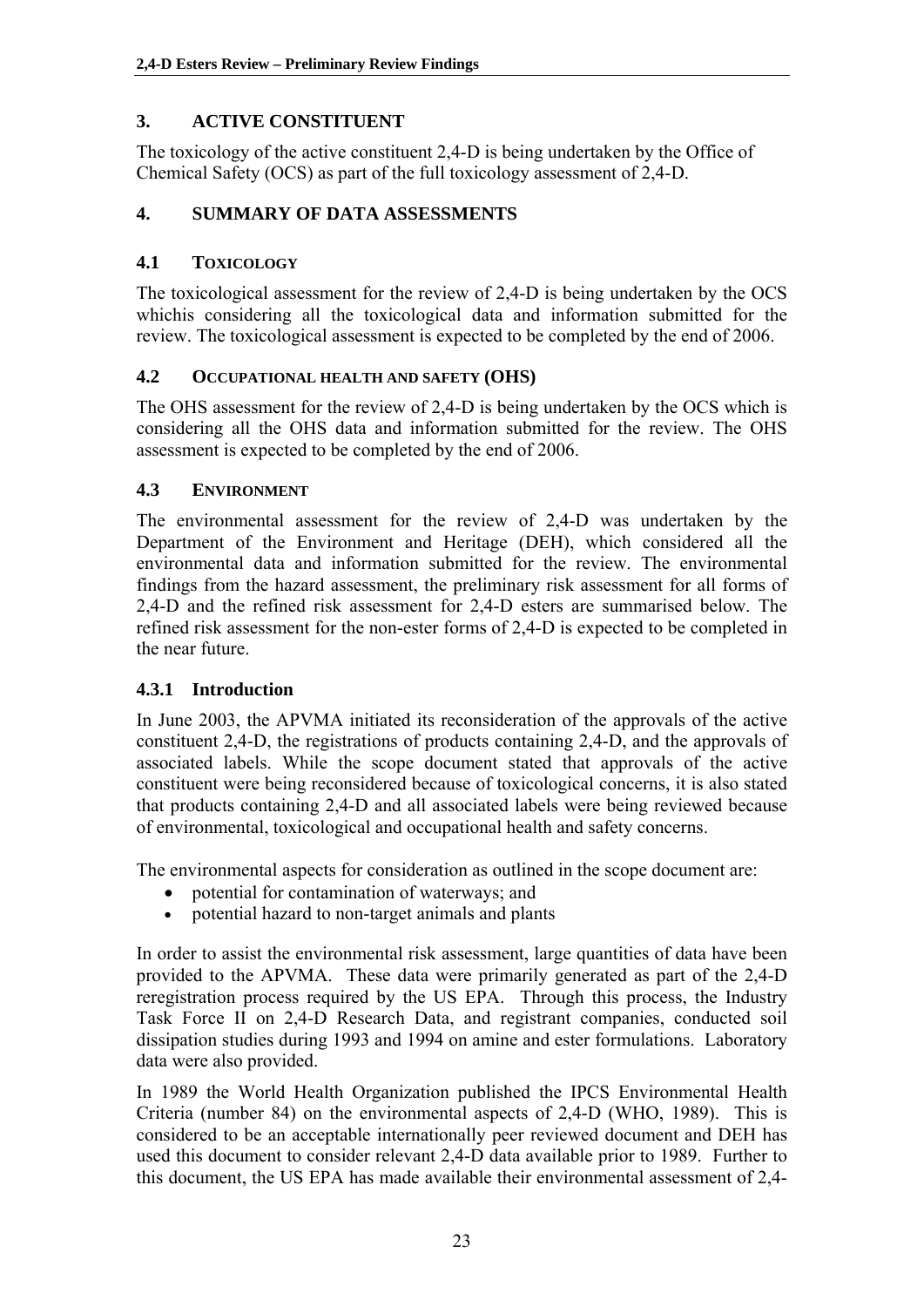<span id="page-23-0"></span>D which includes reviews of available literature. In addition, there are several studies summarised in the US EPA report that were not made available to the APVMA. These studies are relevant in terms of confidently bridging gaps in information on various ester or amine salt forms of 2,4-D. It is unclear why these data were not provided to the APVMA. In this assessment, the US EPA review is relied on for access to this information, but it is only discussed in summary form.

Volume 1 of this PRF report contains the summary of the study and risk assessment for 2,4-D esters. Volume 2 of this PRF contains a series of technical reports addressing the test data. Readers should refer to the respective technical reports to obtain more detailed information on test conditions and findings. A number of metabolites are identified throughout the report. For representative structures, readers should refer to Attachment 2.

2,4-D belongs to the phenoxy or phenoxyacetic acid family of herbicides. It is a synthetic auxin herbicide, causes disruption of plant hormone responses. Endogenous auxins are plant growth regulator hormones. These growth-regulating chemicals cause disruption of multiple growth processes in susceptible plants by affecting proteins in the plasma membrane, interfering with RNA production, and changing the properties and integrity of the plasma membrane. The plant's vascular system becomes blocked due to excessive cell division and the resulting growth crushes the vascular transport system. The most susceptible tissues are those that are undergoing active cell division and growth.

Plant injuries include growth and reproduction abnormalities, especially on new growth. Stem and petiole twisting (epinasty), leaf malformations (parallel venation, leaf strapping, and cupping), undifferentiated cell masses and adventitious root formation on stems, and stunted root growth is experienced by broadleaf plants. Rolled leaves (onion leafing), fused brace roots, leaning stems, and stalk brittleness are observed on grass plants. Disruption of reproductive processes may occur resulting in sterile or multiple florets and nonviable seed production. Symptoms may appear on young growth almost immediately after application, but death may not occur for several weeks (US EPA, 2005).

### **4.3.2 Environmental Exposure**

The quantity of 2,4-D used in Australia annually is not known. However, it was reported in 2002 that over 1,000 tonnes of plant cell growth disrupting group of chemicals [including phenoxys (of which 2,4-D is a member), benzoic acids and pyridines] are used annually. The herbicides 2,4-D and its derivatives, along with MCPA, are the major chemicals used in this group (Radcliffe, 2002).

### *4.3.2.1 End use products*

2,4-D comes in multiple chemical forms and is found in numerous end use products intended for use in a wide range of use patterns. 2,4-D is an ingredient in several agricultural and home use products, primarily as a sole active ingredient but also in conjunction with other active ingredients. The compound is formulated primarily as an amine salt in an aqueous solution or as an ester in an emulsifiable concentrate. Chemical forms covered by this risk assessment are as follows: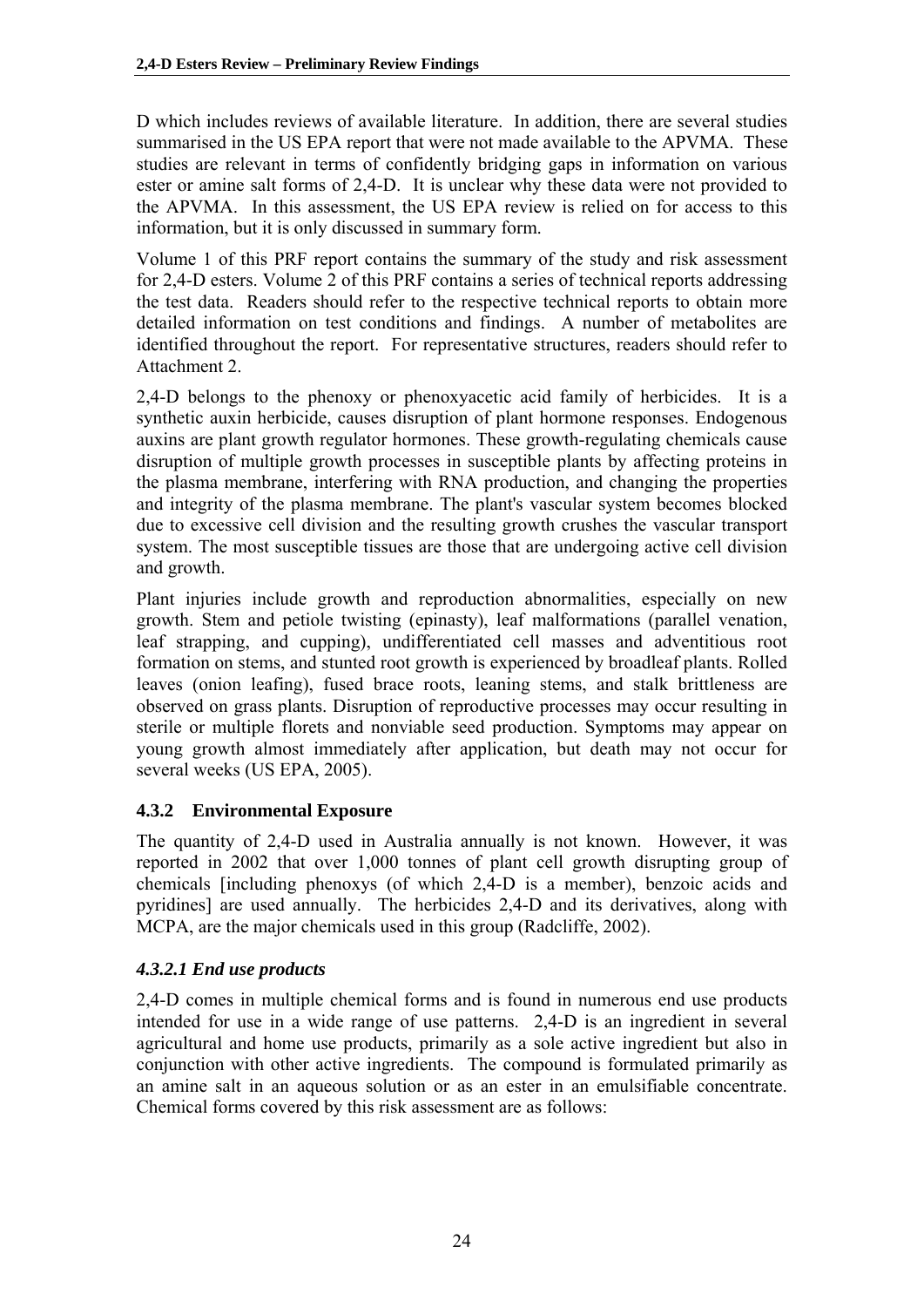| Abbreviated name  | Full name                           | Volatility               |
|-------------------|-------------------------------------|--------------------------|
| $2,4-D$           | $2,4-D$ acid                        | Essentially non-volatile |
| $2,4$ -D DMA      | 2,4-D Dimethylamine salt            | Essentially non-volatile |
| $2,4-D$ IPA       | 2,4-D Isopropylamine salt           | Essentially non-volatile |
| 2,4-D TIPA        | 2,4-D Triisopropylamine salt        | Essentially non-volatile |
| $2,4-D$ EHE       | 2,4-D Ethylhexyl ester <sup>1</sup> | Low volatile             |
| 2,4-D EE          | 2,4-D Ethyl ester                   | High volatile            |
| $2,4-D$ BE        | 2,4-D Butyl ester                   | High volatile            |
| $2,4-D$ IBE       | 2,4-D Isobutyl ester                | High volatile            |
| $2,4$ -D DEA      | 2,4-D Diethanolamine                | Essentially non-volatile |
| $2,4$ -D TEA      | 2,4-D Triethanolamine               | Essentially non-volatile |
| 2,4-D Sodium salt | 2,4-D Sodium salt                   | Essentially non-volatile |

<span id="page-24-0"></span>**Table 2. Chemical forms of 2,4-D** 

1) 2-ethylhexyl ester is considered one of three isooctyl esters. For this assessment, labels using the active constituent 2,4-D Isooctyl ester are all referred to as EHE.

Target pests include a wide variety of broadleaf weeds and aquatic weeds. 2,4-D may be applied with a wide range of application equipment including aircraft (both fixed wing and helicopter), backpack sprayer, band sprayer, boom sprayer and injection equipment. Methods of application of 2,4-D may include aerial and ground broadcast application, band treatment, basal spray treatment, spot treatment, stump treatment, tree injection treatment, and water related surface treatment. Timing of 2,4-D application can include pre-plant, pre- and post-emergence, before bud break, and established plantings.

#### *4.3.2.2 Application rates and use patterns*

DEH reviewed 122 separate product labels currently registered with the APVMA containing 2,4-D in various amine salt or ester forms, and some with mixtures of other pesticide active ingredients. Three products used 2,4-D in its sodium salt form. The break-up of this is as follows:

|              | Form                              | Number   | of |
|--------------|-----------------------------------|----------|----|
|              |                                   | products |    |
| Esters       | Ethylhexyl ester                  | 6        |    |
|              | Ethyl ester                       | 13       |    |
|              | Ethyl/Butyl ester                 |          |    |
|              | Butyl ester                       |          |    |
|              | Isobutyl ester                    | n        |    |
| <b>Salts</b> | Dimethylamine                     | 27       |    |
|              | Isoproylamine                     | 28       |    |
|              | Dimethylamine/Diethanolamine      | 17       |    |
|              | Diethanolamine                    | 6        |    |
|              | Diethanolamine/Triethanolamine    |          |    |
|              | Sodium salt                       |          |    |
| Acid         | (Active identified only as 2,4-D) |          |    |

**Table 3. 2,4-D products registered in Australia** 

2,4-D is registered for a very large range of uses. Within uses, several forms of application may exist including aerial, ground or spot treatments. The following table provides a summary of the registered uses of 2,4-D in Australia. Application rates are referred to as acid equivalents (ae) which is the equivalent application rate of 2,4-D acid regardless of the parent active constituent: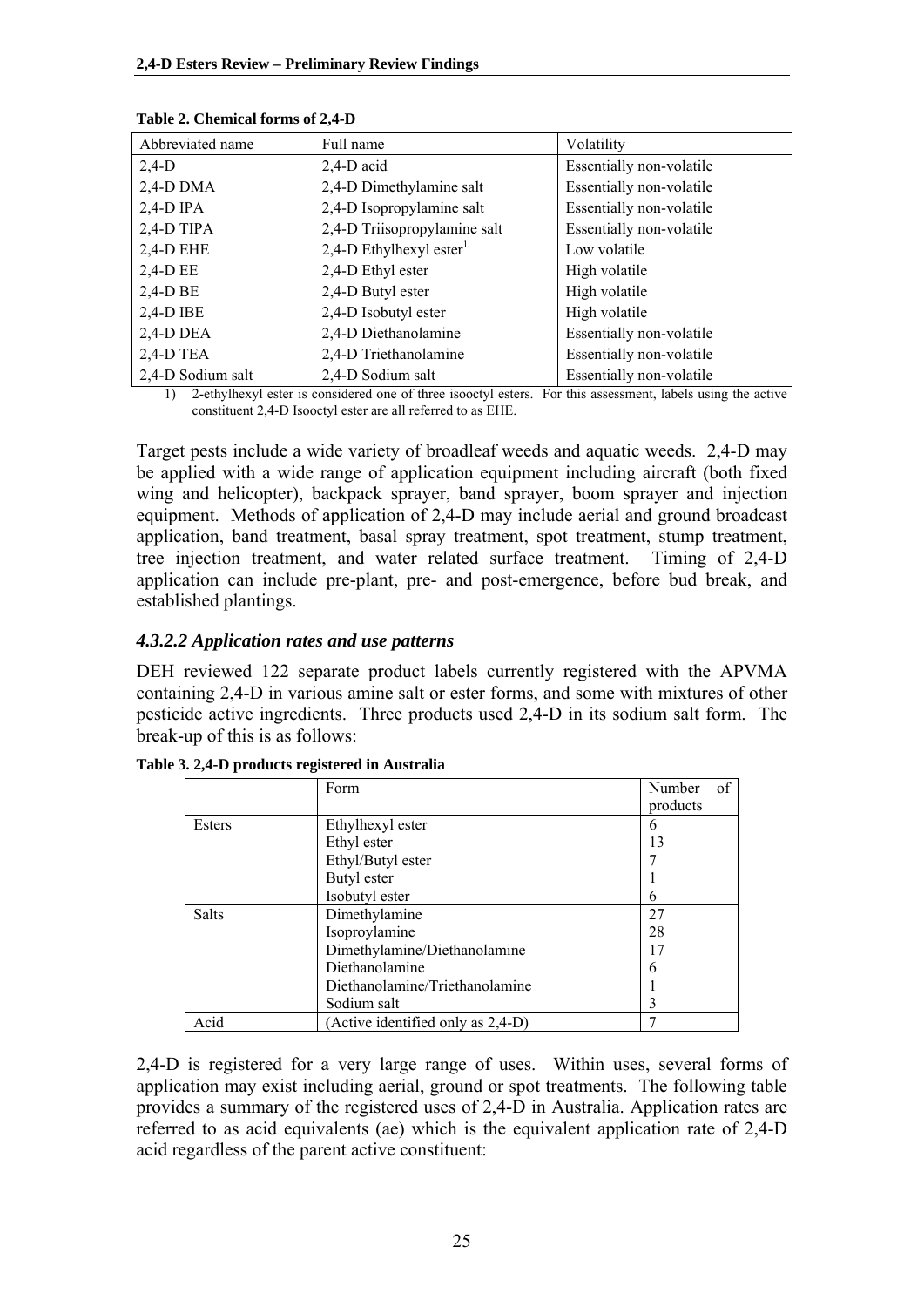| Situation                                                                                    | Representative crops                                                                                                                                     | Maximum registered<br>(g)<br>acid<br>rate<br>equivalent/ha) |
|----------------------------------------------------------------------------------------------|----------------------------------------------------------------------------------------------------------------------------------------------------------|-------------------------------------------------------------|
| Winter cereals                                                                               | Wheat, barley, cereal rye,<br>triticale, (oats<br>included on amine labels only)                                                                         | 1220                                                        |
| Fallow, stubble spray prior to direct<br>drilling or sowing                                  | Winter cereals, maize, sweetcorn, potatoes,<br>(canola on some ester labels only)                                                                        | 1063                                                        |
| Summer cereals                                                                               | Maize, sweetcorn, sorghum, millet                                                                                                                        | 880                                                         |
| Sugar cane                                                                                   |                                                                                                                                                          | 3640                                                        |
| Peanuts                                                                                      |                                                                                                                                                          | 2250                                                        |
| Harvest aid or salvage spray                                                                 | Winter cereals, maize, sorghum                                                                                                                           | 1140                                                        |
| Pastures and non-agricultural                                                                | Amine labels                                                                                                                                             | $2000^1$                                                    |
| Improved pasture containing legumes                                                          | <b>Ester labels</b>                                                                                                                                      | $560^2$                                                     |
| Pastures, rights of way and industrial                                                       |                                                                                                                                                          | $2750^{3}/4500^{4}$                                         |
| Pastures, conservation tillage – direct<br>drilling, surface sowing or fallow<br>maintenance |                                                                                                                                                          | $1040^5$                                                    |
| Pastures, spray graze techniques                                                             | Amine labels.                                                                                                                                            | 1040                                                        |
| Lawns/turf                                                                                   | Includes domestic, golf fairways, commercial<br>etc.                                                                                                     | 2500                                                        |
| Forage crops                                                                                 | Common or Carribean Stylo forage or seed<br>crops                                                                                                        | 1040                                                        |
| Rice                                                                                         | Some ester labels only                                                                                                                                   | 800                                                         |
| Preparatory spray <sup>6</sup>                                                               | Isoproylamine salt labels only                                                                                                                           | 540                                                         |
| <b>Bananas</b>                                                                               | Injection or spot spray                                                                                                                                  | $10$ g ae/L water                                           |
| Potatoes                                                                                     | Two ester labels only.                                                                                                                                   | 1620                                                        |
| Pears                                                                                        | One label only. Uses 2.3 g ae in 450 L water and applied as spray to<br>individual trees with thorough coverage. No indication of a per hectare<br>rate. |                                                             |
| Citrus                                                                                       | One label only. 0.1-0.2 ppm ae for tree spraying; 5 ppm ae for dipping.                                                                                  |                                                             |
| Timber regrowth control                                                                      | One label only. Stem injection or cut stump.                                                                                                             | 15-200 g ae/L water                                         |
| Spot spraying                                                                                | All weeds - weed table provided with labels.                                                                                                             | 22407                                                       |
| Aquatic                                                                                      | Control of water hyacinth                                                                                                                                | 3300                                                        |

**Table 4. 2,4-D use patterns in Australia** 

1. One product (2,4-D Acid) has an approved rate of 3000 g ae/ha.

2. Two labels (isobutyl ester active) have registered rates of 3520-4480 g ae/ha for use in Victoria only.

3. The rate is for aerial control of one weed species only. All other weeds are controlled through ground application with a maximum rate of 40 g ae/L of spray mix (hectare rate not always clear)

4. Ester labels have much higher rates than amine labels. The highest rate of 4500 g is found on several EHE labels for boom spray in Victoria only.

5. Ester labels with this use pattern carry an additional application rate of 3200-3360 g ae/ha for aerial or ground application to control one weed species (St. Johns Wort).

6. Preparatory Spray for fallows and seed beds or prior to sowing of the following crops: Balansa clover, Barley, Canola, Chickpeas, Cotton, Faba beans, Field peas, Lentils, Linseed, Lucerne, Lupins, Narbon beans, Navy beans, Oats, Perennial ryegrass, Persian clover, Phalaris, Rice, Safflower, Sorghum, Soybeans, Subterranean clover, Sunflower, Triticale, Vetch, Wheat, White clover.

7. Spot spraying may use high volume spraying where  $1/10<sup>th</sup>$  of the rate on the labels weed table is added to 150 L water, expected to cover 1000 m<sup>2</sup>, or knapsack application where  $1/100<sup>th</sup>$  of the rate is added to 10 L and expected to cover 100 m<sup>2</sup>. The maximum per hectare rate of application based on the weed tables is expected to be 1050 g ae/ha. Significantly different rates may be found for the same weed depending on the form of 2,4-D used in the formulation.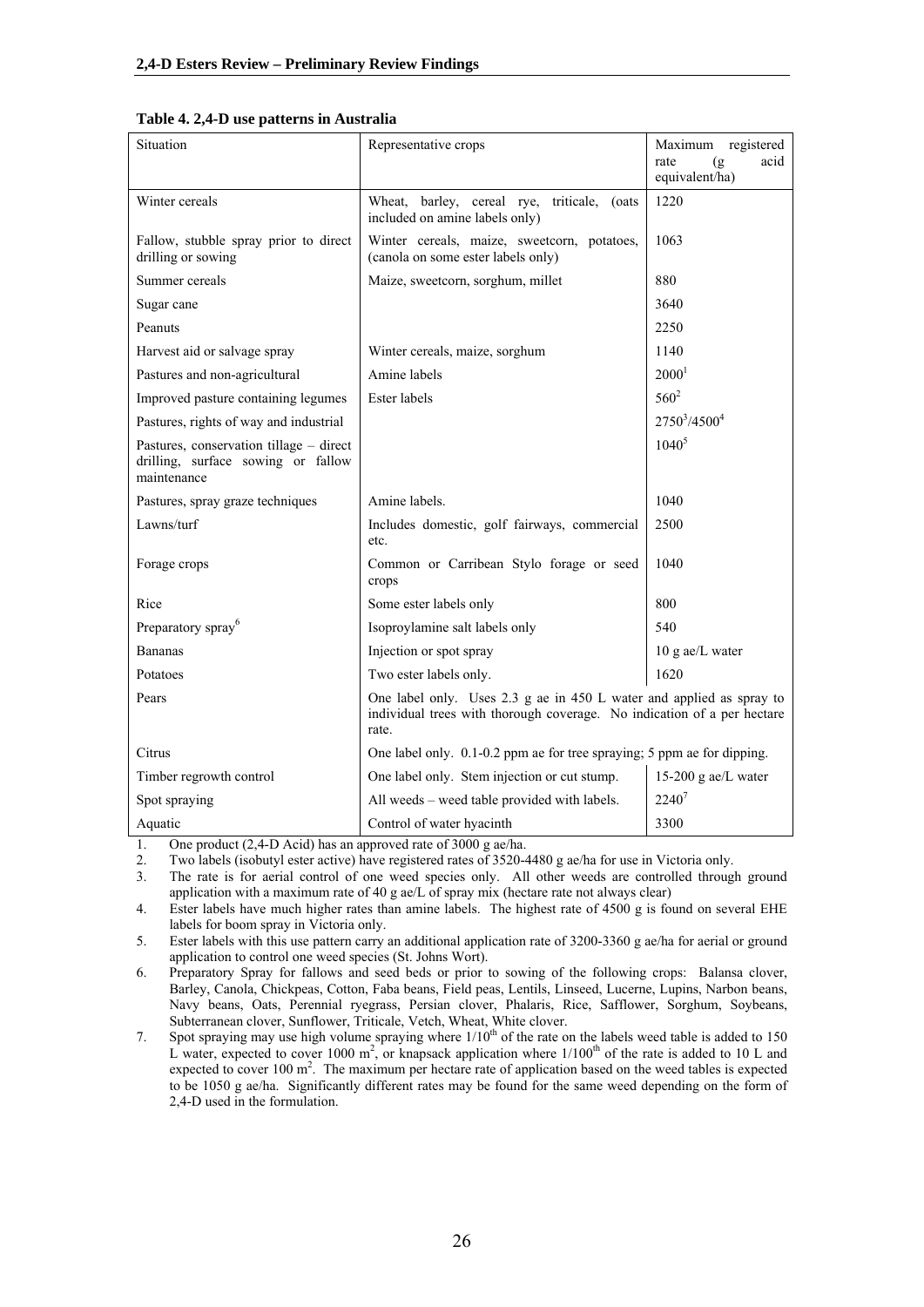### <span id="page-26-0"></span>*4.3.2.3 2,4-D monitoring data in Australia*

No monitoring data were provided to the APVMA and no recent data have been found. In their 2002 review of pesticide use in Australia, the Australian Academy of Technological Sciences and Engineering (ATSE) report on several results of monitoring studies as follows (Radcliffe, 2002):

*Irrigation areas in South Western NSW:* Supply water from rivers was of high quality and generally few pesticides were detected. Just a few channels contained low levels of atrazine, endosulfan sulfate, molinate and 2,4-D. In their report on pesticide monitoring in the irrigation areas of south western NSW over the 1990-1995 period, Bowmer *et al* (1998) note only one detection of 2,4-D in the Murray River at a concentration of 0.5 ppb (which was the detection limit). Over 1994-95, 3 detections of 2,4-D in Murrumbidgee Irrigation Area (MIA) surface waters were found, ranging from 2-5.7 ppb (this is assumed to be in drainage channels). Over the same period, 2 detections of 2.1 ppb were found in surface waters of the Coleambally Irrigation Area (CIA - again assumed to be drainage channels).

*Queensland waterways:* 2,4-D was reported as being detected in between 9 and 27% of samples from the Johnstone and Daintree rivers. The concentration in the water was not reported. Also in Queensland, 2,4-D is reported as being found in trace amounts in 3 of 52 groundwater samples from the Bundaberg region. Again, the concentration was not reported.

*South Australia:* Several pesticides including 2,4-D were reported in surface waters around the Mount Lofty Ranges region at levels of 0.04-0.6 ppb.

*Western Australia:* Following claims of damage to tomato crops, 2,4-D was monitored in air around Geraldton over the 1979-1982 period. While the monitoring was not able to distinguish sources of separate "pulse" and "press" events, it did establish that damage may have occurred from short-distance drift of droplets of 2,4-D amine.

*Sediment*: Radcliffe (2002) reports on monitoring results from several sampling studies in sediments where various organochlorine pesticides were detected. 2,4-D is not reported as being detected, although presumably it was looked for.

### **4.3.3 Environmental Fate**

In support of the assessment for the review of 2,4-D, applicants submitted a full range of laboratory environmental fate data for 2,4-D acid and some bridging laboratory data for the 2-ethylhexyl ester and DMA forms of 2,4-D. In addition a full suite of field dissipation studies were provided for 2,4-D 2-EHE and 2,4-D DMA. No field data were provided for any other ester or amine salt form of 2,4-D. It is known from the US EPA report that some laboratory and field environmental fate data are available for other ester and amine salt forms of 2,4-D. This information is discussed below, based on the US EPA report.

There is a significant weight of evidence from literature and registrant-sponsored data supporting the conclusion that 2,4-D amine salts and 2,4-D esters are not persistent under most environmental conditions, including those associated with most sustainable agricultural conditions. 2,4-D amine salt dissociation is expected to be instantaneous  $(5, 3, 3)$  minutes) under most environmental conditions. While the data reviewed suggest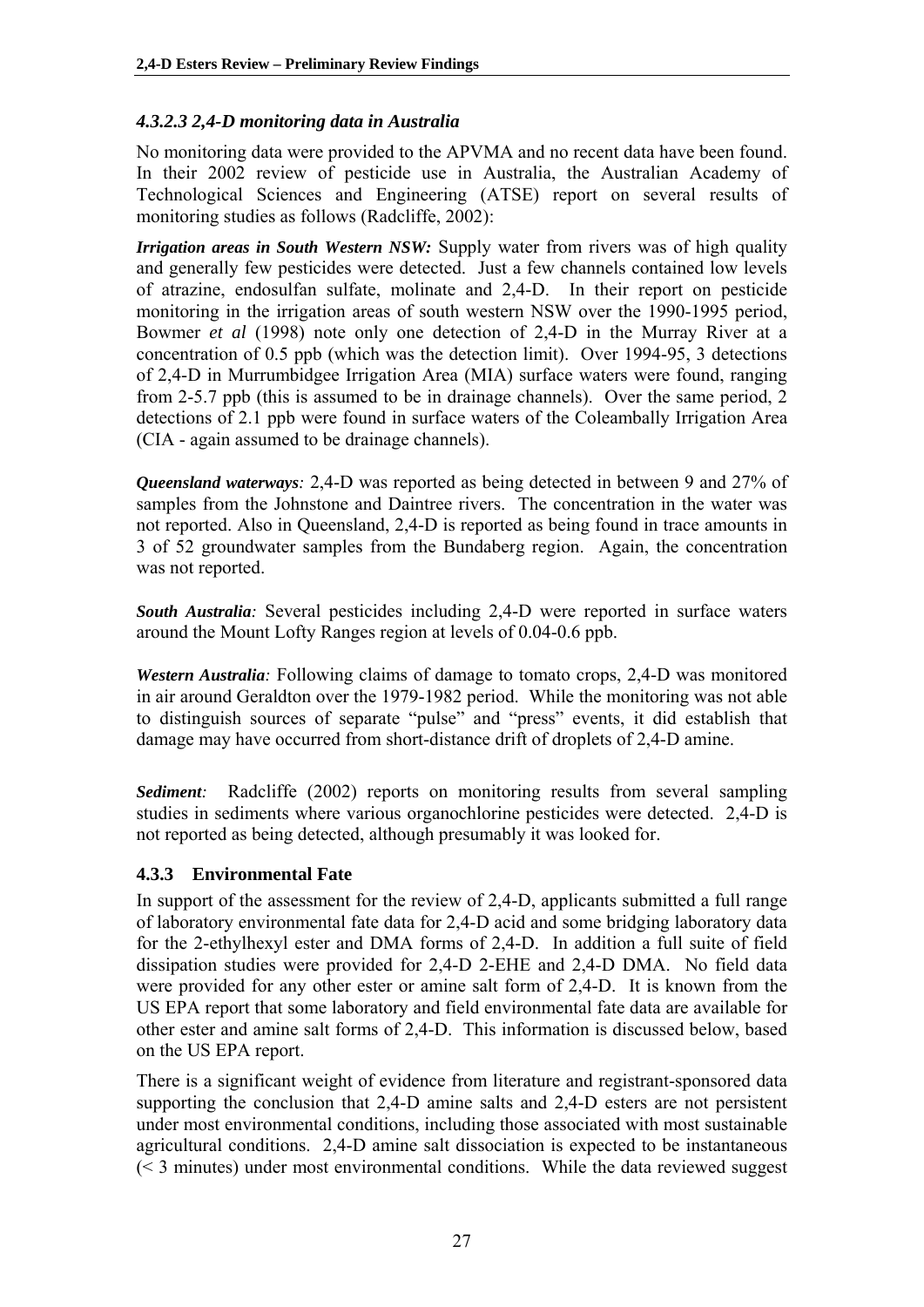<span id="page-27-0"></span>that de-esterification of 2,4-D esters to 2,4-D acid under all conditions is not instantaneous, they do indicate that 2,4-D esters in normal agriculture soil and natural water conditions are likely to be short-lived compounds (<1 week). Under these conditions, the environmental exposure to 2,4-D esters and 2,4-D amines is expected to be minimal for both terrestrial and aquatic environments.

There are exceptions to these statements. The US EPA notes persistence of 2,4-D Butoxyethyl ester (there are no registered products containing BEE in Australia) in sediments from aquatic field studies that were not provided to the APVMA. Additionally, 2,4-D 2-EHE was shown to persist on foliage and in leaf litter from registrant submitted forest field dissipation studies. No field dissipation data (terrestrial, forest, or aquatic) have been submitted for the amine salts, 2,4-D IPA, 2,4- D TIPA, and 2,4-D DEA, or for the esters 2,4-D BEE and 2,4-D Isopropyl Ester (IPE) to confirm their persistence under field conditions. Additionally, no data on the other esters used in Australia, namely the ethyl, butyl and isobutyl esters, have been provided.

### *4.3.3.1 Stability in Water*

Direct evidence of the stability of 2,4-D amine salts in soil and aquatic environments is difficult due to the lack of analytical methods. The US EPA point out in their report that based on maximum application rates for 2,4-D amine salts ( $\omega$ ) 4.5 kg ai/ha), 2,4-D amine salts are expected to fully dissociate in soil environments because their theoretical concentrations in soil solution does not exceed water solubilities. Additionally, dissociation studies indicate the time for complete dissociation is rapid (< 3 minutes). Reim (1989) considered the dissociation of 2,4-D and 2,4-D DMA in water. Analytical grade 2,4-D and 2,4-DMA, in HPLC grade water had dissociation times of  $\geq 120$  minutes and  $\leq 1$  minute, respectively. Complete dissociation was determined through a comparison of theoretical and estimated electrical conductance measurements at infinite dilution. For 2,4-D DMA, plots of equivalent conductance vs. concentration<sup> $\frac{1}{2}$ </sup> (Onsager equation) are linear indicating it is a strong electrolyte while that for 2,4-D is non-linear indicating it is a weak electrolyte. Conductivity data are consistent with the premise that 2,4-D DMA completely dissociates in aqueous solution to form dimethylammonium ion and the conjugate base of 2,4-D.

Regarding the esters forms of 2,4-D, the US EPA (2005) reports that de-esterification of 2,4-D esters is more difficult to generalize because it is dependent on heterogenous hydrolysis (microbial-mediated and surface-catalyzed hydrolysis) and homogenous hydrolysis (alkaline catalyzed). The de-esterification of 2,4-D ester leads to formation of 2,4-D acid and an associated alcohol moiety. Unlike the physical dissociation mechanism of 2,4-D amine salts, the de-esterification of 2,4-D esters is dependent on abiotic and microbial-mediated processes. Any environmental variable influencing microbial populations or microbial activity could theoretically influence the persistence of the 2,4-D ester. Soil properties including clay mineralogy, organic carbon content, temperature, and moisture content are known to influence hydrolysis rates.

Test data were received addressing the hydrolytic stability of 2,4-D and 2,4-D 2-EHE. The former was stable to hydrolysis at environmentally relevant pH and temperature conditions. However, 2,4-D 2-EHE was hydrolytically unstable in sterile, basic conditions with a half-life of 52.2 hours at pH 9 (compared to 78.3 days and 99.7 days at pH 7 and 5 respectively). Additionally, when this compound underwent hydrolysis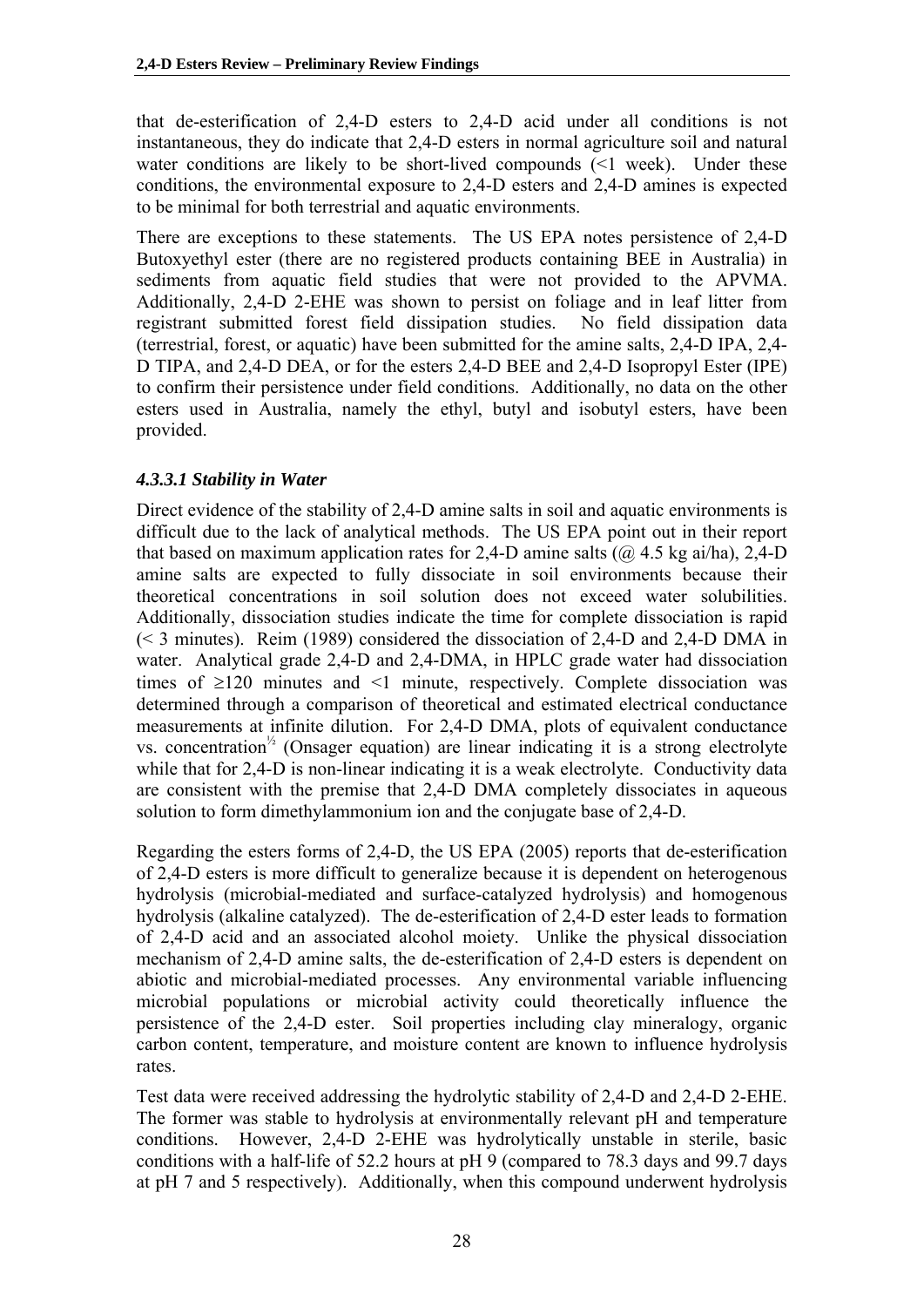<span id="page-28-0"></span>testing in natural water (pH 7.8), hydrolysis was rapid with a half-life of 6.2 hours demonstrating the importance of microbial activity in aiding hydrolysis. Hydrolytic rates in soil slurries were even faster with half lives of 1.22-1.45 hours in two soils with pH values of 6.7-6.9.

The US EPA assessed hydrolysis data for 2,4-D BEE and 2,4-D IPE (tests not supplied to the APVMA). They report that in sterile systems, radiolabeled 2,4-D BEE had firstorder half-life of 196 days in pH 5 buffer solution, 47.5 hours in pH 7 buffer solution, and 55 minutes in pH 9 buffer solution. The major degradation product was 2,4-D acid. Additionally, the dissipation of 2,4-D IPE appears to be dependent on deesterification through alkaline-catalyzed abiotic hydrolysis and microbial-mediated or soil surface catalyzed de-esterification processes. The abiotic hydrolysis half-life of 2,4-D IPE was >30 days at pH 5, 89.2 days at pH 7, and 22.4 hours at pH 9. However, in microbially active systems, Isopropyl 2,4-dichlorophenoxyacetate was rapidly deesterified ( $t_{1/2}$  <13 hours) in an aerobic sandy loam soil and aerobic sediment-water test system. The de-esterification of 2,4-D IPE will form 2,4-D and isopropanol.

Modelled data suggest hydrolytic rates for the ethyl, butyl and isobutyl esters would be similar under sterile conditions with predicted half-lives of 1.9, 2.25 and 3.5 days at pH 8, and 19.1, 22.5 and 35 days at pH 7. It could be expected that de-esterification would be more rapid in microbially active systems based on results discussed above for other longer chain esters.

### *4.3.3.2 Photodegradation*

### *Air*

The issue of volatility of esters is discussed below. Photodegradation rates in air for the various esters and 2,4-D, based on reaction with hydroxyl radicals, have been calculated using AOPWIN Version 1.91.

The diurnally and seasonally averaged concentration of tropospheric hydroxyl radicals used by the AOP program is  $1.5 \times 10^6$  cm<sup>-3</sup>. Outputs from the modelling were as follows based on a 12 h:12 h light:dark day:

| Ester          | Smiles String                      | Rate<br>Constant <sup>1</sup> | Half-life<br>(hours) |
|----------------|------------------------------------|-------------------------------|----------------------|
| 2,4-D 2-EHE    | $Clc1cc(Cl)ccc1OCC(=O)OCC(CC)CCCC$ | 14.5058                       | 17.69                |
| 2,4-D EE       | $Clelec(Cl)ccc1OCC(=O)OCC$         | 5.2610                        | 48.72                |
| 2,4-D BE       | CCCCOC(=O)COc1ccc(Cl)cc1Cl         | 8.1666                        | 31.44                |
| $2,4-D$ IBE    | $Clc$ (cc(Cl)c1OCC(=O)OCC(c)C)cc1  | 8.1582                        | 31.44                |
| 2,4-D BE $E^2$ | $CCCOCCOC (=O) COc1ccc(Cl)cc1Cl$   | 27.79                         | 10.34                |
| 2,4-D IP $E^2$ | $CC(C)OC(=O) COc1ccc(C1)cc1Cl$     | 7.0379                        | 36.48                |
| $2,4-D$        | $OC(=O) COc1c(Cl)cc(Cl)cc1$        | 6.6262                        | 38.74                |

1) Rate constant,  $K_{OH}$  (X  $10^{-12}$  cm<sup>3</sup>/molecule/second)

2) No product registrations in Australia

The US EPA report that the non-volatile nature of 2,4-D BEE prevented an estimation of the photodegradation rate in air (where less than 1.4% of the applied 2,4-D BEE volatilized). No photodegradates were identified.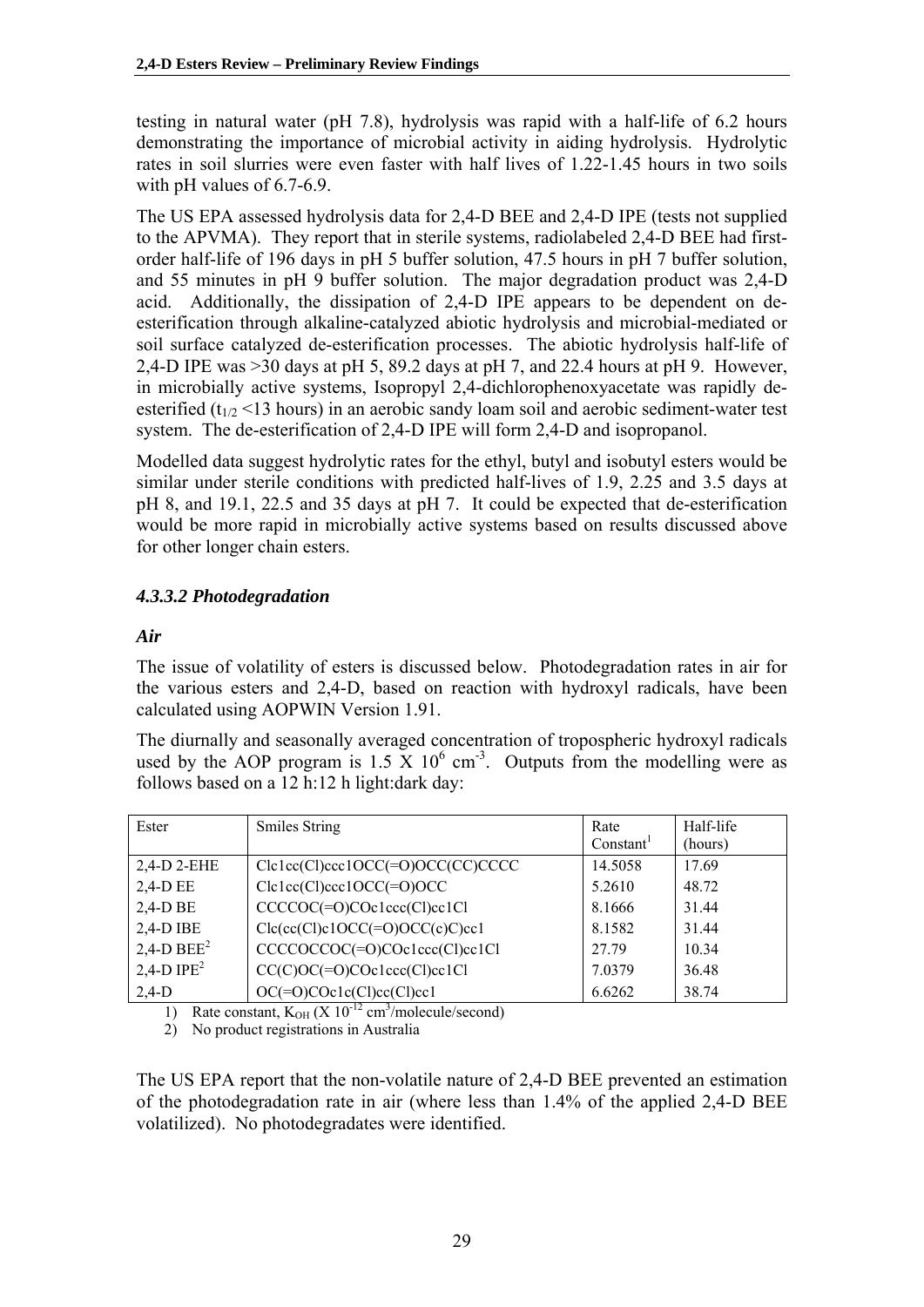### <span id="page-29-0"></span>*Water*

Test data were received addressing the photodegradation of 2,4-D and 2,4-D 2-EHE in water. In a sterile aqueous solution with pH of 7, 2,4-D photodegraded with a half-life of 13 days (12:12 hour light:dark regime). This compared to negligible photodegradation where direct photolysis in water was considered based on quantum efficiency. In this test, 2,4-D was stable in water for the 7 day test period.

Photolysis was shown to not be environmentally relevant for the removal of 2,4-D 2- EHE from water bodies. When exposed to natural sunlight in an aqueous pH 5 buffer solution for up to 31 days, less than 15% degradation was observed. The extrapolated photolysis half-life was determined to 128.2 days and the major identified degradation products were 2,4-D and 2,4-DCP.

The US EPA report a study where radiolabeled 2,4-D BEE had a half-life of 74 days in both irradiated and dark control samples. The major degradate identified was 2,4-D acid at less than 17% of applied 2,4-D BEE. The data indicate that 2,4-D BEE does not photodegrade in slightly acid aqueous environments. APVMA did not receive this study.

Aqueous photodegradation of 2,4-D amine salts were not investigated due to the rapid dissociation of these compounds to 2,4-D acid.

### *Soil*

Data indicate 2,4-D is stable to photodegradation on soils with a theoretically calculated half-life of 69 calendar days using linear regression. However, this calculated half-life was not statistically reliable, as degradation did not follow firstorder kinetics. The major photodegradate was identified as  $CO<sub>2</sub>$  (5% of applied). Many unidentified degradates (<10% of applied) also were separated by TLC.

### *4.3.3.3 Volatility*

Volatility of 2,4-D 2-EHE was tested in the laboratory following application to soil pans. The soil was classified as a sandy loam with a pH of 6.5 and 4.17% moisture content at 1/3 bar. The highest losses occurred during the first day. Average volatilisation rates for the 100 and 300 mL/minute air flow rates were  $8.06x10^{-4}$  and  $3.45x10^{-3}$  µg/cm<sup>3</sup>/hour respectively with average air concentrations at these rates of 34.84 and 46.06  $\mu$ g/m<sup>3</sup> respectively. The conclusion was that volatilisation of 2,4-D 2-EHE from the light textured soils was low.

2,4-D esters with short-chain alcohols are highly volatile. This influences the effectiveness of their application to target crops, their effects on neighbouring crops, and the degree of contamination of the atmosphere. 2,4-D alkali salts or amine salts are much less volatile than esters, and these products are to be preferred when the use of 2,4-D esters might lead to evaporative 2,4-D losses and to crop damage or damage to the surrounding environment (WHO, 1989). As noted in Section 4.3.2.2 above, the majority of ester formulations registered for use in Australia are the short chain forms of ethyl, butyl or isobutyl esters of 2,4-D.

It is further stated in WHO (1984) that the drifting of vapours of the more volatile short-chain 2,4-D esters may result in air pollution and crop damage, and that these products were being replaced by less volatile long-chain esters or by amine salts. However, the report did not state the countries where such replacement is occurring.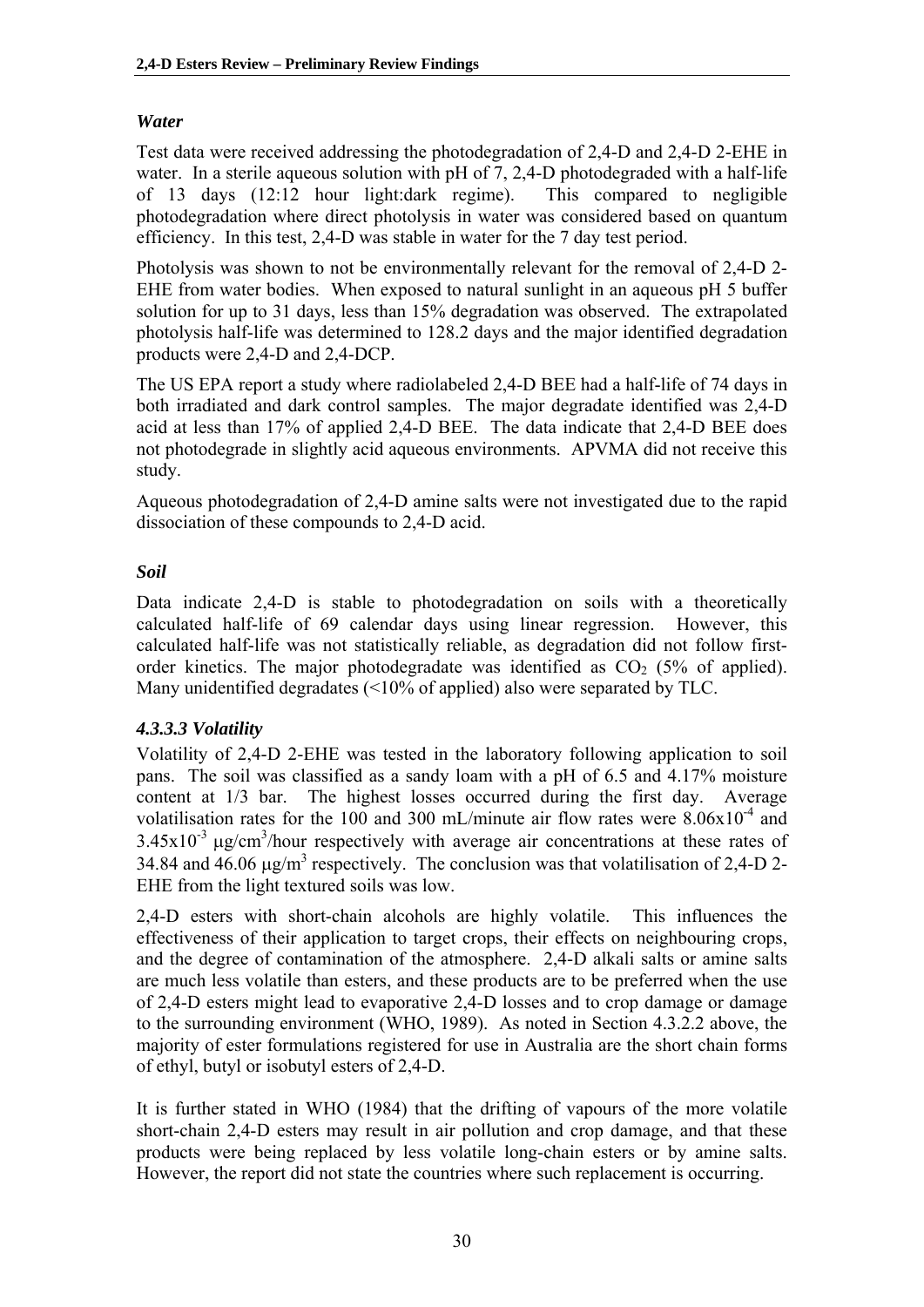| $\cdots$<br>Compound        | Vapour pressure <sup>a</sup>            | Solubility                               |
|-----------------------------|-----------------------------------------|------------------------------------------|
| 2,4-D free acid             | $0.4$ mmHg $(160^{\circ}C)$             | 0.09% in water (25 °C), 85% in           |
|                             |                                         | acetone $(25 °C)$                        |
| dimethylamine salt          |                                         | 300% in water (20 $^{\circ}$ C), soluble |
|                             |                                         | in acetone                               |
| isopropyl ester             | $1.4 \times 10^{-3}$ mmHg <sup>b</sup>  | insoluble in water, soluble in           |
|                             | $4.6 \times 10^{-5}$ mmHg <sup>b</sup>  | most organic solvents                    |
| butoxyethanol ester         | $4.5 \times 10^{-6}$ mmHg <sup>b</sup>  | insoluble in water, soluble in           |
|                             |                                         | most organic solvents                    |
| ethylhexyl ester            | $2.0 \times 10^{-6}$ mmHg <sup>b</sup>  | insoluble in water, soluble in           |
|                             |                                         | organic solvents                         |
| isooctyl ester              | $2.0 \times 10^{-6}$ mmHg <sup>b</sup>  | insoluble in water, soluble in           |
|                             |                                         | organic solvents                         |
| propyleneglycol butyl ether | $3.0 \times 10^{-6}$ mmHg <sup>b</sup>  | insoluble in water, soluble in           |
| ester                       |                                         | organic solvents                         |
| methyl ester                | $2.3 \times 10^{-3}$ mmHg <sup>b</sup>  |                                          |
| ethyl ester                 | $1.1 \times 10^{-3}$ mmHg <sup>b</sup>  |                                          |
| butyl ester                 | $3.97 \times 10^{-4}$ mmHg <sup>b</sup> |                                          |

<span id="page-30-0"></span>**Table 5. Vapour pressure and solubility of 2,4-D salts and esters** 

a  $1$  mmHg = 0.133 kPa.

<sup>b</sup> Vapour pressures of esters were determined at high temperatures by gas-liquid chromatography, and these values are the result of extrapolation to 25°C. Values vary considerably between authors as a result of this extrapolation; original values at high temperatures agree. Results are presented here as an indication of relative vapour pressure at working temperature.

According to the scale of Mensink *et al* (1995), substances with vapour pressures of 7.5 x  $10^{-6}$  – 7.5 x  $10^{-3}$  mm Hg are slightly to moderately volatile; this suggests that several of the above esters may volatilise following application. This appears particularly true for the ethyl and butyl esters used in Australia.

This statement is further supported by German research. Guth *et al* 2004 state that, based on direct measurements, no noticeable volatility can be expected from compounds with a vapour pressure below  $10^{-3}$  Pa from soil and  $10^{-4}$  Pa from crops, and this is fully confirmed by indirect measurements. Converting the above vapour pressures for the EHE, ethyl and butyl esters to Pa gives results of  $2.67 \times 10^{-4}$ ,  $1.47 \times 10^{-1}$ and  $5.29 \times 10^{-2}$  Pa respectively, indicating the latter two may be expected to volatilise from both soils and crops while EHE is marginal but may volatilise from crop surfaces (supported by data described in the Technical Report – Appendix II).

### **4.3.4 Summary of Environmental Toxicity**

### *4.3.4.1 2,4-D Acid*

When tested in its acid form, 2,4-D was not toxic to birds based on acute oral exposure from one standard test (not reviewed) and two non-standard tests. Short term toxicity was not evident with three tests all resulting in an undefined LD50 due to a lack of mortality at up to 5620 ppm (although 40% mortality at this level was found for the bobwhite quail). A single reproduction test showed no effects on reproductive parameters for the bobwhite quail at 1000 ppm. There was no corresponding reproduction study for the mallard duck. However, given the lack of effects through dietary exposure for both species, and the lack of effects on bobwhite quail through the reproduction study, this test is not considered necessary.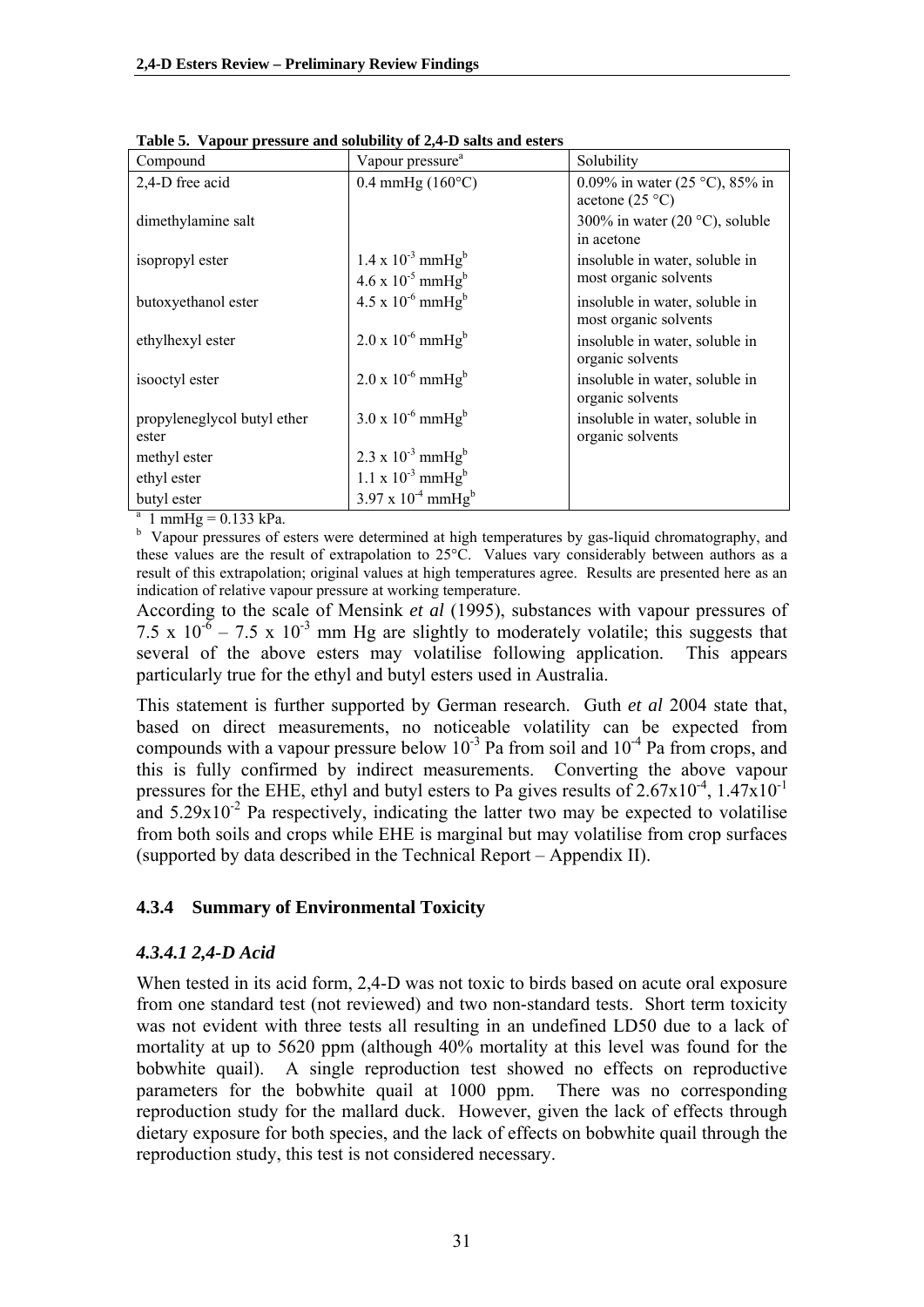<span id="page-31-0"></span>Acute testing on fish showed a range of freshwater and marine fish species to be insensitive to 2,4-D in its acid form. The most sensitive species for which a defined end-point was obtained in acute testing was a 96 h LC50 of 175 mg/L for the marine tidewater silverside. A single acute amphibian test on leopard frog tadpoles resulted in a 96 h LC50 of 359 mg/L. One chronic study on fathead minnow showed a NOEC of 63.4 mg/L.

Aquatic invertebrates (water fleas, pink shrimp and eastern oysters) were variable in their sensitivity to 2,4-D. The most sensitive animal appeared to be *Daphnia magna* with a lowest 48 LC50 value of 25.0 mg/L (slight toxicity). A single chronic test on daphnids gave a 21-day NOEC of 79 mg/L (corresponding EC50 of 235 mg/L).

Two tests on different green algae species showed relatively low toxicity of 2,4-D acid to algae with EC50s between 30-100 mg/L. However, the duckweed *Lemna gibba* appears much more sensitive, and 2,4-D is highly toxic with a reported EC50 of 0.695 mg/L, from a study not assessed within this review.

No standard toxicity tests were performed on terrestrial organisms using 2,4-D in its acid form. This is acceptable as tests were performed with 2,4-D in various ester or salt forms that are used in formulations, and therefore are of more relevance. Data provided for 2,4-D in its acid form to non-target vegetation through seedling emergence and vegetative vigour studies demonstrated that plants were more sensitive in their growth stage rather than at emergence. Monocots tended to be less sensitive than dicots. EC25 values for dicots in the vegetative vigour studies ranged from 8.4 to 25.7 g/ha.

### *4.3.4.2 Esters*

Acute oral toxicity results were available for 2,4-D EHE, 2,4-D IPE, 2,4-D BEE, 2,4-D BE and 2,4-D EE, although only studies for 2,4-D EHE and 2,4-D EE were reviewed. Of the available results, mallard duck  $(LD50 = 423$  mg ae/kg bw) and the pigeon (LD50 = 346 mg ae/kg bw from a non-standard test) were the most sensitive. Other results where data were not reviewed indicate the 2,4-D esters are moderately toxic to practically non-toxic to birds, with results provided for mallard duck, bobwhite quail and the domestic chicken.

Only two short term toxicity tests were reviewed, both for 2,4-D EHE, with no defined short term LC50 able to be derived up to 3588 ppm ae for either the mallard duck or the bobwhite quail. In addition to these reviewed data, nine other results were reported, confirming this lack of toxicity through the diet. These results covered the 2,4-D EHE, 2,4-D BEE, 2,4-D IPE and 2,4-D BE esters and indicate that in general, 2,4-D esters will not be toxic to birds when consumed in the diet.

No avian reproductive tests were available for any of the 2,4-D esters.

Several acute fish toxicity results were reviewed for 2,4-D EHE and one for 2,4-D EE. Results for the former were often difficult to interpret due to inconsistent recoveries of the test substance. The main conclusion is that 2,4-D EHE is unlikely to be toxic up to its level of solubility. In one test in which the ester was apparently kept in solution at sufficient quantities to obtain a result, rainbow trout appeared the most sensitive, with a 96 h LC50 of 3.12 mg ae/L. The more soluble ethyl ester (2,4-D EE) was highly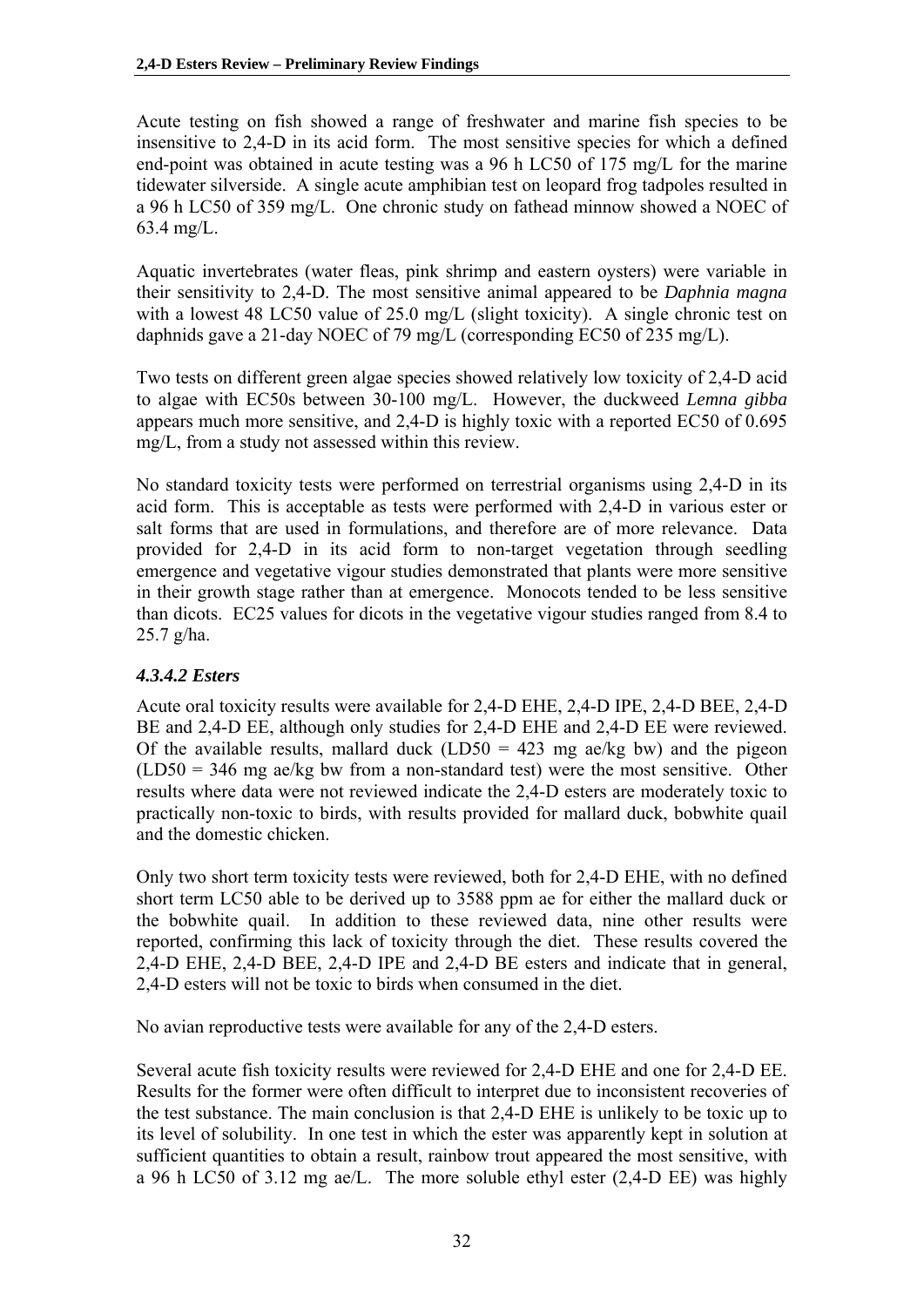toxic to the non-standard species Mozambique tilapia, with a 96 h LC50 of 0.63 mg ae/L. Several non-reviewed results for 2,4-D EE, 2,4-D BE, 2,4-D BEE and 2,4-D IPE confirmed the highly toxic nature of the 2,4-D esters to fish, both freshwater and marine. A single acute amphibian test on leopard frog tadpoles for 2,4-D EHE again resulted in a conclusion that this substance was not toxic up to its limit of solubility. One chronic study on fathead minnow with 2,4-D EHE showed a NOEC of 0.079 mg ae/L, indicating moderate toxicity.

Several acute aquatic invertebrate toxicity results were reviewed for 2,4-D EHE and one for 2,4-D BE. Again, results for the former were often difficult to interpret due to inconsistent recoveries of the test substance and the main conclusion is that 2,4-D EHE is unlikely to be toxic up to its level of solubility. Non-reviewed results for other esters included 2,4-D EE, 2,4-D BE, 2,4-D BEE and 2,4-D IPE and covered a range of aquatic invertebrates. Results for 2,4-D BE, 2,4-D BEE and 2,4-D IPE indicate these esters are moderately (approaching highly) toxic, with the most sensitive result being a 96 h LC50 of 1.04 mg ae/L for 2,4-D BE to the stonefly. Two chronic test results, both to *Daphnia magna*, are available. The reviewed study for 2,4-D EHE resulted in a MATC of 0.013 mg ae/L with a 21 d EC50 of 0.036 mg ae/L (moderate toxicity), while the non-reviewed result for 2,4-D BEE showed this ester to be less sensitive with a MATC of 0.31 mg ae/L.

Five standard tests for different algae and the duckweed *Lemna gibba* were available for 2,4-D EHE. There were significant problems interpreting the obtained test results due to very low recoveries of test material. The marine diatom, *S. costatum*, and duckweed appeared to be the most sensitive to this ester with EC50s of 0.15 and 0.33 mg ae/L respectively (highly toxic). Generally, 2,4-D EHE did not appear toxic up to its limit of solubility. The same species were tested with 2,4-D BEE (reports not reviewed), but this ester was less toxic to algae. Again, the marine diatom, *S. costatum* was the most sensitive algae with an EC50 of 1.02 mg ae/L. Duckweed was the most sensitive species overall with an EC50 of 0.4 mg ae/L, indicating that it to have around the same level of toxicity to this species as 2,4-D EHE.

2,4-D EHE was, at worst, slightly toxic to bees through either contact or oral exposure routes with LD50 values of >64.3 and >62.9 μg/bee respectively. A non-standard test using 2,4-D EE on Indian worker bees showed this chemical to have an LD50 of 0.013% v/v, but this value cannot readily be translated to a rate per bee or a rate per hectare. No other bee toxicity data were available for any other esters. 2.4-D EHE was harmless to the predatory mite up to the highest rate tested of 564 g ae/ha. However, at this rate it was harmful to the parasitic wasp, causing 100% mortality of adults. It was harmless to this species at the next lowest rate tested of 28 g ae/ha. No other ester form of 2,4-D was tested on any other beneficial insect.

Additionally, no ester toxicity data to earthworms or soil micro-organisms were available.

Some data were provided for 2,4-D in its EHE and BEE ester forms to non-target vegetation through seedling emergence and vegetative vigour studies with other results reported but not reviewed for this assessment. Terrestrial plants were shown to be very sensitive to 2,4-D. In *in vitro* seedling germination studies, radicle length was the most sensitive indicator. In soil assays, dicots were more sensitive, and plants were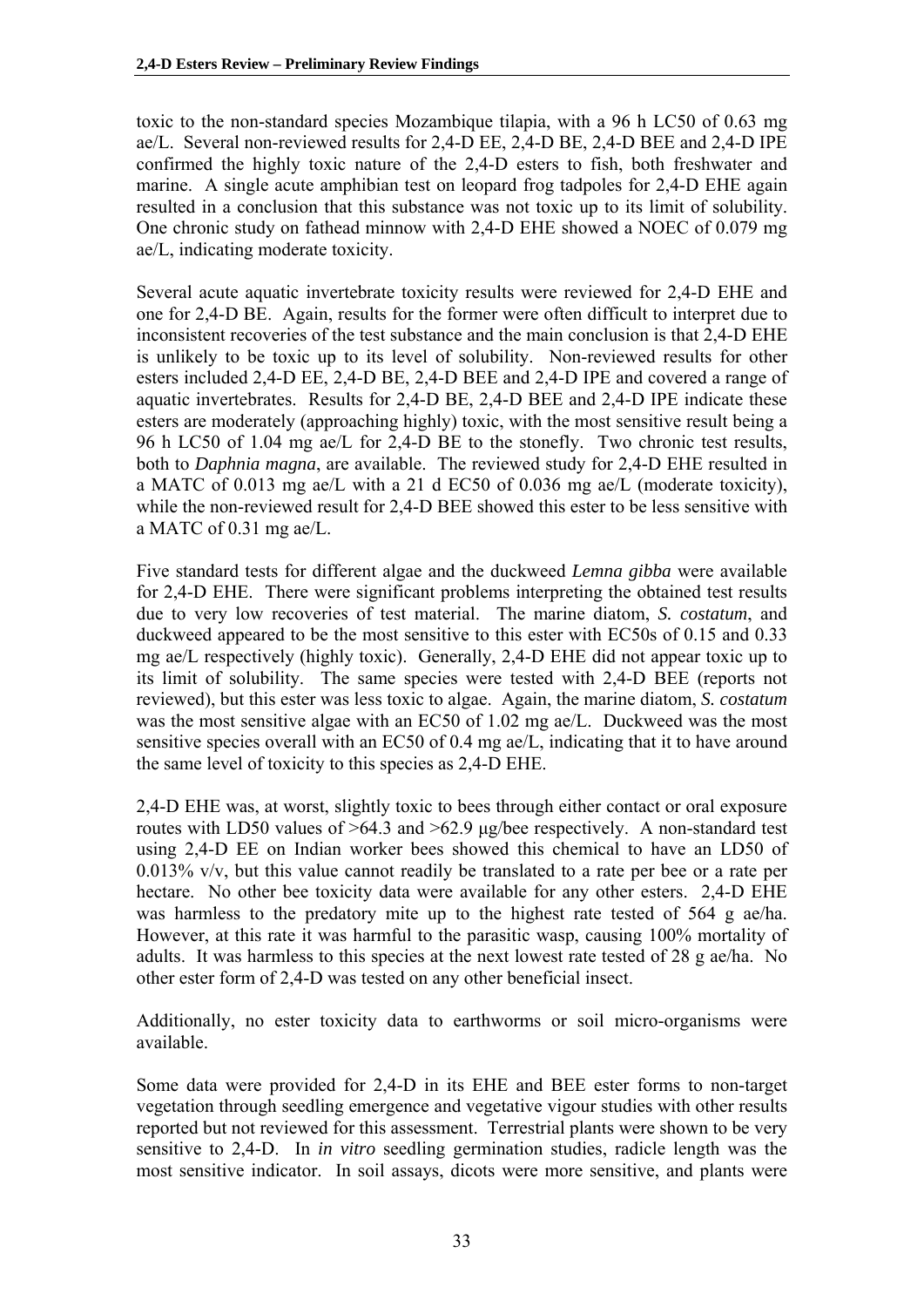<span id="page-33-0"></span>generally more sensitive in the actively growing phase (vegetative vigour studies). Results for vegetative vigour studies, particularly for 2,4-D EHE, indicate that 2,4-D esters will have significant impacts on actively growing plants, often at relative low rates  $(\leq 30$  g ae/ha).

#### *4.3.4.3 Salts*

Acute oral toxicity results were available for 2,4-D DMA, 2,4-D DEA, 2,4-D IPA, 2,4- D TIPA and 2,4-D sodium salt, although only studies for 2,4-D DMA and 2,4-D sodium salt were reviewed. The only standard test was with 2,4-D DMA to bobwhite quail and showed this chemical to be moderately toxic, with an LD50 of 415 mg ae/kg bw. The other tests reviewed were non-standard and conducted on the domestic chicken and pigeon. The pigeon was most sensitive to 2,4-D DMA with an LD50 of 334 mg ae/kg bw, but the sodium salt was practically non-toxic to both these nonstandard species. Other results (primary data not reviewed) indicate the 2,4-D DMA is practically non-toxic to the mallard duck and only threshold concentrations were obtained for the IPA and TIPA salts to mallard duck (LD50 >314 mg ae/kg bw) and bobwhite quail (LD50 >219 mg ae/kg bw) respectively.

Four short-term toxicity tests were reviewed for 2,4-D DMA salt, with no defined short-term LD50 able to be derived up to 1899 ae ppm in the diet for either species in old, non-standard tests or >4655 ae ppm to either species in standard short-term tests. In addition to these reviewed data, seven other results were reported, confirming this lack of toxicity through the diet. These results covered the 2,4-D DMA, DEA, IPA and TIPA salts, and indicate that in general, 2,4-D salts should not be toxic to birds when consumed in the diet.

No avian reproductive tests were available for any of the 2,4-D salts.

Several acute fish toxicity results were reviewed for 2,4-D DMA salt and one for 2,4-D sodium salt. Results were in good agreement that both these salts were practically non-toxic to fish (96 h LC50s >100 mg ae/L), with the exception of a non-standard test using 2,4-D DMA salt on the non-standard species, Mozambique tilapia, with a 96 h LC50 of 35.6 mg ae/L (slightly toxic). A total of eighteen other non-reviewed results for the 2,4-D DMA, DEA, IPA, TIPA and sodium salts all added to the weight of evidence that 2,4-D in its salt forms will not be toxic to fish, with all definitive results showing 96 h LC50s >80 mg ae/L. A single acute amphibian test on leopard frog tadpoles for 2,4-D DMA salt again resulted in a conclusion of low toxicity with the 96 h LC50 of 188 mg ae/L. Two chronic studies reviewed for 2,4-D DMA resulted in a 28-d NOEC of 100 mg ae/L to rainbow trout and a 31-d MATC of 18.3 mg ae/L to fathead minnow while results of one non-reviewed test showed a MATC of 36.3 mg ae/L. Both indicated very slight toxicity.

Several acute aquatic invertebrate toxicity results were reviewed for 2,4-D DMA salt and all results tended to support a conclusion of this compound being practically nontoxic to aquatic invertebrates, with defined LC50s >100 mg ae/ha. One older study resulted in an EC50 somewhere between 85-131 mg ae/L. In addition, fourteen nonreviewed tests provided results generally supportive of limited toxicity. The most sensitive species tested appeared to be the eastern oyster, with a 96 h LC50 of 49.6 mg ae/L with 2,4-D IPA and 89.1 mg ae/L for 2,4-D TIPA (both slightly toxic). Generally, however, defined LC50s were >100 mg ae/L for non-reviewed studies for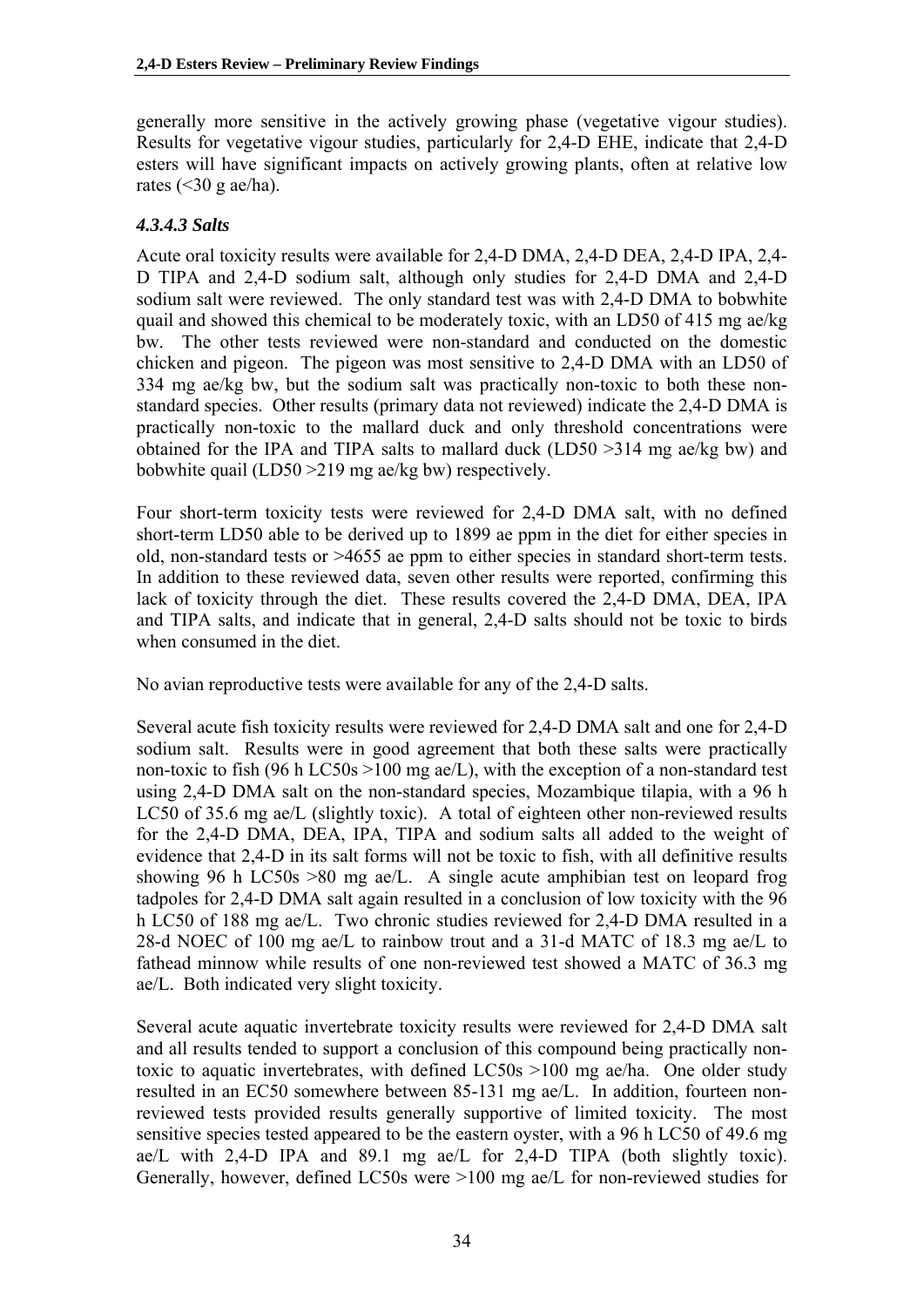<span id="page-34-0"></span>2,4-D DMA, DEA, IPA and TIPA salts. Two chronic test results with *Daphnia magna* were reviewed, resulting in MATC values of 73.1 and 33.6 mg ae/L. This very slight toxicity was supported by a non-reviewed test result with an MATC >16.05 mg ae/L for 2,4-D DEA salt to *Daphnia magna*.

Algae and aquatic plants were the most sensitive aquatic organisms to 2,4-D salts. Seven standard tests for different algae and the duckweed *Lemna gibba* were available for 2,4-D DMA along with supporting results for the 2,4-D DEA, IPA and TIPA salts. Generally, these salts were slightly to practically non-toxic to the simpler freshwater and marine algae. The most sensitive algae species appeared to be the freshwater diatom *N. pelliculosa* with a (unreviewed) EC50 of 4.38 mg ae/L from 2,4-D DMA salt, and the green alga *S. capricornutum,* with an EC 50 of 7.48 mg ae/L to the 2,4-D DEA salt (both moderately toxic). The vascular aquatic plant, duckweed (*L. gibba*) was more sensitive, with 2,4-D DMA and DEA salts being highly toxic to this plant with EC50s of 0.48 and 0.30 mg ae/L respectively. The only other salt for which a result is available to duckweed was 2,4-D TIPA, with an EC50 of 1.3 mg ae/L.

2,4-D DMA was slightly toxic to bees through either contact or oral exposure routes with LD50 values of >83.3 and 78 μg/bee respectively. Non standard tests with 2,4-D DMA and 2,4-D sodium salt on Indian worker bees showed these chemicals to have an LD50 of 0.14% v/v and >3% w/v respectively, but these values can not readily be translated to a rate per bee or a rate per hectare. No other bee toxicity data were available for any other salts.

2,4-D DMA salt was harmless to a range of non-target terrestrial arthropods up to the highest rates tested, which in all cases was at least 1000 g ae/ha. Similarly, earthworms were not affected at rates up to 500 mg ae/kg soil when exposed to 2,4-D DMA salt, making this chemical at worst, only slightly toxic to earthworms. 2,4-D DMA salt was shown to have no significant impact on soil respiration or ammonification and nitrification of soil when applied at a rate up to 13.3 mg ae/kg soil. No other salt form of 2,4-D was tested on any other beneficial insect or soil micro-organisms.

Data were provided for the 2,4-D DMA salt with testing on seedling emergence, while other data for 2,4-D in various amine salt forms to non-target vegetation through seedling emergence and vegetative vigour studies are reported but not reviewed for this assessment. Terrestrial plants were shown to be very sensitive to 2,4-D. In soil assays, dicots were more sensitive, and plants were generally more sensitive in the actively growing phase (vegetative vigour studies) with a non-assessed study for the 2,4-D DEA salt reporting EC25 values fanging from 3.4-50.4 g ae/ha.

### **4.3.5 Preliminary Risk Assessment**

When assessing risk, it is not possible to account for every case, so DEH follows an iterative process by considering:

- a 'worst case' scenario, and, if needed,
- a series of refinements which account for other factors and results in setting more realistic scenarios at each step.

The worst case estimate is performed in this preliminary risk assessment and should identify the sensitive environmental compartment(s) most at risk from exposure to the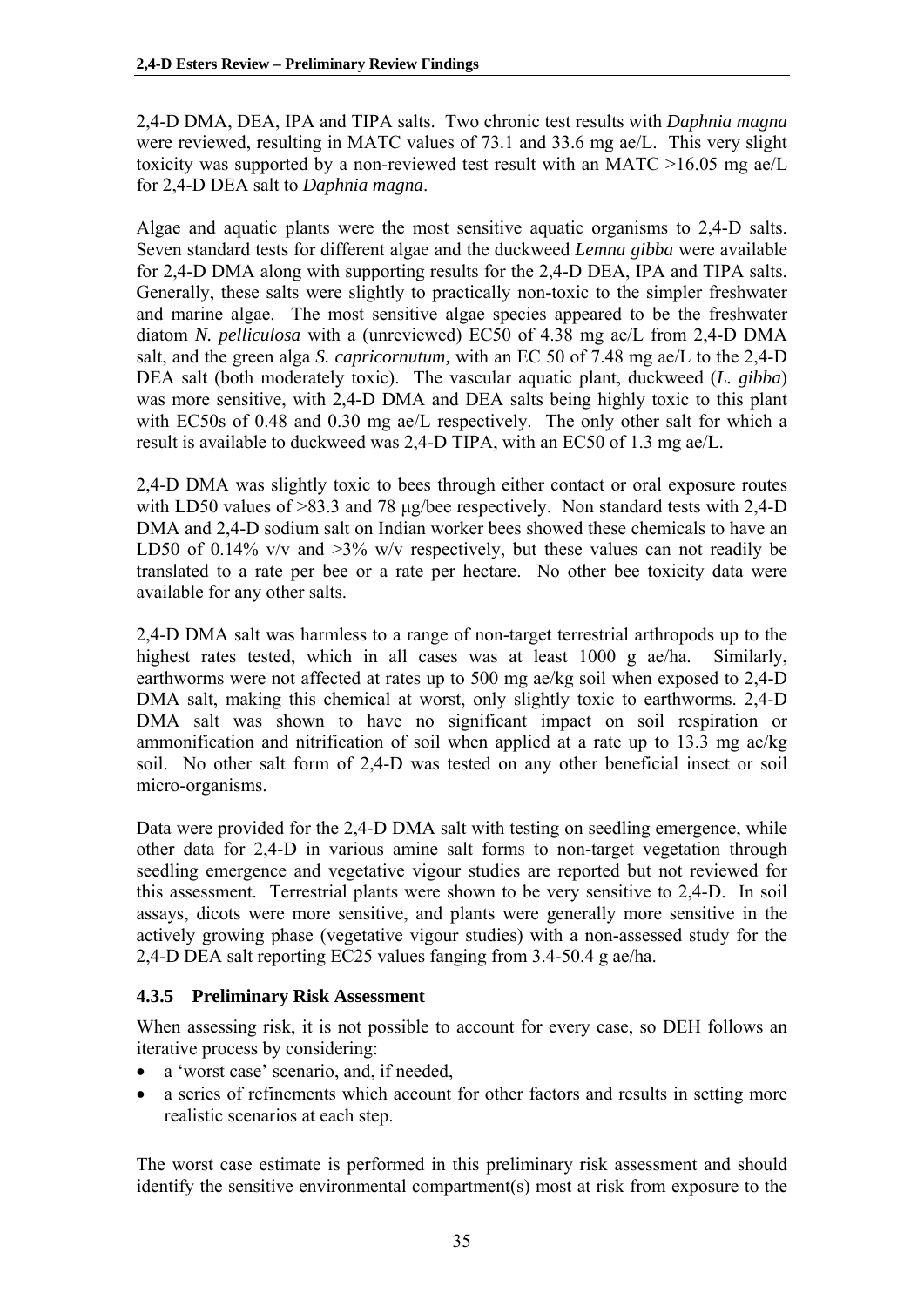<span id="page-35-0"></span>chemical. If these environmental compartments are not at risk (ie the Q-value is acceptable), then no further assessment is needed. If at the preliminary stage, insufficient data are available to characterise risk, then no refined risk assessment has been conducted.

DEH uses a quotient approach. In general, where there are sufficient data and acute toxicity endpoints are used for the Q-value, values of 0.1 or less are considered acceptable. Where chronic toxicity values are used, Q-values of 1 or less are considered acceptable. In the case of terrestrial plants, a Q-value of 0.1 or less, based on EC25 data, will be considered in the preliminary assessment. Where further refinement is required, a representative NOEL will be determined based on the range of data, and a Q-value of 1 or less will be considered to be acceptable.

### *4.3.5.1 Preliminary Terrestrial Risk Assessment*

#### *Avian Toxicity*

Birds did not appear to be sensitive to 2,4-D through either oral or dietary exposure. Considering the latter route, no definitive LC50 was determined at highest concentrations tested in any test reviewed by DEH or cited by the US EPA, 2005. In terms of acid equivalent doses, all birds tested through dietary studies had an LC50 >1899 ppm. The lowest NOEC was 466 ppm to Mallard duck when exposed to 2,4-D in its DMA salt form, but generally, NOECs obtained were 1000 ppm or greater.

Non-standard tests conducted on the pigeon showed this bird to be the most sensitive from acute oral exposure, with acute LD50s of around 350 mg ae/kg bw for esters and salts, and around 1000 mg ae/kg bw for 2,4-D acid. Given that the most probable route of exposure to birds will be through dietary uptake of 2,4-D residues contained in treated plant material or prey, and due to extensive data available for dietary exposure, dietary endpoints will be used in the risk assessment.

Dietary Q values for a single application of 2,4-D at the maximum registered label use rate of 4500 g ae/ha estimated by the updated Kenaga nomogram (Pfleeger *et al*, 1996) have been determined. This nomogram is based on a review of the highest levels of pesticide residues reported from spray application and represents an upper limit to residues likely to be found on various substrates.

| Environmental          | Concentration    |
|------------------------|------------------|
| Compartment            | fresh weight     |
|                        | $(mg \t{ae/kg})$ |
| short grass            | 964.3            |
| leaves and leafy crops | 542.4            |
| forage crops           | 542.4            |
| small insects          | 542.4            |
| grain/long grass       | 441.0            |
| pods with seeds        | 60.27            |
| large insects          | 60.27            |
| fruit                  | 60.27            |
|                        |                  |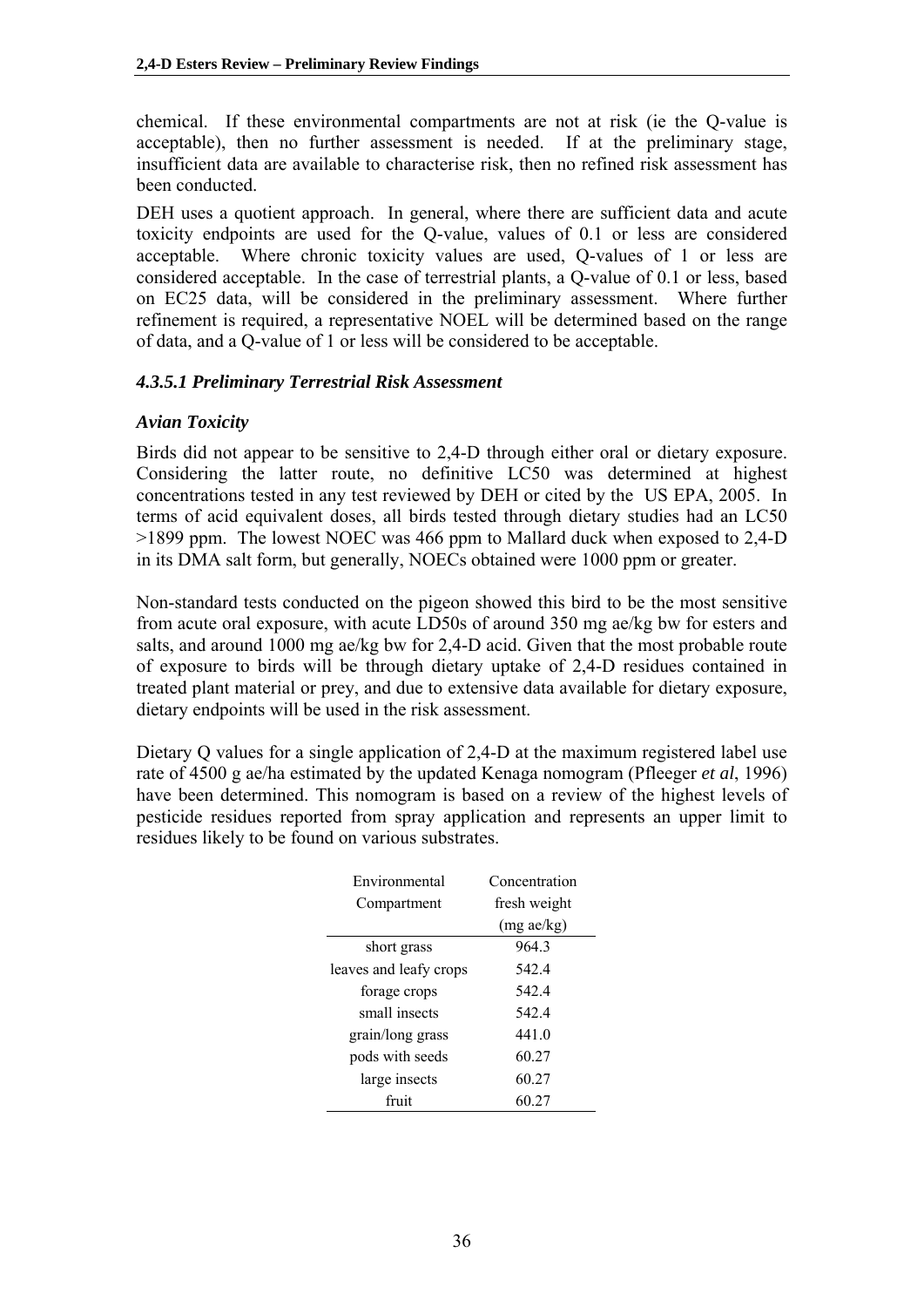Quail total residues are based on a diet of 30% small insects and 70% grain. Mallard total residues are based on a diet of 30% grain (same as long grass) and 70% large insects.

Based on the application and diet described here, the Kenaga nomogram predicts residues in quail and mallard duck diets of 471.4 and 174.5 mg/kg fresh weight respectively. The dietary LC50s return acute Q values of 0.25 and 0.09 respectively. This indicates a low risk to mallard ducks and a potential risk to bobwhite quail. However, the dietary LC50 used to base this on was a threshold value of >1899 ppm in the diet (2,4-D DMA in the product DMA-4). These were the lowest threshold concentrations obtained from an old study in which the test material was not characterised and acid equivalent concentrations have essentially been estimated based on information in other studies using the same product name. The corresponding NOEC from this study was 879 ppm in the diet (again estimated from other information). The Q value using the 5 day NOEC is 0.54. Even though this is not a chronic NOEC, it is still <1. The NOEC was based on observations of wing droop and lethargy at 1899 ppm (ae), the next highest concentration tested. This was the highest concentration and resulted in 20% mortality.

Corresponding tests on bobwhite quail and mallard duck where the test material (2,4-D DMA) was well characterised showed dietary LC50s >4665 ppm for both species. Using these more valid results for the DMA salt, dietary Q values for quail and mallard are 0.1 and 0.04 respectively. Other forms of 2,4-D for which test results are available all show that no defined LC50 could be calculated due to a lack of mortality at the highest tested rates, all  $>3000$  ppm acid equivalent.

The very high rates of application are prescribed for use in pasture situations including rights of way and industrial areas with ester products. With the exception of one product registered for sugar cane at 3640 g ae/ha, field crop application rates (including sugar cane) are usually below 2500 g ae/ha with all other products. At this application rate, residues in quail and mallard diets are reduced to around 262 and 97 mg/kg fresh weight respectively. Using the threshold dietary LD50 of 1899 ppm results in Q values of 0.14 and 0.05 respectively. Further, it is unlikely that birds would be obtaining all their diet from the treated area consistently and a conclusion of low acute risk to birds is considered acceptable. This conclusion is further supported when considering the reproduction NOEC to bobwhite exposed to 2,4-D acid was 1000 ppm.

Australian labels are generally silent on the issue of repeat applications. There are likely situations where repeat applications may occur e.g. pastures. However, the short half-lives of 2,4-D and its various forms in the environment should preclude the opportunity for chronic exposure. Field half-lives from application to pastures and turf averaged 10 days or less with longer half-lives usually attributed to the use of granule formulations. In this regard, it is important to note that no granule formulations are registered in Australia. The risk to birds through chronic exposure is therefore predicted to be acceptable.

# *Bees and other terrestrial invertebrates*

No standard oral or contact toxicity tests were provided for the free acid form of 2,4-D. Standard oral and contact toxicity tests were performed on the 2-EHE and DMA salt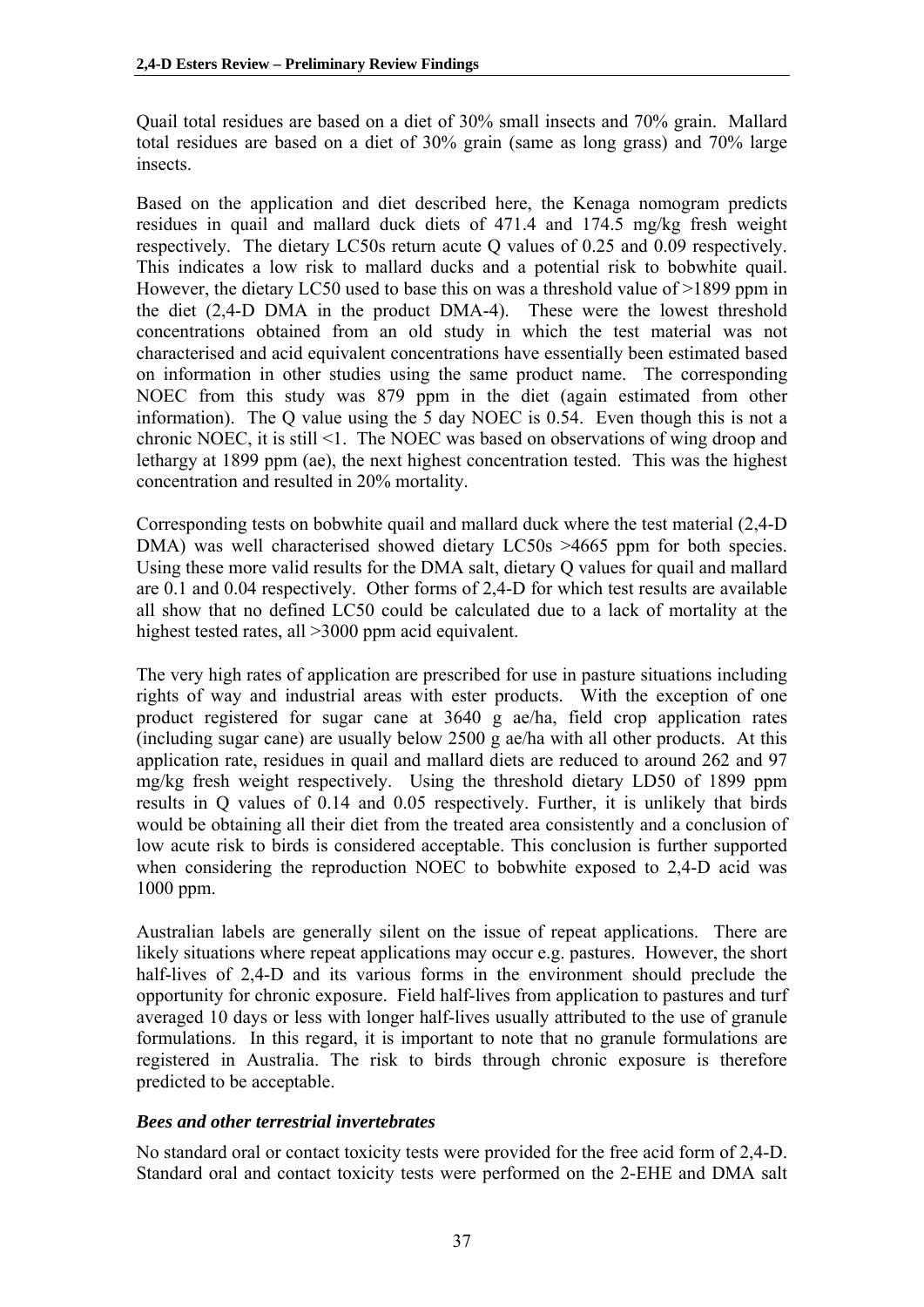forms of 2,4-D with all results showing that 2,4-D is not likely to be toxic to bees. The highest defined toxicity was exhibited through the oral route to bees with a 72 h LC50 for 2,4-D DMA of 78 μg ae/bee. The more relevant contact route did not result in defined toxicity values. 2,4-D EHE and 2,4-D DMA were both tested through contact routes to bees, with LD50's >64.3 and >83.3 μg ae/bee respectively. In the 2,4-D EHE study, at the highest rate of 64.3 μg ae/bee, 35% mortality was found. Based on the dose/response observed in this study, plotting dose vs mortality, a linear relationship was found ( $r^2$  = 0.92), and an LD50 of around 98 µg ae/bee can be extrapolated.

In the 2,4-D DMA experiment, the only mortality observed in the treatment groups was 3% in the 83.3 μg ae/bee group. With the exception of one bee in this group which was immobile on day 0, all other surviving bees in the five treatment groups were normal in appearance and behaviour throughout the test period. This suggests the LD50 will be well in excess of 83.3 μg ae/bee.

Given the insensitivity of bees to the 2,4-D DMA salt through the contact route, the extrapolated value of 98 μg ae/bee from the EHE test will be used as the end point for the risk assessment.

Where the quotient is  $\leq 1$ , risk to bees and pollinating insects is considered to be acceptable. Assuming that a honeybee is approximately 1 cm<sup>2</sup> in surface area (Davis and Williams 1990), an application rate of  $\overline{4500}$  g ae/ha is equivalent to  $\overline{45.0}$   $\mu$ g/cm<sup>2</sup>. This results in an acceptable Q value of 0.46, since this reference assumes an acceptable risk with a Q value of 1. This very high rate is prescribed for ester formulations used in non-legume pastures, rights of way and industrial areas. Table 29 below provides maximum registered broadcast application rates for other 2,4-D forms. With the exception of improved pastures, sugar cane, lawns/turf and pre-harvest potatoes, application rates tend to be around 1100 g ae/ha or less. The predominant registered rate for improved pastures, sugar cane and lawns/turf are between 2000- 2750 g ae/ha (plus 1620 g ae/ha for pre-harvest potatoes). These rates result in a deposition rate of 20-27  $\mu$ g/cm<sup>2</sup> and give Q values of 0.27-0.20, further indicating an acceptable risk to bees. The lower rates for field crops of 1100 g ae/L or less result in deposition of 11  $\mu$ g/cm<sup>2</sup> or less, and Q values of  $\leq 0.11$ .

Results for terrestrial arthropod toxicity tests suggest that the ester forms are more toxic to insects than salt forms of 2,4-D. The standard parasitic wasp species was tested using the same test system for both 2,4-D DMA and 2,4-D 2-EHE and maximum label application rates for their respective formulations (not Australian). For 2,4-D DMA, reduction in beneficial capacity was such that this chemical is considered harmless up to its use rate of 1800 g ae/ha. However, the maximum rate of 564 g ae/ha for 2,4-D 2-EHE resulted in 100% mortality of adult wasps prior to the reproductive phase of the test. Unfortunately, this was a tier I test performed in the laboratory with exposure from application to glass plates. No higher tier testing was performed to establish the effect mitigating factors in the field may diminish toxicity (eg, interception, conversion of the ester to 2,4-D acid through hydrolysis, degradation or dissipation).

2,4-D EHE was harmless to the predatory mite at it maximum application rate for the test of 564 g ae/ha. 2,4-D DMA was harmless to the predatory mite, spiders and the rove beetle up to 1800, 1056 and 1000 g ae/ha respectively.

Clearly, application rates in Australia can be significantly higher than those tested in laboratory non-target invertebrate tests. Using 2,4-D DMA as a surrogate for all other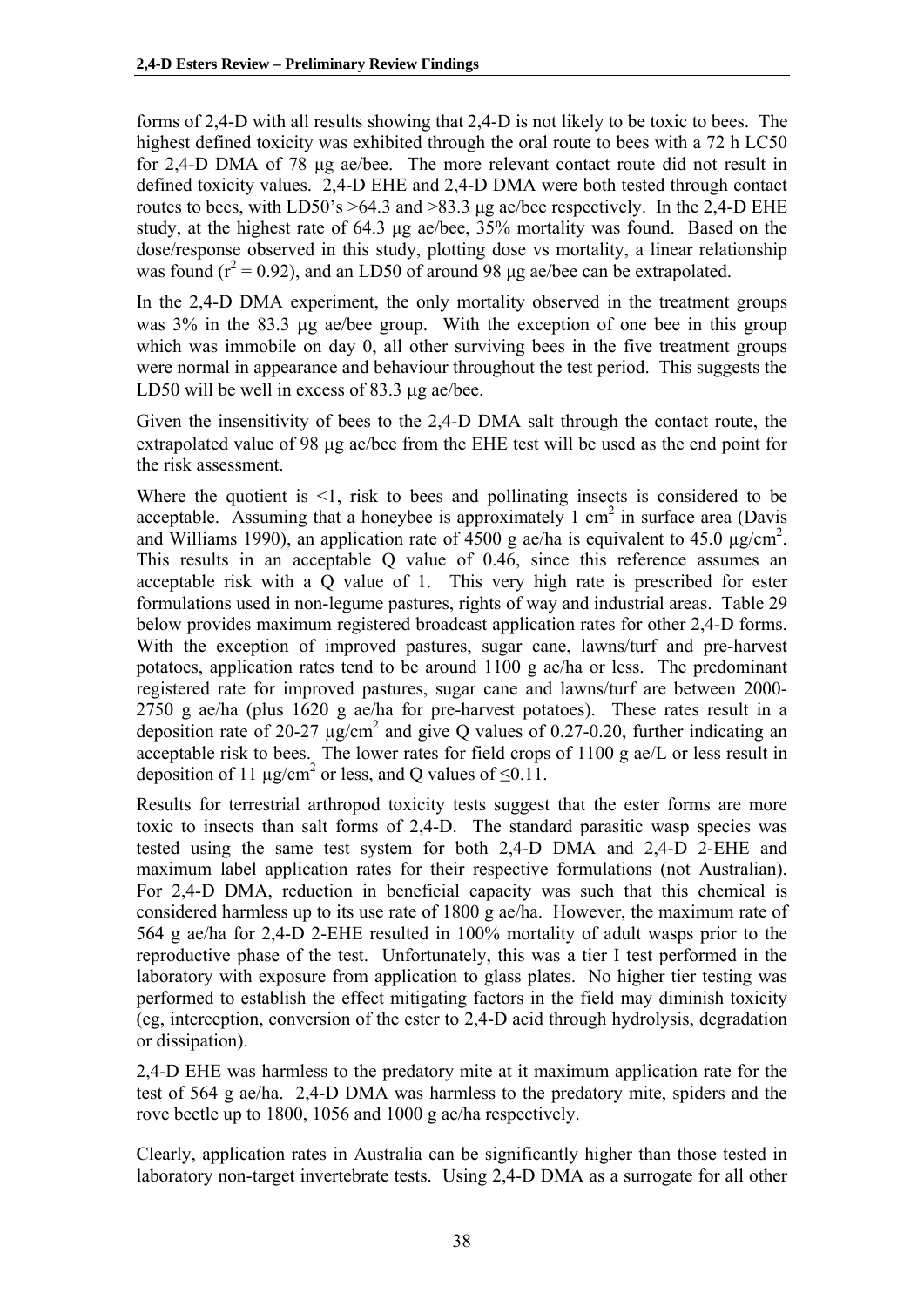salt forms of 2,4-D, it can be stated that no in-field adverse impacts on non-target invertebrates should be expected when the application rate of 2,4-D in its salt forms is 1000 g ae/ha or less, which would be the case for the majority of broadcast use patterns in Australia.

Very limited testing is available for 2,4-D EHE and no tests on non-target arthropods are available for other ester forms. At broadcast application rates for 2,4-D EHE uses in Australia, adverse effects in-field to terrestrial arthropods cannot be ruled out. However, limited results in this area are likely to overestimate toxicity and effects in the field are not expected to be as severe, particularly due to the rapid conversion of 2,4-D esters to the acid form in soils. Nonetheless, where non-target arthropods are exposed through plant surfaces rather than from soil exposure, this conversion may not occur as quickly and effects may be expected. Without higher tier testing, risks can not be quantified further.

Off-target adverse effects on non-target arthropods are not expected. The maximum registered application rate of 2,4-D salts is 3640 g ae/ha in sugar cane. Even drift of 10% (highly unlikely) would result in deposition of 360 g ae/ha, well below levels likely to cause adverse effects.

Off-target effects of 2,4-D esters again can not be ruled out due to the low tier level testing and limited results available. However, mitigation factors found in the field as discussed above are expected to limit any effects from drift to non-target areas. A deposition rate of 28 g ae/ha equates to  $0.6\%$  drift at the highest ground application rate of 4500 g ae/ha, or 0.9% for the maximum registered aerial application rate of 3200 g ae/ha. Downwind buffer zones are prescribed in the refined risk assessment below for other environmental compartments that will result in drift significantly less than these values. However, without higher tier testing, risks can not be quantified further for the ester formulations.

The risk to off-target adverse effects to non-target terrestrial arthropods is considered acceptable for salt formulations at up to 1000 g ae/ha. There are insufficient data at higher rates or for ester formulations to be able to quantify risks to non-target terrestrial arthropods and adverse effects to these organisms can not be ruled out.

# *Soil-dwelling invertebrates*

Earthworms were insensitive to 2,4-D exposure as both the free acid and in its DMA salt form with LD50s in excess of 300 mg ae/kg dw soil.

An application rate of 4500 g/ha results in residues of 3.46 mg/kg soil if distributed through the top 10 cm of soil (density 1.3  $g/cm<sup>2</sup>$ ).

The lack of persistence of 2,4-D in soils indicates that accumulation will not be an issue. The short term concentration of 3.46 mg/kg results in Q values of 0.01 for 2,4-D acid and salts (using DMA salt as a surrogate).

There are no data for toxicity of ester forms of 2,4-D to earthworms. However, studies assessed in this report indicate that in soils, 2,4-D EHE will hydrolyse rapidly with a half-life of <1.5 hours (Conch *et al*, 1993c; McCoy and Lehman, 1998). Field halflives for 2,4-D EHE, while not as short as the laboratory values, were still fast. Of the 29 soil results available (not counting granule formulations) for forestry, pasture, wheat, turf and bare ground field dissipation studies, half-lives of 2,4-D EHE ranged from 0.34-12.9 days with an average of 3.1 days. Only two half-lives were >5.2 days.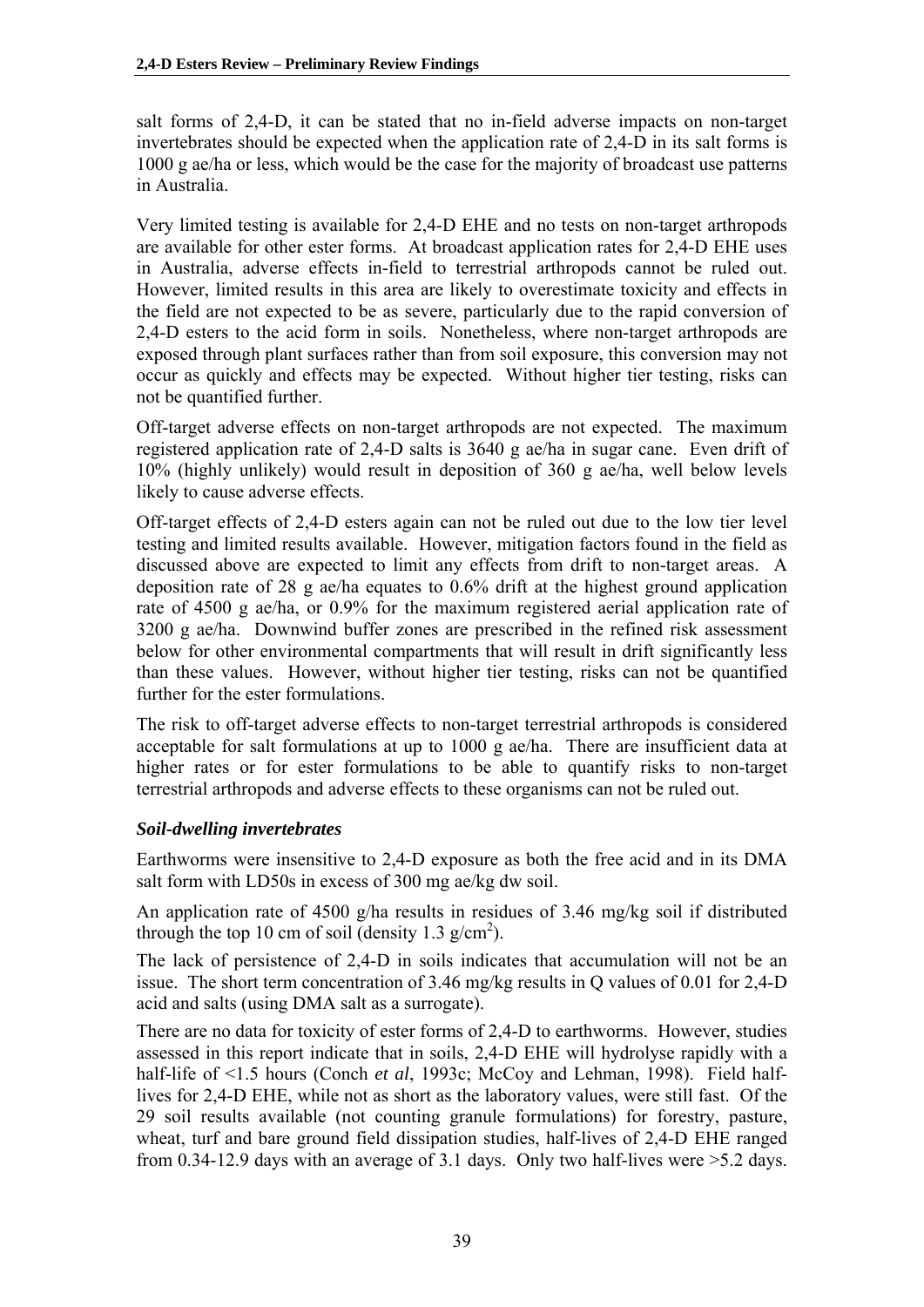Conversion was primarily to the 2,4-D acid. Again there was insufficient data to rule out short-term effects, but a chronic risk is not expected.

### *Soil micro-organisms*

No data have been provided for 2,4-D acid or any of its ester forms. Two studies, one addressing soil respiration and the other addressing soil nitrification, were provided for 2,4-D DMA when applied in a formulation containing 500 g/L 2,4-D acid and demonstrated that 2,4-D should have no significant impact on soil respiration or ammonification and nitrification of soil when applied at a rate up to 13.3 mg ae/kg soil.

DEH has used these results as a surrogate for 2,4-D in both its acid and ester forms. 2,4-D DMA along with other 2,4-D salts dissociates very quickly to form 2,4-D acid, so the toxicological properties are expected to be similar. Similarly, the 2,4-D esters have been shown to rapidly break down in soils (not as quickly as the salt forms, but still with short half-lives as discussed in soil-dwelling invertebrates above), again producing the 2,4-D acid.

As shown with soil dwelling invertebrates above, the maximum application rate of 4500 g ae/ha results in a theoretical concentration in the top 10 cm of soil of 3.46 mg ae/L. This is almost 4 times lower than the maximum rate tested which was shown not to impact soil microorganisms. This, along with the lack of persistence of 2,4-D in soil, indicates the risk to soil microorganisms is expected to be low, though again a temporary risk from 2,4-D esters cannot be ruled out from the available data.

# *Non-Target Terrestrial Plants*

Seedling emergence test data were received for 2,4-D acid, 2,4-D EHE, 2,4-D BEE and 2,4-D DMA. Vegetative vigour test data were received for 2,4-D acid, 2,4-D EHE and 2,4-D BEE. In addition, the US EPA reports data for 2,4-D IPE and 2,4-D DEA. No data were available for the EE and BE forms. The most sensitive EC25 (expressed as g/ha) are as follows:

|                        | Seedling Emergence          |         | Vegetative Vigour |       |
|------------------------|-----------------------------|---------|-------------------|-------|
|                        | Dicot<br>Monocot<br>Monocot |         |                   | Dicot |
| $2,4-D$ Acid           | 1640                        | 33.6    | < 8.4             | 8.4   |
| 2,4-D DMA              | 50.7                        | 22.3    | No data available |       |
| 2,4-D DEA $^1$         | 426                         | 50      | 3.4<br>44.8       |       |
| $2,4$ -D EHE           | 270                         | 33.6    | 244<br>11.2       |       |
| 2,4-D BEE              | $434^{2}$                   | $237^2$ | 212<br>24         |       |
| 2,4-D IPE <sup>1</sup> | 11.2                        | 0.9     | 226<br>1.4        |       |

**Table 6: Most Sensitive Terrestrial Plant Toxicity Results (EC 25, g ae/ha).** 

1) The test reports for these chemicals have not been provided to the APVMA.

2) The definitive test also tested seed germination and effects on radicle length. These were *in vitro* studies not considered representative of real exposure. Nonetheless, effects were severe, with EC25 values for monocots and dicots  $\leq 1$  g ae/ha. The relevance of these effects is discussed in the refined assessment below.

By far the most sensitive result in the above table is that for seedling emergence from the 2,4-D IPE test in whiche an EC25 of 0.9 g/ha to the lettuce was found, based on shoot length. These values have to be used as surrogates for EE and BE in the absence of test data. With a maximum ground application rate of 4500 g/ha in pastures, a drift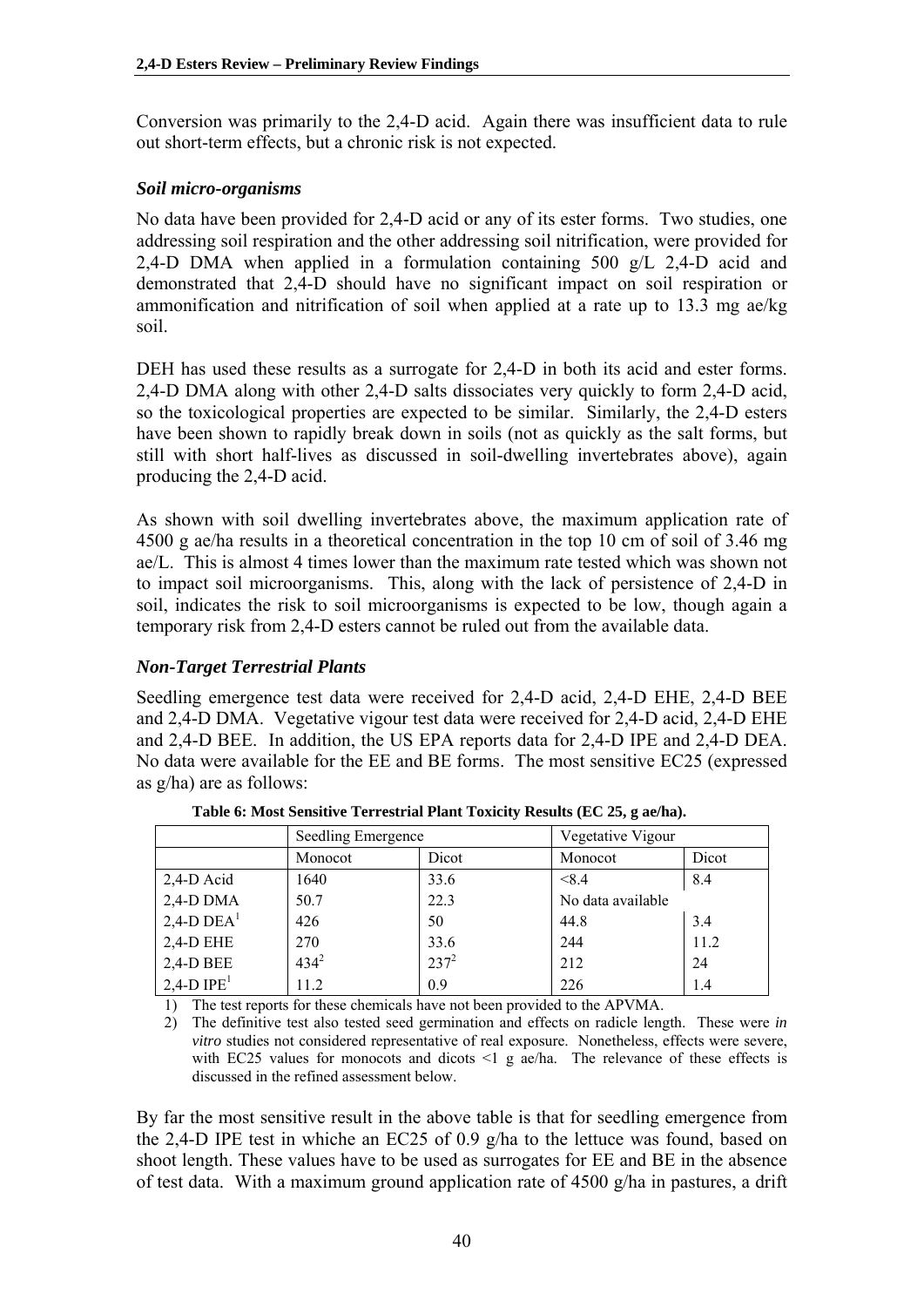or volatilization rate of 5% moving to a neighbouring field or stand of native vegetation would result in an amount available for deposition of 250 g/ha. This would clearly result in an unacceptable risk and thus risk to non-target terrestrial plants will be considered in the refined risk assessment.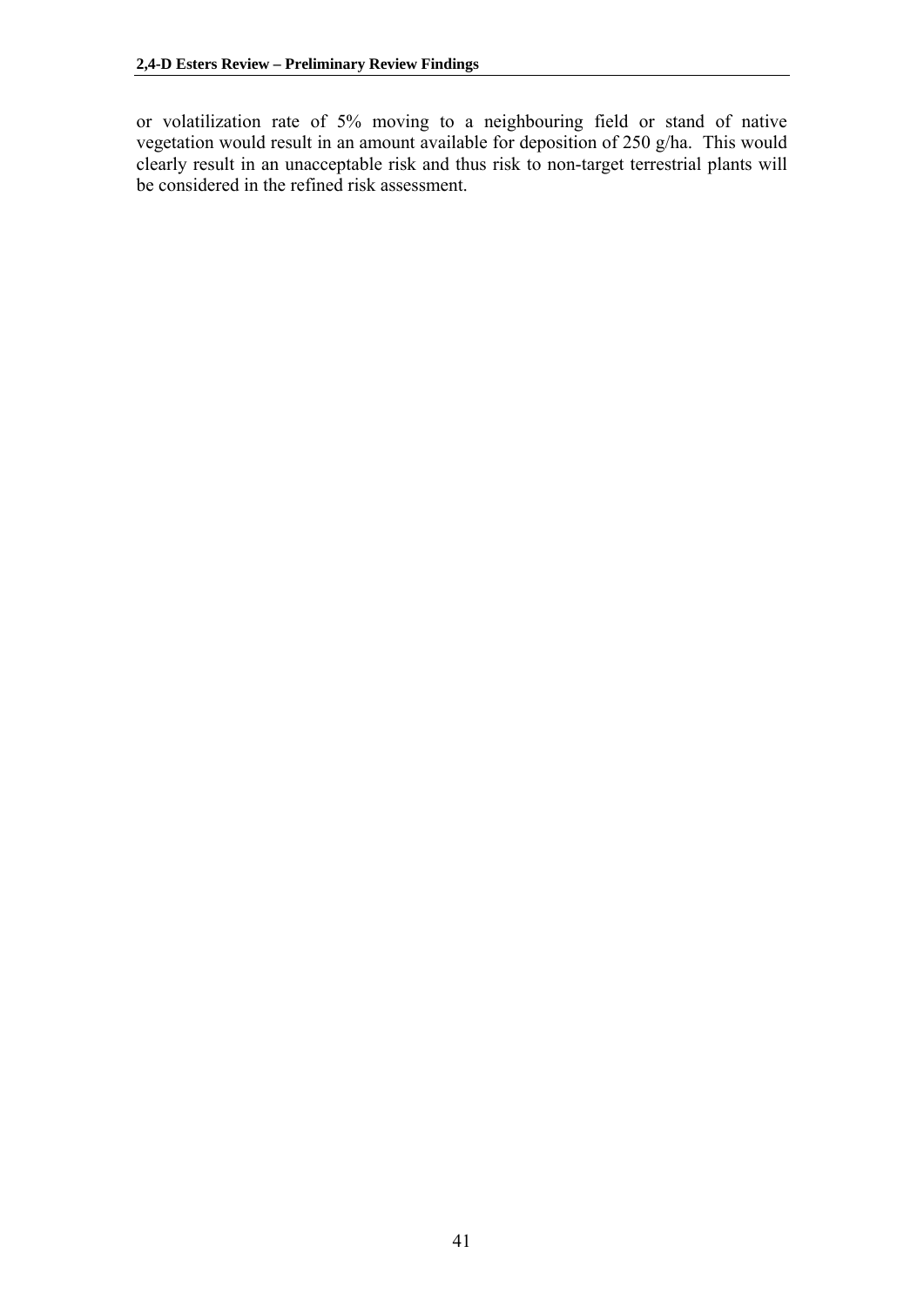### *Aquatic Preliminary Risk Assessment*

The following assessment is for non-aquatic uses of 2,4-D. Aquatic uses are considered separately.

### *Fish*

| Test species                                           | System            | $LC50$ (mg ae/L) |
|--------------------------------------------------------|-------------------|------------------|
| $2,4-D$ Acid                                           |                   |                  |
| Tidewater silverside (M beryllina)                     | 96 h flow through | 175(m)           |
| 2,4-D Esters                                           |                   |                  |
| Bluegill sunfish $(L.$ macrochirus) <sup>1</sup>       | 96 h static       | 0.23             |
| 2,4-D Salts                                            |                   |                  |
| Mozambique tilapia ( <i>T</i> mossambica) <sup>2</sup> | 96 h static       | 35.6             |

- 1) This is the lowest definitive result obtained through the ECOTOX data base for the butyl ester. Even though the study has not been reviewed by DEH, there is strong weight of evidence from other results from this data base. The lowest definitive result of a study reviewed by DEH was an LC50 of 0.63 ppm (nominal) for ethyl ester, which although obtained from a non-standard test, is still considered valid due to no control mortality and a clear dose-response curve. 2,4-D in its butyl ester and iso-butyl ester form are well represented amongst registered products in Australia. Therefore the use of this value is considered appropriate.
- 2) Definitive results for 2,4-D salts from tests reviewed by DEH overwhelmingly showed these forms to be practically non-toxic to fish. This is supported by weight of evidence from US EPA (2005). However, the result used for the risk assessment showed higher than usual toxicity, and although the test was performed using non-standard guidelines, it is considered scientifically valid as no control mortality and a clear dose-response curve were observed.

Worst case exposure assumptions include application to a standard pond of 1 ha surface area and average depth of 15 cm. Based on direct overspray, the following Q values are determined:

*2,4-D Acid***.** For an acceptable Q value of 0.1 or less, exposure from 2,4-D acid cannot result in a concentration of more than 17.5 mg/L. The maximum registered rate of 2,4- D in acid equivalent terms resulting from broadcast use for non-ester labels is 3640 g/ha in sugarcane.

Direct overspray: 2.43 mg/L; Q value =  $0.01$  (Acceptable risk)

*2,4-D Esters***.** For an acceptable Q value of 0.1 or less, exposure from 2,4-D esters cannot result in a concentration of more than 0.023 mg/L. The maximum registered rate of 2,4-D in acid equivalent terms resulting from broadcast use for ester labels is 4500 g/ha in pasture.

Direct overspray:  $3 \text{ mg/L}$ ; Q value = 13 (Unacceptable risk) Acceptable drift: 0.77% drift would result in an exposure concentration of 0.023 mg/L resulting in an acceptable Q value of 0.1.

*2,4-D Salts***.** For an acceptable Q value of 0.1 or less, exposure from 2,4-D salts cannot result in a concentration of more than 3.56 mg/L. The maximum registered rate of 2,4-D in acid equivalent terms resulting from broadcast use for non-ester labels is 3640 g/ha in sugarcane.

Direct overspray:  $2.43 \text{ mg/L}$ ; Q value = 0.07 (Acceptable risk)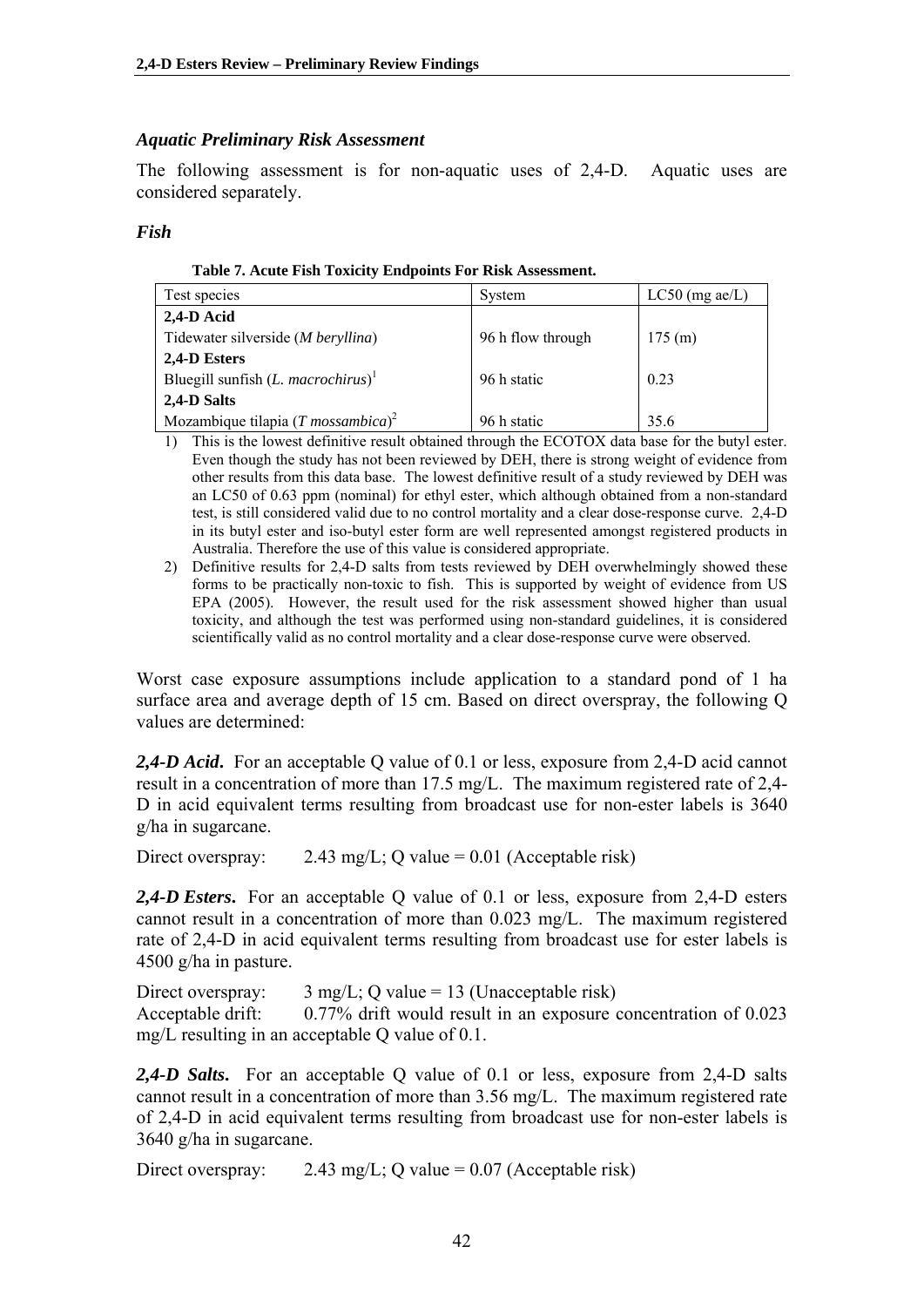It was concluded that the fish risk assessment should focus on ester forms of 2,4-D as currently registered broadcast applications using salt forms or 2,4-D acid do not result in an unacceptable acute risk to fish under worst-case exposure calculations.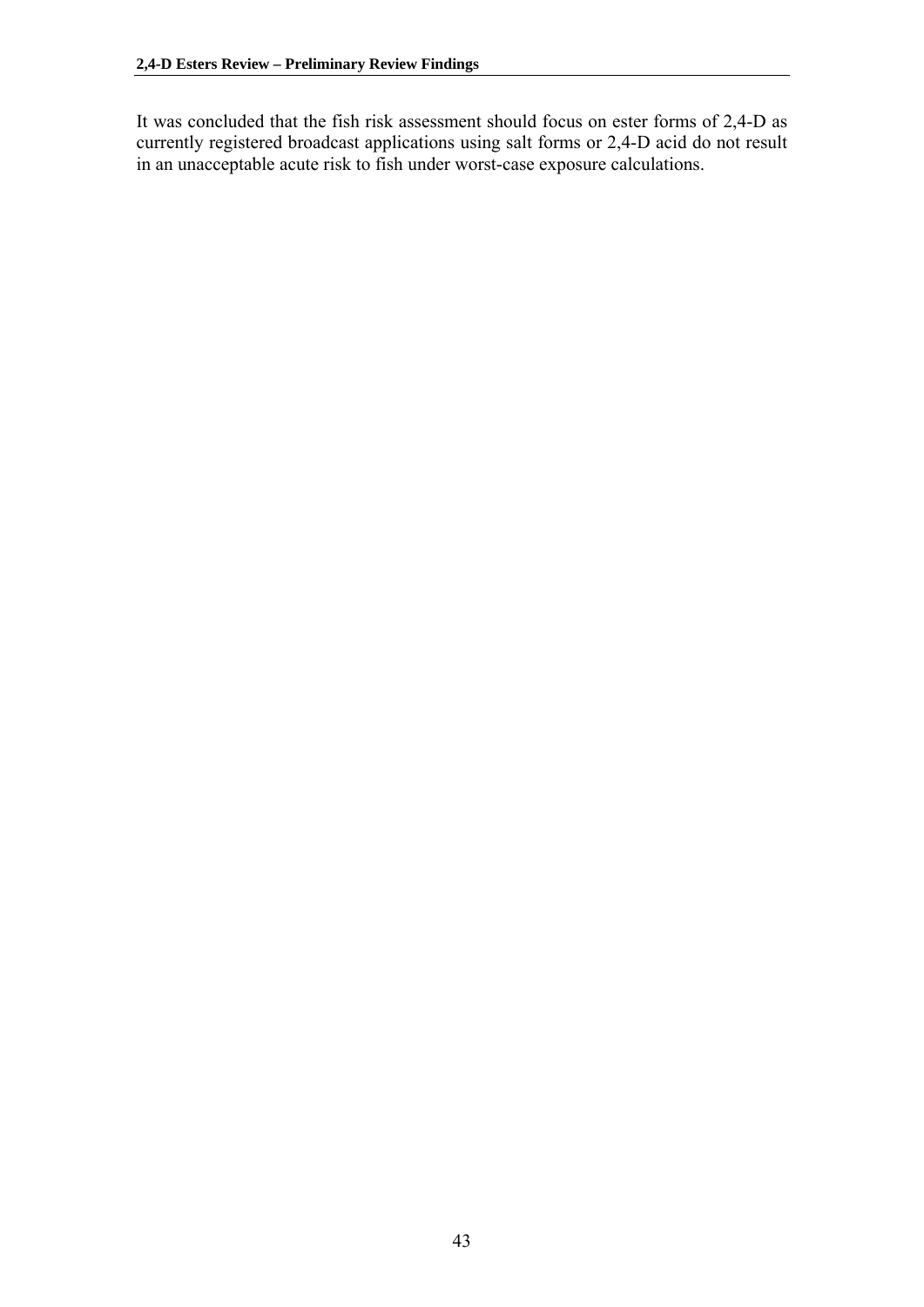### *Invertebrates – Acute*

| Test species                                         | System      | $LC50$ (mg ae/L) |
|------------------------------------------------------|-------------|------------------|
| $2,4-D$ Acid                                         |             |                  |
| Daphnia magna                                        | 48 h static | 25.0             |
| 2,4-D Esters                                         |             |                  |
| Stonefly ( <i>Pteronarcella badia</i> ) <sup>1</sup> | 96 h static | 1.04             |
| 2,4-D Salts                                          |             |                  |
| Eastern oyster ( <i>C. virginica</i> ) <sup>2</sup>  | 96 h        | $49.6$ (m)       |

1) This is the lowest definitive result obtained through the ECOTOX data base for the butyl ester. Even though the study has not been reviewed by DEH, there is strong weight of evidence from other results from this data base. While there were several studies reviewed by DEH where lower results were obtained, these were all threshold values where no impacts were found at the highest rate tested and can not realistically be applied in the risk assessment. The lowest definitive LC50 in a test reviewed by DEH was 2.92 mg/L to *Daphnia magna* when exposed to 2,4-D 2-EHE. 2,4-D in its butyl ester and iso-butyl ester form are well represented amongst registered products in Australia and therefore, the use of this value is considered appropriate.

2) DEH reviewed several studies where definitive LD/EC50 concentrations were obtained for 2,4-D DMA salt. These showed this chemical to be practically non-toxic to aquatic invertebrates. The end-point chosen for the risk assessment is reported in US EPA, 2005 and was obtained for exposure to the IPA salt. Based on available data, it is considered a worst case for acute aquatic invertebrate exposure.

Worst case exposure assumptions include application to a standard pond of 1 ha surface area and average depth of 15 cm. Based on direct overspray, the following Q values are determined:

*2,4-D Acid***.** For an acceptable Q value of 0.1 or less, exposure from 2,4-D acid cannot result in a concentration of more than 2.5 mg/L. The maximum registered rate of 2,4- D in acid equivalent terms resulting from broadcast use for non-ester labels is 3640 g/ha in sugarcane.

Direct overspray:  $2.43 \text{ mg/L}$ ; O value = 0.097 (Acceptable risk)

*2,4-D Esters.* For an acceptable Q value of 0.1 or less, exposure from 2,4-D esters cannot result in a concentration of more than 0.1 mg/L. The maximum registered rate of 2,4-D in acid equivalent terms resulting from broadcast use for ester labels is 4500 g/ha in pasture.

Direct overspray:  $3 \text{ mg/L}$ ; Q value = 3 (Unacceptable risk) Acceptable drift: 3.3% drift would result in an exposure concentration of 0.1 mg/L resulting in an acceptable Q value of 0.1.

*2,4-D Salts.* For an acceptable Q value of 0.1 or less, exposure from 2,4-D salts cannot result in a concentration of more than 4.96 mg/L. The maximum registered rate of 2,4-D in acid equivalent terms resulting from broadcast use for non-ester labels is 3640 g/ha in sugarcane.

Direct overspray: 2.43 mg/L; Q value =  $0.05$  (Acceptable risk)

It was concluded that the aquatic invertebrates risk assessment should focus on ester forms of 2,4-D as currently registered broadcast applications using salt forms or labelled as 2,4-D acid do not result in an unacceptable acute risk to aquatic invertebrates under worst-case exposure calculations.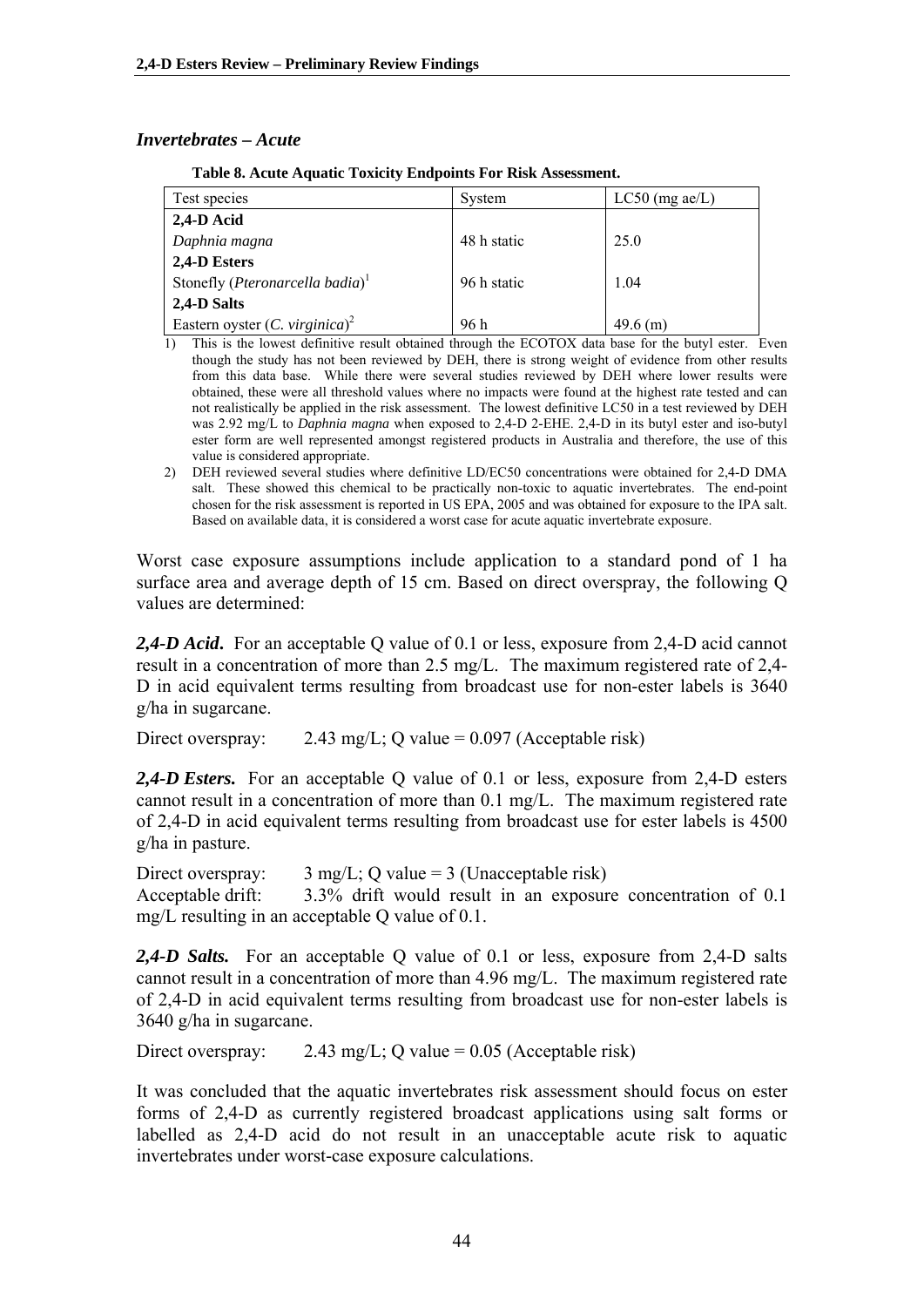### *Algae and Aquatic Plants*

| Table 9. Acute Algae/Aquatic Plant Toxicity Endpoints For Risk Assessment. |  |  |
|----------------------------------------------------------------------------|--|--|
|                                                                            |  |  |

| Test species                    | System       | $EC50$ (mg ae/L) |
|---------------------------------|--------------|------------------|
| $2,4-D$ Acid                    |              |                  |
| Duckweed $(L, gibba)^{1}$       | Assumed 14 d | $EC50 = 0.695$   |
| 2,4-D Esters                    |              |                  |
| Duckweed $(L. \text{ gibba})^2$ | 14 days      | 0.33             |
| 2,4-D Salts                     |              |                  |
| Duckweed $(L, gibba)^3$         |              | 0.3              |

1) The APVMA was not provided with this study, reviewed and reported by the US EPA, 2005. The result is significantly more sensitive than other algal results reviewed by DEH so will be used as the endpoint for 2,4-D acid in the risk assessment.

- 2) The APVMA received several studies for algae and duckweed for 2,4-D 2-EHE. In all tests, there was extremely low recovery of test material and often the NOEC was greater than the EC50, making the results questionable. The US EPA reported a further duckweed result for 2,4-D BEE that approximates that for 2,4-D 2-EHE. Therefore, the 2,4-D 2-EHE result has been chosen as the endpoint for the risk assessment (result is as nominal concentration).
- 3) The lowest definitive result reviewed by DEH was a 14 d EC50 of 0.48 ppm (measured) for 2,4-D DMA to duckweed. However, the DEA salt is registered in Australia, and the result chosen for the risk assessment is reported by the US EPA, 2005.

Given the similarities in worst case results for the 2,4-D acid, esters and salts, a single EC50 of 0.3 mg/L will be used to assess risk. The difference in risk will therefore be a function of exposure.

Worst case exposure assumptions include application to a standard pond of 1 ha surface area and average depth of 15 cm. Based on direct overspray, the following Qvalues are determined:

*2,4-D Acid and salts.* For an acceptable Q value of 0.1 or less, exposure from 2,4-D acid cannot result in a concentration of more than 0.03 mg/L. The maximum registered rate of 2,4-D in acid equivalent terms resulting from broadcast use for nonester labels is 3640 g/ha in sugarcane.

Direct overspray:  $2.43 \text{ mg/L}$ ; Q value = 8.1 (Uncceptable risk) Acceptable drift: 1.25% drift would result in an exposure concentration of 0.03 mg/L resulting in an acceptable Q value of 0.1.

*2,4-D Esters:* For an acceptable Q value of 0.1 or less, exposure from 2,4-D acid cannot result in a concentration of more than 0.1 mg/L. The maximum registered rate of 2,4-D in acid equivalent terms resulting from broadcast use for ester labels is 4500 g/ha in pasture.

Direct overspray:  $3 \text{ mg/L}$ ; Q value = 10 (Unacceptable risk) Acceptable drift: 1% drift would result in an exposure concentration of 0.03 mg/L resulting in an acceptable Q value of 0.1.

It was concluded that the algae/aquatic plants risk assessment will focus on all 2,4-D forms.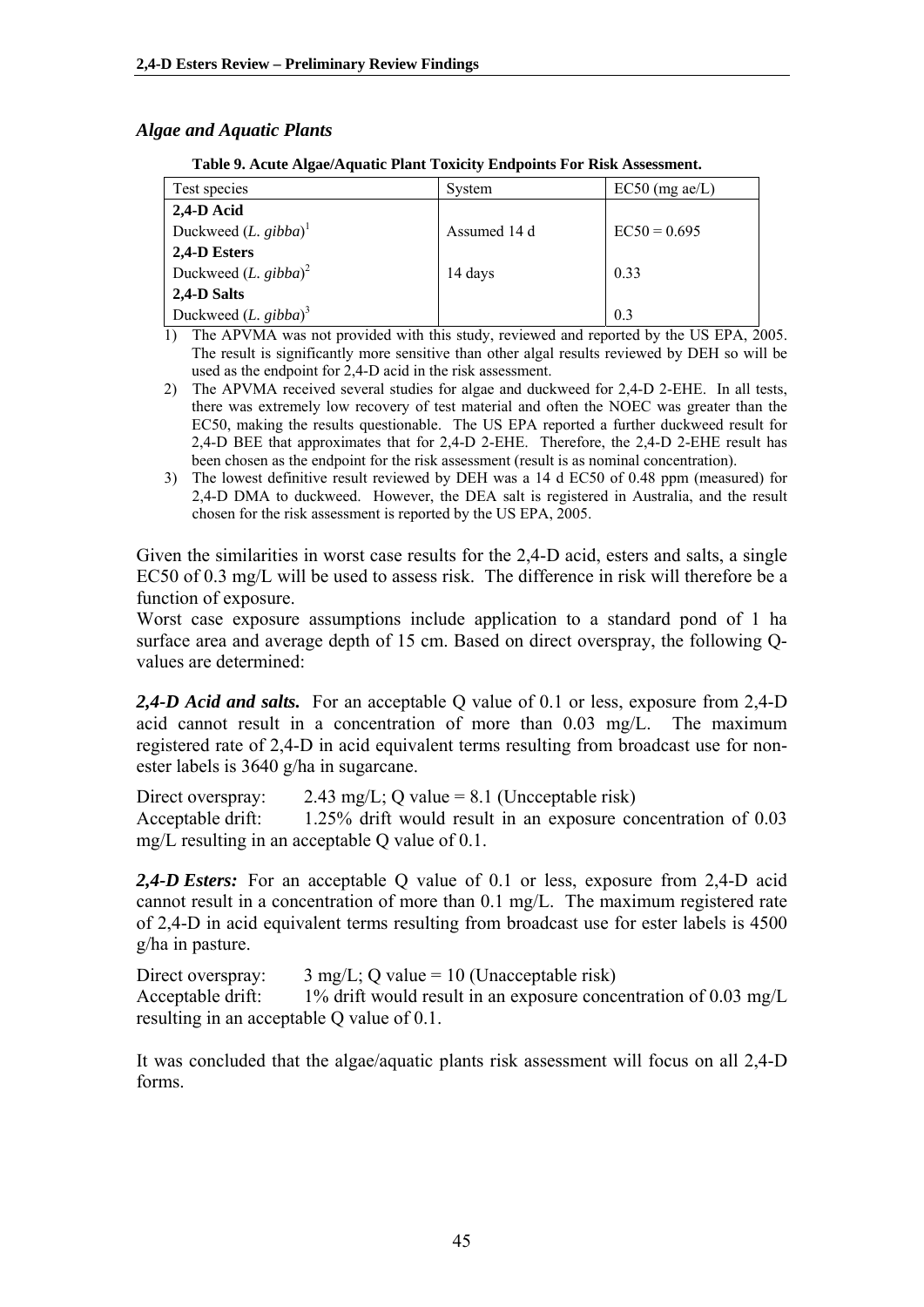# **4.3.6 Refined Risk Assessment**

Based on results from the preliminary risk assessment, the refined assessment will focus on non-target vegetation and aquatic organisms from exposure to the ester formulations.

# *4.3.6.1 Aquatic Refined Risk Assessment*

The refined aquatic risk assessment in this report considered exposure to fish and aquatic invertebrates, and exposure to algae and aquatic plants from ester formulations only. For the acute assessment, the most sensitive endpoints were maintained:

Esters – fish most sensitive endpoint =  $0.23 \text{ mg/L}$ 

Esters – aquatic invertebrates most sensitive endpoint =  $1.04 \text{ mg/L}$ 

All forms – algae/aquatic plants most sensitive endpoint =  $0.3 \text{ mg/L}$ 

The current Australian freshwater trigger value for 2,4-D acid for the protection of aquatic ecosystems is 0.28 mg/L. This moderate-reliability trigger value, which was calculated using a statistical distribution approach with an application factor of 10.2, is based on aquatic animal data as no acceptable aquatic plant toxicity data were identified (ANZECC/ARMCANZ, 2000). The data available in this assessment indicate close agreement with the established ANZECC trigger value.

Exposure was considered from two routes, aerial and ground based application. For algae/aquatic plants, while the endpoint is the same for both esters and salt formulations, application rates may vary depending on the type of application. Therefore, risk to algae/aquatic plants was considered based on exposure from the maximum ester application rate.

Registered uses of 2,4-D products and application rates for the ester formulations are summarised in Tables 29 below. Table 29 shows a maximum ground broadcast field rate for ester formulations of 4500 g ae/ha (pastures – non legumes, rights of way, industrial) with a corresponding aerial rate of 3180 g ae/ha.

With the exception of turf/pasture, sugar cane and peanuts, broadcast application rates are 1620 g ae/ha (potatoes, next is 1140 g ae/ha for harvest aid) or less for 2,4-D ester labels.

# *4.3.6.2 Statement of uncertainties*

There are areas of uncertainty in the terrestrial and the aquatic risk assessments that could potentially cause an underestimation of risk.

- 1. Several products contain 2,4-D present as a mixture, for example, formulated products may include 2,4-D with other active constituents such as ioxynil, dicamba and/or mecocrop. The risk assessment only focussed on 2,4-D and any additive or synergistic effect from the mixture, or individual toxicity characteristics of other active constituents have not be considered.
- 2. This assessment accounts only for exposure to 2,4-D, but not to its metabolites. In the event that metabolites are also toxic, the risk may be underestimated.
- 3. Full data sets were not available for all forms of 2,4-D. While significant information exists on the 2,4-D acid, 2,4-D DMA and 2,4-D EHE, outside these there are significant data gaps in many areas, eg, non-target terrestrial arthropods. While the chemicals tested have been used as surrogates for non-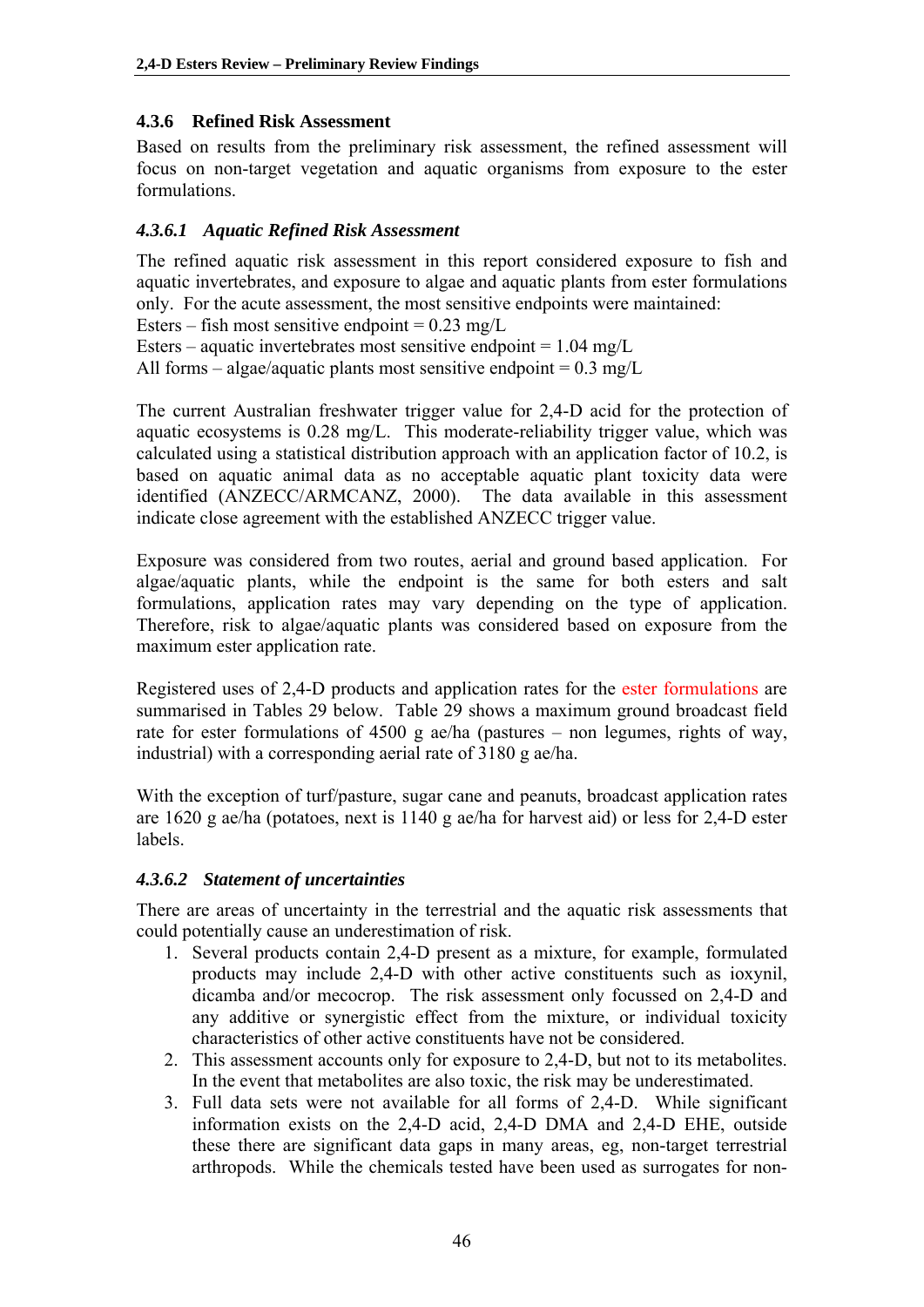tested 2,4-D forms, this is an area of uncertainty where the risk may be underestimated.

4. For non-target terrestrial plants, a single value has been chosen to be protective of 95% of species regardless of whether application is through an ester or salt form of 2,4-D. The validity of this assumption may be questioned, particularly for run-off exposure where the extent of run-off is a function of solubility. However, the view has been taken that esters, while significantly less soluble than 2,4-D acid, will hydrolyse quickly to the acid form in moist soils. Where application is made to dry soils, this assumption may be incorrect although it is largely supported by field evidence where soil half-lives for 2,4-D EHE ranged from 0.34-12.9 days with an average of 3.1 days (29 observations). The majority of results (27 observations) resulted in half-lives of 5.2 days or less, and an average of 2.5 days.

The aquatic refined assessment is conducted first as there are worst case spray drift calculations performed in this section that will be used and refined further in the terrestrial assessment.

In the first instance, the predicted environmental concentrations (PEC) will be based on these maximum application rates, with exposure to be considered through spray drift. To predict spray drift, AgDrift will be used for aerial application, and drift data from Rautmann *et al*, (2001) used for ground based equipment.

The following assumptions have been used in running this model based on the label information and in accordance with the work of Woods and Dorr (2000):

| <b>Table 10: AgDrift Input Paramaters</b> |                                  |
|-------------------------------------------|----------------------------------|
| Aircraft type                             | AT502                            |
| Boom height                               | 3 <sub>m</sub>                   |
| Flight lines                              | 25                               |
| Swath width                               | 20 <sub>m</sub>                  |
| Swath displacement fraction               | 0.5                              |
| Wind speed                                | $4.2 \text{ m/s}$ (15 km/h)      |
| Wind direction                            | $90^\circ$                       |
| Temperature                               | $30^{\circ}$ C                   |
| Relative humidity                         | 50%                              |
| Spray volume                              | $20$ L/ha                        |
| Surface roughness                         | 0.0075                           |
| Droplet size                              | BCPC Fine – $Dv_{0.5}$ 183.09 µm |
|                                           |                                  |

Labels for the ester suggest 10-90 L water/ha for aerial application. A value of 20 L/ha has been chosen for modelling purposes, and a fine droplet size is expected. Drift exposure to a stream/water body 3 m wide with a depth of 15 cm is assumed.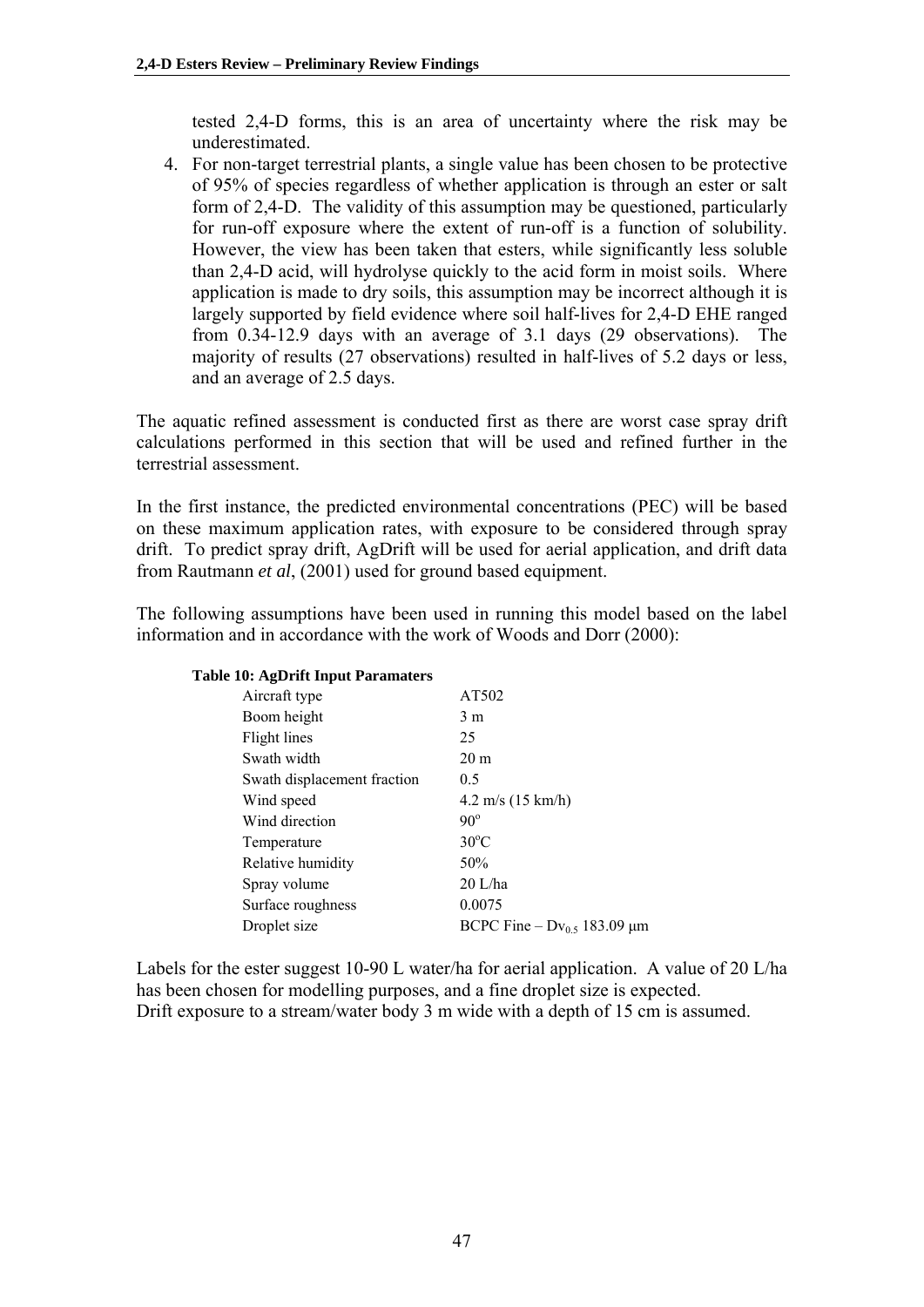|                                                                                 | 2,4-D Ester Products |                          |
|---------------------------------------------------------------------------------|----------------------|--------------------------|
|                                                                                 | <b>EHE</b>           | Short Chain <sup>1</sup> |
| <b>Broadcast Use Patterns</b>                                                   |                      |                          |
| Preparatory spray - fallows $&$ seed beds                                       | No                   | No                       |
| Cereals<br>(Barley, Wheat, Cereal<br>rye,<br>Triticale)                         | Yes                  | Yes                      |
| Oats                                                                            | No                   | Yes                      |
| Harvest Aid <sup>2</sup>                                                        | Yes                  | Yes                      |
| Stubble/Fallow <sup>3</sup>                                                     | Yes                  | Yes                      |
| sweetcorn, sorghum, saccaline,<br>Maize.<br>broom millet, millet, grain sorghum | No                   | No                       |
| Improved Pastures containing clover                                             | Yes                  | Yes                      |
| Pasture - Non-legume, Rights of Way,<br>Industrial                              | Yes                  | Yes                      |
| Pasture - direct drilling or surface sowing                                     | Yes                  | Yes                      |
| Pasture - spray graze techniques                                                | No                   | No                       |
| Sugar cane – post emergence                                                     | Yes                  | Yes                      |
| Sugar cane $-$ pre emergence                                                    | No                   | Yes                      |
| Peanuts                                                                         | N <sub>o</sub>       | No                       |
| Rice                                                                            | No                   | Yes                      |
| Carribean and Common Stylo forage and<br>seed crops                             | No                   | Yes                      |
| Potatoes - Pre-harvest                                                          | Yes                  | No                       |
| Citrus                                                                          | No                   | No                       |
| Pears                                                                           | No                   | No                       |
| Turf, Lawns, Playing fields                                                     | N <sub>o</sub>       | N <sub>o</sub>           |
| <b>Aquatic</b>                                                                  | No                   | Yes                      |
| <b>Other Use Patterns</b>                                                       |                      |                          |
| Spot spraying - all situations                                                  | Yes                  | Yes                      |
| <b>Bananas</b>                                                                  | No                   | No                       |
| Timber regrowth control                                                         | N <sub>o</sub>       | No                       |
| Home lawn                                                                       | N <sub>o</sub>       | No                       |

**Table 11: Registered Use Patterns by Formulation Type.** 

1. Includes 2,4-D Ethyl Ester; Butyl Ester; Ethyl/Butyl Ester mixtures and Isobutyl Ester.

2. On Ester labels, includes winter cereals only. Includes maize and sorghum on amine salt labels.

3. On Ester labels, includes winter cereals, Maize, Peanuts, and Sweetcorn.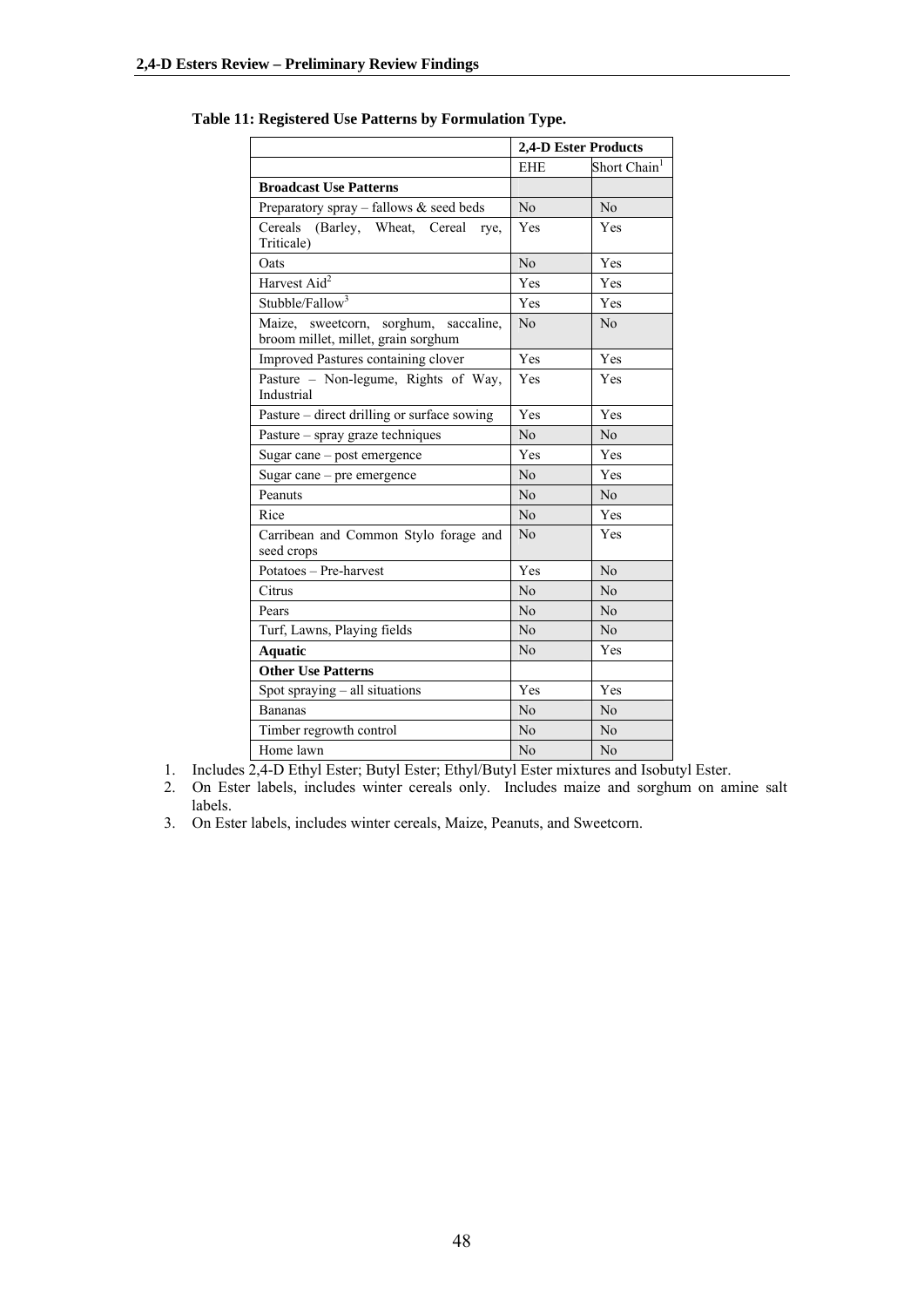|                                                                              | <b>2,4-D Ester Products</b> |                          |
|------------------------------------------------------------------------------|-----------------------------|--------------------------|
|                                                                              | <b>EHE</b>                  | Short Chain <sup>1</sup> |
| <b>Broadcast Use Patterns</b>                                                |                             |                          |
| Preparatory spray - fallows $\&$ seed beds                                   |                             |                          |
| Cereals (Barley, Wheat, Cereal<br>rye,<br>Triticale)                         | $540^{2}$                   | 560                      |
| Oats                                                                         |                             | 376                      |
| Harvest Aid                                                                  | 1140                        | 1120                     |
| Stubble/Fallow spray                                                         | 540                         | 540                      |
| Maize, sweetcorn, sorghum, saccaline,<br>broom millet, millet, grain sorghum |                             |                          |
| Improved Pastures containing clover                                          | 540                         | 560                      |
| Pasture – Non-legume, Rights of Way,<br>Industrial                           | $4500^3$                    | $4500^{3,4}$             |
| Pasture – direct drilling or surface sowing                                  | 3180                        | 3200                     |
| Pasture – spray graze techniques                                             |                             |                          |
| Sugar cane – post emergence                                                  | 1620                        | 2400                     |
| Sugar cane $-$ pre emergence                                                 |                             | 3200                     |
| Peanuts                                                                      |                             |                          |
| Rice                                                                         |                             | 800                      |
| Carribean and Common Stylo forage and<br>seed crops                          |                             | 1040                     |
| Potatoes - Pre-harvest                                                       | 1620                        |                          |
| Citrus – to avoid early fruit fall                                           |                             |                          |
| Pears - to avoid early fruit fall                                            |                             |                          |
| Turf, Lawns, Playing fields                                                  |                             |                          |
| Aquatic                                                                      |                             | 3200                     |

**Table 12: Maximum Registered Application Rate for Broadcast Use Patterns by Formulation Type (g ae/ha)** 

1. Includes 2,4-D Ethyl Ester; Butyl Ester; Ethyl/Butyl Ester mixtures and Isobutyl Ester.

- 2. Three labels (56117, 53817 and 54813) have a maximum rate of 2220 g ae/ha while 2 labels (55923 and 42229) have the maximum rate above. The lower value in this case was chosen as the three labels with the higher rate appear less standard and should be reviewed separately.
- 3. This is the maximum rate for ground application. The maximum rate for aerial spraying is 3200 g ae/ha.
- 4. A higher rate of 3520 g ae/ha is registered for use in Victoria only on some labels.

Based on calculations for both ester and salt formulations with the parameters from Table 10, AgDrift calculates drift at 20, 50 and 100 m downwind to be around 21, 12 and 7% respectively.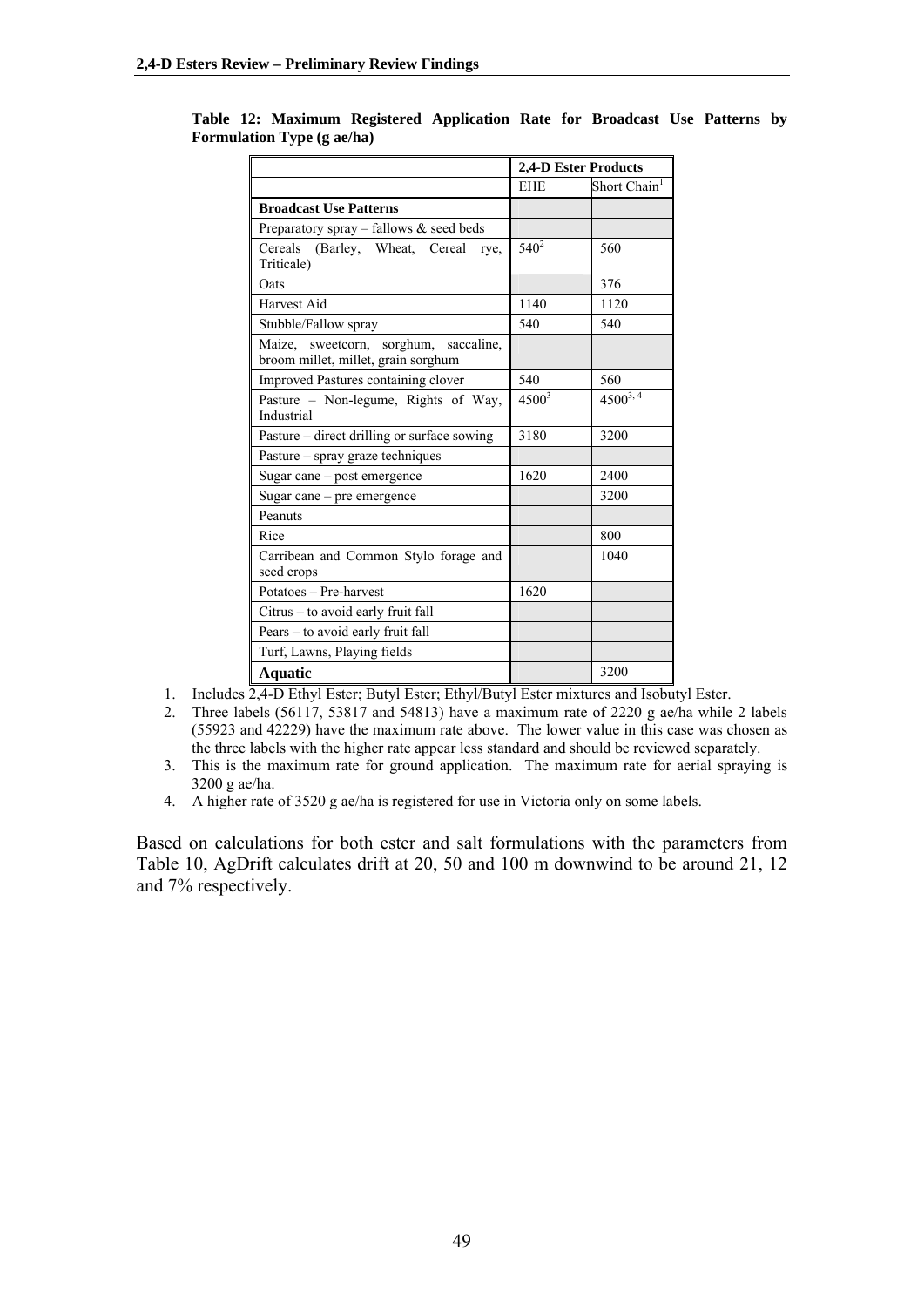# *Risk from Drift*

*Aerial Application (ester formulations)* 

The following Q values were obtained for ester formulations:

**Table 13: Q values to aquatic organisms from exposure to ester formulations at the highest aerial field rate of 3200 g ae/ha** 

| Buffer zone | Drift $(\% )$ | $PEC$ (mg/L) | $\mathrm{Q_{fish}}$ | aquatic invertebrates | <b>Q</b> algae/aquatic plants |
|-------------|---------------|--------------|---------------------|-----------------------|-------------------------------|
| 20          | 20.1          | 0.44         | 1.91                | 0.42                  | 1.47                          |
| 50          | 12.0          | 0.26         | 1.13                | 0.25                  | 0.87                          |
| 100         | 7.2           | 0.15         | 0.65                | 0.14                  | 0.50                          |
| 200         | 3.7           | 0.08         | 0.35                | 0.08                  | 0.27                          |
| 300         | 2.0           | 0.043        | 0.19                | 0.04                  | 0.14                          |
| 400         | 1.18          | 0.025        | 0.11                | 0.02                  | 0.08                          |

Fish are the most sensitive aquatic organisms. AgDrift predicts that an acceptable Q value to fish will be achieved with a 400 m buffer zone where drift will be around 1.18%, the PEC will be around 0.025 mg/L, and the Q value around 0.11.

### **Impact on reducing application rates**

The next highest application rates for ester formulations potentially applied by air (apart from aquatic uses that are considered separately) are 1620 g ae/ha for preharvest preparation for potatoes and 1140 g ae/ha for harvest aid uses.

AgDrift predicts that as the application rate reduces, the level of drift (all other things being equal) increases. For example, at 400 m downwind, the level of drift from the peanuts and the harvest aid/salvage spray rate are 2.1% (PEC 0.023 mg/L) and 2.5% (PEC 0.019 mg/L) respectively. Corresponding  $Q_{fish}$  values are 0.1 and 0.08 respectively, suggesting that at application rates above 1000 g ae/ha, a buffer of 400 m would be needed.

# **Impact of droplet size**

Increasing droplet size in the AgDrift Model gives a good indication of reduction in drift rate with buffer zones. Revised drift values have been calculated by changing the parameters to a BCPC medium droplet (median diameter 300 μm) and a BCPC coarse droplet (median diameter 402 μm) with application in 30 L water/ha. The following results were obtained for fish:

|                 | <b>Medium Droplets</b> |              | Coarse droplets |               |              |                |
|-----------------|------------------------|--------------|-----------------|---------------|--------------|----------------|
| Buffer zone     | Drift $(\% )$          | PEC $(mg/L)$ | $Q_{\rm fish}$  | Drift $(\% )$ | $PEC$ (mg/L) | $Q_{\rm fish}$ |
| 50 <sub>m</sub> | 4.26                   | 0.091        | 0.4             | 1.91          | 0.041        | 0.18           |
| $100 \text{ m}$ | 2.4                    | 0.051        | 0.22            | 0.93          | 0.020        | 0.09           |
| $150 \text{ m}$ | 1.64                   | 0.035        | 0.15            |               |              |                |
| 200             | 1.14                   | 0.024        | 0.10            |               |              |                |

**Table 14: Q values to aquatic organisms from exposure to ester formulations at the highest aerial field rate of 3200 g ae/ha with medium and coarse droplet sizes.** 

These results suggest the best way to reduce drift is to increase droplet size. A Q value to aquatic organisms is within acceptable limits at 100 m downwind with a median droplet size of 400 μm at the highest aerial application rate of 3200 g ae/ha.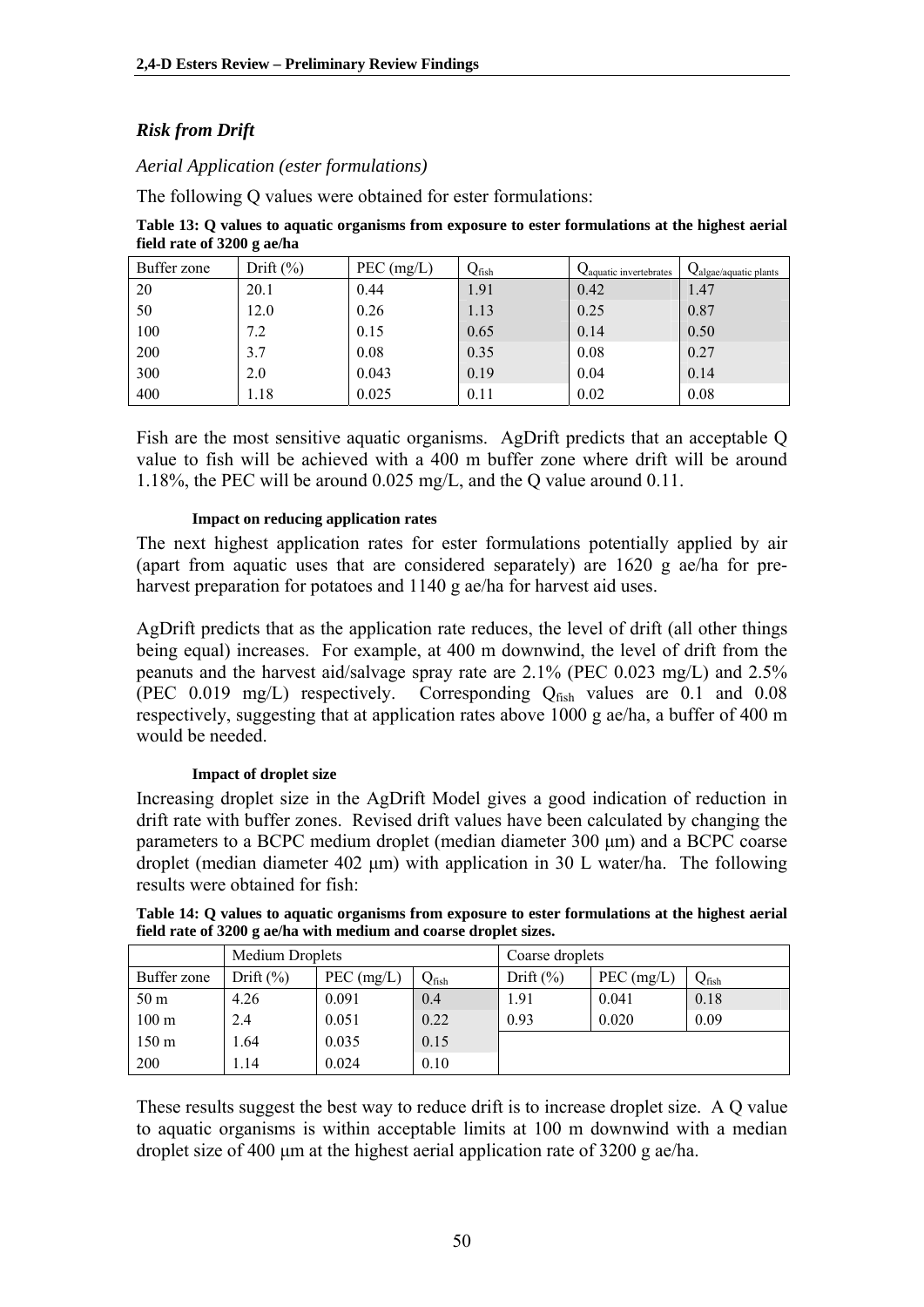Modelled values should only be used as a guide. With this type of screening level assessment, alteration of a number of input parameters will impact the result of the model. For example, the water body characteristics used are not representative of water bodies exposed from all the different terrestrial cropping situations for which 2,4-D is registered for. If an exposed stream 3 m wide had a depth of 50 cm, the PEC with a coarse droplet size at 100 m would be 0.006 mg/L ( $Q = 0.03$ ).

#### **Further mitigation arguments**

It is worth considering the end-point used for fish toxicity was a non-reviewed result for the butyl ester form of 2,4-D. Based on several non-reviewed results and one nonstandard test for the ethyl ester, the BE and EE forms appear much more toxic to fish than the 2,4-D EHE. The latter compound generally showed no treatment related effects up to its level of solubility. One study run for 8 days determined a 96 h LC50 of 3.12 mg ae/L and an 8-day LC50 of 2.03 mg ae/L. Using the 8-day value, the Q value to fish would be acceptable at 100 m with a fine droplet spray. The PEC of 0.21 mg/L and the most sensitive endpoint for fish from 2,4-D EHE of 2.02 mg/L results in a Q value of 0.1. Nonetheless, the 100 m buffer with coarse droplets would still be necessary to protect algae/aquatic plants, based on the derived endpoint of 0.3 mg/L.

#### **Conclusion**

To mitigate potential risk to algae/aquatic plants from exposure resulting from spray drift of 2,4-D from ester formulations, products should be applied with a median droplet diameter of 400 μm or more, corresponding to a BCPC Coarse droplet size, and a buffer zone of 100 m between field edges and downwind water bodies should be maintained.

This is considered to be adequately protective for amphibians and sediment dwelling organisms as well as those exposed only through the water column.

# *Ground Application (ester formulations)*

There are German studies (Rautmann *et al*, 2001) of drift trials carried out in field crops (including some vegetables) and orchards. Some of these were done on bare ground with other on cereals during late growth stages. In previous trials of this nature (Ganzelmeier *et al*, 1995), the applied amount of fluid was adjusted to be 300 L/ha at a driving speed of 6 km/h and pressure ranging from 2.4-2.5 bar (240-250 kPa). This is assumed to be the case for the latest trials included in this paper.

Estimates for drift are given as the  $90<sup>th</sup>$  percentile of mean values, quoted as % of the application rate. In the following table (Table 34) these estimated drift percentages are shown at given distances from field crops. The PEC values have been calculated based on the predicted drift entering a water body of surface area 1 ha and depth 15 cm. The rate of application has been defined as 4500 g ac/ha. Table 32 provides drift values along with corresponding PECs and Q-values for a range of buffer zones: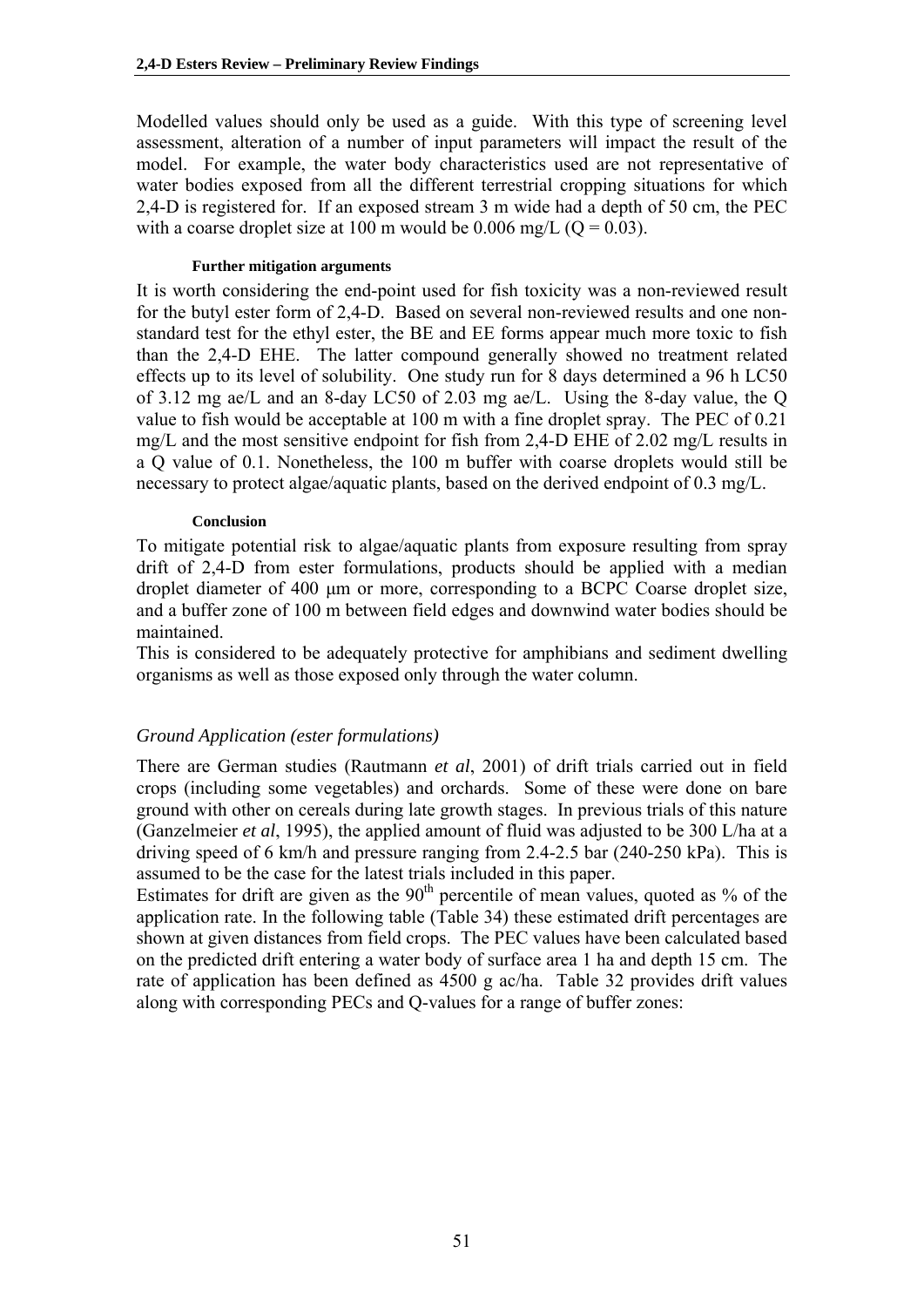| Buffer zone (m) | Drift $\frac{6}{6}$ | PEC<br>$\mu$ (mg/L) | $\mathsf{V}$ fish | Vaquatic invertebrates | ∨algae/aquatic plants |
|-----------------|---------------------|---------------------|-------------------|------------------------|-----------------------|
|                 | 0.41                | 0.012               | 0.05              | 0.01                   | 0.04                  |
| 1 U             | 0.20                | 0.006               | 0.03              | 0.006                  | 0.02                  |

**Table 15: Q values to aquatic organisms from exposure to ester formulations at the highest field rate of 4500 g ae/ha** 

The risk to aquatic organisms from 2,4-D Ester formulations resulting from drift from ground based application equipment is acceptable without a need for a buffer zone.

#### *Aquatic Use Pattern*

Several products using the short chain ester forms of 2,4-D are registered for aquatic use. The ester labels have this use pattern; in the Directions for Use under "Aquatic Areas" as a specific use pattern for control of water hyacinth. The maximum registered rate for esters is 3200 g ae/ha.

#### **Direct Application**

Direct application at the highest rate to water bodies 15 cm deep will result in water concentrations up to 2.2 mg/L. Using the endpoints for aquatic organisms in Tables 13, 14 and 15, the following Q values are obtained for ester formulations:

**Table 16: Aquatic Q-values for direct application to water at 3300 g ae/ha.** 

|              | $v_{\rm ish}$ | Aquatic Invertebrates | Algae/Aquatic Plants |
|--------------|---------------|-----------------------|----------------------|
| 2.4-D Esters | 9.6           | $\sim$ . 1 1          | $\sim$ $\sim$<br>.   |

These results show that 2,4-D esters will pose an unacceptable risk to these organisms. DEH have advised that use of esters for aquatic weed control should be discontinued, based on their much higher toxicity to aquatic organisms.

### *Non Broadcast Use Patterns*

Application in these situations is unlikely to involve significant exposure to aquatic areas. Some drift exposure may occur. However, this is unlikely to be at levels resulting in adverse impacts to nearby aquatic areas.

# *Risk from Run-Off*

### *Broadcast Use Patterns*

Risks from run-off was considered for 2,4-D acid only, due to the rapid conversion of 2,4-D esters to the acid in moist soils through hydrolysis. The amount of run-off is difficult to predict as it is dependent on many factors such as meteorological conditions, agricultural practices, hydrological aspects, rainfall intensity, formulation type and infiltration capacity.

In a review of pesticides in run-off and surface waters, Burgoa and Wauchope (1995) concluded that pesticide losses under "normal" rainfall conditions account for 0.5% of the amount applied. However, in this review, they pointed to literature showing that while losses are typically 0.5% or less, they can be up to 5% or more under worst case conditions.

Table 12 above lists the maximum registered use rates for 2,4-D, and depending on the form of 2,4-D and use pattern, applications range form 300 to 4500 g ae/ha. Q-values based on runoff of 5 and 1% from a ten hectare catchment area to a pond with a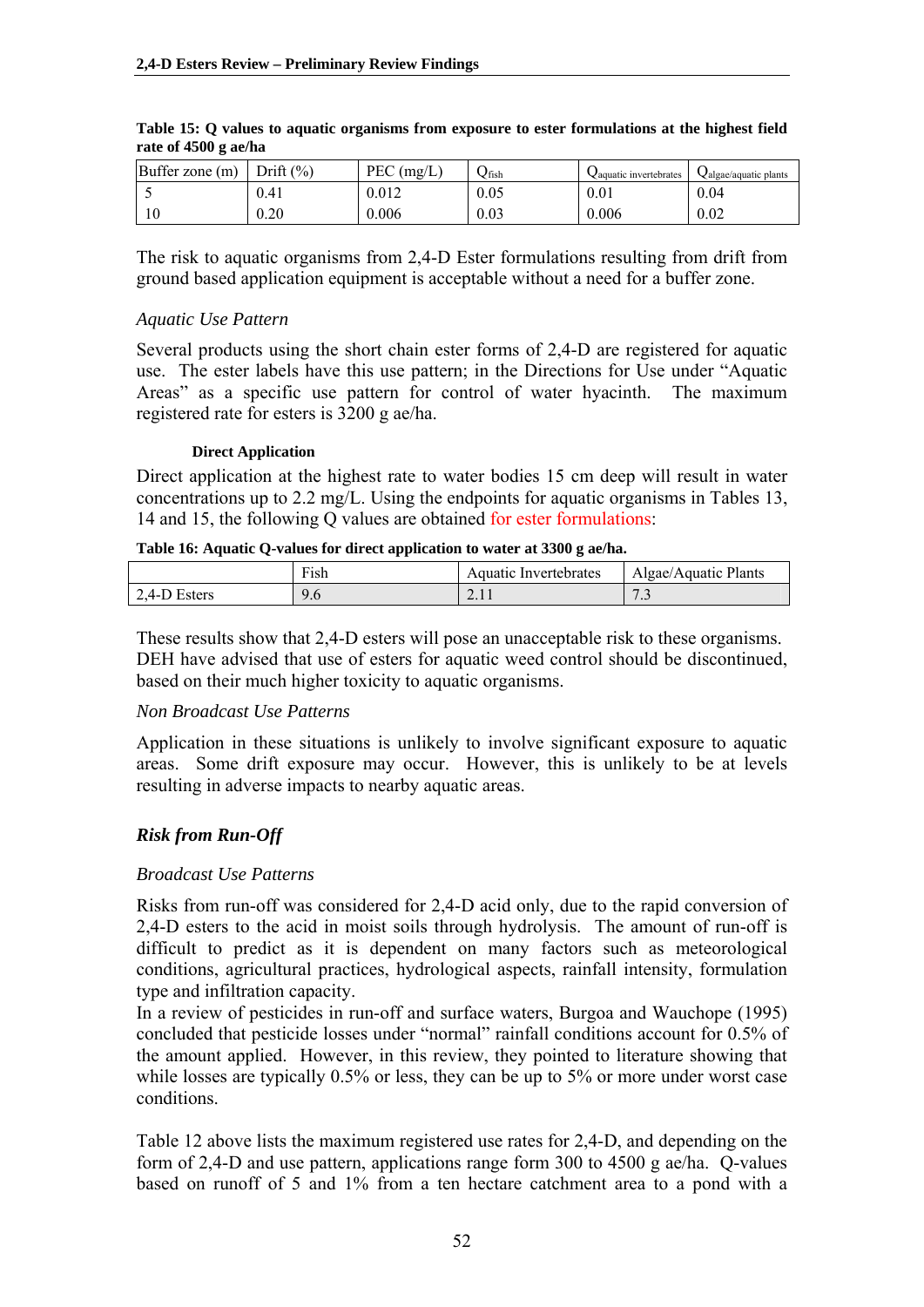surface area of one hectare and depth of 15 cm for algae/aquatic plants are shown below:

|                               | $5\%$ run-off |      | $1\%$ run-off |             |
|-------------------------------|---------------|------|---------------|-------------|
| Application<br>rate (g ae/ha) | $EEC$ (mg/L)  | Q    | $EEC$ (mg/L)  | $\mathbf Q$ |
| 500                           | 0.17          | 0.57 | 0.03          | 0.1         |
| 1000                          | 0.33          | 1.1  | 0.07          | 0.23        |
| 2000                          | 0.66          | 2.2  | 0.13          | 0.43        |
| 2200                          | 0.73          | 2.4  | 0.15          | 0.5         |
| 2750                          | 0.92          | 3.1  | 0.18          | 0.6         |
| 3200                          | 1.1           | 3.7  | 0.22          | 0.73        |
| 4500                          | 1.5           | 5.0  | 0.30          | 1.0         |

**Table 17: Q values to Non-Target Vegetation from Run-off of 2,4-D** 

It is clear from these results that even at 1% run-off, a potential risk exists to aquatic organisms from exposure to 2,4-D in run-off. Work has been done to try and quantify the amounts of chemical in run-off. The model described by Birkved and Hauschild (2003) was chosen for this risk assessment as it considers the Koc of the chemical and calculates the fraction of applied chemical likely to run-off with consideration of soil type (based on sand content), slope of fields and rainfall. An additional formula is provided to account for the dissolved fraction of pesticide in run-off waters. Applying this model using the lowest Koc (34) found for 2,4-D, rainfall of 50 mm, a slope of 3%, a medium soil type (sand content between 45-85%) and 1% OC, the model predicts 0.57% will run-off. The majority of this (75%) is predicted to be in solution.

The model uses a 10:1 catchment area (10 ha running off to 1 ha). The volume of receiving water was set at  $4500 \text{ m}^3$  (4.5 ML) to account for excess runoff entering the previously existing shallow water body. With a maximum application rate of 4500 g ae/ha, the model predicts the concentration in receiving waters will be 0.042 mg/L, resulting in a Q value of 0.14. This is approaching acceptable limits.

Within the confines of this model, application rates of 3200 g ae/ha or less would result in an acceptable Q-value to aquatic organisms. The only use patterns registered at rates higher than this are for the 2,4-D EHE products with application to pastures at 4500 g ae/ha and the 2,4-D Na salt product registered for use on sugar cane at 3640 g ae/ha. These two uses would result in Q values based on the above model of 0.14 and 0.11 respectively, both being considered a marginal risk only.

This model is sensitive to changes in factors such as slope and soil type. For example, a flatter slope of 1% results in total predicted run-off of 0.19% (0.14% in solution) . This low level would result in an EEC of 0.014 mg/L and an acceptable Q value (0.05) even at the highest application rate of 4500 g ae/ha.

Donald *et al* 2005 describes mobilization of pesticides on an agricultural landscape flooded by a torrential storm. The Vanguard area of southeastern Saskatchewan, Canada, was subjected to a torrential storm in July 2000 that produced as much as 375 mm rain in an 8-hour period. In the previous 45 days, some 96 mm had been recorded, so chances were the soil was fairly moist, thereby reducing capacity for infiltration. The majority of herbicides would have been applied to crops in this area during the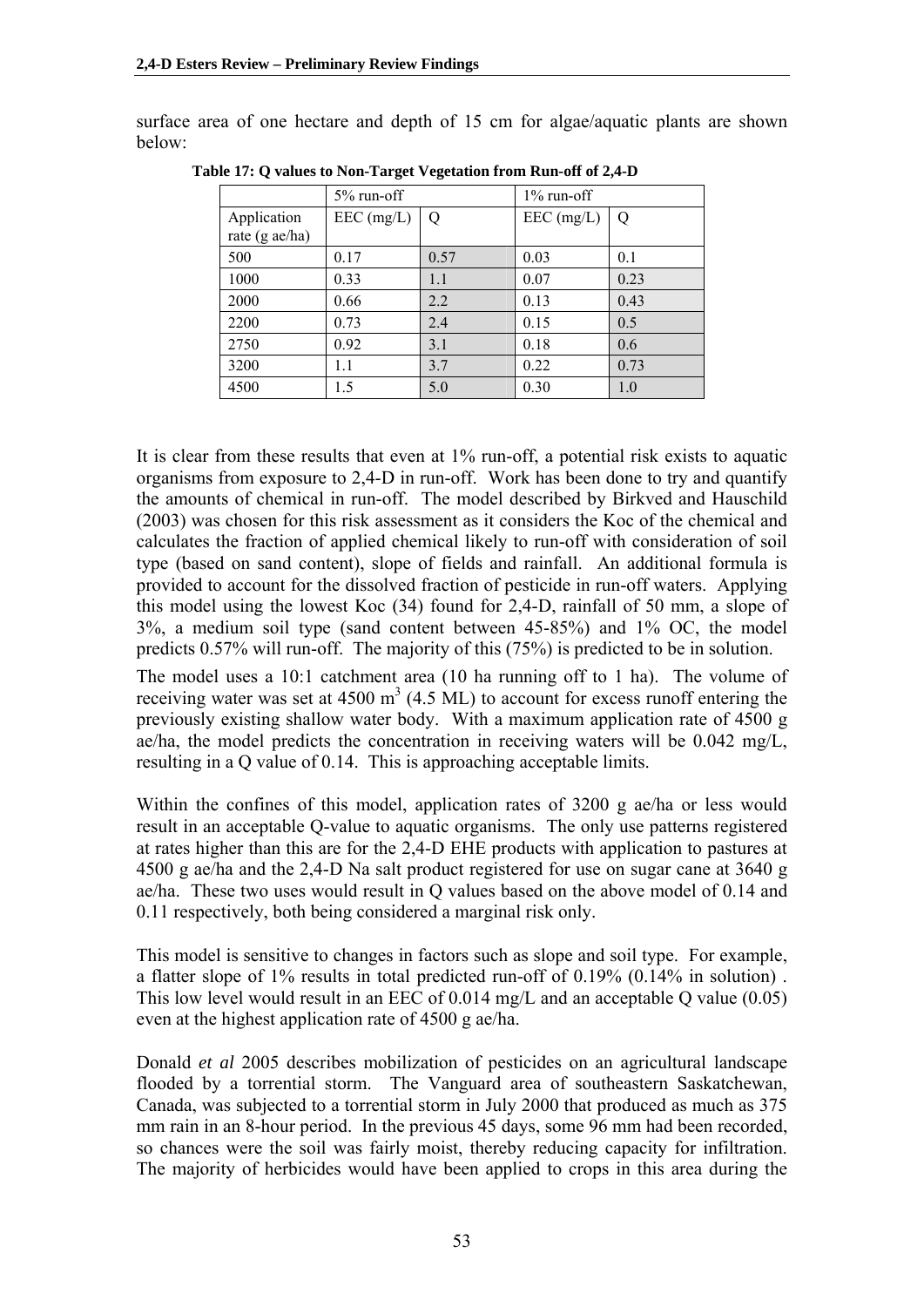four weeks preceding the storm. After the storm, 19 herbicides and insecticides were detected in flooded wetlands, with 14 of the detected in 50% or more of wetlands (2,4- D was found in 100% of wetlands tested). Average concentrations of 2,4-D were 362 ng/L, with the authors stating that the pesticides were probably from long-range transport, followed by deposition in rain and from application to crops within the area subjected to the storm  $(1700 \text{ km}^2)$ . Interestingly, in the following year when only 62 mm of rain fell in the same 45 day period, only five pesticides were detected in 50% or more of wetlands. One of these was 2,4-D, found in 100% of wetlands at an average concentration of 535.6 ng/L (0.00054 mg/L). The higher levels of 2,4-D detection with the much lower rainfall is possibly due to much less dilution than from the large storm event. It is difficult to correlate these values to a percentage of run-off. However, if these values are taken as indicative of concentration levels in Australian receiving waters after run-off events, then an acceptable risk to aquatic organisms is predicted (Q-values to algae/aquatic plants of <0.01 based on a water concentration of 0.00054 mg/L). Modelling predictions supported by field measurements following storm events indicate that risk to aquatic organisms through run-off is acceptable.

# *Non-Broadcast Use Patterns*

Application in these situations is unlikely to involve significant exposure to aquatic areas through run-off.

# *4.3.6.3 Terrestrial Refined Risk Assessment*

The refined risk assessment for the terrestrial environment will focus on risk to nontarget terrestrial plants.

# *Discussion on the end point to be used in the assessment.*

Test data indicate a wide range in sensitivity of plants to 2,4-D in its various forms. The general trend for all studies was that monocots were less susceptible than dicots, although in some cases, monocot species were also extremely sensitive.

As explained in the US EPA report (US EPA 2005), 2,4-D is a plant growth regulator that is absorbed through the roots and foliage within 4-6 hours and distributed throughout the plant via the xylem and phloem. Once in the plant it selectively eliminates broadleaf plants by mimicking the effect of plant growth regulating hormones. This action stimulates growth, which leads to an abnormal growth pattern and death in some plants. Therefore, if even a portion of the surface area of a nontarget plant comes into contact with 2,4-D there is a possibility that the plant may be severely damaged or dies as a result. Even if the plant only exhibits minor damage, the damage may be sufficient to prevent the plant from reproducing or competing successfully with other plants for resources, including water. The use of 2,4-D could apply selective pressure against dicots along field edges resulting in changes in species composition.

# *Data available for plant germination*

Seedling emergence studies provided for 2,4-D DMA, 2,4-D EHE and 2,4-D BEE tested seed germination by *in vitro* testing where germination was considered as a function of the radicle length. Only the 2,4-D BEE study went on to measure effects on radicle length in the definitive study (still through *in vitro* exposure).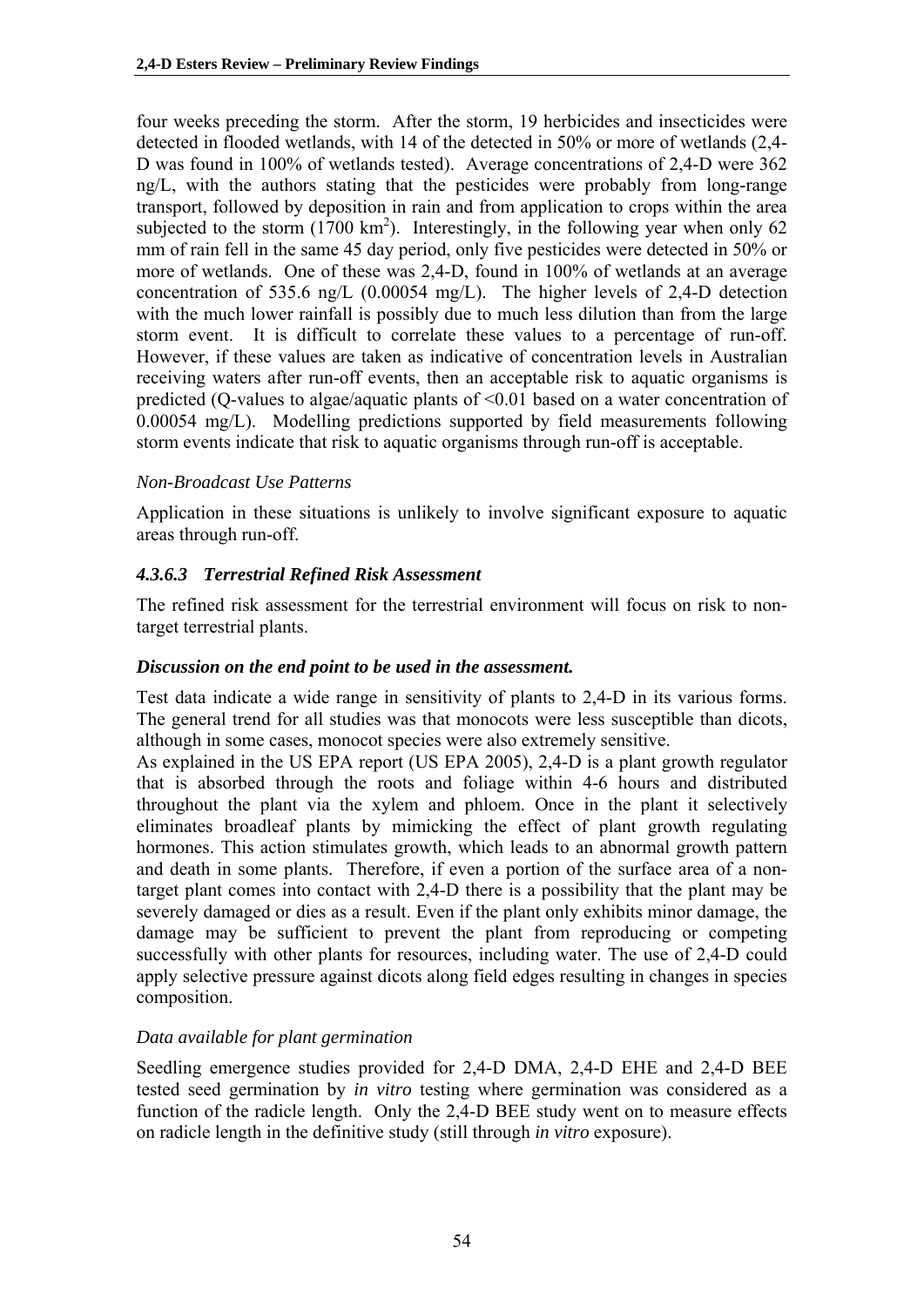This end-point proved extremely sensitive. Preliminary results from the 2,4-D DMA and 2,4-D EHE test showed both monocots and dicots to have NOELs of 0.07-0.67 g ae/ha, with the exception of two monocot species with NOELs equal or greater to the highest tested rate of 6.7 g ae/ha. The definitive testing for 2,4-D BEE showed radicle length to be affected in both monocots (EC25 values ranging from 0.33-16.8 g ae/ha) and dicots (EC25 values ranging from 0.8-17.6 g ae/ha). For all monocots and dicots, the NOELs were 1 g ae/ha or less with radish being the most sensitive with a NOEL of 0.016 g ae/ha.

Impacts on radicles can potentially have serious consequences for plants. In most dicots the root develops from the radicle (lower end of the embryo). The radicle gives rise to an apical meristem, which continues to produce root tissue for much of the plant's life. By contrast, the radicle aborts in monocots, and new roots arise adventitiously from nodes in the stem. The first indication that the processes of germination have begun is generally the swelling of the radicle. In all cases, the radicle imbibes water rapidly and, bursting the seed coats and other coverings that may be present, starts to grow downward into the soil. This helps to assure that the young seedling has an adequate supply of water and nutrients when the shoot breaks through the surface of the soil (Weier *et al*, 1982). An adverse impact on the radicle could be decisive over longer periods for susceptible plants. For example, more susceptible plants would likely develop weaker initial root systems possibly impacting on their competitiveness and altering population dynamics.

Conversely, it is recognised that the nature of the seed germination tests exaggerates the activity of 2,4-D. The seeds were germinated *in vitro* and exposed constantly to the chemical. Since 2,4-D is taken up by roots and moves systemically in the plant, exposure to a continuous low concentration of the compound can lead to accumulated and resultant plant growth effects. It is accepted that these effects will probably not be as pronounced in the field due to greater chance for dissipation and hence noncontinuous exposure. However, drift/volatilisation exposure to non-target susceptible native vegetation is of concern and these effects should not be ignored.

Given the uncertainty associated with extrapolating the *in vitro* results to a realistic exposure concentration in the field, the refined assessment did not include the available data on radicle length. However, the conclusions of the refined assessment were formulated to take into account any possible effects on this end-point.

# *Utilisation of the range of data*

In the preliminary assessment, only the most sensitive results were considered along with a single high drift rate of 5% from the maximum application rate of 4500 g ae/ha. For the refined assessment, given the wide range of data available and the wide range of application rates possible, this is not an appropriate method.

### *Use of a single NOEL value for determining an acceptable deposition from drift*

In total, 110 NOEL values were used for the analysis. Data were log transformed. In many instances, NOELs could not be defined either because there were no effects at the highest treatment rate (17 observations, or 15.5% of observations), or because effects statistically different to the controls were found at the lowest rate tested (9 observations, or 8.2% of observations). These censored data were dealt with as follows: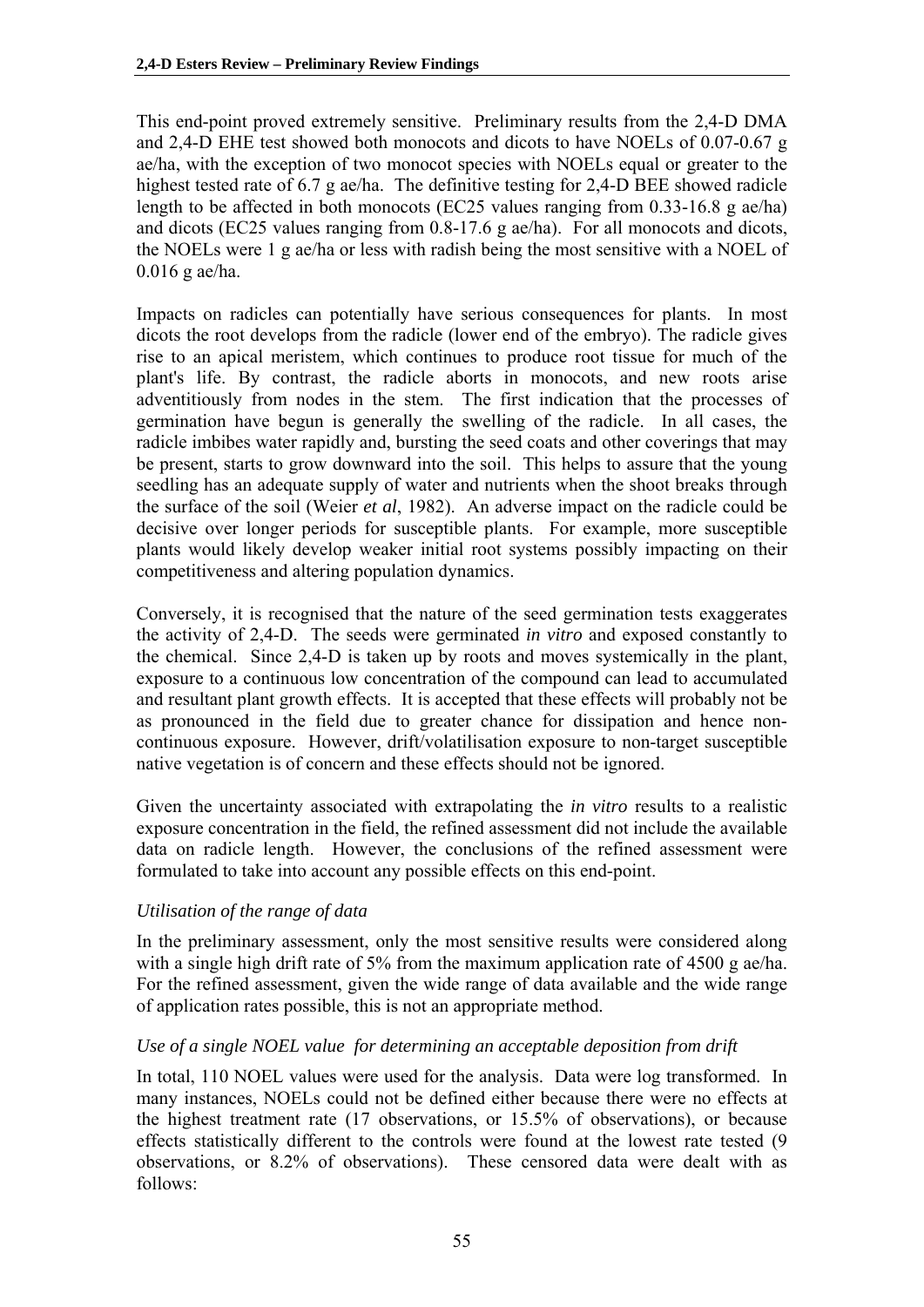#### *Left Censored Data*

Vegetative vigour tests with 2,4-D acid resulted in four NOEL results being left censored data, that is, a NOEL was unable to be determined due to significant effects even at the lowest tested concentration.

To try and use more meaningful values in the risk assessment for these data, DEH has further analysed the raw data results. In many cases, values were difficult to read in the test report. However, best efforts were made to use the data where possible.

Onion (a monocot), cucumber (dicot), mustard (dicot) and Tomato (dicot) all had NOELs lower than the lowest treatment rate. Similarly for the 2,4-D DMA vegetative vigour studies, results for mustard and cucumber were left censored and were further analysed by considering the raw data.

In all cases, plotting Log[concentration] against weight (g) resulted in good linear dose-response relationships. The pooled control values were used for comparison, and an EC05 value used as the NOEL. The following data plots were obtained:



**EC05 from Left Censored Data - 2,4-D Acid**



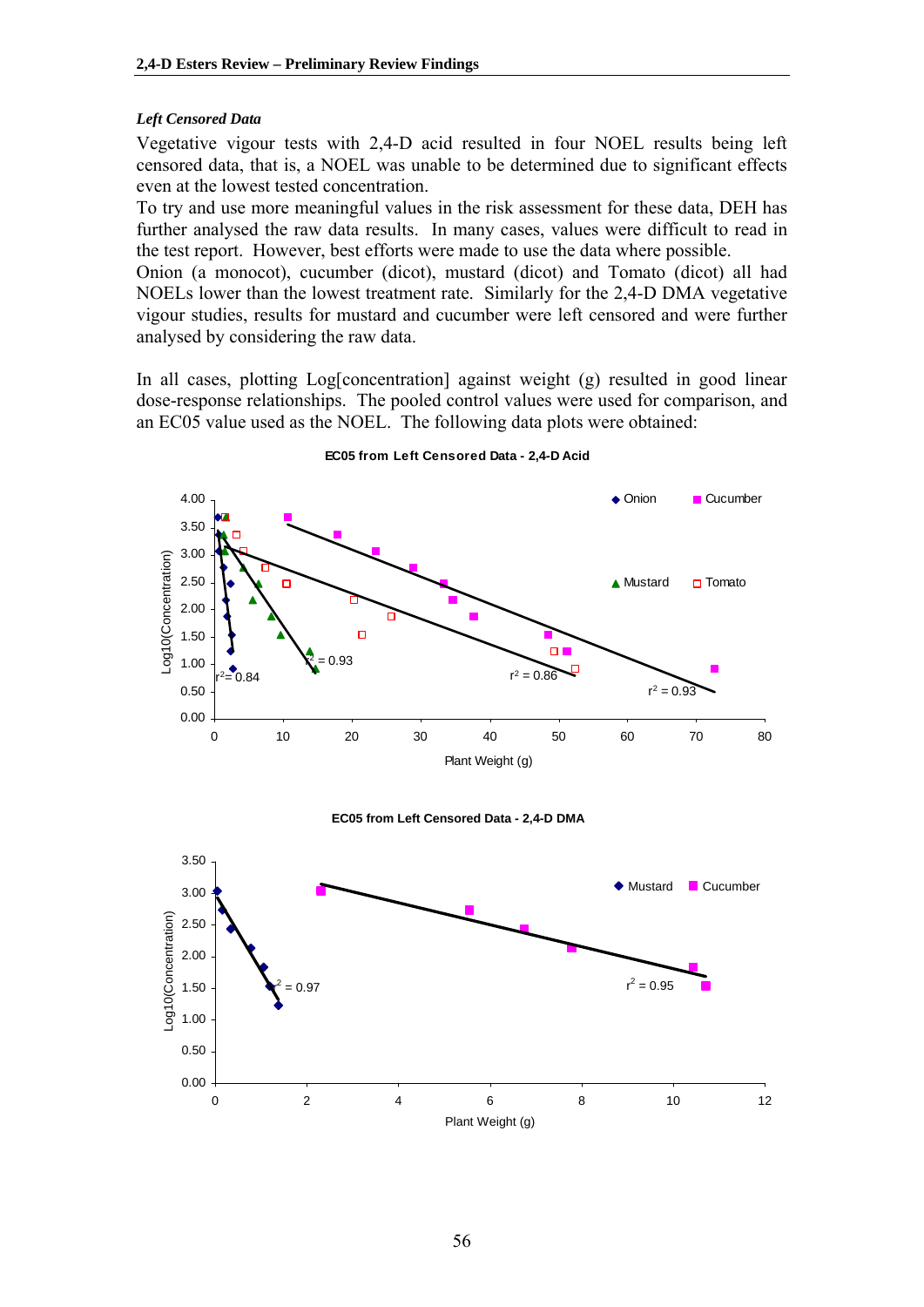Based on the regression equations, the NOELs were determined as follows.

|                                    | Onion | Cucumber Mustard |       | Tomato | Mustard | Cucumber |
|------------------------------------|-------|------------------|-------|--------|---------|----------|
| Pooled control (Weight – g) $4.05$ |       | 85.02            | 17.83 | 69.9   | 2.28    | 11.5     |
| EC05(g)                            | 3.85  | 80.77            | 16.94 | 66.41  | 2.17    | 10.93    |
| Concentration (g ae/ha)            | 1.3   | 1.2              | 2.8   | 1.3    | 2.3     | $44.1^1$ |
|                                    | 0.84  | 0.92             | 0.93  | 0.86   | 0.97    | 0.95     |

|  |  |  |  |  | Table 18: Extrapolated EC05 values for Left Censored Data |
|--|--|--|--|--|-----------------------------------------------------------|
|--|--|--|--|--|-----------------------------------------------------------|

1) This result ignored the apparent outlying results from the 16.8 g ae/ha group. Where these data were included, the NOEL was predicted to be 32.5 g ae/ha, but a much lower correlation co-efficient  $(r^2 = 0.54)$  was observed.

Additional left censored data were reported for the DEA salt, with 2 values from the seedling emergence study and 1 value from the vegetative vigour study. Unfortunately, no further analysis of these data were possible as the test reports were not provided. All three of these results appeared to have defined EC25 values. The two values from the seedling emergence study were significantly lower than other results available in this study and therefore, should be represented in the overall data set. A representative NOEL for these three results was arbitrarily set at 10% of the value of the defined EC50. This resulted in seedling emergence NOELs of 5 g ae/ha for mustard and buckwheat, and a vegetative vigour NOEL of 0.9 g ae/ha for cucumber.

### *Right Censored Data*

A total of 17 NOEL results (15.5%) from the whole data set were right censored data, that is, no effects were found up to the highest level tested. It is not appropriate to disregard the right censored data as they represent the less sensitive results of the distribution. As no definitive value could be assigned to them, it was decided to treat the highest tested rate in each case as the NOEL.

### *Analysis of Data Sets*

Data were analysed for the whole data set, and the sub-sets such as plant type, chemical type and test type. The statistical analysis was performed using Microsoft EXCEL to determine the mean and standard deviation of each data set. The NOEL was then determined assuming the data were normally distributed around the mean, and using the  $95<sup>th</sup>$  percentile as the NOEL (ie, the EC05 of each data set – see Attachment 2 of volume 2, Technical Report). This was based on the formula: LOG<sub>10</sub>NOEL =  $(z \times$  Std. dev.) + mean; where  $z = -1.645(95\%$  confidence level).

|             |                   | Test Type             |                             | Chemical Type             |        | Plant Type |        |
|-------------|-------------------|-----------------------|-----------------------------|---------------------------|--------|------------|--------|
|             | Whole data<br>set | Seedling<br>emergence | <b>Vegetative</b><br>vigour | Acids and<br><b>Salts</b> | Esters | Monocots   | Dicots |
| No. obs.    | $\overline{10}$   | 60                    | 50                          | 50                        | 60     | 40         | 70     |
| Mean        | 71.4              | 149.7                 | 29.3                        | 88.1                      | 59.9   | 343.8      | 29.0   |
| Std dev     | 9.9               | 8.0                   | 9.4                         | 15.2                      | 6.5    | 6.0        | 7.9    |
| <b>NOEL</b> | 1.6               | 4.9                   | 0.73                        | 1.0                       | 2.7    | 18.2       | 0.97   |

Table 19: 95<sup>th</sup> Percentile NOELs by Data Set (results provided in terms of g ae/ha).

On the basis of this analysis, plants were more susceptible in their post-emergent growth stage. The analysis confirmed the previous observation that dicots were significantly more sensitive than monocots and showed that acid/salt forms of 2,4-D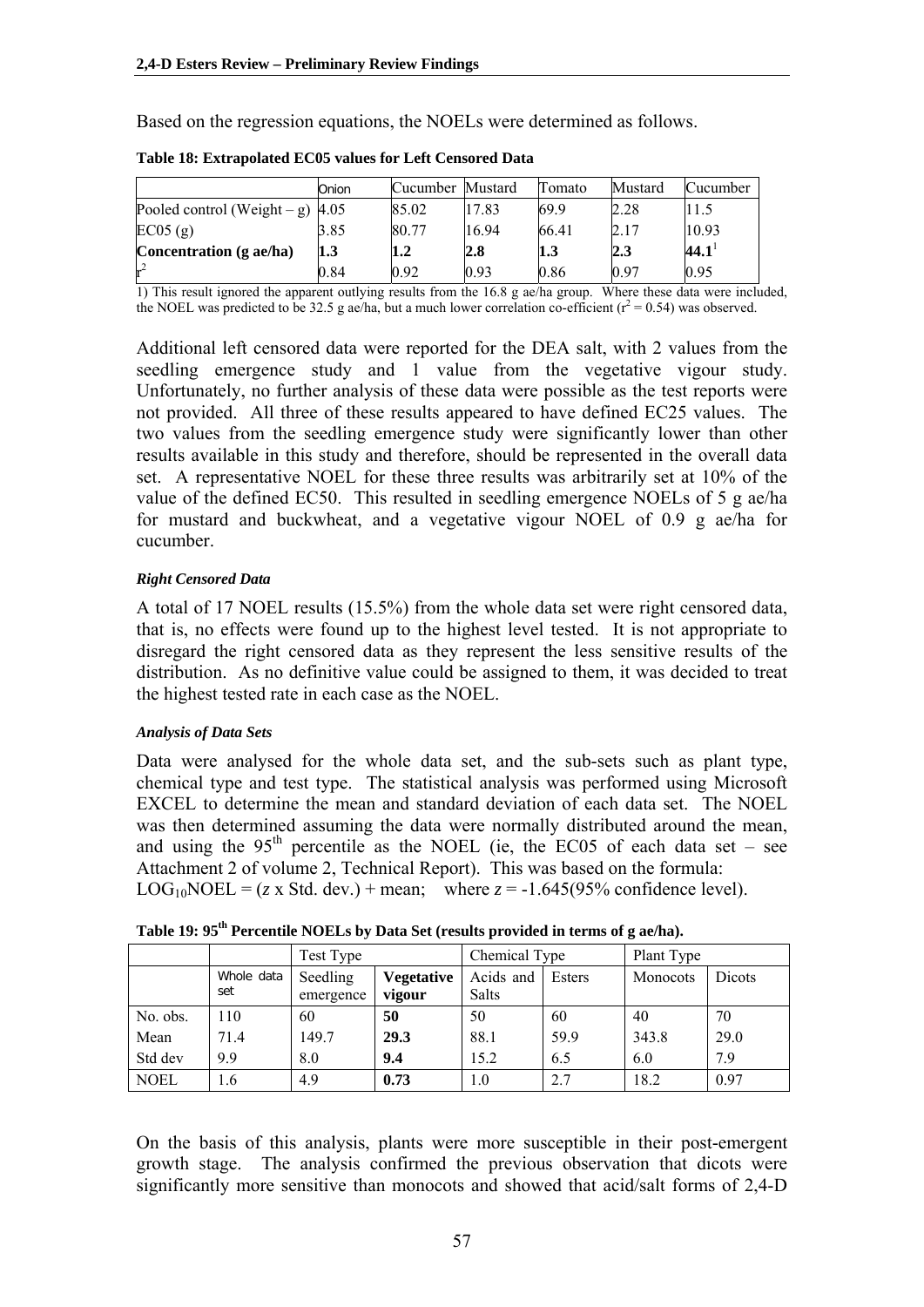were more toxic to plants at the lower end of the toxicity spectrum than ester formulations.

For the risk assessment from exposure to spray drift, a single representative value will be used. A representative NOEL of 0.73 g ae/ha will be used based on the sensitivity of plants in the vegetative vigour studies. Due to the use of a statistically derived representative NOEL, a Q value (PEC/NOEL) of 1 is considered acceptable. Therefore, an environmentally acceptable level of deposition from drift exposure is 0.73 g ae/ha. This level is not considered too conservative for the following reasons:

- 1. Full life-cycles of plants including reproductive phases have not been tested. 2,4-D is a plant growth regulator and will therefore impact on the reproductive phase of plants.
- 2. Potential impacts to seedling germination at levels less than 1 g ae/ha should not be ignored. *In vitro* testing showed NOELs to several species of monocots and dicots of 0.67 and 0.07 g ae/ha based on radicle length. Where seeds are not incorporated into soil (such as expected in native stands of vegetation where seeds more likely remain on the soil surface), impacts on root development can not be ruled out.

# *Risk from Volatilisation*

### *Broadcast Use Patterns*

Off-target movement from areas to 2,4-D application to non-target crops was a major issue raised in submissions received by the APVMA for this assessment. While there was little in the way of information received for off-target damage to native vegetation, it is unlikely such damage has ever actually been monitored. The reality is that with obvious non-target crop damage, damage to exposed native vegetation may also be expected.

While submissions seem to indicate the damage is through spray drift, it is quite likely that significant damage could actually occur due to volatilization, particularly where the ethyl ester butyl ester and isobutyl ester formulations are used. These shorter chain esters are much more volatile than the longer chain esters and salt forms of 2,4-D. In addition, they persist in the atmosphere for long periods, thereby increasing time and area of exposure.

Guth *et al.* (2004) state that, based on direct measurements, no noticeable volatility can be expected from compounds with a vapour pressure below  $10^{-3}$  Pa from soil and  $10^{-4}$ Pa from crops, and this is fully confirmed by indirect measurements. The vapour pressures for EHE, EE and BE are  $4.8x10^{-4}$ ,  $1.47x10^{-1}$  and  $5.29x10^{-2}$  to  $8.2x10^{-3}$  Pa respectively. This suggests that EHE may not volatilise from soil surfaces but may to some extent from crops, while the short chain EE and BE forms are expected to volatilise from both soil and crop surfaces. Further, the calculated Henry's Law Constants indicate the three esters may be moderately volatile to volatile from water bodies.

Australia has no formal model for quantifying volatilization of pesticides from soil or plant surfaces for regulatory use. However, this is an important issue for the short chain volatile esters. There are a number of models available to assess this endpoint.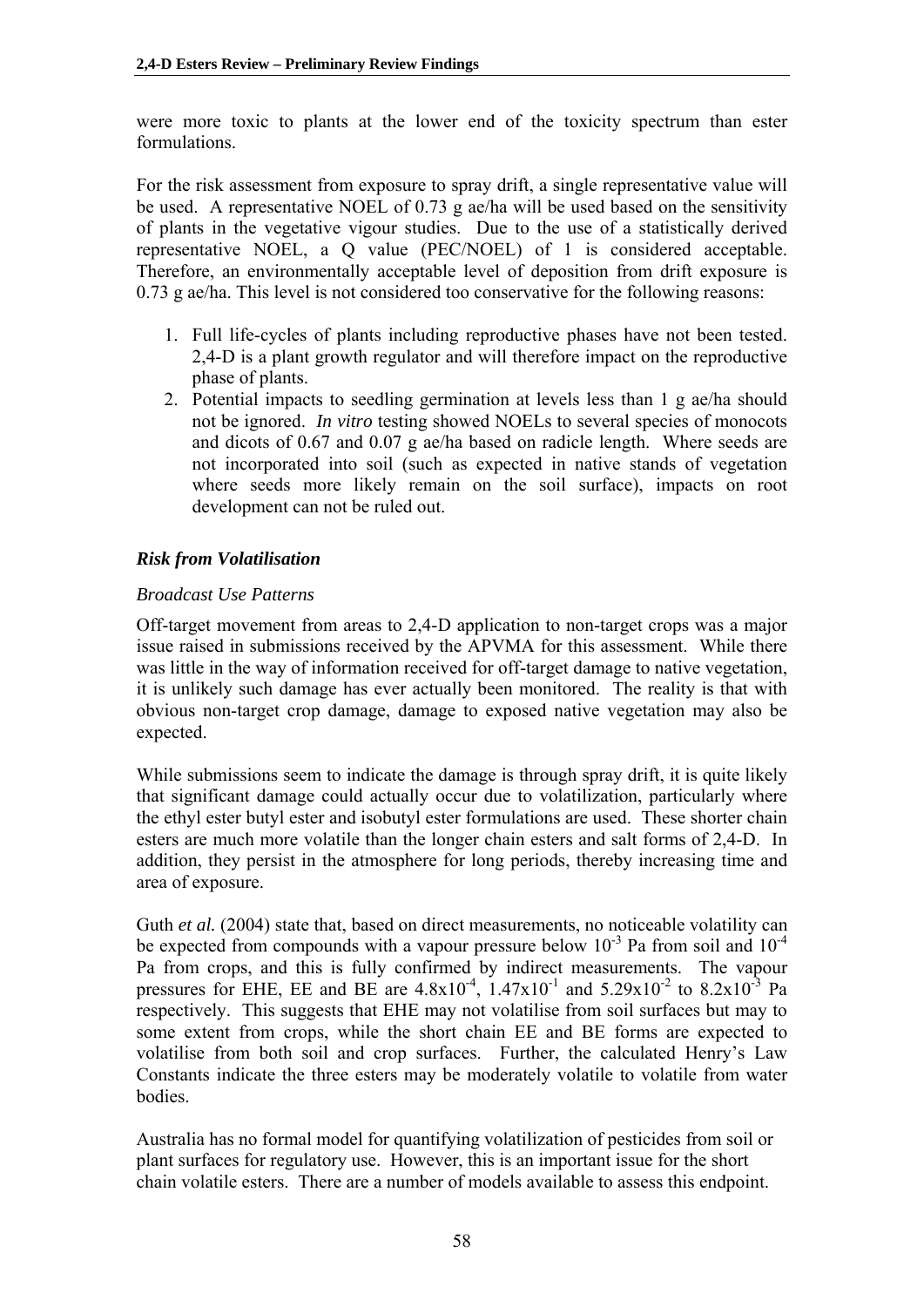One such model is the EVA (Exposure Via Air) 2.0 model from Europe, and may have potential for use in a regulatory environment. This model is currently being evaluated through the European Union FOCUS air workgroup, and advice on this model is being sought.

One recent and publicly available model from the Netherlands can be used to give an indication of likely volatilization.

### *Volatilization from Crop Surfaces*

In this model, described in van der Linden *et al* (2004), volatilization from plant leaves is calculated as a function of the percentage of the application rate and the fraction intercepted by the crop. Calculations are as follows:

 $Log(CV_{\text{crop}}) = 1.661 + log(P_{\text{sat}})$ 

Where:

 $CV_{\text{crop}}$  = the cumulative volatilization, (% of amount reaching the crop);  $P_{\text{sat}}$  = the saturated vapour pressure of the substance, (mPa),  $P_{\text{sat}} \le 11.8$  mPa.

Where  $P_{sat} > 11.8$  mPa, the cumulative volatilization is taken to be 100%; substances having such a high  $P_{sat}$  are not likely to be sprayed on crops.

From this calculation, the total amount of substance volatilized from the crop is calculated according to:

$$
E_{\text{crop, air}} = (CV_{\text{crop}} \times f_1 \times A)/100
$$

Where:

 $E_{\text{crop, air}}$  = the total amount volatilised from the crop (g/ha);  $A =$  the nominal rate for a single application (g/ha)  $f_1$  = the fraction intercepted by the crop, (-); and  $100$  = factor to convert from % to fraction. Vapour pressures for the ester forms registered in Australia are as follows: 2,4-D EHE 2,4-D EE 2,4-D BE

|  | $\sim$ $\sim$ $\sim$ $\sim$ $\sim$ | $\sim$ $\sim$ $\sim$ $\sim$ $\sim$ |
|--|------------------------------------|------------------------------------|
|  |                                    |                                    |
|  |                                    |                                    |
|  |                                    |                                    |
|  |                                    |                                    |
|  |                                    |                                    |

0.48 mPa 147 mPa 52.9 mPa

Therefore,  $CV_{\text{crop}}$  for both EE and BE will be 100% for the calculations.

Calculations on PECs have been performed with the following assumptions. These assumptions are not scientifically based. The results will be used for comparative purposes only between the different ester forms.

- 1 Crop interception is 50%;
- 2 The amount of chemical volatilised will be "diluted" in the environment. In this regard, lift-off from one hectare will be assumed to deposit over 10 ha of non-target area.

Based on the above calculations, the  $CV_{\text{solid}}$  for EHE was calculated to be 7% (100%) for EE and BE). The following table shows  $E_{\text{crop, air}}$  values based on different application rates and crop interception of 50%.

|  | Table 20: Volatilisation from Crops Based on Ester Type and Application Rate. |  |  |  |  |
|--|-------------------------------------------------------------------------------|--|--|--|--|
|  |                                                                               |  |  |  |  |

| Application rate (g ae/ha) | $E_{\text{crop, air}}$ - EHE | $E_{\text{crop, air}} - E E$ | $E_{\text{crop, air}}$ - BE |
|----------------------------|------------------------------|------------------------------|-----------------------------|
| 4500 (pastures)            | 158 g/ha                     | $2250$ g/ha                  | $2250$ g/ha                 |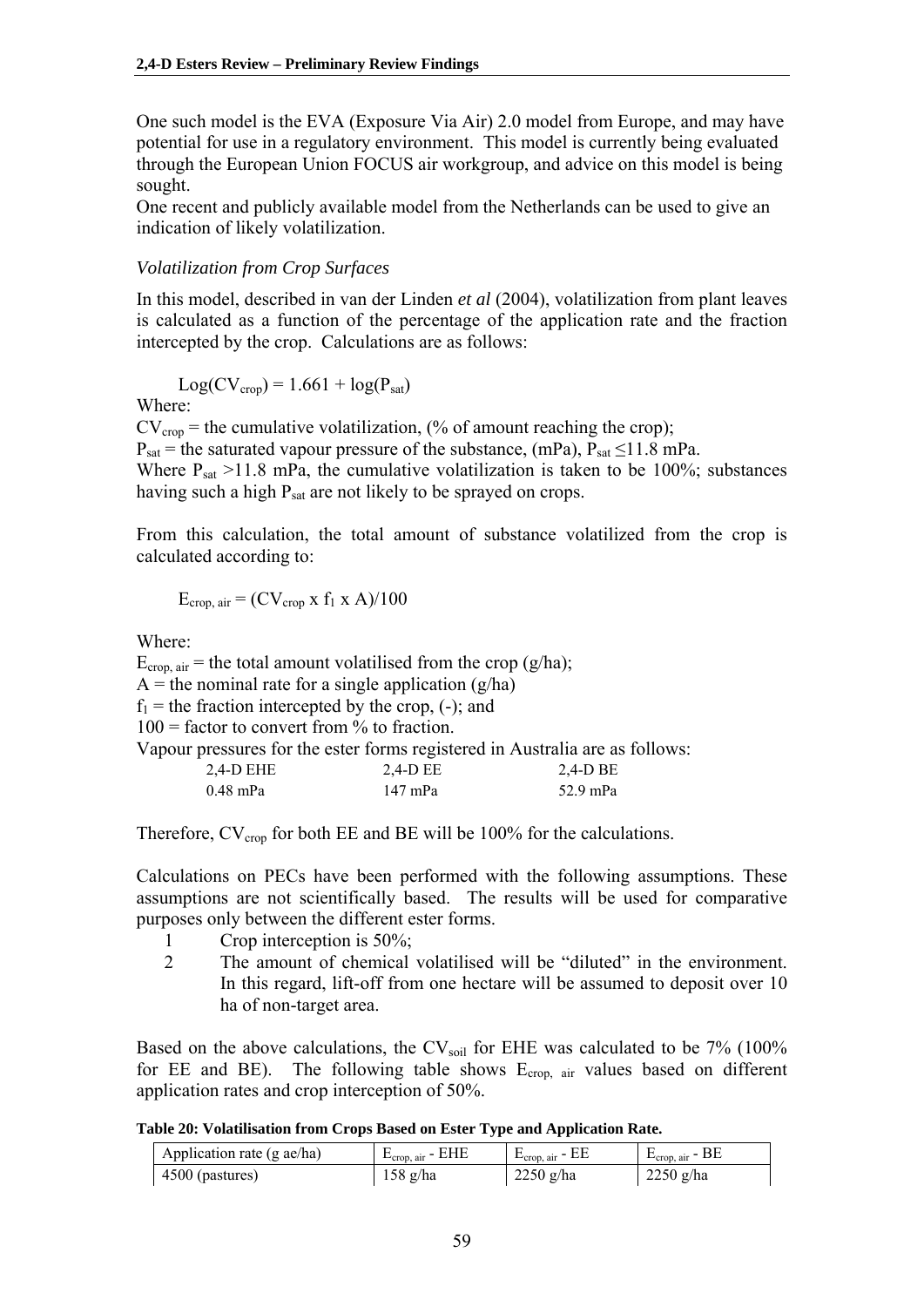#### **2,4-D Esters Review – Preliminary Review Findings**

| 3200 (sugar cane)                | $112$ g/ha | $1600$ g/ha | $1600$ g/ha |
|----------------------------------|------------|-------------|-------------|
| 1620 (potatoes)                  | $57$ g/ha  | $810$ g/ha  | $810$ g/ha  |
| 1140 (harvest aid/salvage spray) | $40$ g/ha  | 570 g/ha    | $570$ g/ha  |
| 1040 (forage crops)              | $37$ g/ha  | 520 g/ha    | $520$ g/ha  |
| 800 (winter cereals)             | $28$ g/ha  | $400$ g/ha  | $400$ g/ha  |
| 560 (winter/summer cereals)      | $20$ g/ha  | $280$ g/ha  | $280$ g/ha  |

### *Volatilization from Soil Surfaces*

2,4-D will often be applied to bare soil. However, evidence indicates the esters will rapidly hydrolyse to 2,4-D acid (half-lives <1.5 hours in laboratory testing) thereby limiting their availability for volatilization from this route.

Given this, only exposure from volatilization from crop surfaces will be considered in more detail below.

### *Calculation of Risk Quotients*

From the calculations in Table 20 above, a Q value for non-target plants can be derived by "diluting" these values over a 10:1 area ratio, and comparing to the generic endpoint of 0.73 g ae/ha discussed above.

The following Q values were derived:

**Table 21: Q values for Different 2,4-D Esters to Non-Target Terrestrial Plants** 

| Application rate (g ae/ha)       | O values- EHE | Q values - EE | Q values - BE |
|----------------------------------|---------------|---------------|---------------|
| 4500 (pastures)                  | 21.6          | 308           | 308           |
| 3200 (sugar cane)                | 15.3          | 219           | 219           |
| 1620 (potatoes)                  | 7.8           | 111           | 111           |
| 1140 (harvest aid/salvage spray) | 5.5           | 78            | 78            |
| 1040 (forage crops)              | 5.1           | 71            | 71            |
| 800 (winter cereals)             | 3.8           | 55            | 55            |
| 560 (winter/summer cereals)      | 2.7           | 38            | 38            |

These calculations demonstrate the much greater risk posed to non-target vegetation from the shorter chain esters. Of further concern is their persistence, with modelling suggesting the atmospheric half-life in air of 2,4-D ethyl ester is in the order of 2 days. The atmospheric half-life in air for 2,4-D BE is around 1.7 days. For a chemical that migrates significantly through air, its half-life in air should be greater than 2 days (POPs screening criteria). Therefore, both these chemicals may be anticipated to travel long distances in the environment through air.

Characteristic travel distance (CTD) is a useful way of predicting the distance a chemical may travel in an environmental medium (water or air). It uses the concept of overall persistence in the environment  $(P_{\alpha\nu})$ , a parameter that needs to be modelled, and considers the fraction of the chemical in the medium of interest. Absolute values are not considered appropriate in this case due to the large number of assumptions made in the modelling. However, the outcome in terms of ranking the chemicals relative to each other for their potential to move through the atmosphere is considered useful. Beyer and Matthies (2002) describe methodology for calculating CTD as:

 $CTD = \mu X M_m/M_{tot} X P_{ov}$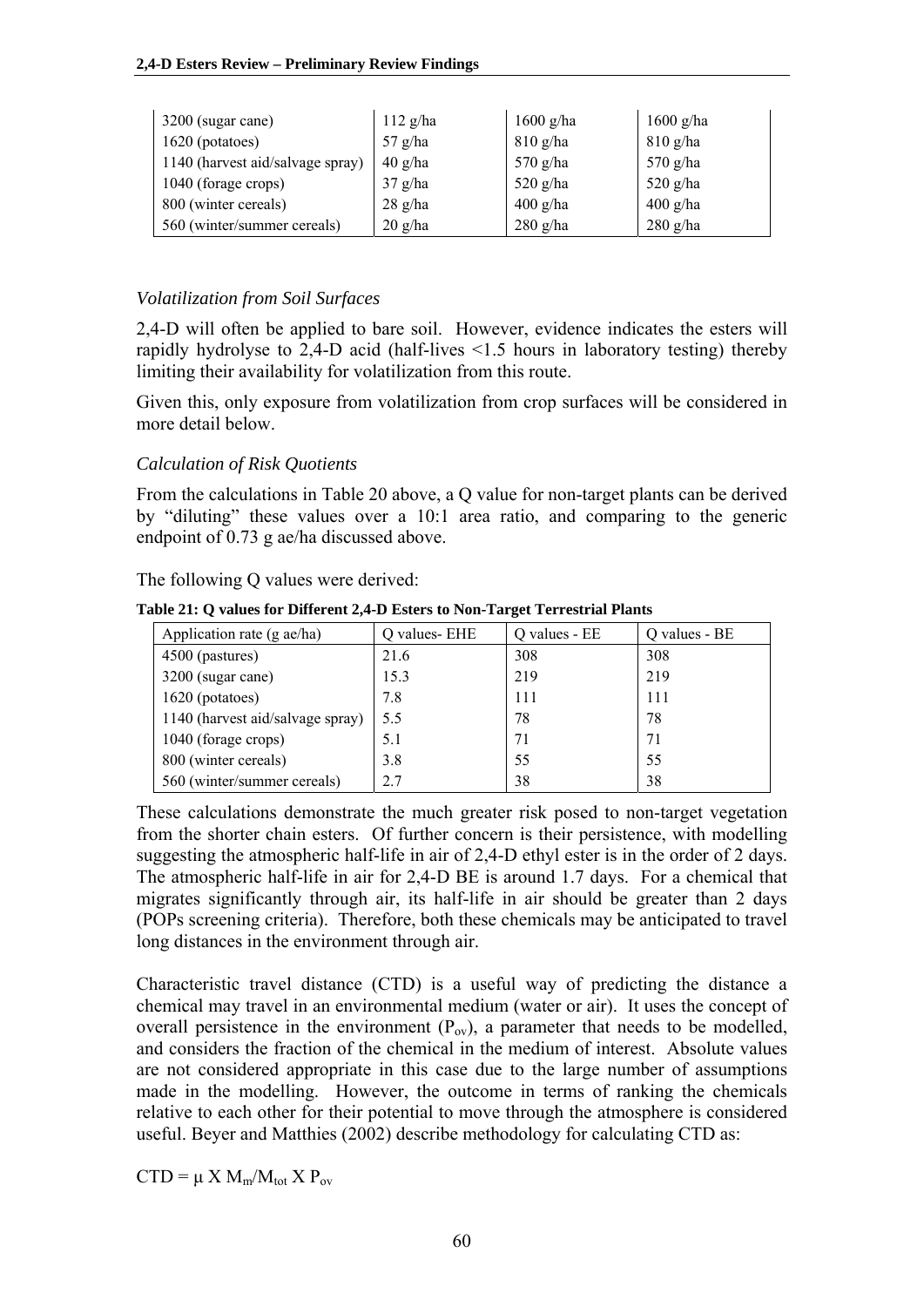Where:  $\mu$  = flow velocity of the medium (eg, wind speed);  $M_m$  = mass of chemical in the medium (in this case air);  $M_{\text{tot}}$  = total mass of chemical;  $P_{ov}$  = overall persistence in the environment.

The velocity μ is simply a linear factor transforming the residence time into a measure in units of a length. The aim of this exercise is to demonstrate the propensity of the short chain esters to travel in relation to the longer chain, less volatile ester. Therefore, μ will simply be taken as 1 in the equation as it is the ranking of the chemicals, not absolute values that are of interest.

For illustrative purposes, the overall persistence of 2,4-D EE, BE and EHE have been modelled by the Level III fugacity model from the US EPA PBT Profiler ([www.pbtprofiler.net\)](http://www.pbtprofiler.net/). Fractions of chemical in the air  $(M_m/M_{tot})$  are taken from calculations already described above. Based on this, the following results were found:

| <b>Chemical</b>           | $2,4$ -D EHE | 2.4-D EE | 2.4-D BE |
|---------------------------|--------------|----------|----------|
| $P_{ov}$ (days)           | 168          | 59       | 65       |
| $M_{\rm air}/M_{\rm tot}$ | 0.07         |          |          |
| $CTD$ (km)                | 11.8         | 59       | 65       |

In terms of ranking, it is predicted that 2,4-D EE and 2,4-D BE will move through the atmosphere more than five times the distance of the longer chain, less volatile 2,4-D EHE.

This is of particular concern given the very sensitive nature of non-target terrestrial plants (including both native vegetation and non-target crops) to these substances. The WHO review of 2,4-D (IPCS, 1989) stated that the highly volatile ethyl, isopropyl, and butyl esters are being replaced by low-volatile esters or by amine salts to reduce crop damage resulting from 2,4-D vapour drift, and to decrease atmospheric pollution. This does not appear to have happened in Australia, however, the evidence from this risk assessment suggests this is a highly appropriate course of action. The issue of persistence in the atmosphere, high volatility and potential to travel long distances in the environment along with their toxicity to non-target vegetation makes it very difficult to mitigate the risk from these compounds.

# *Aquatic Use Patterns*

A measure of a chemicals propensity to move from water to the surrounding air may be made by its Henry's Law Constant. Based on the scale provided by Mensink *et al* (1995), chemicals are moderately volatile from water where their Henry's Law Constant is between  $2.45 \times 10^{-7}$  –  $7.34 \times 10^{-4}$  atm.m<sup>3</sup>/mol, and highly volatile at  $>7.34x10^{-4}$  atm.m<sup>3</sup>/mol. Henry's Law Constants for the short chain esters are 3.25x10<sup>-6</sup> <sup>7</sup>,  $4.88 \times 10^{-7}$  and  $1.25 \times 10^{-7}$  atm.m<sup>3</sup>/mol for ethyl ester, butyl ester and isobutyl ester respectively, indicating they may be moderately volatile from water bodies. Henry's Law Constant for 2,4-D EHE is  $1.81 \times 10^{-4}$  atm.m<sup>3</sup>/mol, a value indicative of moderate volatility from water bodies. This is a concern for the use of esters in aquatic situations, including 2,4-D EHE, although in Australia, this chemical is not registered for aquatic uses.

### *Non Broadcast Use Patterns*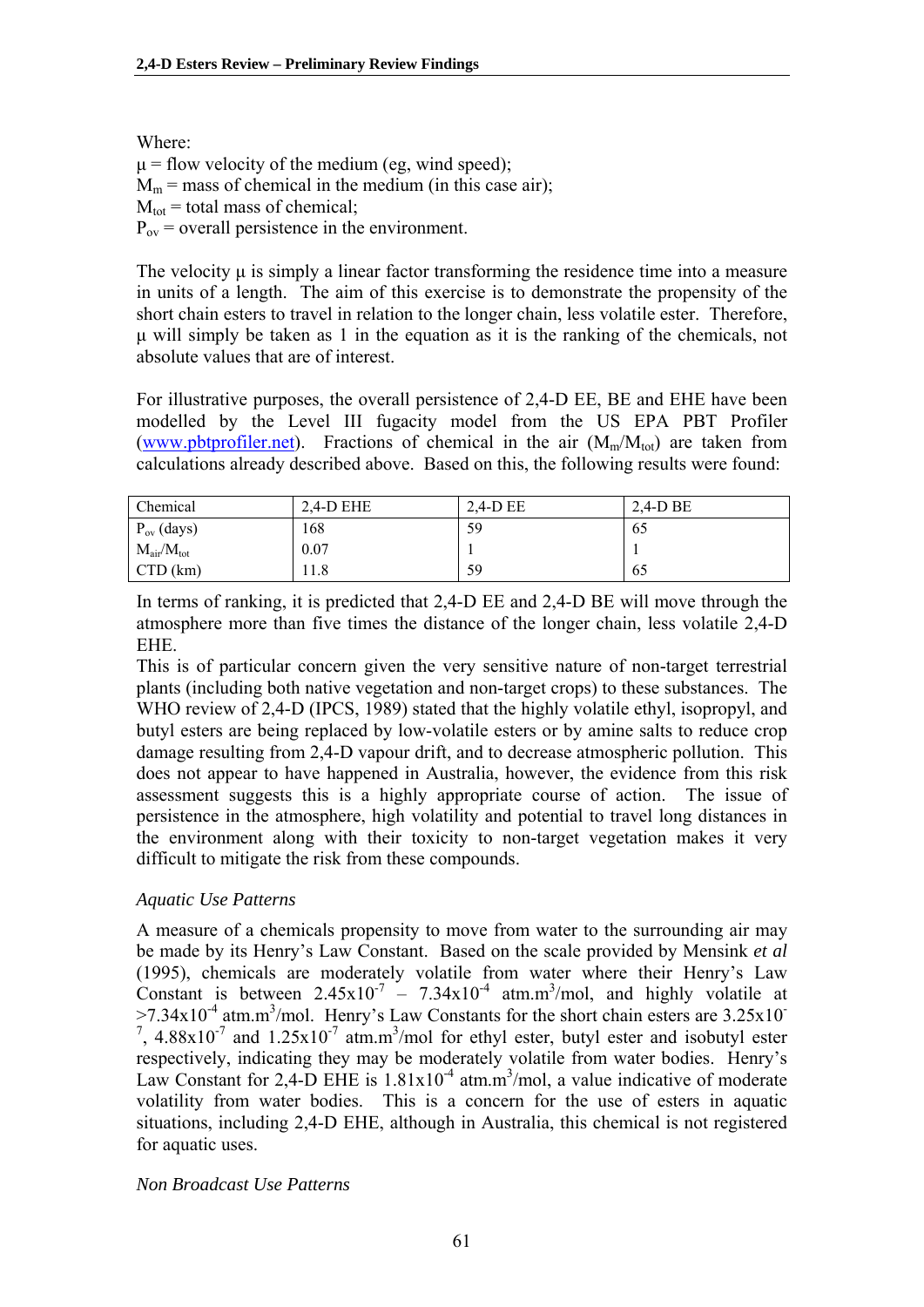No further assessment has been undertaken for this aspect. Volatility aspects of the chemicals discussed above for broadcast use patterns are transferable to non-broadcast use patterns.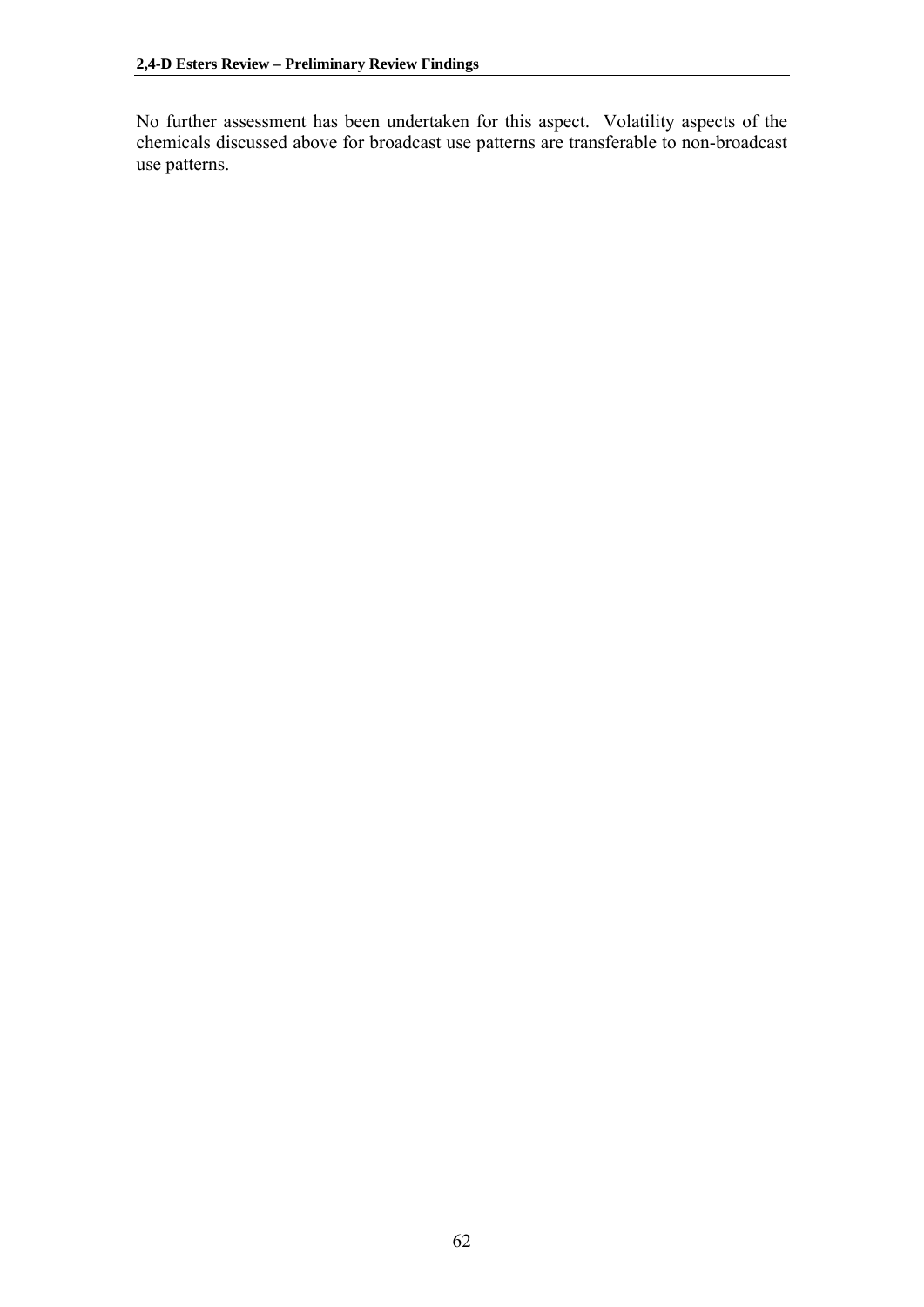# **4.3.7 Conclusions**

# *4.3.7.1 Preliminary Environmental Risk Assessment –2,4-D (all forms)*

Preliminary calculations using worst-case exposure showed that risks to birds, terrestrial invertebrates (2,4-D salt forms), soil dwelling invertebrates and soil microorganisms were acceptable with the registered uses and forms of 2,4-D. Risks to fish and aquatic invertebrates were considered acceptable when exposed to 2,4-D in its acid or salt forms under worst case exposure conditions. There were insufficient data to adequately characterise risk to terrestrial invertebrates from 2,4-D esters.

The preliminary assessment showed an unacceptable risk to non-target terrestrial vegetation and to fish and aquatic invertebrates through exposure to ester forms of 2,4- D. Additionally, risks to aquatic plants and algae were shown to be unacceptable to 2,4-D in all its forms, based on worst case exposure. These end points were therefore considered in more detail in the refined risk assessment.

# *4.3.7.2 Refined Environmental Risk Assessment – 2,4-D (volatile esters)*

The refined aquatic risk assessment showed an acceptable risk to fish, aquatic invertebrates and algae/aquatic plants from ester forms of 2,4-D where aerial application for terrestrial use patterns used coarse spray droplet sizes (median droplet diameter of 400 μm) and a buffer zone of 100 m between treated areas and downwind water bodies was maintained. This was considered to be protective to amphibians and sediment dwelling organisms as well as those exposed only through the water column. Using ground application, risk to aquatic organisms was considered acceptable without the need for downwind buffer zones.

The refined aquatic risk assessment for aquatic uses identified an unacceptable risk to all aquatic organisms from use of ester products.

Ground application for broadcast uses of 2,4-D esters were modelled for (Physical Spray Drift) and demonstrated that buffer zones of 100 m with the use of coarse droplet sizes should be protective for non-target vegetation for the majority of the use patterns.

An assessment of volatilisation determined that the short chain esters may result in a high risk to non-target terrestrial vegetation through long range transport and their persistence in the atmosphere. The longer chain EHE is less of a risk through this route. Further, the ester forms are expected to be moderately volatile to volatile from water.

Risks from run-off were difficult to model in any meaningful way given the range of possible application rates, use patterns and potentially different site characteristics. However, it was demonstrated that a potential risk to non-target plants from this exposure route could exist in certain conditions. For example, sites with larger slopes, less sandy soils or soils with lower organic carbon contents will have more run-off than flatter, sandier and higher organic carbon soils. Some of these may result in sufficient run-off to cause adverse effects in stands of non-target vegetation.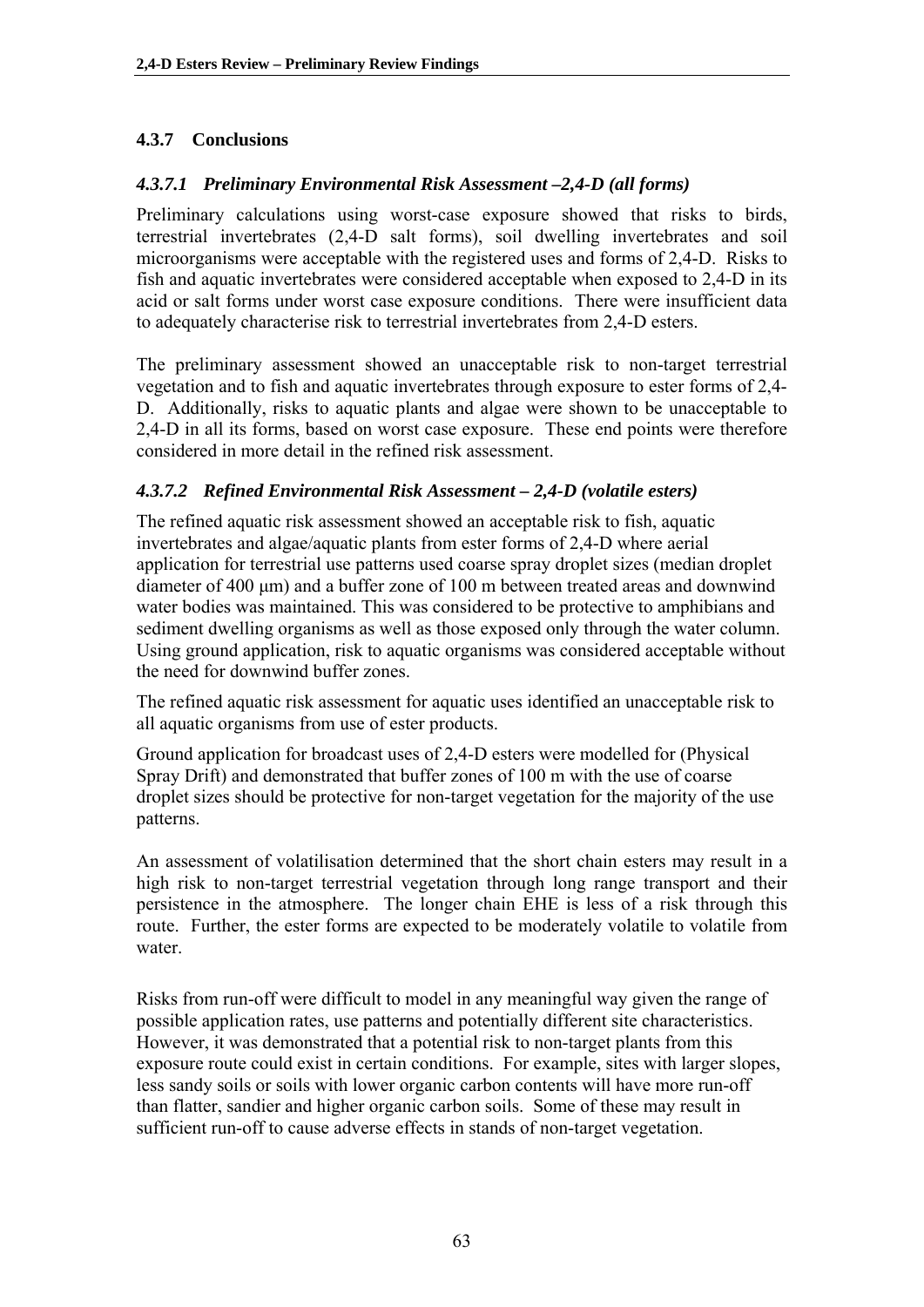Risks to non-target terrestrial plants and aquatic organisms from non-broadcast use patterns are considered acceptable.

### **4.3.8 Recommendations**

Following the risk assessment, the DEH has made the following recommendation:

1. S**hort chain ester forms.** Due to the propensity of the short chain esters to volatilise and persist in the environment thereby causing off target damage, DEH recommends to the APVMA that they NOT be satisfied that continued use of or any other dealings with the constituent or products containing 2,4-D Ethyl Ester, 2,4-D Butyl ester or 2,4-D isobutyl ester in accordance with the instructions for use, would not be likely to have an unintended effect that is harmful to animals, plants or thing or to the environment.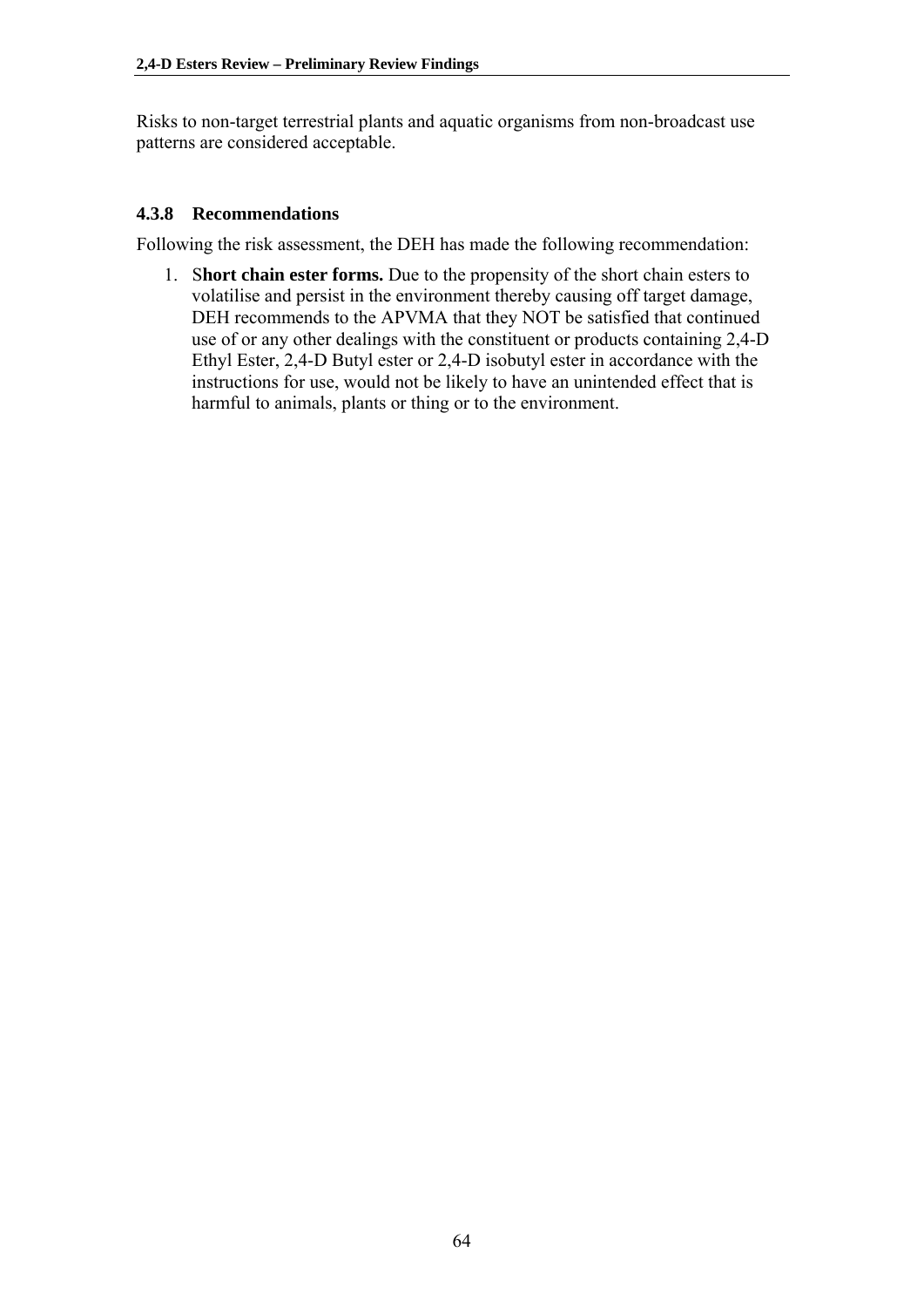# **5. OVERSEAS REGULATORY STATUS**

In recent years, comprehensive reviews of 2,4-D have been conducted internationally. Largely, the data have been generated by the Industry Task Force II of 2,4-D Research Data, an industry funded co-operative that was initially established to satisfy US regulatory requirements.

High volatile esters have not been registered for use in North America or Europe for some time.

# **5.1 UNITED STATES**

The United States Environment Protection Agency (USEPA) released its Reregistration Eligibility Document (RED) for 2,4-D (salts and low-volatile esters) in 2005. EPA determined that all products containing 2,4-D as the active ingredient are eligible for reregistration, provided changes specified in the 2,4-D RED are incorporated into the labels. The US EPA has also called for further data in relation to the Agency's Endangered Species Protection Program. There will therefore be a further review of 2,4-D in the near future in relation to risks to specified endangered species.

# **5.2 CANADA**

The Pesticide Management Regulatory Authority (PMRA) re-evaluation of 2,4-D (salts and low volatile esters) has been split into two parts: review of the turf uses, which was announced in 2000, and review of the agricultural uses, which was targeted for completion in 2005. The PMRA has not yet finalised its review of 2,4-D of agricultural uses. The re-evaluation of lawn and turf uses of 2,4-D has determined that 2,4-D can be used safely on lawn and turf when label directions are followed, and is therefore proposing continued registration of 2,4-D for these uses.

# **5.3 UNITED KINGDOM**

In 1993, the Pesticides Safety Directorate released a review report on 2,4-D and its salts and esters. It is evident from the report recommendations that significant gaps existed in the evaluated data. The report recommended additional data requirements, including toxicity/operator exposure, methods of analysis, physical properties, storage stability, monitoring of toxic impurities (dioxin), residues in food and crop metabolism, as well as studies on environmental fate and impacts on wildlife. Despite the deficiencies in the data, it was recommended that all approvals be allowed to continue while data requirements were generated and evaluated. Currently, the Pesticides Safety Directorate has national regulations that implement the directives and Maximum Residue Limits (MRLs) set by the European Commission in 2002.

# **5.4 EUROPE**

The European Commission Standing Committee on Plant Health completed a reevaluation of the active 2,4-D in October 2001. The effects of 2,4-D on mammalian toxicology, environment fate and behaviour, ecotoxicology and residues were assessed as a part of the re-evaluation process. The evaluation concluded that it may be expected that plant protection products containing 2,4-D will satisfy the safety requirements of the Council Directive. The commission concluded that residues arising from the proposed uses have no harmful effect on human or animal health and no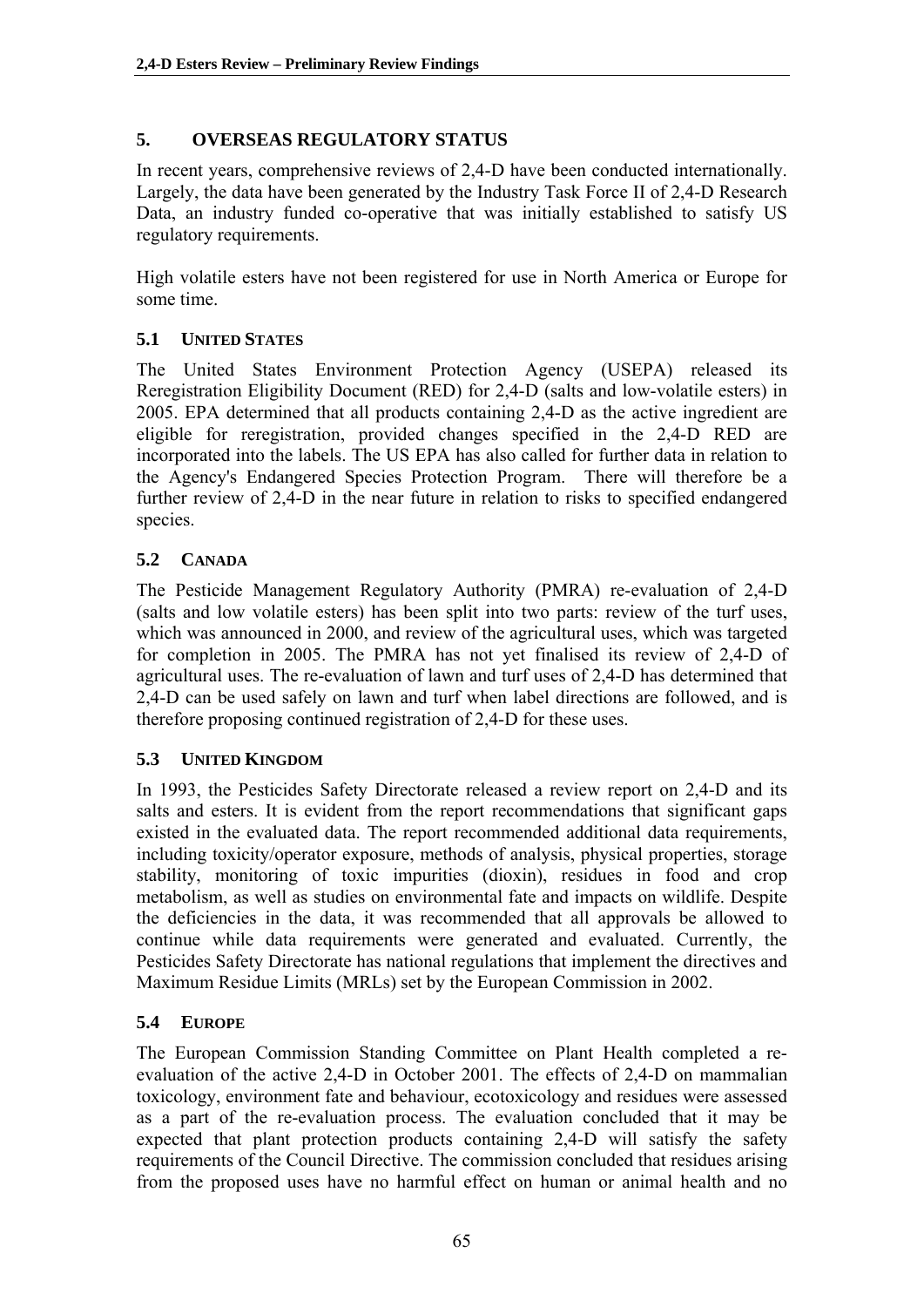unacceptable effects on the environment subject to conditions outlined in its reevaluation. The review also identified several acceptable exposure scenarios for operators, workers and bystanders. The findings of the review are subject to the condition that active constituents are manufactured to a standard where the manufacturing impurities dioxins and furans are kept below detectable levels. The use of 2,4-D in Denmark has been restricted for environmental reasons. The registrations for the use of 2,4-D in Sweden and Norway were withdrawn as the market size did not warrant further data investment.

# **5.5 JMPR**

The Joint WHO/FAO Meeting on Pesticides Residues (JMPR) conducted extensive reviews of 2,4-D in the 1970s, 1984, 1989 and more recently in 1996, 1997 and 1998. The 1996 review concluded that the toxicity of the salts and esters of 2,4-D was comparable to that of the acid. Accordingly, the ADI and NOEL reflected a combined exposure to the analogues. It also concluded that 2,4-D and its salts and esters do not appear to be genotoxic. The WHO concluded in 1998 that the intake of residues of 2,4- D resulting from the uses considered by JMPR is unlikely to present a public health concern in the long term. The 2000 JMPR meeting concluded that the intake of 2,4-D residues was unlikely to present a risk to consumers in the short-term.

# **6 PROPOSED REVIEW RECOMMENDATIONS**

After consideration of all data for the environmental fate and eco-toxicology assessment for the active constituents 2,4-D ethyl ester, 2,4-D butyl ester and isobutyl ester, forms), the APVMA proposes to find that it is NOT satisfied that continued use or any other dealing with these active constituents or products containing these active in accordance with the instructions for their use, would not be likely to have an unintended effect that is harmful to animals, plants or things or the environment.

This finding is based on the propensity of the high volatile (short chain) esters to volatilise and persist in the environment (atmosphere) thereby causing off-target damage. The APVMA proposes the following regulatory actions for 2,4-D high volatile(short chain) esters:

# **6.1 CANCEL APPROVALS OF THE ACTIVE CONSTITUENT**

All active constituent approvals for the active constituents (2,4-D ethyl ester, 2,4-D butyl ester and 2,4-D isobutyl ester), as listed in (Attachment A, Table 1) be **cancelled.**

# **6.2 CANCEL PRODUCT REGISTRATIONS AND ASSOCIATED LABEL APPROVALS**

As all the active constituent approvals for 2,4-D ethyl ester, 2,4-D butyl ester or 2,4-D isobutyl ester are to be cancelled the Agvet Code requires that all product registrations containing those active constituents and all associated labels, as listed in (Attachment A, Table 2) must also be **cancelled.** 

### **6.3 PROPOSED REGISTRATION CANCELLATION AS AN OUTCOME OF REVIEW FINDINGS**

As a consequence of the proposed findings of this review to find that products (containing 2,4-D ethyl ester, 2,4-D butyl ester or 2,4-D isobutyl ester) and associated labels registered subsequent to the review commencement and therefore subject to the outcomes of the review, as listed in (Attachment A, Table 3) also be **cancelled.**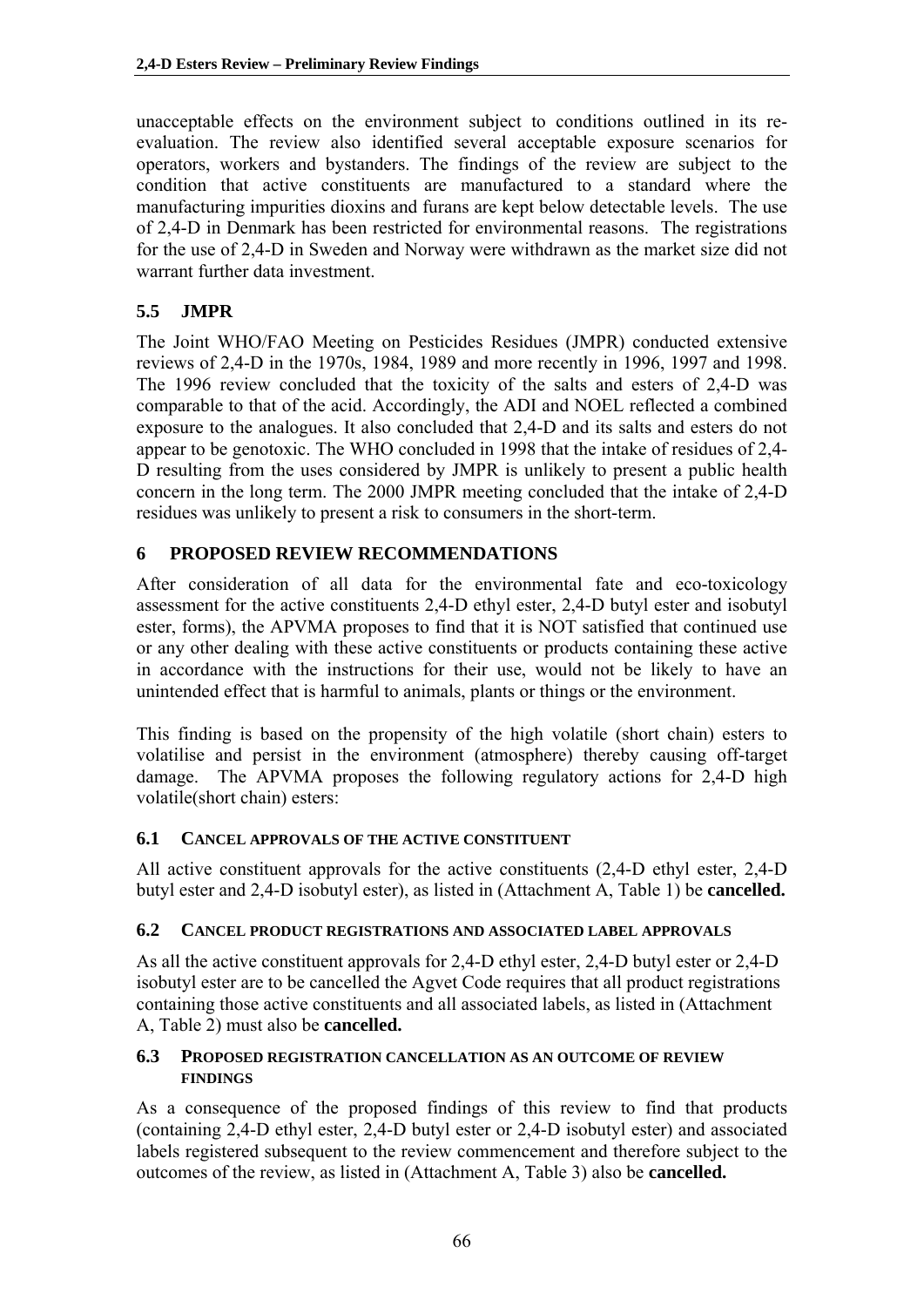### **REFERENCES:**

Adema D and Roza P, 1989. The Acute Toxicity of U 46-D\_Fluid (500 g 2,4-D Acid as Dimethylamine Salt/L) to *Eisenia Fetida*. Laboratory Project ID R 89/153. TNO Division of Technology for Society, Delft, The Netherlands. 5 October 1989.

Alexander H, Gersich F, Mayes M and Applegath S, 1983b. The Acute Toxicity of (2,4-Dichlorophenoxy) Acetic Acid Isooctyl Ester to Representative Aquatic Organisms. Laboratory Project Study ID ES-DR-0019-1208-3. Dow Chemical USA, Midland, Michigan. 1 August 1983.

Alexander H, Mayes M and Gersich F, 1983a. The Acute Toxicity of (2,4- Dichlorophenoxy)Acetic Acid to Representative Aquatic Organisms. Laboratory Project Study ID ES-DR-0002-2297-4. Dow Chemical Company, Midland, Michigan. 7 March 1983.

Alexander H, Mayes M, Gersich F, Bartlett E and Applegath S, 1983c. The Acute Toxicity of (2,4-Dichlorophenoxy) Acetic Acid Dimethylamine Salt to Representative Aquatic Organisms. Laboratory Project Study ID ES-DR-0008-3556-2. Dow Chemical USA, Midland, Michigan. 7 March 1983.

ANZECC/ARMCANZ, 2000. Australian and New Zealand Guidelines for Fresh and Marine Water Quality, Volume 1, The Guidelines (Chapters 1-7). Australian and New Zealand Environment and Conservation Council (ANZECC) and Agriculture and Resource Management Council of Australia and New Zealand (ARMCANZ). Paper No. 4 – Volume 1. October 2000.

Backus P and Crosby K, 1992a. Effect of 2,4-D 2-EHE on Seed Germination/Seedling Emergence (Tier II). Ricera Inc. Document No: 3722-90-0409-BE-001. Ricera Inc, Painesville, Ohio. 17 June 1992.

Backus P and Crosby K, 1992b. Effect of 2,4-D 2-EHE on Vegetative Vigour of Plants (Tier II). Ricera Inc. Document No: 3722-90-0410-BE-001. Ricera Inc, Painesville, Ohio. 28 May 1992.

Backus P and Crosby K, 1992c. Effect of 2,4-D DMAS on Seed Germination/Seedling Emergence (Tier II). Ricera Inc. Document No: 3722-90-0407- BE-001. Ricera Inc, Painesville, Ohio. 17 June 1992.

Backus P, 1992a. Effect of 2,4-D Acid on Seed Germination/Seedling Emergence (Tier II). Ricera Inc. Document No: 5097-91-0389-BE-001. Ricera Inc, Painesville, Ohio. 7 July 1992.

Backus P, 1992b. Effect of 2,4-D Acid on Vegetative Vigour of Plants (Tier II). Ricera Inc. Document No: 5097-91-0390-BE-001. Ricera Inc, Painesville, Ohio. 6 July 1992.

Backus P, 1995. Supplemental Test. Effect of 2,4-D 2-Ethylhexyl Ester on Seedling Emergence (Tier II). Ricera Inc. Document No: 6128-94-0140-BE-001. Ricera Inc, Painesville, Ohio. 26 January 1995.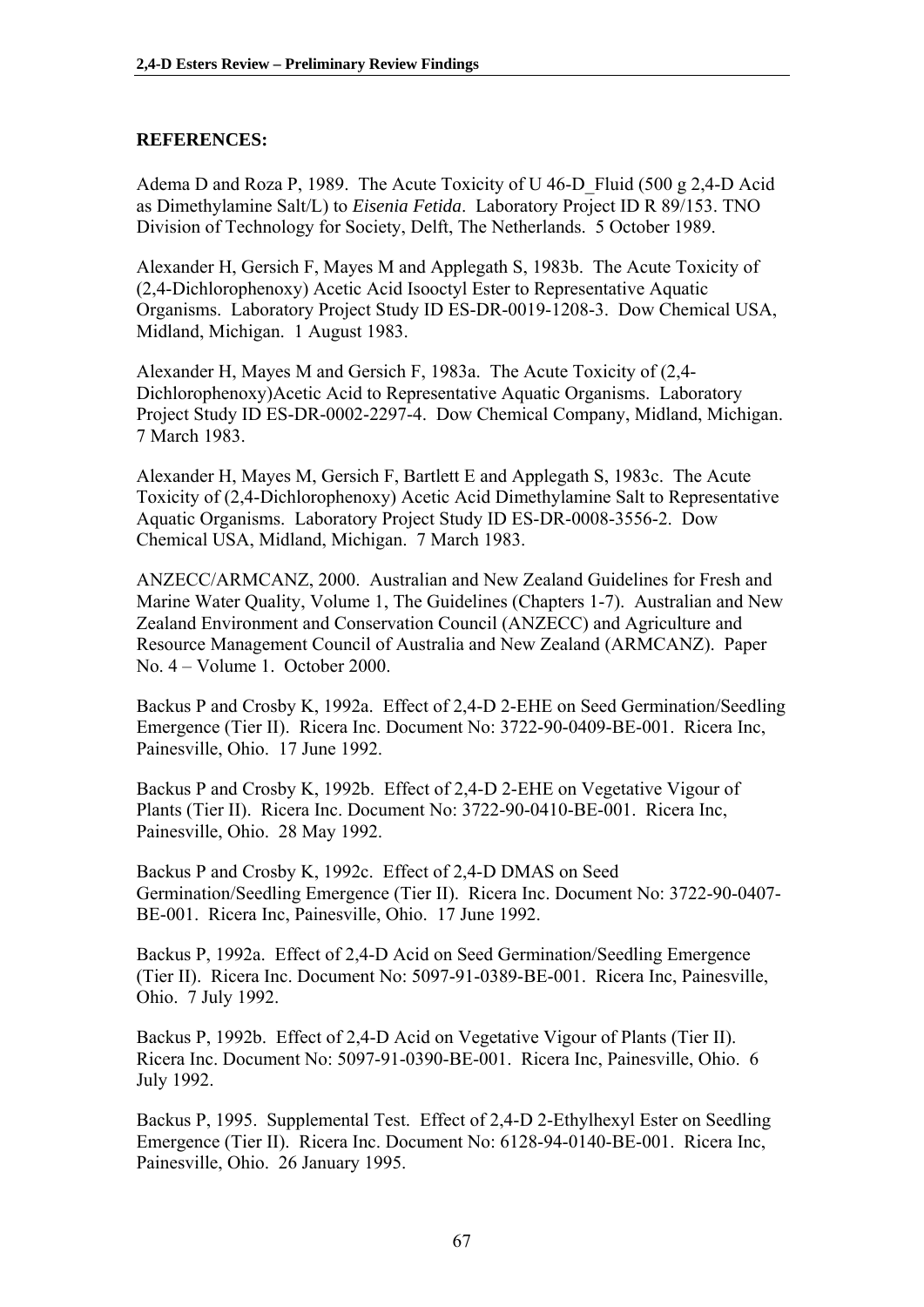Bailey R and Hopkins D, 1987. 2,4-Dichlorophenoxyacetic Acid: Determination of Octanol/Water Partition Coefficient. Laboratory Project ID ES-DR-0002-2297-9. Dow Chemical Company, Midland, Michigan. 14 December 1987.

Barney W, 1994. Aquatic Field Dissipation Study of 2,4-DMA in Louisiana. Study Number 2001RI - Louisiana. Environmental Technologies Institute, Inc, Durham, North Carolina. 16 December 1994.

Barney W, 1995a. Terrestrial Field Dissipation Study of 2,4-D 2-EHE on Pasture in Texas. Study Number 2000PA04. Environmental Technologies Institute, Inc, Durham, North Carolina. 22 June 1995.

Barney W, 1995b. Terrestrial Field Dissipation Study of 2,4-D 2-EHE on Wheat in North Carolina. Study Number 2000WH08. Environmental Technologies Institute, Inc, Durham, North Carolina. 1 May 1995.

Barney W, 1995c. Terrestrial Field Dissipation Study of 2,4-D 2-EHE on Turf in North Carolina. Study Number 2000TF04. Environmental Technologies Institute, Inc, Durham, North Carolina. 9 August 1995.

Barney W, 1995d. Terrestrial Field Dissipation Study of 2,4-D 2-EHE on Bare Soil in North Carolina Conducted According to a Turf Use Pattern. Study Number 2000BS04. Environmental Technologies Institute, Inc, Durham, North Carolina. 9 August 1995.

Barney W, 1995e. Terrestrial Field Dissipation Study of 2,4-D 2-EHE on Bare Soil in North Carolina Conducted According to a Wheat Use Pattern. Study Number 2000WH04. Environmental Technologies Institute, Inc, Durham, North Carolina. 16 March 1995.

Barney W, 1995f. Forest Field Dissipation Study of 2,4-Dichlorophenoxyacetic Acid, Dimethylamine Salt in Oregon. Study Number 2002FO01. Environmental Technologies Institute, Inc, Durham, North Carolina. 20 December 1995.

Barney W, 1995g. Terrestrial Field Dissipation Study of 2,4-D DMA on Pasture in Texas. Study Number 2000PA02. Environmental Technologies Institute, Inc, Durham, North Carolina. 2 June 1995.

Barney W, 1995h. Terrestrial Field Dissipation Study of 2,4-D DMA on Wheat in North Carolina. Study Number 2000WH06. Environmental Technologies Institute, Inc, Durham, North Carolina. 10 March 1995.

Barney W, 1995i. Terrestrial Field Dissipation Study of 2,4-D DMA on Turf in North Carolina. Study Number 2000TF02. Environmental Technologies Institute, Inc, Durham, North Carolina. 20 September 1995.

Barney W, 1995j. Terrestrial Field Dissipation Study of 2,4-D DMA on Bare Soil in North Carolina Conducted According to a Turf Use Pattern. Study Number 2000BS02. Environmental Technologies Institute, Inc, Durham, North Carolina. 20 September 1995.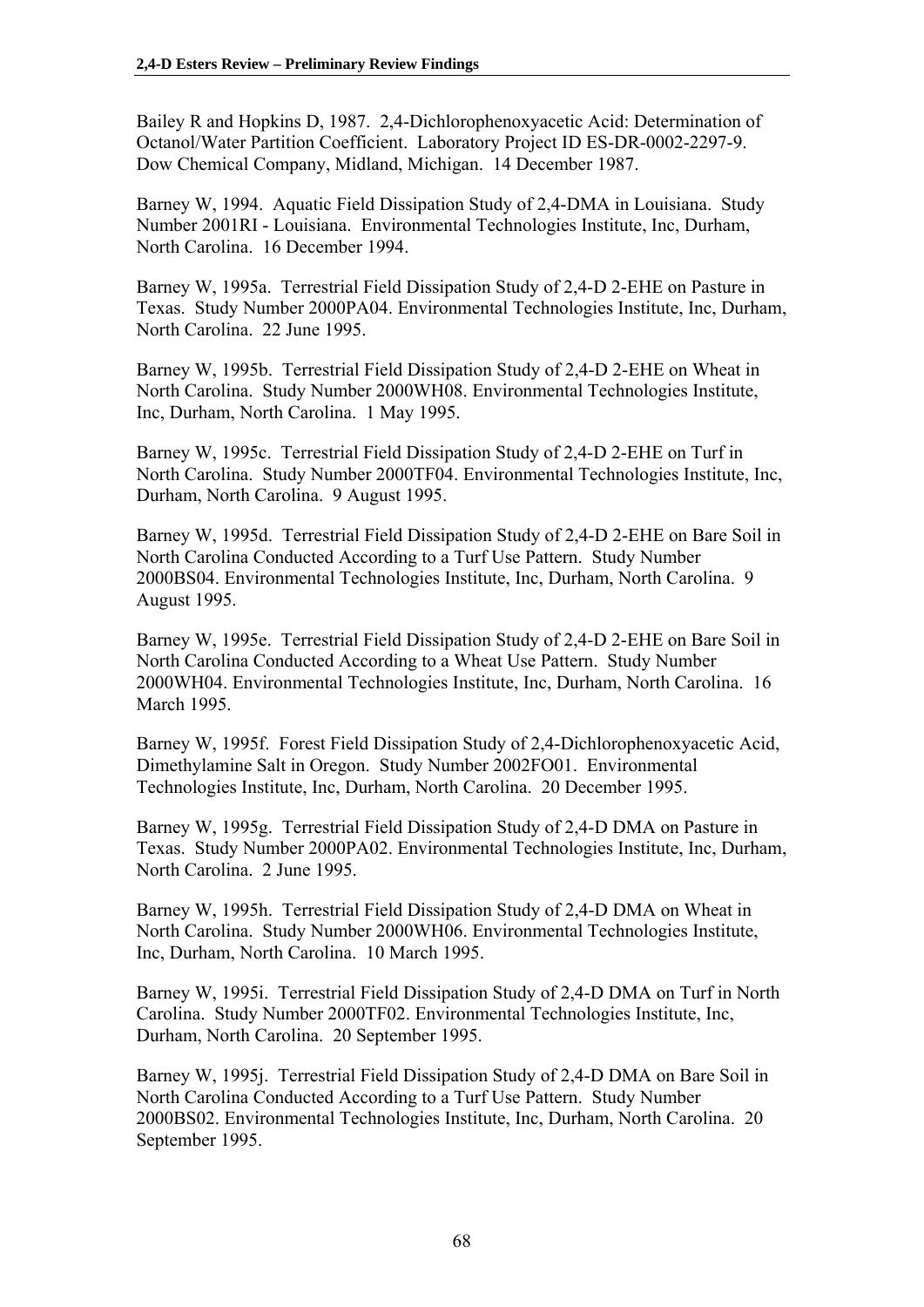Barney W, 1995k. Terrestrial Field Dissipation Study of 2,4-D DMA on Bare Soil in North Carolina Conducted According to a Wheat Use Pattern. Study Number 2000WH02. Environmental Technologies Institute, Inc, Durham, North Carolina. 10 March 1995.

Barney W, 1996. Forest Field Dissipation Study of 2,4-Dichlorophenoxyacetic Acid, Isooctyl (2-Ethylhexyl) Ester in Georgia. Study Number 2002FO02. Environmental Technologies Institute, Inc, Durham, North Carolina. 2 February 1996.

Beavers J, 1984a. (2,4-Dichlorophenoxy) Acetic Acid Isooctyl Ester: An Acute Oral Toxicity Study with the Mallard. Project Number 103-229. Wildlife International, Maryland. 21 August 1984.

Beavers J, 1984b. (2,4-Dichlorophenoxy) Acetic Acid Isooctyl Ester: A Dietary LC50 Study with the Mallard. Project Number 103-228. Wildlife International, Maryland. 30 July 1984.

Beavers J, 1984c. (2,4-Dichlorophenoxy) Acetic Acid Isooctyl Ester: A Dietary LC50 Study with the Bobwhite Quail. Project Number 103-227. Wildlife International, Maryland. 30 July 1984.

Bentley R, 1974. Acute Toxicity of DMA-4 to Blueguill (*Lepomis macrochirus*) and Rainbow Trout (*Salmo Gairdneri*). Laboratory Project Study ID 256940. Bionomics – EG&G Environmental Consultants, Wareham, Massachusetts. September 1974.

Beyer A and Matthies M, 2002. Criteria for Atmospheric Long-Range Transport Potential and Persistence of Pesticides and Industrial Chemicals. Umwelt Bundes Amt für Mensch und Umwelt. Erich Schmidt Verlag GmbH & Co. Berlin. ISBN 3-503- 06685-3

Birkved M and Hauschild M. PESTLCI - A Pesticide Distribution Model for LCA. Development of a Pesticide Distribution Model for use in Lifecycle Inventory Analysis. Institute for Product Development. Technical University of Denmark. Lyngby, April 2003.

Bowmer K, Korth W, Scott A, MCCorkelle G and Thomas M, 1998. Pesticide Monitoring in the Irrigation Areas of South-Western NSW 1990-1995. CSIRO Land and Water. Technical Report 17/98. April 1998.

Burgener A, 1993. 2,4-D (In Form of DMA Salt): Mobility and Degradation in Soil in Outdoor Lysimeters. Study Project Number RCC Project 272586. R C C Umweltchemie Ag, Itingen, Switzerland. 8 April 1993.

Burgoa B and Wauchope R (1995). Pesticides in run-off and surface waters (Chapter 5). In Environmental Behaviour of Agrochemicals. John Wiley and Sons Ltd.

Chakrabarti and Gennrich, 1987a. Vapour Pressure of 2,4-Dichlorophenoxyacetic Acid. Laboratory Project ID ML-AL 87-40047. Dow Chemical Company. Midland, Michigan. 25 November 1987.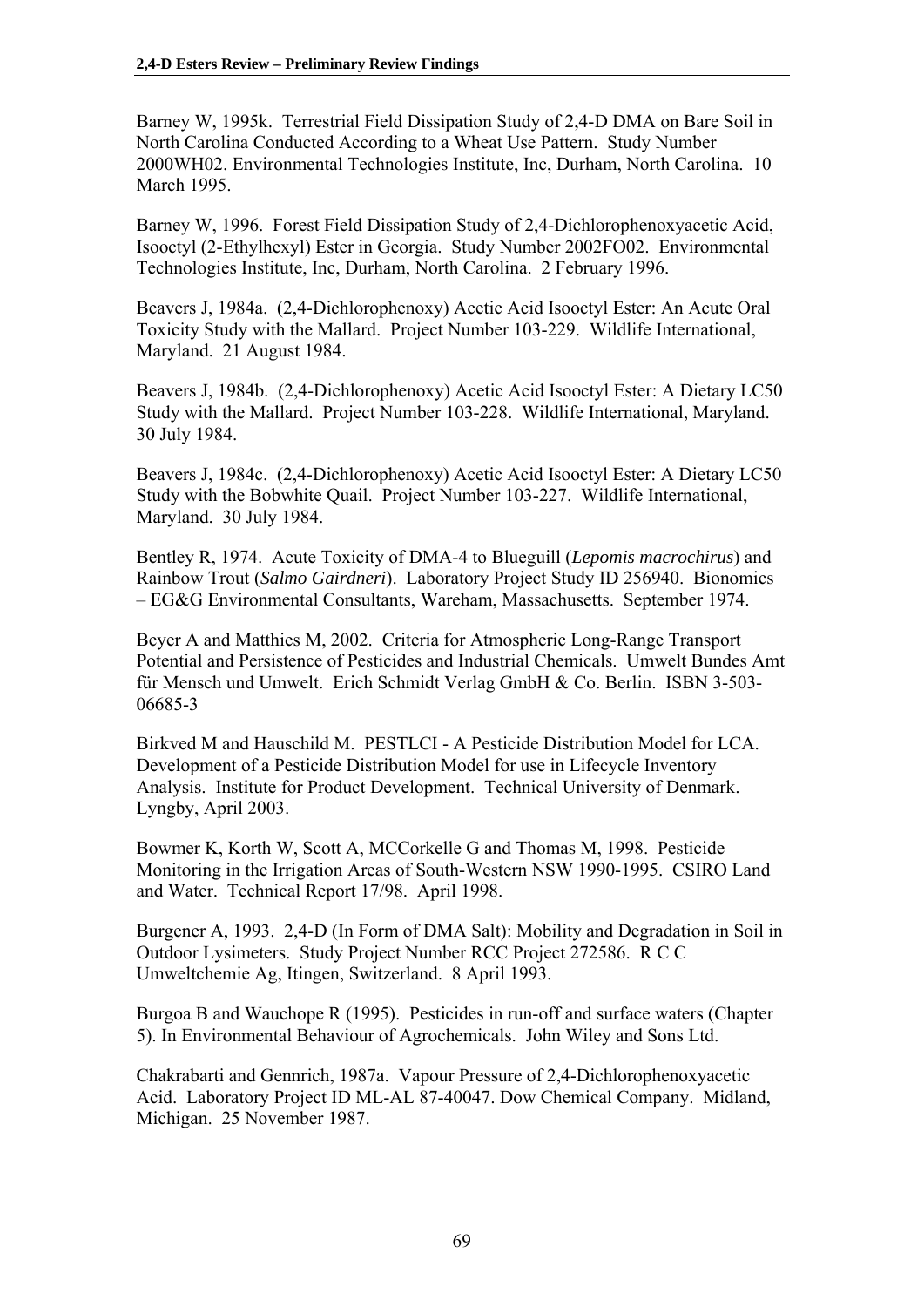Chakrabarti and Gennrich, 1987b. Vapour Pressure of 2,4-Dichlorophenoxyacetic Acid-Ethylhexyl Ester. Laboratory Project ID ML-AL 87-40048. Dow Chemical Company. Midland, Michigan. 25 November 1987.

Chakrabarti, 1989. Vapour Pressure of the Butoxyethyl Ester of (2,4-Diclorophenoxy) Acetic Acid Measured by the Knudsen-Effusion/Weight Loss Method. Laboratory Project ID ML-AL 89-020197. September 11, 1989.

Chandrasehar G, 2001. Effect of 2,4-D Acid Technical on the Growth of Green Alga (*Chlorella Vulgaris*). Project No. PP-35-2001. Report No. 9794. Frederick Institute of Plant Protection and Toxicology. Tamil Nadu, India.

Chittibabu R, 2002a. Acute Oral Toxicity Study with 2,4-D Acid Technical in Chicken. Project No. 05-684-2001. Report No. 9652. Fredrick Institute of Plant Protection and Toxicology. Tamil Nadu, India.

Chittibabu R, 2002b. Acute Oral Toxicity Study with 2,4-D Acid Technical in Pigeon. Project No. 05-685-2001. Report No. 9653. Fredrick Institute of Plant Protection and Toxicology. Tamil Nadu, India.

Chittibabu R, 2002c. Acute Oral Toxicity Study with 2,4-D Ethyl Ester 38% W/W EC in Chicken. Project No. 05-737-2001. Report No. 9735. Fredrick Institute of Plant Protection and Toxicology. Tamil Nadu, India.

Chittibabu R, 2002d. Acute Oral Toxicity Study with 2,4-D Ethyl Ester 38% W/W EC in Pigeon. Project No. 05-738-2001. Report No. 9736. Fredrick Institute of Plant Protection and Toxicology. Tamil Nadu, India.

Chittibabu R, 2002e. Acute Oral Toxicity Study with 2,4-D Dimethylamine SL Salt in Chicken. Project No. 05-734-2001. Report No. 9732. Fredrick Institute of Plant Protection and Toxicology. Tamil Nadu, India.

Chittibabu R, 2002f. Acute Oral Toxicity Study with 2,4-D Dimethylamine SL Salt in Pigeon. Project No. 05-735-2001. Report No. 9733. Fredrick Institute of Plant Protection and Toxicology. Tamil Nadu, India.

Chittibabu R, 2002g. Acute Oral Toxicity Study with 2,4-D Sodium 80% WP in Chicken. Project No. 05-846-2001. Report No. 9920. Fredrick Institute of Plant Protection and Toxicology. Tamil Nadu, India.

Chittibabu R, 2002h. Acute Oral Toxicity Study with 2,4-D Sodium 80% WP in Pigeon. Project No. 05-847-2001. Report No. 9921. Fredrick Institute of Plant Protection and Toxicology. Tamil Nadu, India.

Chittibabu R, 2002i. Dietary Toxicity Study with 2,4-D Acid Technical in Japanese Quail. Project No. 05-687-2001. Report No. 9655. Fredrick Institute of Plant Protection and Toxicology. Tamil Nadu, India.

Chittibabu R, 2002j. Neurotoxicity Toxicity Study with 2,4-D Acid Technical in Chicken. Project No. 05-692-2001. Report No. 9660. Fredrick Institute of Plant Protection and Toxicology. Tamil Nadu, India.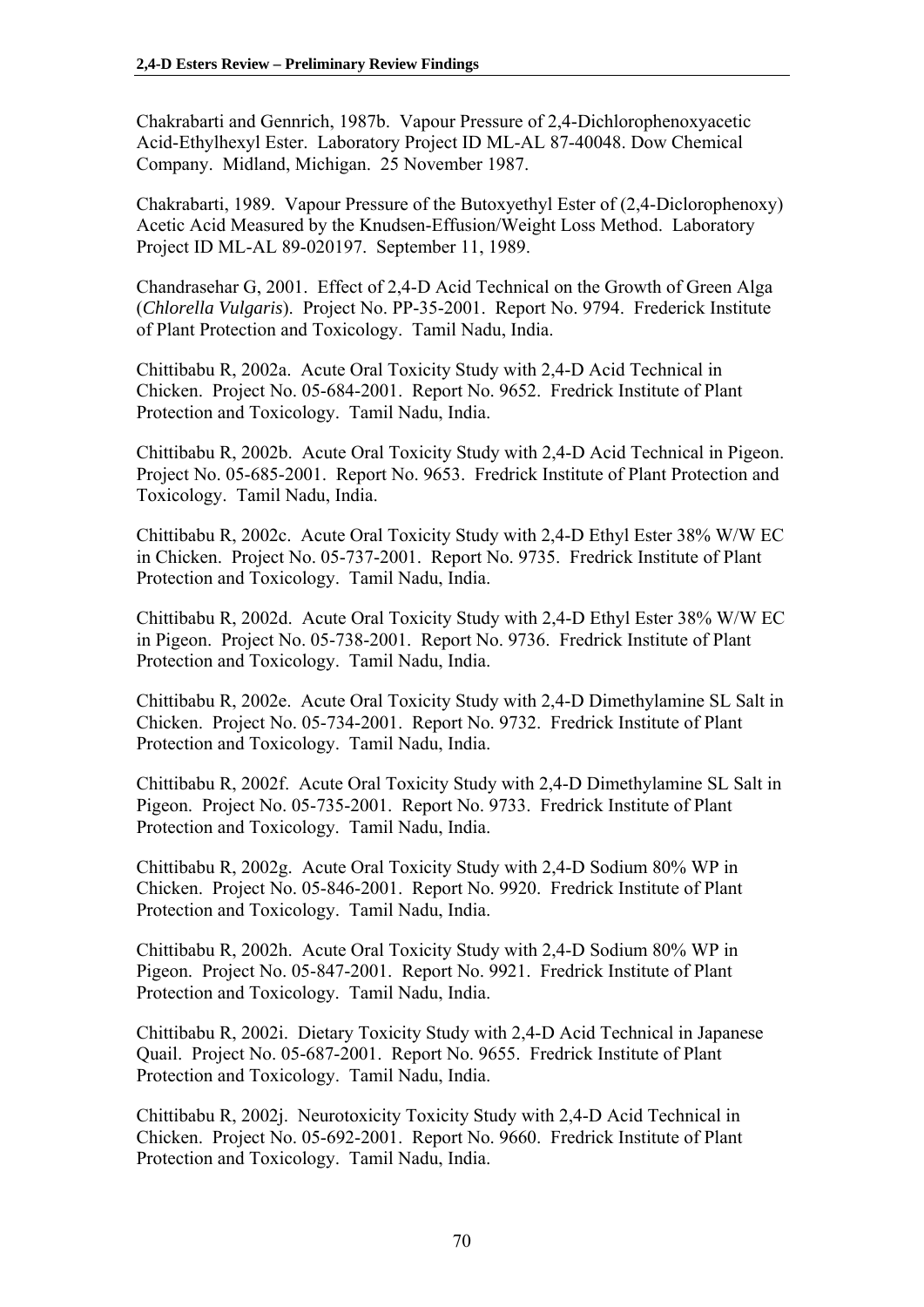Chittibabu R, 2002k. Acute Toxicity Study of 2,4-D Acid Technical in Freshwater Fish, *Poecillia Reticulata* and *Brachydanio Rerio*. Project No. 05-686-2001. Report No. 9654. Fredrick Institute of Plant Protection and Toxicology. Tamil Nadu, India.

Chittibabu R, 2002l. Acute Toxicity Study of 2,4-D Acid Technical in Freshwater Fish, *Tilapia Mossambica*. Project No. 05-683-2001. Report No. 9651. Fredrick Institute of Plant Protection and Toxicology. Tamil Nadu, India.

Chittibabu R, 2002m. Acute Toxicity Study of 2,4-D Ethyl Ester 38% W/W EC in Freshwater Fish, *Tilapia Mossambica*. Project No. 05-736-2001. Report No. 9734. Fredrick Institute of Plant Protection and Toxicology. Tamil Nadu, India.

Chittibabu R, 2002n. Acute Toxicity Study of 2,4-D Dimethylamine SL Salt in Freshwater Fish, *Tilapia Mossambica*. Project No. 05-733-2001. Report No. 9731. Fredrick Institute of Plant Protection and Toxicology. Tamil Nadu, India.

Chittibabu R, 2002o. Acute Toxicity Study of 2,4-D Sodium 80% WP in Freshwater Fish, *Tilapia Mossambica*. Project No. 05-845-2001. Report No. 9919. Fredrick Institute of Plant Protection and Toxicology. Tamil Nadu, India.

Chittibabu R, 2002p. Acute Immobilisation Test With 2,4-D Acid Technical in *Daphnia magna*. Project No. 05-688-2001. Report No. 9656. Fredrick Institute of Plant Protection and Toxicology. Tamil Nadu, India.

Cohen S, 1990a. Aerobic Soil Metabolism of 2,4-Dichlorophenoxyacetic Acid. Laboratory Project ID 002/011/004/90. Centre for Hazardous Materials, Pittsburgh, Pennsylvania. 21 December 1990.

Cohen S, 1990b. Anaerobic Aquatic Metabolism of 2,4-Dichlorophenoxyacetic Acid. Laboratory Project ID 002/001/007/88. Centre for Hazardous Materials, Pittsburgh, Pennsylvania. 1 June 1990.

Cohen S, 1990c. Supplement to: Anaerobic Aquatic Metabolism of 2,4- Dichlorophenoxyacetic Acid. Laboratory Project ID 002/001/007/88-S1. Centre for Hazardous Materials, Pittsburgh, Pennsylvania. 28 November 1990.

Cohen S, 1991a. Aerobic Aquatic Metabolism of 2,4-Dichlorophenoxyacetic Acid. Laboratory Project ID 002/011/008/89. Centre for Hazardous Materials, Pittsburgh, Pennsylvania. 13 September 1991.

Cohen S, 1991b. Mobility of Unaged 2,4-Dichlorophenoxyacetic Acid Using Batch Equilibrium Technique. Laboratory Project ID 012/011/006/89. Centre for Hazardous Materials, Pittsburgh, Pennsylvania. 24 September 1991

Concha M and Shepler K, 1993a. Aerobic Aquatic Metabolism Study of  $\lceil {^{14}C}\rceil$ 2,4-D. Laboratory Project Number 393W. PTRL West Inc. 6 October 1993.

Concha M and Shepler K, 1993b. Photodegradation of  $\int_1^{14}C[2,4-D]$  2-Ethylhexyl Ester in a Buffered Aqueous Solution at pH 5 by Natural Sunlight. Laboratory Project ID 390W. PTRL West Inc, Richmond California. 24 April 1993.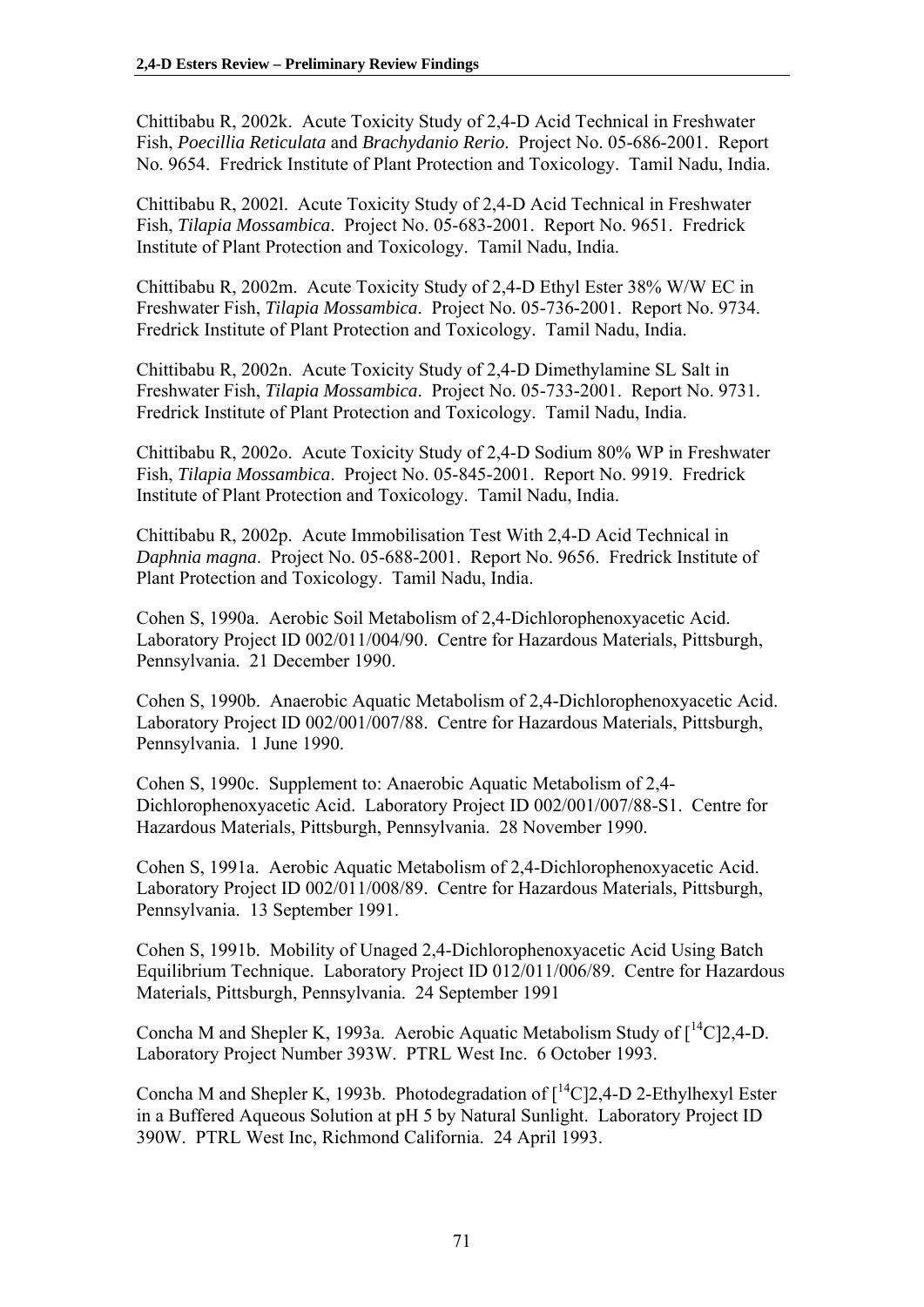Concha M and Shepler K, 1994a. Aerobic Soil Metabolism of  $\int_1^{14}C|2,4-$ Dichlorophenoxyacetic Acid. Laboratory Project Number 391W. PTRL West Inc. 7 February 1994.

Concha M and Shepler S, 1994b. Anaerobic Aquatic Metabolism of  $\int_1^{14}C[2,4-D \text{ Acid.}]$ Laboratory Project Number P394W. PTRL West Inc. 29 August 1994.

Concha M, Shepler K and Erhardt-Zabik S, 1993a. Hydrolysis of  $\int^{14}$ Cl2.4-D Ethylhexyl Ester at pH 5, 7 and 9. Laboratory Project ID 387W. PTRL West Inc, Richmond California. 5 March 1993.

Concha M, Shepler K and Erhardt-Zabik S, 1993b. Hydrolysis of  $\int_1^{14}C|2,4-D$  2-Ethylhexyl Ester in Natural Water. Laboratory Project ID 395W. PTRL West Inc, Richmond California. 29 March 1993.

Concha M, Shepler K and Erhardt-Zabik S, 1993c. Hydrolysis of  $\int^{14}C|2,4-D$ Ethylhexyl Ester in Soil Slurries. Laboratory Project ID 403W. PTRL West Inc, Richmond California. 26 April 1993.

Creeger S, 1989a. Hydrolysis of 2,4-D in Aqueous Solutions Buffered at pH 5, 7 and 9. Project ID Number 002/001/001/88 C8-208. Centre for Hazardous Materials Research, Pittsburgh, Pennsylvania. 24 January 1989.

Creeger S, 1989b. Hydrolysis of 2,4-D in Aqueous Solutions Buffered at pH 3, 7 and 11. Project ID Number 002/001/001/88 C8-208. Centre for Hazardous Materials Research, Pittsburgh, Pennsylvania. 24 January 1989.

Creeger S, 1989c. Aqueous Photodegradation of 2,4-Dichlorophenoxyacetic Acid in pH 7 Buffered Solution. Project ID Number 002/001/002/88 C8-208. Centre for Hazardous Materials Research, Pittsburgh, Pennsylvania. 28 April 1989.

Creeger S, 1989d. Photodegradation of 2,4-Dichlorophenoxyacetic Acid on Soil. Project ID Number 002/001/003/88 C8-208. Centre for Hazardous Materials Research, Pittsburgh, Pennsylvania. 28 April 1989.

Culotta J, Foster J, Grimes J, Hoxter K, Smith G and Jaber M, 1990a. 2,4-D (2,4- Dichlorophenoxyacetic Acid): A Dietary LC50 Study with the Mallard. Project No.: 103-307. Wildlife International Limited, Maryland. 5 June 1990.

Culotta J, Hoxter K, Foster J, Smith G and Jaber M, 1990b. 2,4-D (2,4- Dichlorophenoxyacetic Acid): A Dietary LC50 Study with the Northern Bobwhite. Project No.: 103-306. Wildlife International Limited, Maryland. 10 July 1990.

Davis BNK & CT Williams (1990) Buffer zone widths for honeybees from ground and aerial spraying of insecticides. Environmental Pollution (1990) 63:247-259. Published.

Dill D, Gorzinski S, Potter R, Richardson C and Stahl D, 1990. 2,4- Dichlorophenoxyacetic Acid Dimethylamine Salt: Evaluation of the Toxicity to Early Life Stages of the Fathead Minnow, *Pimephales promelas* Rafinesque. Laboratory Project Study ID ES-DR-0008-3556-4. Dow Chemical Company, Midland, Michigan. 3 October 1990.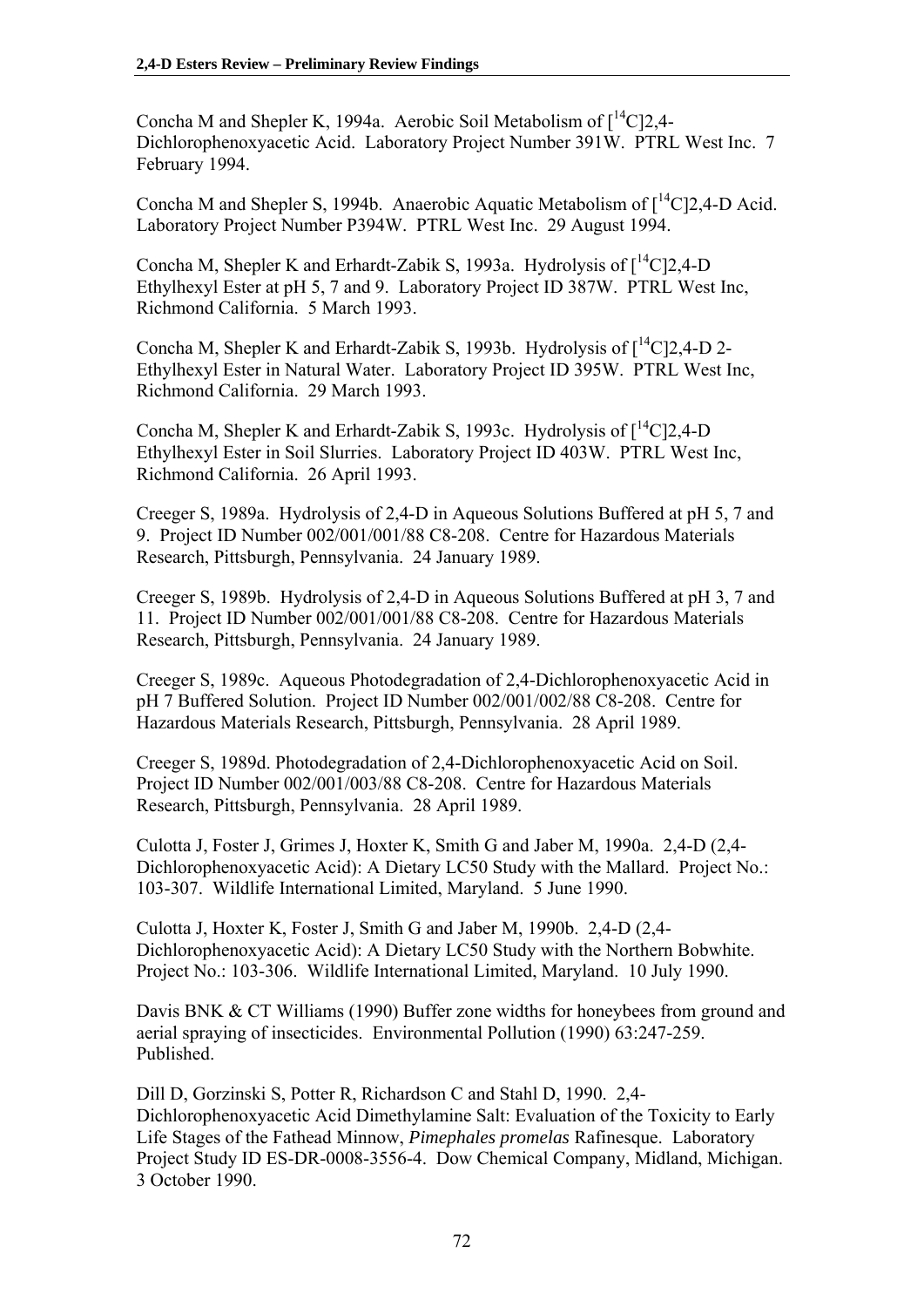Donald D, Hunter F, Sverko E, Hill B and Syrgiannist J, 2005. Mobilisation of Pesticides on an Agricultural Landscape Flooded by a Torrential Storm. *Environmental Toxicology and Chemistry*, Vol. 24, No. 1, pp 2-10. SETAC.

Doyle R, 1991. Laboratory Volatility of the 2-Ethylhexyl Ester of 2,4- Dichlorophenoxyacetic Acid. Laboratory Project ID T08037T601. IIT Research Institute, Virginia. 2 October 1991.

EC, 2001. Review Report for the Active Substance 2,4-D. 7599/VI/97-final. European Commission Health and Consumer Protection Directorate-General. 1 October 2001.

Fathulla R, 1996a. Aerobic Aquatic Metabolism of  ${}^{14}C-2.4-D$ . Laboratory Project Identification CHS 6397-172. Corning Hazleton Inc, Wisconsin. 5 December 1996.

Fathulla R, 1996b. The Adsorption and Desorption of  ${}^{14}C-2$ , 4-D on Representative Agricultural Soils. Laboratory Project Identification CHW 6397-166. Corning Hazleton Inc, Wisconsin. 12 August 1996.

Fink R, 1974a. Eight-Day Dietary LC50 – Mallard Ducks DMA-4 – Final Report. Project Number 103-116. Wildlife International, Maryland. 20 August 1974.

Fink R, 1974b. Eight-Day Dietary LC50 – Bobwhite Quail DMA-4 – Final Report. Project Number 103-115. Wildlife International, Maryland. 20 August 1974.

Ganzelmeier, H., Rautmann, D., Spangenberg, R., Streloke, M., Herrmann, M., Wenzelburger, H-J. and Walter H-F. (1995) Studies on the spray drift of plant protection products – Results of a test program carried out throughout the Federal Republic of Germany. Mitteilungen aus der Biologschen Bundestalt fur Land- und Forstwirtschaft. Report 305. Blackwell Scientific, Berlin. Published

Goβmann A, 1997a. Effects of Herbizid Marks D on the Predatory Mite *Typhlodromus pyri* Scheuten (Acari, Phytoseiidae) in the Laboratory. Project ID 2303063. Institut fur Biologische Analytik und Consulting (IBACON), Rossdorf. 31 October 1997.

Goβmann A, 1997b. Effects of Herbizid Marks D on the Reproduction of Rove Beetles *Aleochara bilineata* Gyll. (Coleoptera, Staphylinidae) in the Laboratory. Project ID 2305070. Institut fur Biologische Analytik und Consulting (IBACON), Rossdorf. 4 November 1997.

Goβmann A, 1997c. Acute Toxicity (14 days) of Herbizid Marks D to the Earthworm *Eisenia fetida* (Savigny 1826) in Artificial Soil. Project ID 2302021. Institut fur Biologische Analytik und Consulting (IBACON), Rossdorf. 3 November 1997.

Guth J, Reischmann F, Allen R, Arnold D, Hassink J, Leake C, Skinmore M and Reeves G. 2004. Volatilisation of Crop Protection Chemicals From Crop and Soil Surfaces Under Controlled Conditions – Prediction of Volatile Losses from Physico-Chemical Properties. Chemosphere, 57 (2004), 871-887. Elsevier.

Guth J, Reischmann F, Allen R, Arnold D, Hassink J, Leake C, Skinmore M and Reeves G. 2004. Volatilisation of Crop Protection Chemicals From Crop and Soil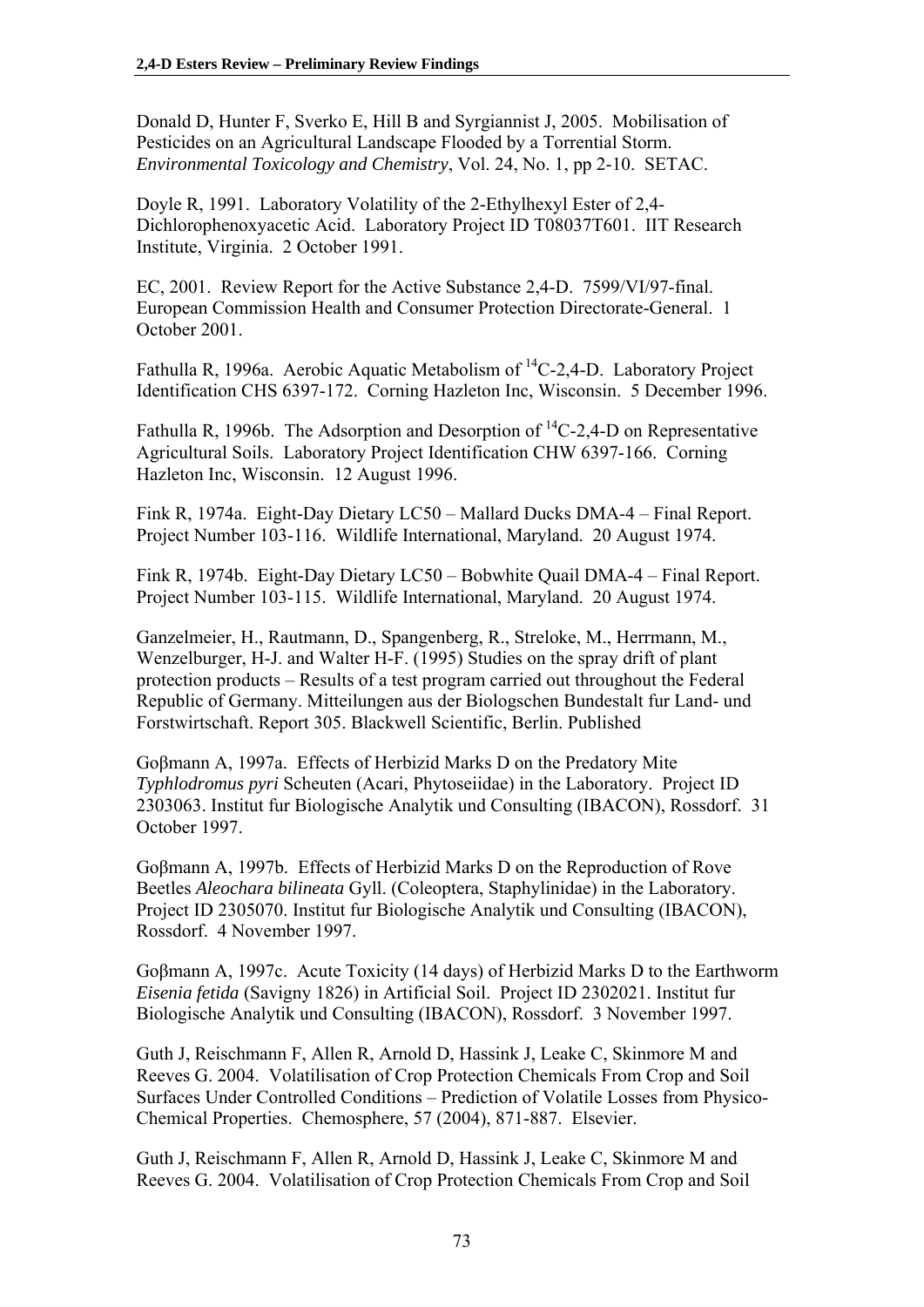Surfaces Under Controlled Conditions – Prediction of Volatile Losses from Physico-Chemical Properties. Chemosphere, 57 (2004), 871-887. Elsevier.

Harnish W, 1993. 2,4-D Butoxyethyl Ester Tier II Non-Target Plant Hazard Evaluation-Terrestrial Vegetative Vigor. Landis Trial No. 1231-93-43-17-25B-06. Landis International, Inc. Georgia. 18 November 1993.

Harnish W, 1994. 2,4-D Butoxyethyl Ester Tier II Non-Target Plant Hazard Evaluation-Terrestrial Seed Germination and Seedling Emergence. Landis Trial No. 1231-93-43-17-25B-05. Landis International, Inc. Georgia. 14 March 1994.

Hatfield M, 1995a. Field Soil Dissipation Study of the 2-Ethylhexyl Ester of 2,4-D on Pasture in California. Study Number AA940017. American Agricultural Services INC. North Carolina. 15 August 1995.

Hatfield M, 1995b. Field Soil Dissipation Study of the 2-Ethylhexyl Ester of 2,4-D in Turf in California. Study Number AA940019. American Agricultural Services INC. North Carolina. 15 August 1995.

Hatfield M, 1995c. Field Soil Dissipation Study of the 2-Ethylhexyl Ester of 2,4-D Granules on Bare Ground in Ohio. Study Number AA940025. American Agricultural Services INC. North Carolina. 30 November 1995.

Hatfield M, 1995d. Field Soil Dissipation Study of the 2-Ethylhexyl Ester of 2,4-D Granules on Turf in Ohio. Study Number AA940024. American Agricultural Services INC. North Carolina. 18 October 1995.

Hatfield M, 1995e. Field Soil Dissipation Study of the 2-Ethylhexyl Ester of 2,4-D in Bare Ground in California. Study Number AA940021. American Agricultural Services INC. North Carolina. 17 November 1995.

Hatfield M, 1995f. Field Soil Dissipation Study of the 2-Ethylhexyl Ester of 2,4-D in Bare Soil in a Wheat Use Pattern in North Dakota. Study Number AA940015. American Agricultural Services INC. North Carolina. 18 October 1995.

Hatfield M, 1995g. Field Soil Dissipation Study of the 2-Ethylhexyl Ester of 2,4-D on Bare Soil in a Corn Use Pattern in Nebraska. Study Number AA940011. American Agricultural Services INC. North Carolina. 9 November 1995.

Hatfield M, 1995h. Field Soil Dissipation Study of the 2-Ethylhexyl Ester of 2,4-D on Bare Soil in a Corn Use Pattern in Ohio. Study Number AA940013. American Agricultural Services INC. North Carolina. 2 November 1995.

Hatfield M, 1995i. Field Soil Dissipation Study of the Dimethylamine Salt of 2,4-D on Pasture in California. Study Number AA940016. American Agricultural Services INC. North Carolina. 16 November 1995.

Hatfield M, 1995j. Field Soil Dissipation Study of the Dimethylamine Salt of 2,4-D in Turf in California. Study Number AA940018. American Agricultural Services INC. North Carolina. 18 October 1995.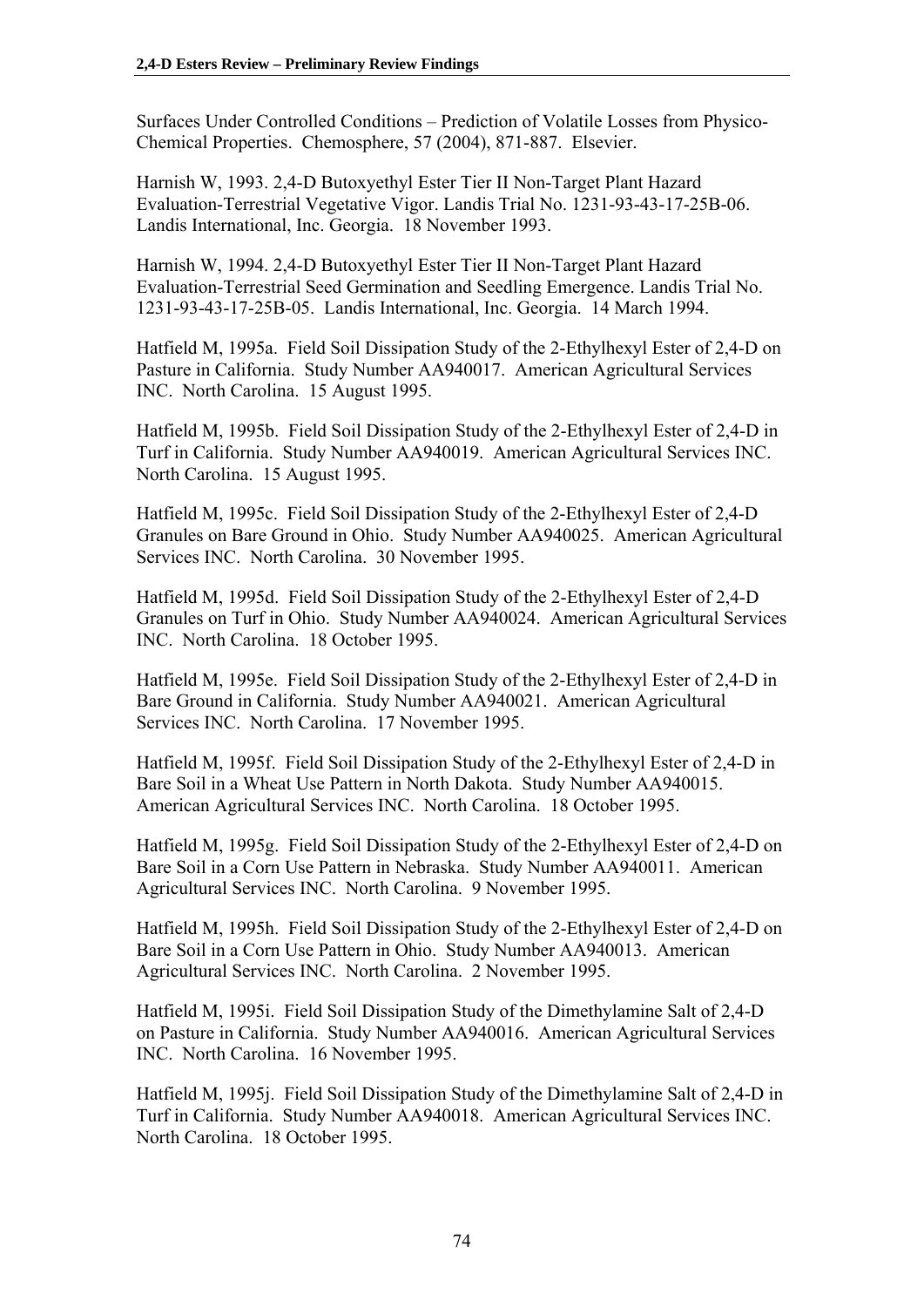Hatfield M, 1995k. Field Soil Dissipation Study of the Dimethylamine Salt of 2,4-D Granules in Bare Soil in North Dakota. Study Number AA940023. American Agricultural Services INC. North Carolina. 29 November 1995.

Hatfield M, 1995l. Field Soil Dissipation Study of the Dimethylamine Salt of 2,4-D Granules on Turf in North Dakota. Study Number AA940022. American Agricultural Services INC. North Carolina. 29 October 1995.

Hatfield M, 1995m. Field Soil Dissipation Study of the Dimethylamine salt of 2,4-D in Bare Soil in California. Study Number AA940020. American Agricultural Services INC. North Carolina. 26 June 1995.

Hatfield M, 1995n. Field Soil Dissipation Study of the Dimethylamine Salt of 2,4-D on a Bare Soil in a Wheat Use Pattern in North Dakota. Study Number AA940014. American Agricultural Services INC. North Carolina. 4 December1995.

Hatfield M, 1995o. Field Soil Dissipation Study of the Dimethylamine Salt of 2,4-D on Bare Soil in a Corn Use Pattern in Nebraska. Study Number AA940010. American Agricultural Services INC. North Carolina. 21 October 1995.

Hatfield M, 1995p. Field Soil Dissipation Study of the Dimethylamine Salt of 2,4-D on Bare Soil in a Corn Use Pattern in Ohio. Study Number AA940012. American Agricultural Services INC. North Carolina. 27 October 1995.

Hatfield M, 1995q. Aquatic Dissipation of the Dimethylamine Salt of 2,4-D in a Small Pond in North Carolina. Study Number AA940026. American Agricultural Services INC. North Carolina. 23 December 1995.

Hatfield M, 1995r. Aquatic Dissipation of the Dimethylamine Salt of 2,4-D in a Small Pond in North Dakota. Study Number AA940027. American Agricultural Services INC. North Carolina. 23 December 1995.

Heitmuller T, 1975. Acute Toxicity of DMA-4 to Larvae of the Eastern Oyster (*Crassostrea virginica*), Pink Shrimp (*Penaeus duorarum*) and Fiddler Crabs (*Uca pugilator*). Laboratory Project Study ID CH-RC 10. Bionomics – EG&G Inc., Pensacola, Florida. June 1975.

Helmer D, 1987a. Determination of the Water Solubility of 2,4-Dichlorophenoxy Acetic Acid, 2-Ethylhexyl Ester. Laboratory Project ML-AL 87-70817. Dow Chemical Company, Midland, Michigan. 3 December 1987.

Helmer D, 1987b. Determination of the Octanol/Water Partition Coefficient for 2,4- Dichlorophenoxy Acetic Acid, 2-Ethylhexyl Ester. Laboratory Project ML-AL 87- 70819. Dow Chemical Company, Midland, Michigan. 14 December 1987.

Hopkins, 1987a. 2,4-Dichlorophenoxyacetic Acid: Determination of the Water Solubility. Laboratory Project ID ES-DR-0002-2297-8. Dow Chemical Company, Midland, Michigan. 25 November 1987.

Hopkins, 1987b. 2,4-Dichlorophenoxyacetic Acid Dimethylamine Salt: Determination of the Water solubility. Laboratory Project ID ES-DR-0008-3556-3. Dow Chemical Company, Midland, Michigan. 25 November 1987.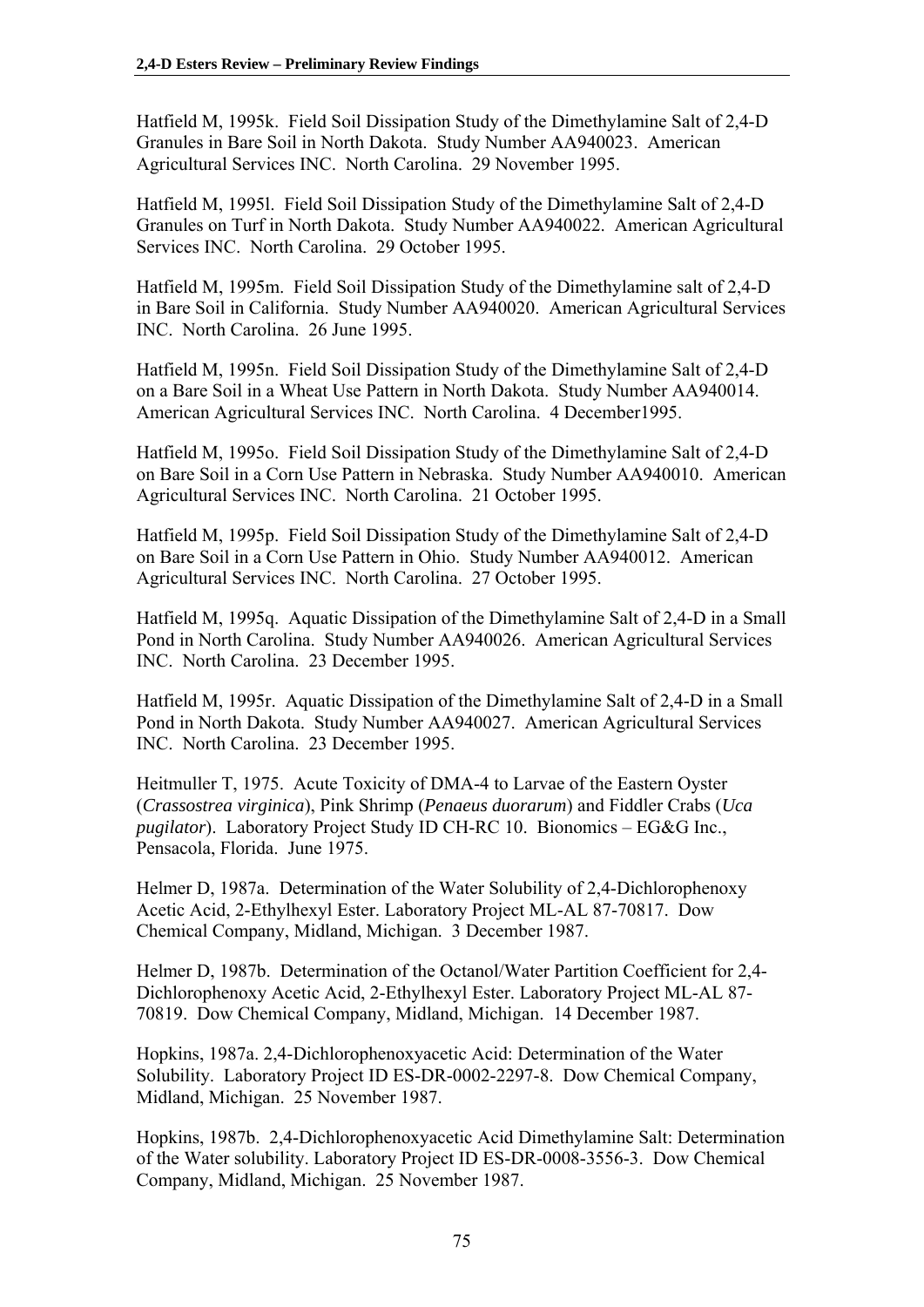Hoxter K, Culotta J and Jaber M. 1990. 2,4-D Dimethylamine Salt: An Acute Oral Toxicity Study with the Northern Bobwhite. Project Number 103-310. Wildlife International, Maryland. 9 May 1990.

Hoxter K, Palmer S and Krueger H, 1997a. 2,4-D 2-Ethylhexyl Ester: An Acute Oral Toxicity Study with the Honey Bee. Project Number: 467-101A. Wildlife International Ltd, Easton, Maryland. 17 December 1997.

Hoxter K, Palmer S and Krueger H, 1997b. 2,4-D Dimethylamine Salt: An Acute Oral Toxicity Study with the Honey Bee. Project Number: 467-101. Wildlife International Ltd, Easton, Maryland. 17 December 1997.

Hughes J, 1990a. The Toxicity of 2,4-D to *Selanastrum capricornutum*. Laboratory Project ID 0460-05-1100-1. Malcolm Pirnie Inc. Elmsford, New York. 8 March 1990.

Hughes J, 1990b. The Toxicity of 2,4-D 2-Ethylhexyl Ester to *Lemna gibba*. Laboratory Project ID B460-07-4. Malcolm Pirnie Inc. Elmsford, New York. 30 November 1990.

Hughes J, 1990c. The Toxicity of 2,4-D 2-Ethylhexyl Ester to *Selenastrum capricornutum*. Laboratory Project ID 0460-05-1100-2. Malcolm Pirnie Inc. Elmsford, New York. 30 November 1990.

Hughes J, 1990d. The Toxicity of 2,4-D 2-Ethylhexyl Ester to *Skeletonema costatum*. Laboratory Project ID B460-07-3. Malcolm Pirnie Inc. Elmsford, New York. 30 November 1990.

Hughes J, 1990e. The Toxicity of 2,4-D 2-Ethylhexyl Ester to *Anabaena flos-aquae*. Laboratory Project ID B460-07-1. Malcolm Pirnie Inc. Elmsford, New York. 30 November 1990.

Hughes J, 1990f. The Toxicity of 2,4-D 2-Ethylhexyl Ester to *Navicula pelliculosa*. Laboratory Project ID B460-07-2. Malcolm Pirnie Inc. Elmsford, New York. 30 November 1990.

Hughes J, 1990g. The Toxicity of 2,4-D Dimethylamine Salt to *Lemna gibba*. Laboratory Project ID 0460-05-1100-7. Malcolm Pirnie Inc. Elmsford, New York. 21 May 1990.

Hughes J, 1990h. The Toxicity of 2,4-D Dimethylamine Salt to *Selenastrum capricornutum*. Laboratory Project ID 0460-05-1100-3. Malcolm Pirnie Inc. Elmsford, New York. 8 March 1990.

Hughes J, 1990i. The Toxicity of 2,4-D Dimethylamine Salt to *Skeletonema costatum*. Laboratory Project ID 0460-05-1100-6. Malcolm Pirnie Inc. Elmsford, New York. 21 May 1990.

Hughes J, 1990j. The Toxicity of 2,4-D Dimethylamine Salt to *Anabaena flos-aquae*. Laboratory Project ID 0460-05-1100-4. Malcolm Pirnie Inc. Elmsford, New York. 21 May 1990.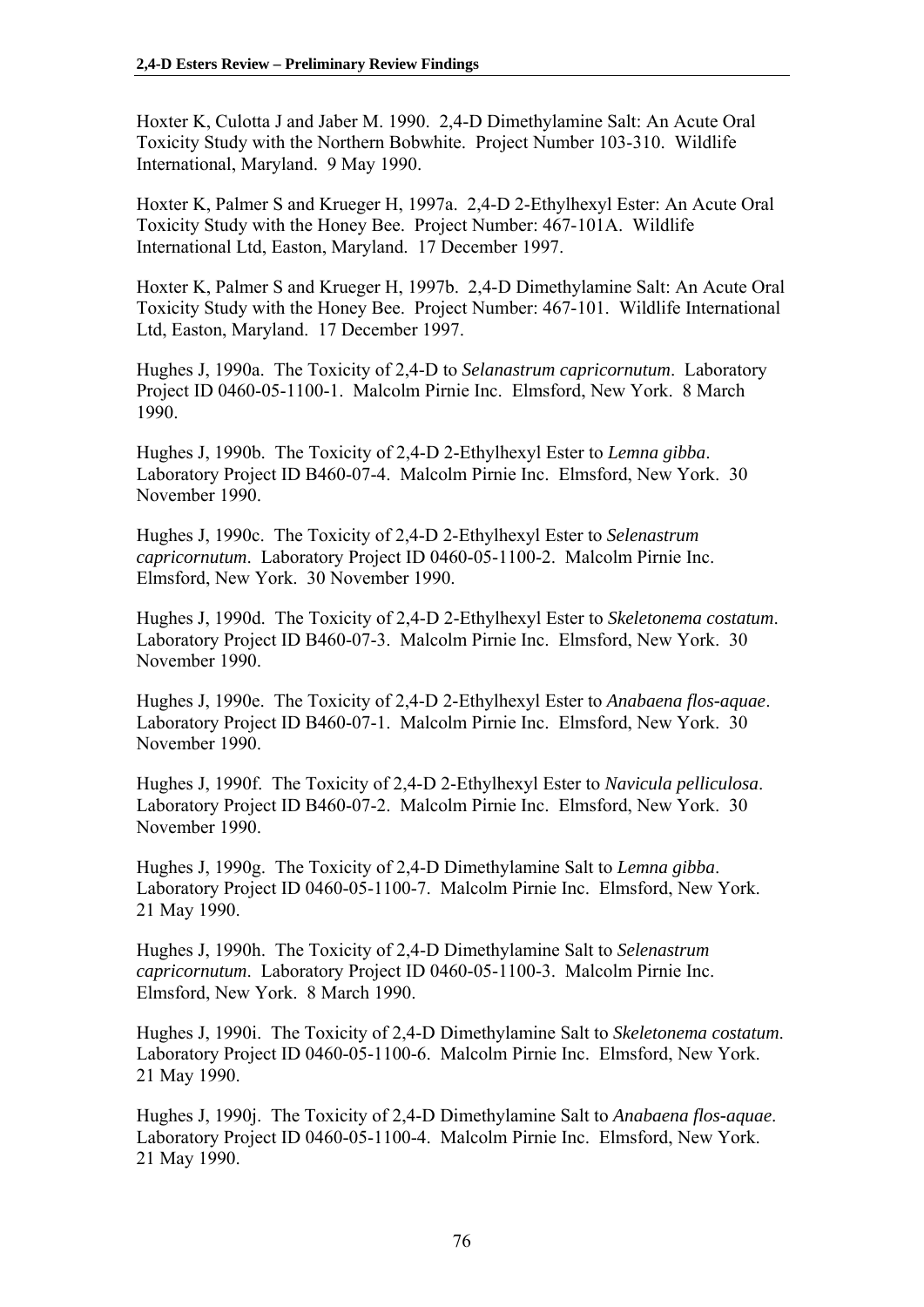Hughes J, 1990k. The Toxicity of 2,4-D Dimethylamine Salt to *Navicula pelliculosa*. Laboratory Project ID 0460-05-1100-5. Malcolm Pirnie Inc. Elmsford, New York. 21 May 1990.

IOBC, 1992. International Organisation for biological and Integrated Negative Control of Noxious Animals and Plants (IOBC), January 31, 1992: Richtlinie zur Prufung der Nebenwirkung von Pflanzenschutzmitteln auf *Aleochara bilineata* Gyll. (Col., Staphylinidae) (erweiterter Laborversuch). IOBC/WPRS Bulletin 1992, pp 152- 158.

Jeyalakshmi T, 2002a. Toxicity of 2,4-D Acid Technical to Honey Bee, *Apis indica*. Project No. 03-363-2001. Report No. 9589. Fredrick Institute of Plant Protection and Toxicology. Tamil Nadu, India.

Jeyalakshmi T, 2002b. Toxicity of 2,4-D Ethyl Ester 38% W/W EC to Honey Bee, *Apis indica*. Project No. 03-389-2001. Report No. 9805. Fredrick Institute of Plant Protection and Toxicology. Tamil Nadu, India.

Jeyalakshmi T, 2002c. Toxicity of 2,4-D Dimethyl Amine SL Salt to Honey Bee, *Apis indica*. Project No. 03-390-2001. Report No. 9806. Fredrick Institute of Plant Protection and Toxicology. Tamil Nadu, India.

Jeyalakshmi T, 2002d. Toxicity of 2,4-D Sodium 80% WP to Honey Bee, *Apis indica*. Project No. 03-397-2001. Report No. 9849. Fredrick Institute of Plant Protection and Toxicology. Tamil Nadu, India.

Klöpffer W, 1991. Determination of the Phototransformation in Water of 2,4- Dichlorophenoxy acetic acid According to UBA Test Guideline Direct Phototransformation. Battelle Europe, Germany. 4 November 1991.

Kuhner C, 1998a. Esteron 60 (2,4-D 2-EHE 572 g/L ae Formulation): Acute Toxicity to the Predatory Mite, *Typhlodromus pyri* SCHEUTEN (Acari, Phytoseiidae) in the Laboratory. Study ID 98132/01-NLTp. Arbeitsgemeinschaft, Niefern-Oschelbronn, Germany. 13 October 1998.

Kuhner C, 1998b. Esteron 60 (2,4-D 2-EHE 572 g/L ae Formulation): Acute Toxicity to the Aphid Parasitoid, *Aphidius rhopalosiphi* (Hymenoptera, Braconidae) in the Laboratory. Study ID 98132/01-NLAp. Arbeitsgemeinschaft, Niefern-Oschelbronn, Germany. 13 October 1998.

Kuhner C, 1998c. Desormone Liquid (2,4-D DMA 600 g/L ai Formulation): Acute Toxicity to the Predatory Mite, *Typhlodromus pyri* SCHEUTEN (Acari, Phytoseiidae) in the Laboratory. Study ID 98117/01-NLTp. Arbeitsgemeinschaft, Niefern-Oschelbronn, Germany.

Kuhner C, 1998d. Desormone Liquid (2,4-D DMA 600 g/L ai Formulation): Acute Toxicity to the Aphid Parasitoid, *Aphidius rhopalosiphi* (Hymenoptera, Braconidae) in the Laboratory. Study ID 98117/01-NLAp. Arbeitsgemeinschaft, Niefern-Oschelbronn, Germany.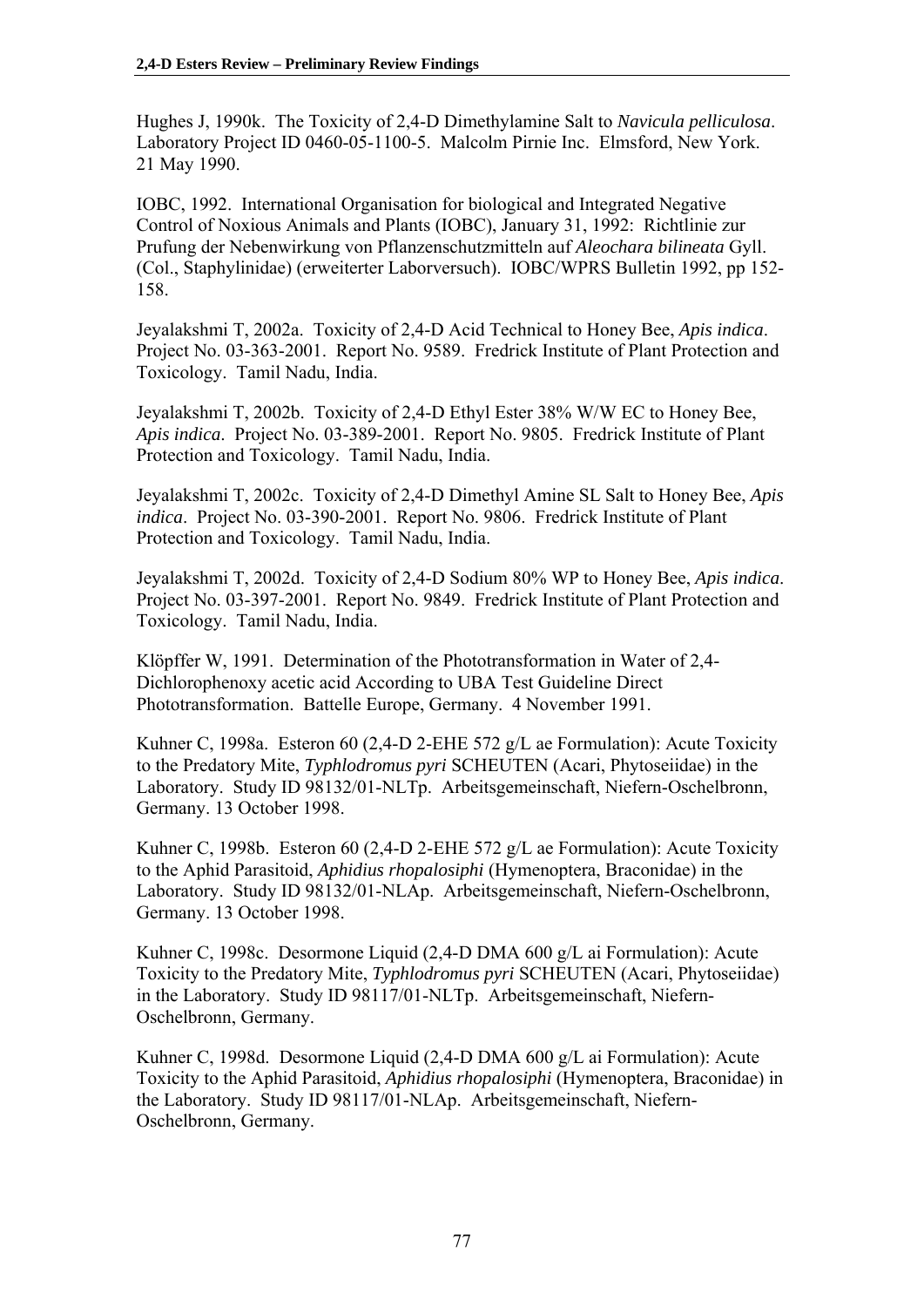Kumar, R 2001. Toxicity Study of 2,4-D Acid Technical to Earthworm *Lampito Mauritii*. Project No. 03-376-2001. Report No. 9697. Fredrick Institute of Plant Protection and Toxicology. Tamil Nadu, India.

Long R, Foster J, Hoxter K and Smith G. 1990a. 2,4-D Dimethylamine Salt: A Dietary LC50 Study with the Mallard. Project No.: 103-309. Wildlife International Limited, Maryland. 6 June 1990.

Long R, Foster J, Hoxter K and Smith G. 1990b. 2,4-D Dimethylamine Salt: A Dietary LC50 Study with the Northern Bobwhite. Project No.: 103-308. Wildlife International Limited, Maryland. 21 December 1990.

Louis F and Ufer A, 1995. Methodical Improvements of Standard Laboratory Tests for Determining the Side-Effects of Agrochemical on Predatory Mites (Acari: Phytoseiidae). Anz. Schadlingskde., Pflanzenschutz, Umweltschutz 68, 153-154.

Mark U and Hantink-de Rooy E, 1989. Prolonged Toxicity Study With *Daphnia magna* Under Semi-Static Conditions: Test Substance: 2,4-Dichlorophenoxy Acetic Acid (2,4-D) As DMA Salt. Corporate Research, Analytical Chemistry Department. The Netherlands. 12 December 1989.

Mayes M, Gorzinski S, Potter R and Richardson C, 1990a. 2,4-Dichlorophenoxyacetic Acid (2-Ethylhexyl Ester): Evaluation of the Toxicity to Early Life Stages of the Fathead Minnow, *Pimephales promelas* Rafinesque. Laboratory Project Study ID ES-DR-0019-1208-7. Dow Chemical Company, Midland, Michigan. 14 December 1990.

Mayes M, Gorzinski S, Potter R and Richardson C, 1990b. The Acute Toxicity of Esteron 99 Herbicide to The Rainbow Trout, *Oncorhynchus mykiss* Walbaum. Laboratory Project Study ID ES-DR-0119-8216-2. Dow Chemical Company, Midland, Michigan. 13 December 1990.

Mayes M, Gorzinski S, Potter R and Richardson C, 1990c. 2,4-Dichlorophenoxyacetic Acid: Evaluation of the Toxicity to Early Life Stages of the Fathead Minnow (*Pimephales promelas*) Rafinesque. Laboratory Project Study ID ES-DR-0002-2297- 10. Dow Chemical Company, Midland, Michigan. 7 December 1990.

McCall P, Swann R, Laskowski D, Unger S, Vrona S and Dishburger H. Estimation of Chemical Mobility in Soil from Liquid Chromatographic Retention Times. Bull. Environm. Contam. Toxicol., 24, 190-195, 1980.

McCarty W and Batchelder T, 1977. Toxicity of 2,4-Dichlorophenoxyacetic Acid to Daphnids. Laboratory Project Study ID ES-143. Dow Chemicals USA, Midland, Michigan. 29 September 1977.

McCarty W, 1979. Toxicity of Eleven Herbicides to Daphnids. Laboratory Project Study ID ES-274. Dow Chemical USA, Midland, Michigan. 16 March 1979.

McCoy K and Lehmann R. Soil Adsorption Properties of 2,4-D and the 2-Ethylhexyl and Butyl Esters of 2,4-D. Laboratory Project ID GH-C 1993. Dow Chemical U.S.A. 13 January 1988.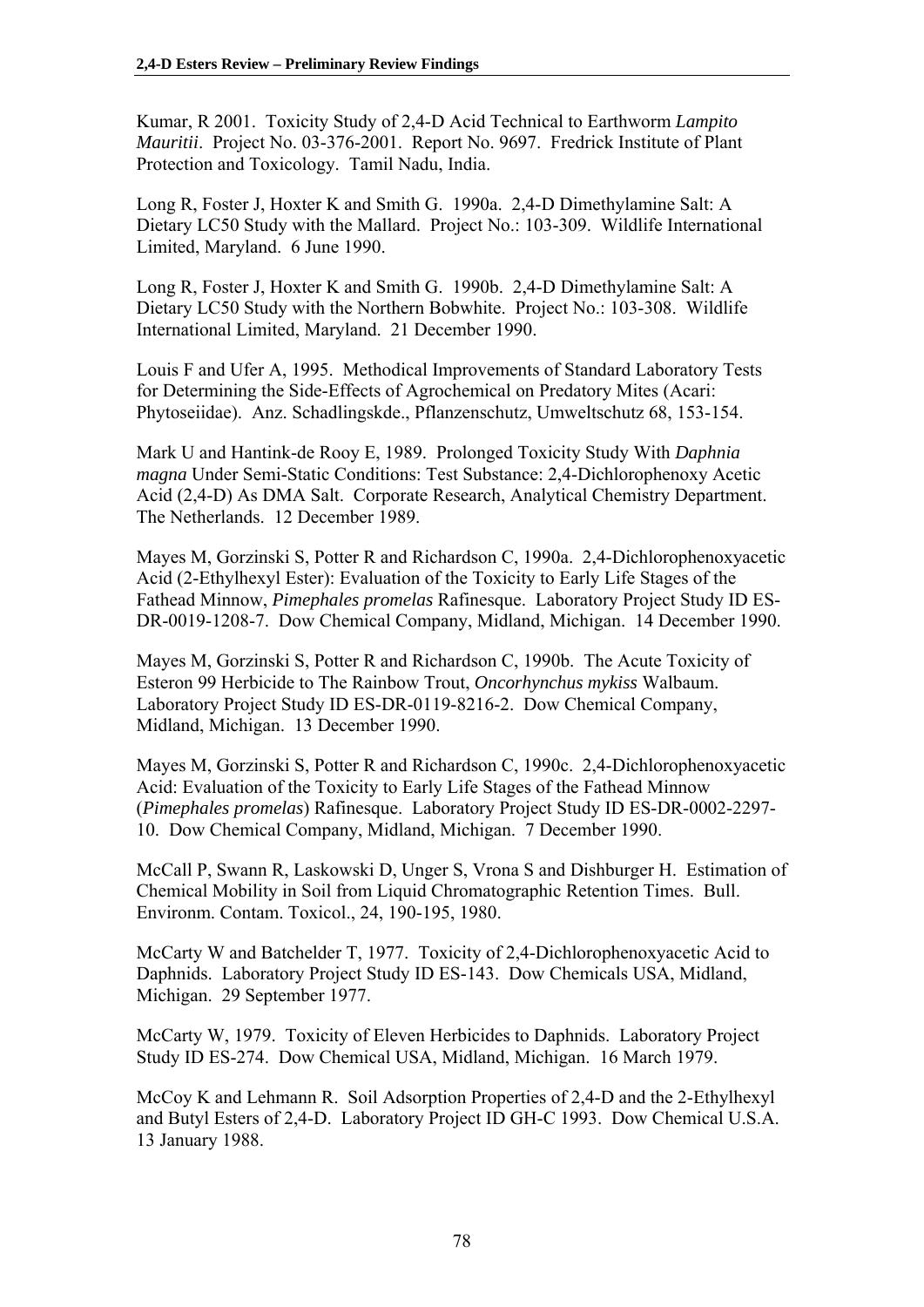Mead-Briggs M, 1992. A Laboratory Method for Evaluating the Side Effects of Pesticides on the Cereal Aphid Parasitoid Aphidius Rhopalosiphi (DeStefani-Perez). Aspects of Applied Biology, 31, 179-189.

Memmert U, 1997a. Acute Toxicity of Herbizid Marks D to Rainbow Trout (*Oncorhyncjus mykiss*) in a 96 Hour Static Test. Study Project No.: 655918. RCC Umweltchemie Ag, Itingen, Switzerland. 6 October 1997.

Memmert U, 1997b. Acute Toxicity of Herbizid Marks D to *Daphnia magna* in a 48 Hour Immobilisation Test. Study Project No.: 655931. RCC Umweltchemie Ag, Itingen, Switzerland. 6 October 1997.

Memmert U, 1997c. Acute Toxicity of Herbizid Marks D to *Scenedesmus subspicatus* in a 72 Hour Algal Growth Inhibition Test. Study Project No.: 655953. RCC Umweltchemie Ag, Itingen, Switzerland. 6 October 1997.

Mensink B, Montforts M, Wijkhuizen-Maslankiewicz L, Tibosch H and Linders J, 1995. Manual for Summarising and Evaluating the Environmental Aspects of Pesticides. Report No. 679101022. National Institute of Public Health and Environmental Protection. Bilthoven, The Netherlands. July 1995.

Mensink B, Montforts M, Wijkhuizen-Maslankiewicz L, Tibosch H and Linders J, 1995. Manual for Summarising and Evaluating the Environmental Aspects of Pesticides. Report No. 679101022. National Institute of Public Health and Environmental Protection. Bilthoven, The Netherlands. July 1995.

Mitchell L, Beavers J, Martin K and Jaber M. 2000. 2,4-D Acid: A Reproduction Study with the Northern Bobwhite. Project Number 467-106. Wildlife International, Maryland. 30 October 2000.

Monk R, 1990. Sublethal Toxic Effects of 2,4-D-Dimethylamine-Salt on Rainbow Trout (*Salmo gairdneri* RICH. = *Oncorhynchus mykiss*) in a Flow-through System (28 Days); OECD 204. Project No.: 42F0882/895265. BASF Aktiengesellschaft, Germany. 30 January 1990.

Nigitz H, 1990a. 2,4-D Acid (As DMA-Salt) 96-Hour Acute Toxicity Study (LC50) in the Carp (Static). RCC Notox Project 018977. RCC Notox B.V. The Netherlands.

Nigitz H, 1990b. 2,4-D Acid (As DMA-Salt) 96-Hour Acute Toxicity Study (LC50) in the Rainbow Trout (Flow-Through). RCC Notox Project 019620. RCC Notox B.V. The Netherlands.

Palmer S and Krueger H, 1997a. 2,4-D (2,4-Dichlorophenoxyacetic acid): A 96 hour Static Acute Toxicity Test with the Leopard Frog Tadpoles (*Rana pipiens*). Laboratory Project Number 467A-102. Wildlife International Ltd. Indianapolis Indiana. 17 December 1997.

Palmer S and Krueger H, 1997b. 2,4-D 2-Ethylhexyl Ester: A 96 hour Static Acute Toxicity Test with the Leopard Frog Tadpoles (*Rana pipiens*). Laboratory Project Number 467A-101. Wildlife International Ltd. Indianapolis Indiana. 17 December 1997.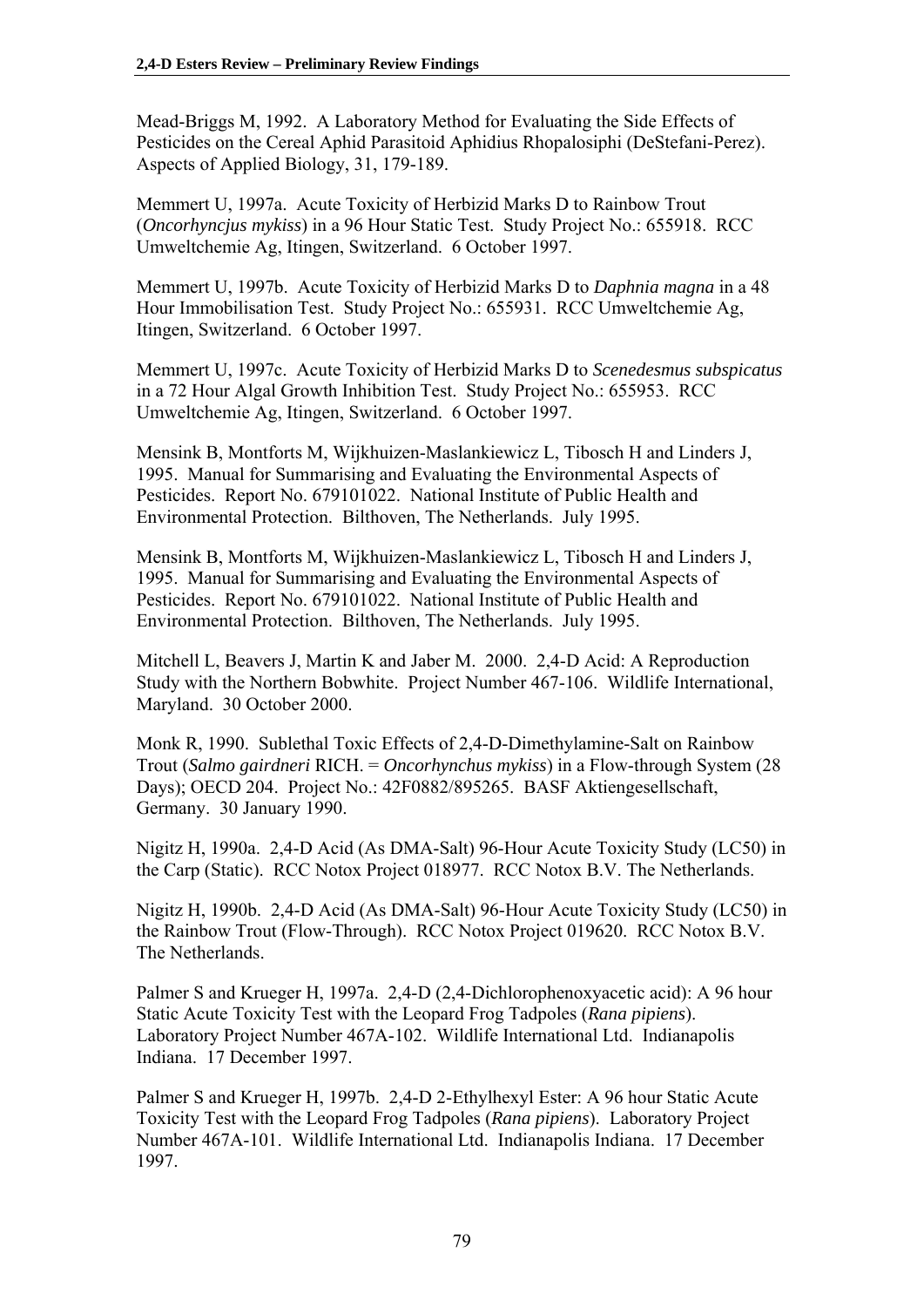Palmer S and Krueger H, 1997c. 2,4-D Dimethylamine Salt: A 96 hour Static Acute Toxicity Test with the Leopard Frog Tadpoles (*Rana pipiens*). Laboratory Project Number 467A-103. Wildlife International Ltd. Indianapolis Indiana. 17 December 1997.

Palmer S and Krueger H, 1997d. 2,4-D 2-Ethylhexyl Ester: An Acute Contact Toxicity Study with the Honey Bee. Laboratory Project Number 467-104. Wildlife International Ltd. Indianapolis Indiana. 17 December 1997.

Palmer S and Krueger H, 1997e. 2,4-D Dimethylamine Salt: An Acute Contact Toxicity Study with the Honey Bee. Laboratory Project Number 467-102. Wildlife International Ltd. Indianapolis Indiana. 17 December 1997.

Pfleeger TG, Fong A, Hayes R, Ratsch H & Wiskliff C (1996) Field evaluation of the EPA (Kenaga) nomogram, a method for estimating wildlife exposure to pesticide residues on plants. Environmental Toxicology and Chemistry 15(4):535-543.

Polgar L, 1988. Guideline for Testing the Effect of Pesticides on *Aphidius matricariae* Hal./Hym., Aphidiidae. SORP/WPRA Bulletin, 1988/XI/4, 29-33.

Potter R, 1990. 2,4-D Ethylhexyl Ester: Solubility in Industrial Water. Laboratory Project ID ES-DR-0019-1208-8. Dow Chemical Company, Midland, Michigan. 9 September 1990.

Radcliffe J (Principal author), 2002. Pesticide Use in Australia. Australian Academy of Technological Sciences and Engineering. Ian McLennan House, Parkville, Victoria.

Rautmann D, M Streloke & R Winkler (2001) New basic drift values in the authorisation procedure for plant protection products. In: Forster R & M Streloke eds, Workshop on risk assessment and risk mitigation measures in the context of the authorization of plant protection products (WORMM), 27-29 September 1999. Mitt. Biol. Bundesanst. Land-Forstwirtsch, 133-141. Berlin-Dahlem, Heft 381.

Reim R, 1989. Dissociation of 2,4-Dichlorophenoxyacetic Acid (2,4-D) and 2,4-D Dimethlamine Salt in Water. Laboratory Project ID ML-AL 89-041014. Analytical Sciences Department, Dow Chemica, Michigan. 24 October 1989.

Schmitzer S and Breitwieser H, 1997. Study Report Effects of Herbizid Marks D on the Wolf Spider *Pardosa spec.* (Araneae, Lycosidae) in the Laboratory. IBACON Project 2304065. Institut fur Biologische Analytik und Consulting (IBACON), Rossdorf. 30 October 1997.

Schoot Uiterkamp A, 1989. Effect of U 46 D-Fluid (500 g/L) on the Growth of the Alga *Selenastrum Capricornutum* (OECD 201). TNO Division of Technology for Society, Delft, The Netherlands. 18 January 1989.

Scott Ward G, 1991a. 2,4-D, Dimethylamine Salt: Acute Toxicity to the Tidewater Silverside, *Menidia beryllina*, Under Flow-Through Test Conditions. Laboratory Project ID J9002003b. Toxikon Environmental Sciences, Jupiter, Florida. 14 March 1991.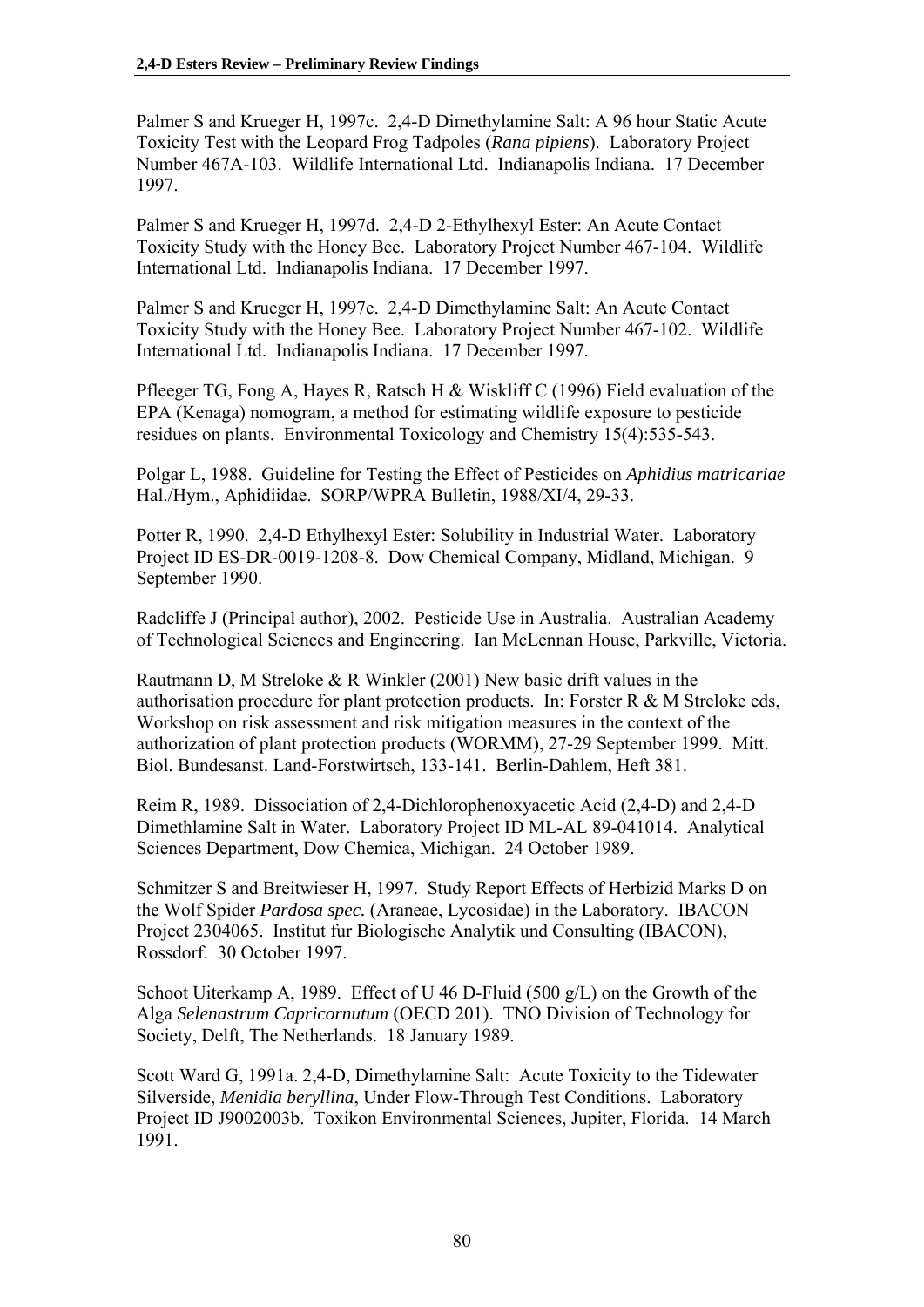Scott Ward G, 1991b. 2,4-D, Dimethylamine Salt: Acute Toxicity to Pink Shrimp, *Panaeus duorarum*, Under Flow-Through Test Conditions. Laboratory Project ID J9002003a. Toxikon Environmental Sciences, Jupiter, Florida. 14 March 1991.

Scott Ward G, 1991c. 2,4-D, Dimethylamine Salt: Acute New Shell Growth of the Eastern Oyster, *Crassostrea virginica*, Under Flow-Through Test Conditions. Laboratory Project ID J9002003c. Toxikon Environmental Sciences, Jupiter, Florida. 22 July 1991.

Scott Ward G, 1991d. 2,4-D, Dimethylamine Salt: Chronic Toxicity to the Water Flea, *Daphnia magna*, Under Flow-Through Test Conditions. Laboratory Project ID J9002003d. Toxikon Environmental Sciences, Jupiter, Florida. 14 March 1991.

Silvoy J, 1994a. Terrestrial Field Dissipation Study of 2,4-D DMA on Wheat in Colorado. Study Number 2000WH05-Colorado. Environmental Technologies Institute, Inc, Research Triangle Park, North Carolina. 22 November 1994.

Silvoy J, 1994b. Terrestrial Field Dissipation Study of 2,4-D DMA on Bare Soil in Colorado. Study Number 2000WH01-Colorado. Environmental Technologies Institute, Inc, Research Triangle Park, North Carolina. 21 November 1994.

Silvoy J, 1995a. Terrestrial Field Dissipation Study of 2,4-D 2-EHE on Wheat in Colorado. Study Number 2000WH07. Environmental Technologies Institute, Inc, Research Triangle Park, North Carolina. 1 January 1995.

Silvoy J, 1995b. Terrestrial Field Dissipation Study of 2,4-D 2-EHE on Bare Soil in Colorado. Study Number 2000WH03-Colorado. Environmental Technologies Institute, Inc, Research Triangle Park, North Carolina. 9 January 1995.

State of Queensland (Department of Natural Resources and Mines), 2001. NRM Fact Series, Water Hyacinth *Eichhornia crassipes*. URL: [http://www.agricrop.com.au/documents/water\\_hyacinth\\_nrm\\_fact\\_sheet.pdf](http://www.agricrop.com.au/documents/water_hyacinth_nrm_fact_sheet.pdf)

Tebbutt T, 1992. Principles of Water Quality Control. Fourth Edition. Pergamon Press, Oxford.

US EPA, 2005. Environmental Fate and Effects Division's Risk Assessment for the Reregistration Eligibility Document for 2,4-Dichlorophenoxyacetic Acid (2,4-D). Office of Pesticides Program. United States Environmental Protection Agency.

US EPA, 2005. Environmental Fate and Effects Division's Risk Assessment for the Reregistration Eligibility Document for 2,4-Dichlorophenoxyacetic Acid (2,4-D). Office of Pesticides Program. United States Environmental Protection Agency.

Vaishnav D, Yurk J and Wade B, 1990a. 2,4-Dichlorophenoxyacetic acid: Acute Toxicity to Tidewater Silverside (*Menidia beryllina*) Under Flow-through Conditions. ESE Project Identification No. 3903008000-0210-3140. Environmental Science and Engineering (ESE) Inc, Gainesville, Florida. 16 July 1990.

Vaishnav D, Yurk J and Wade B, 1990b. 2,4-Dichlorophenoxyacetic acid: Acute Toxicity to Pink Shrimp (*Penaeus Duorarum*) Under Flow-through Conditions. ESE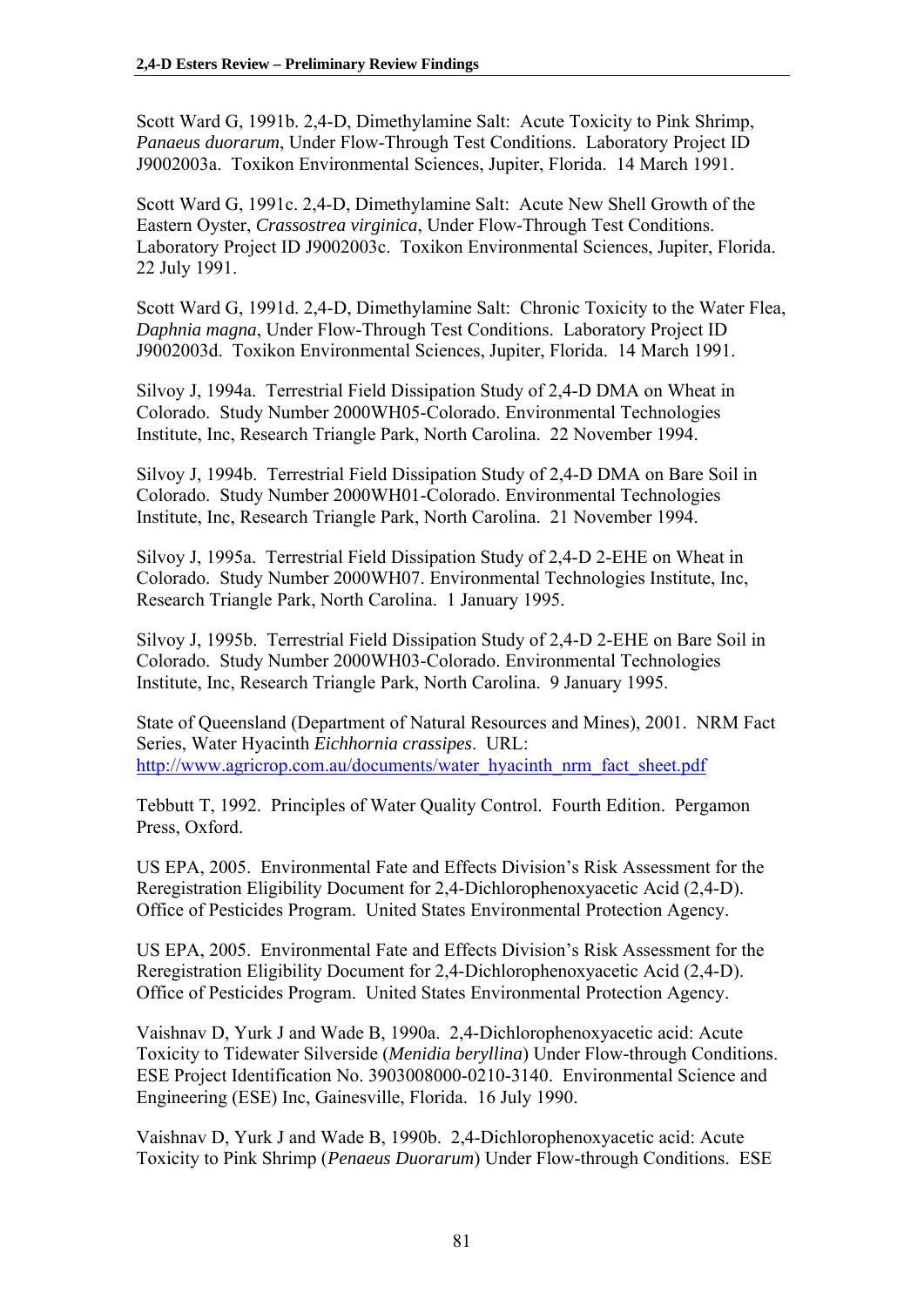Project Identification No. 3903008000-0200-3140. Environmental Science and Engineering (ESE) Inc, Gainesville, Florida. 16 July 1990

van der Linden A, Deneer J, Luttik R and Smidt R, 2004. Dutch Environmental Indicator for Plant Protection Products. Description of Input Data and Calculation Methods. RIVM Report 716601009/2004. RIVM, Bilthoven, The Netherlands.

Wade B and Overman M. 2,4-Dichlorophenoxyacetic Acid: Oyster Shell Deposition Test Under Flow-Through Conditions. ESE Project Identification No. 3903008-0220- 3140. Environmental science and Engineering (ESE) Inc. Gainesville, Florida. 9 November 1990.

Wang Y, Jay C and Chen Y. 1994. Accumulation of 2,4-D and Glyphosate in Fish and Water Hyacinth. *Water, air and Soil Pollution* **74**: 397-403. Kluwer Academic Publishers.

Ward T and Boeri R, 1991a. Acute Flow-Through Toxicity of 2,4-D, 2-Ethylhexyl Ester to the Tidewater Silverside, *Menidia beryllina*. Laboratory Project ID 9035-D. EnviroSystems Division, Hampton, New Hampshire. 10 January 1991.

Ward T and Boeri R, 1991b. Acute Flow-Through Toxicity of Esteron<sup>R</sup> 99 Herbicide to the Tidewater Silverside, *Menidia beryllina*. Laboratory Project ID 9038-D. EnviroSystems Division, Hampton, New Hampshire. 12 March 1991.

Ward T and Boeri R, 1991c. Acute Flow-Through Toxicity of 2,4-D, 2-Ethylhexyl Ester to the Grass Shrimp, *Palaemonetes pugio*. Laboratory Project ID 9036-D. EnviroSystems Division, Hampton, New Hampshire. 10 January 1991.

Ward T and Boeri R, 1991d. Acute Flow-Through Mollusc Shell Deposition Test with 2,4-D, 2-Ethylhexyl Ester. Laboratory Project ID 9034-D. EnviroSystems Division, Hampton, New Hampshire. 6 February 1991.

Ward T and Boeri R, 1991e. Acute Flow-Through Mollusc Shell Deposition Test with Esteron 99 Herbicide. Laboratory Project ID 9037-D. EnviroSystems Division, Hampton, New Hampshire. 12 March 1991.

Ward T and Boeri R, 1991f. Acute Flow-Through Toxicity of Esteron 99 Herbicide to the Grass Shrimp, *Palaemonetes pugio*. Laboratory Project ID 9039-D. EnviroSystems Division, Hampton, New Hampshire. 6 February 1991.

Ward T and Boeri R, 1991g. Chronic Toxicity of 2,4-D to the Daphnid, *Daphnia magna*. Laboratory Project ID 9040-D. EnviroSystems Division, Hampton, New Hampshire. 12 March 1991.

Ward T and Boeri R, 1991h. Chronic Toxicity of 2,4-D 2-Ethylhexyl Ester to the Daphnid, *Daphnia magna*. Laboratory Project ID 9041-D. EnviroSystems Division, Hampton, New Hampshire. 12 March 1991.

Ward T, Magazu J and Boeri R, 1993. 2,4-D: Acute Flow-Through Mollusc Shell Deposition Test. Laboratory Study Number 286-DE. T.R. Wilbury Laboratories Inc, Massachusetts. 15 October 1993.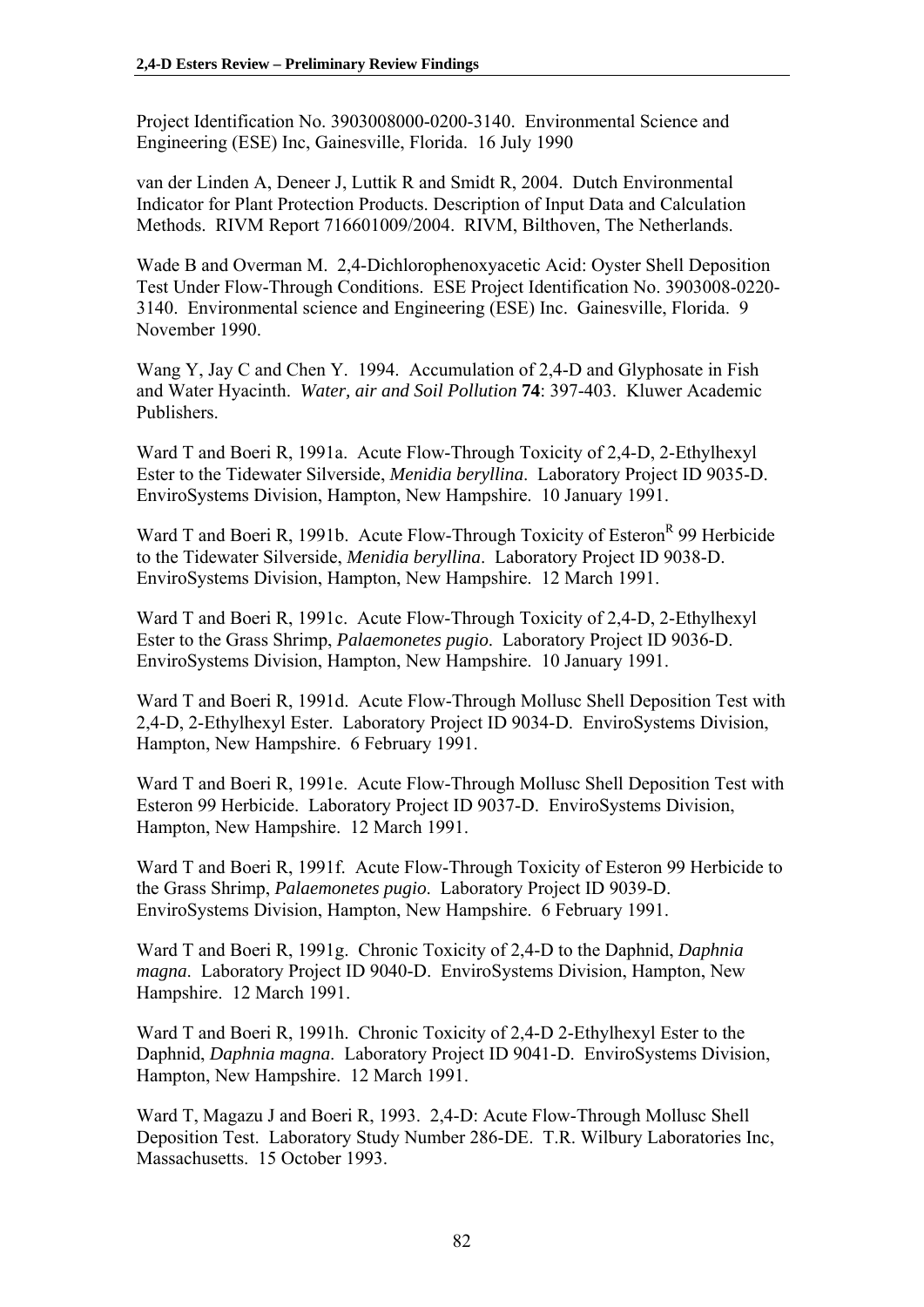Weier T, Stocking C, Barbour M and Rost T, 1982. Botany. An Introduction to Plant Biology. Sixth Edition. University of California. John Wiley and Sons.

WHO, 1984. 2,4-Dichlorophenoxyacetic Acid (2,4-D). Environmental Health Criteria 29. International Programme on Chemical Safety, World Health Organization, Geneva.

WHO, 1989. 2,4-Dichlorophenoxyacetic Acid (2,4-D) – Environmental Aspects. Environmental Health Criteria 84. International Programme on Chemical Safety, World Health Organization, Geneva.

WHO, 1989. 2,4-Dichlorophenoxyacetic Acid (2,4-D) – Environmental Aspects. Environmental Health Criteria 84. International Programme on Chemical Safety, World Health Organization, Geneva.

WHO, 1989. 2,4-Dichlorophenoxyacetic Acid (2,4-D) – Environmental Aspects. Environmental Health Criteria 84. International Programme on Chemical Safety, World Health Organization, Geneva.

Woods N and Dorr G, 2000. A consultancy to assess, measure and make recommendations on spray drift from the application of agricultural chemicals, Project 517 undertaken on behalf of Environment Australia, The Centre for Pesticide Application & Safety (C-PAS), School of Agriculture and Horticulture, The University of Queeensland, Gatton.

Zohner A, 1989a. Study on the Effect of U 46-D Fluid (500 g/L 2,4-D Acid as DMA Salt) on Soil Respiration. Project M8818-1. Report No. 978. Agrolinz, Linz, Austria. April, 1989.

Zohner A, 1989b. Investigation of the Side Effects of U 46-D Fluid (500 g/L 2,4-D) Acid as DMA Salt) on the Ammonification and Nitrifiction in Two Representative Agricultural Soils. Project M8823. Report No. 969. Agrolinz, Linz, Austria. 6 March 1989.

Zohner A, 1990a. Determination of the Mobility of Soil-Aged Residues by Soil Column Leaching Test for  ${}^{14}C-2.4-D$  Acid. Laboratory Project ID M8816. Agrolinz Agrarchemikalien, Austria. February 1990.

Zohner A, 1990b. Determination of the Mobility of Soil-Aged Residues by Soil Column Leaching Test for  ${}^{14}C-2.4-D$  Acid. Laboratory Project ID M8812. Agrolinz Agrarchemikalien, Austria. February 1990.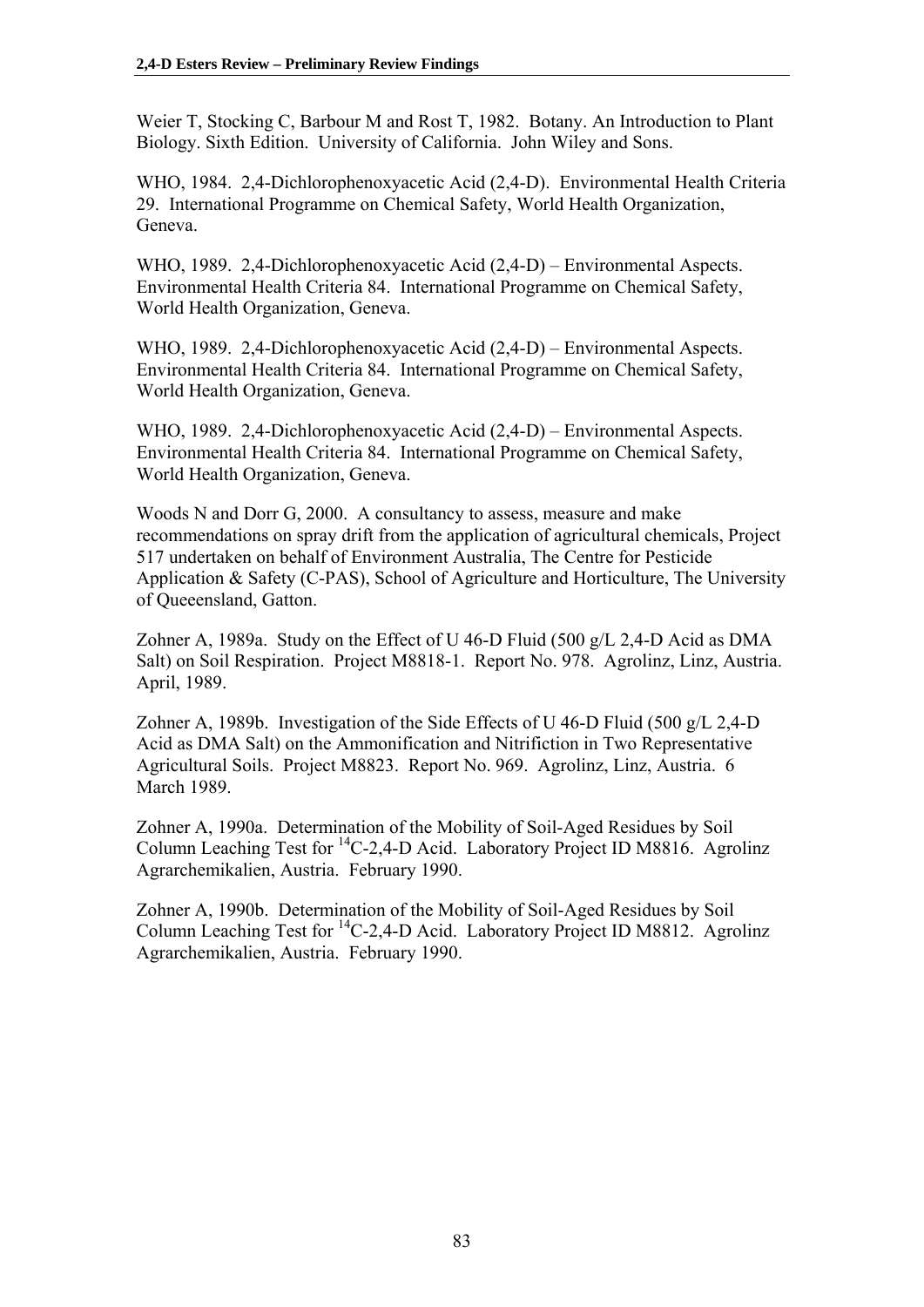## **ATTACHMENT A. ACTIVE CONSTITUENT AND PRODUCTS INCLUDED IN THE REVIEW**

| Approval      | <b>Active Name</b>   | <b>Approval holder</b>             |
|---------------|----------------------|------------------------------------|
| <b>Number</b> |                      |                                    |
| 47187         | 2,4-D-Isobutyl ester | Nufarm Australia Limited           |
| 47188         | 2,4-D-N-Butyl ester  | Nufarm Australia Limited           |
| 47189         | 2,4-D-Ethyl ester    | Nufarm Australia Limited           |
| 47486         | 2,4-D-Isobutyl ester | Ancom Australia Pty Limited        |
| 47549         | 2,4-D-Butyl ester    | Dow Agrosciences Australia Limited |
| 51007         | 2,4-D-Isobutyl ester | A H Marks Australia Pty Ltd        |
| 51653         | 2,4-D-Ethyl ester    | Rotam Australasia Pty Ltd          |
| 51903         | 2,4-D-Ethyl ester    | Nufarm Australia Limited           |
| 52286         | 2,4-D-Isobutyl ester | Rotam Australasia Pty Ltd          |
| 52798         | 2,4-D-Isobutyl ester | <b>Binary Chemicals Pty Ltd</b>    |
| 59395#        | 2,4-D Ethyl ester    | Agrogill Chemicals Pty Ltd         |

**Table 1: Active Constituents under review** 

 $*$  Approval granted after the commencement of the review, but is subject to the outcomes of the review

| <b>Product</b> | <b>Product Name</b>                      | <b>Registrant</b>                           |
|----------------|------------------------------------------|---------------------------------------------|
| <b>Number</b>  |                                          |                                             |
| 31209          | Nufarm Estercide 800 Herbicide           | Nufarm Australia Limited                    |
| 40234          | Farmoz 2,4-D Ester 800 Herbicide         | Farmoz Pty Limited                          |
| 49673          | Generex 2,4-D Ester 800 L Herbicide      | Generex Australia Pty Limited               |
| 50475          | Ester 800 Selective Herbicide            | Nufarm Australia Limited                    |
| 51110          | Chemag Ester 800 Herbicide               | Imtrade Australia Pty Ltd                   |
| 51815          | Summit Sum-Ester 800 L Herbicide         | Summit Agro Australia Pty Ltd               |
| 52322          | Sipcam Siester 800 Herbicide             | Sipcam Pacific Australia Pty Ltd            |
| 52569          | Ageare Biotech 2,4-D Ester 800 Herbicide | Agcare Biotech Pty Ltd                      |
| 52591          | 4farmers 2,4-D Ester 800 Herbicide       | 4farmers Pty Ltd                            |
| 52634          | Smart 2,4-D Ester 800 Herbicide          | Agcare Biotech Pty Ltd                      |
| 52924          | Country Ester 800 Selective Herbicide    | A & C Rural Pty Ltd                         |
| 53169          | Distribution 2,4-D Ester 800 Herbicide   | Grow Choice Pty Limited                     |
| 53699          | United Farmers Ester 800 Herbicide       | United Farmers Cooperative Company Ltd      |
| 54595          | Halley 2,4-D Ester 800 Herbicide         | Halley International Enterprise (Australia) |
| 54655          | Sekira Herbicide                         | A H Marks Australia Pty Ltd                 |
| 54925          | Conquest Ester 800 Selective Herbicide   | Conquest Agrochemicals Pty Ltd              |
| 54954          | Kenso Agcare Ken-Ester 800 Herbicide     | Kenso Corporation (M) Sdn Bhd               |
| 55079          | Wsd 2,4-D Ester 800 Herbicide            | Rebop Holdings Pty Ltd T/A Western Stock D  |
| 55930          | 2,4-D Ester 800 Herbicide By Sanonda     | Sanonda (Australia) Pty Ltd                 |
| 56405          | Agricrop Rubber Vine Spray Herbicide     | <b>Agricrop Pty Ltd</b>                     |
| 56764          | Crop Care Ester 800 Selective Herbicide  | Crop Care Australasia Pty Ltd               |
| 56895          | Rotam 2,4-D Ester 800 Herbicide          | Rotam Australasia Pty Ltd                   |

## **Table 2: Products under review**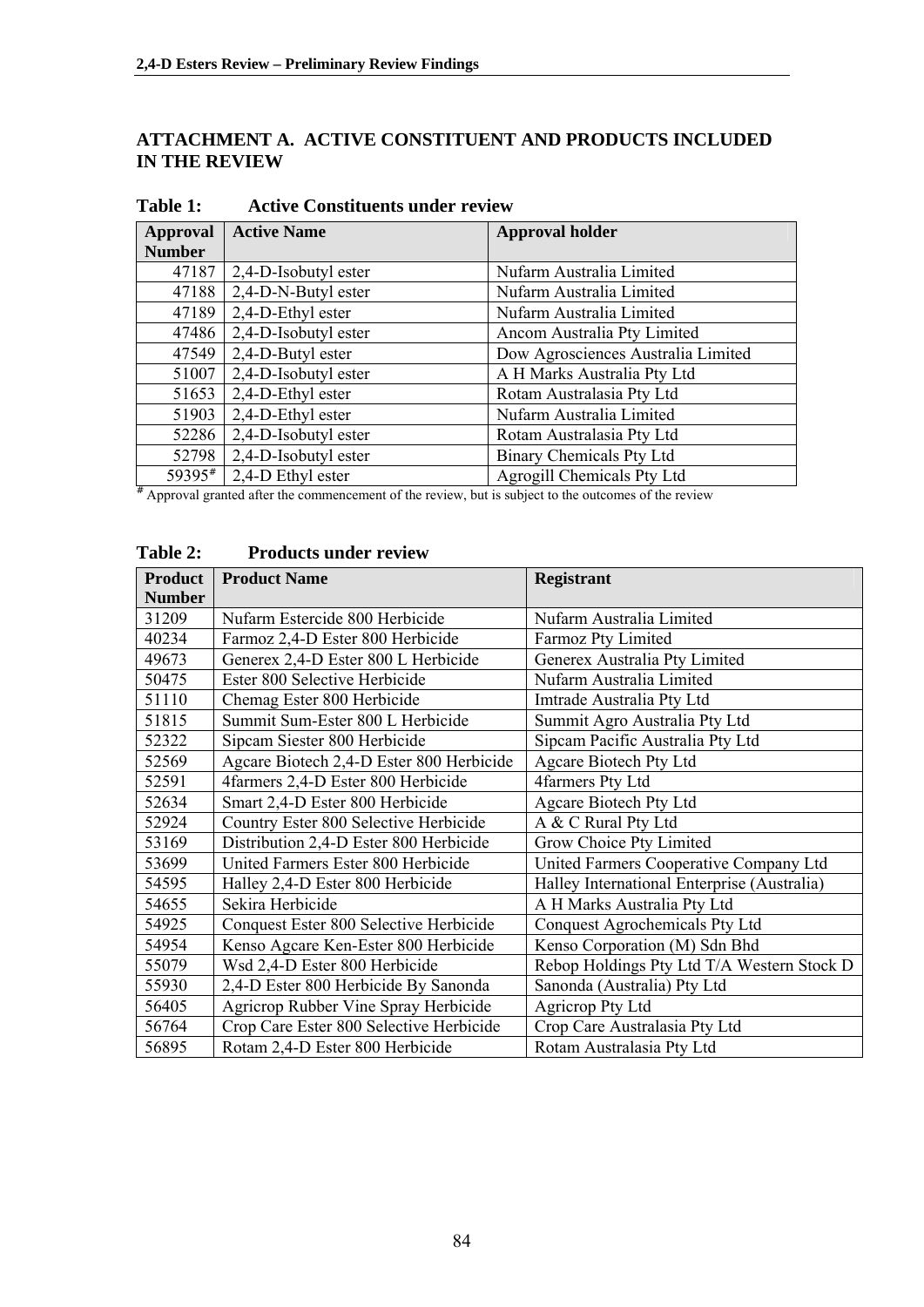| <b>Product</b> | <b>Product Name</b>                     | <b>Registrant</b>                  |
|----------------|-----------------------------------------|------------------------------------|
| <b>Number</b>  |                                         |                                    |
| 58444*         | Tradewyns Ester 800 Selective Herbicide | Ospray Pty Ltd                     |
| 58760*         | Dow Agrosciences 2,4-D Ester 800        | Dow Agrosciences Australia Limited |
|                | Herbicide                               |                                    |
| 58919*         | Crown 2,4-D Ethyl Ester 800 Selective   | Corona Industries Pty Ltd          |
|                | Herbice                                 |                                    |
| 59215*         | Arm 2,4-D Ester 800 Herbicide           | Australian Rural Marketing Pty Ltd |
| 59653*         | Genfarm 2,4-D Ester 800 EC Herbicide    | Genfarm Crop Protection Pty Ltd    |
| 60216*         | Esteron LV Herbicide                    | Dow Agrosciences Australia Limited |
| 60523*         | Dow Agrosciences Ester 800 Herbicide    | Dow Agrosciences Australia Limited |
| 56117*         | 4farmers 2,4-D Ester 600 Herbicide      | 4farmers Pty Ltd                   |
| 58444*         | Tradewyns Ester 800 Selective Herbicide | Ospray Pty Ltd                     |
| 58760*         | Dow Agrosciences 2,4-D Ester 800        | Dow Agrosciences Australia Limited |
|                | Herbicide                               |                                    |
| 58919*         | Crown 2,4-D Ethyl Ester 800 Selective   | Corona Industries Pty Ltd          |
|                | Herbicide                               |                                    |
| 59215*         | Arm 2,4-D Ester 800 Herbicide           | Australian Rural Marketing Pty Ltd |
| 59649*         | Conquest LV Ester 600 Herbicide         | Conquest Agrochemicals Pty Ltd     |
| 59653*         | Genfarm 2,4-D Ester 800 EC Herbicide    | Genfarm Crop Protection Pty Ltd    |
| 59709*         | Kenso Agcare Abroholos 600 Selective    | Kenso Corporation (M) Sdn Bhd      |
|                | Herbicide                               |                                    |
| 60216*         | Esteron LV Herbicide                    | Dow Agrosciences Australia Limited |
| 60264*         | Crop Care LV Ester 600 Herbicide        | Crop Care Australasia Pty Ltd      |

**Table 3: Products registered after the commencement of the review** 

\* Products registered after the commencement of the review that are subject to the outcomes of the review